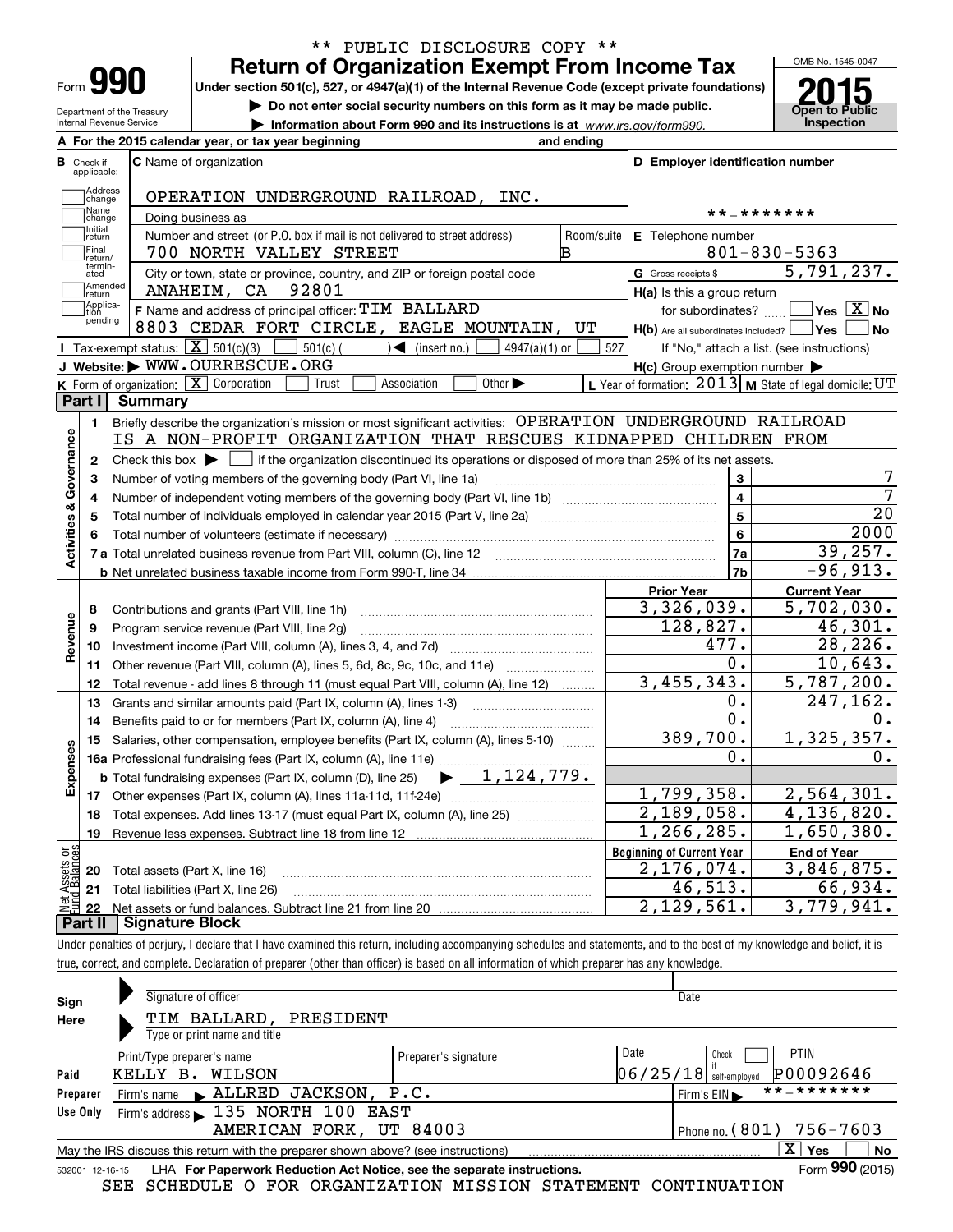|                    | * * _ * * * * * * *<br>OPERATION UNDERGROUND RAILROAD, INC.<br>Page 2<br>Form 990 (2015)<br><b>Part III   Statement of Program Service Accomplishments</b>                                                                                  |
|--------------------|---------------------------------------------------------------------------------------------------------------------------------------------------------------------------------------------------------------------------------------------|
|                    | $\overline{\mathbf{X}}$                                                                                                                                                                                                                     |
| 1                  | Briefly describe the organization's mission:<br>USING CUTTING-EDGE COMPUTER TECHNOLOGY AND HUMAN INTELLIGENCE,                                                                                                                              |
|                    | OPERATION UNDERGROUND RAILROAD RESCUE TEAMS GO INTO THE DARKEST<br>CORNERS OF THE WORLD TO HELP LOCAL LAW ENFORCEMENT LIBERATE ENSLAVED                                                                                                     |
|                    | CHILDREN AND DISMANTLE THE CRIMINAL NETWORKS.                                                                                                                                                                                               |
| $\mathbf{2}$       | Did the organization undertake any significant program services during the year which were not listed on<br>$\sqrt{}$ Yes $\sqrt{}$ X $\sqrt{}$ No<br>the prior Form 990 or 990-EZ?<br>If "Yes," describe these new services on Schedule O. |
| 3                  | $\sqrt{}$ Yes $\sqrt{}$ X $\sqrt{}$ No<br>Did the organization cease conducting, or make significant changes in how it conducts, any program services?                                                                                      |
| 4                  | If "Yes," describe these changes on Schedule O.<br>Describe the organization's program service accomplishments for each of its three largest program services, as measured by expenses.                                                     |
|                    | Section 501(c)(3) and 501(c)(4) organizations are required to report the amount of grants and allocations to others, the total expenses, and<br>revenue, if any, for each program service reported.                                         |
| 4a                 | 2,417,077. including grants of \$247,161. ) (Revenue \$<br>45,913.<br>(Expenses \$<br>(Code:                                                                                                                                                |
|                    | RESCUE OPERATIONS - O.U.R.'S CORE COMPETENCY IS EXTRACTING CHILDREN WHO                                                                                                                                                                     |
|                    | ARE BEING EXPLOITED FOR THE PURPOSES OF SEX SLAVERY. OUR BUSINESS MODEL                                                                                                                                                                     |
|                    | IS SUCCESSFUL BECAUSE OF KEY PARTNERSHIPS WE'VE MADE WITH LOCAL LAW                                                                                                                                                                         |
|                    | ENFORCEMENT AND OTHER NGOS AROUND THE WORLD. THIS HELPS TO BUILD AN                                                                                                                                                                         |
|                    | INTERNATIONAL PARTNERSHIP OF LAW ENFORCEMENT AGENCIES, NON-GOVERNMENT                                                                                                                                                                       |
|                    | ORGANIZATIONS AND INDUSTRY TO PROTECT CHILDREN FROM SEXUAL                                                                                                                                                                                  |
|                    | EXPLOITATION. O.U.R. HAS PARTNERED TO HELP RESCUE MORE THAN 320                                                                                                                                                                             |
|                    |                                                                                                                                                                                                                                             |
|                    | CHILDREN TO DATE AND ENSURE MORE THAN 80 TRAFFICKERS ARE NO LONGER ABLE                                                                                                                                                                     |
|                    | TO VICTIMIZE CHILDREN. IDENTIFYING, LOCATING AND HELPING CHILDREN AT                                                                                                                                                                        |
|                    | RISK AND HOLDING PERPETRATORS APPROPRIATELY TO ACCOUNT ARE COMPONENTS                                                                                                                                                                       |
|                    | OF OUR MISSION STATEMENT.                                                                                                                                                                                                                   |
|                    |                                                                                                                                                                                                                                             |
| 4b                 |                                                                                                                                                                                                                                             |
|                    |                                                                                                                                                                                                                                             |
|                    |                                                                                                                                                                                                                                             |
|                    |                                                                                                                                                                                                                                             |
|                    |                                                                                                                                                                                                                                             |
|                    |                                                                                                                                                                                                                                             |
|                    |                                                                                                                                                                                                                                             |
|                    |                                                                                                                                                                                                                                             |
|                    |                                                                                                                                                                                                                                             |
|                    |                                                                                                                                                                                                                                             |
|                    |                                                                                                                                                                                                                                             |
|                    |                                                                                                                                                                                                                                             |
|                    |                                                                                                                                                                                                                                             |
|                    |                                                                                                                                                                                                                                             |
|                    |                                                                                                                                                                                                                                             |
| 4c                 |                                                                                                                                                                                                                                             |
|                    | (Code: ) (Expenses \$<br>including grants of \$<br>) (Revenue \$                                                                                                                                                                            |
|                    |                                                                                                                                                                                                                                             |
|                    |                                                                                                                                                                                                                                             |
|                    |                                                                                                                                                                                                                                             |
|                    |                                                                                                                                                                                                                                             |
|                    |                                                                                                                                                                                                                                             |
|                    |                                                                                                                                                                                                                                             |
|                    |                                                                                                                                                                                                                                             |
|                    |                                                                                                                                                                                                                                             |
|                    |                                                                                                                                                                                                                                             |
|                    |                                                                                                                                                                                                                                             |
|                    |                                                                                                                                                                                                                                             |
|                    |                                                                                                                                                                                                                                             |
|                    |                                                                                                                                                                                                                                             |
| 4d                 | Other program services (Describe in Schedule O.)                                                                                                                                                                                            |
|                    | (Expenses \$<br>Revenue \$                                                                                                                                                                                                                  |
|                    | including grants of \$<br>2,417,077.                                                                                                                                                                                                        |
| 4е                 | Total program service expenses<br>Form 990 (2015)                                                                                                                                                                                           |
| 532002<br>12-16-15 | SEE SCHEDULE O FOR CONTINUATION(S)                                                                                                                                                                                                          |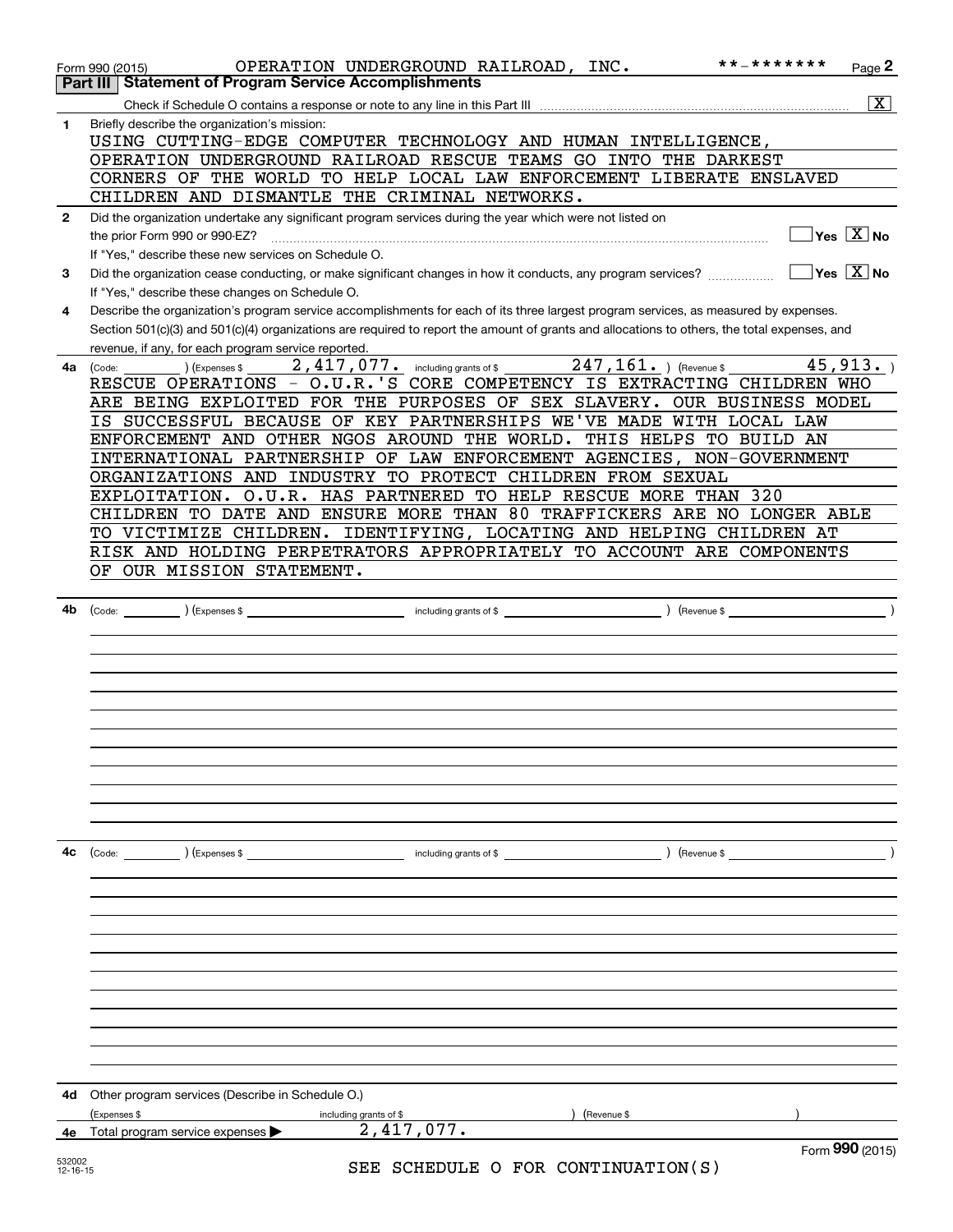| Form 990 (2015) |  |  |
|-----------------|--|--|

|     |                                                                                                                                      |                | Yes | No               |
|-----|--------------------------------------------------------------------------------------------------------------------------------------|----------------|-----|------------------|
| 1.  | Is the organization described in section $501(c)(3)$ or $4947(a)(1)$ (other than a private foundation)?                              |                |     |                  |
|     |                                                                                                                                      | 1              | х   |                  |
| 2   |                                                                                                                                      | $\overline{2}$ | X   |                  |
| 3   | Did the organization engage in direct or indirect political campaign activities on behalf of or in opposition to candidates for      |                |     |                  |
|     |                                                                                                                                      | 3              |     | x                |
| 4   | Section 501(c)(3) organizations. Did the organization engage in lobbying activities, or have a section 501(h) election in effect     |                |     |                  |
|     |                                                                                                                                      | 4              |     | X.               |
| 5   | Is the organization a section 501(c)(4), 501(c)(5), or 501(c)(6) organization that receives membership dues, assessments, or         |                |     |                  |
|     |                                                                                                                                      | 5              |     | x                |
| 6   | Did the organization maintain any donor advised funds or any similar funds or accounts for which donors have the right to            |                |     |                  |
|     | provide advice on the distribution or investment of amounts in such funds or accounts? If "Yes," complete Schedule D, Part I         | 6              | x   |                  |
| 7   | Did the organization receive or hold a conservation easement, including easements to preserve open space,                            |                |     |                  |
|     |                                                                                                                                      | 7              |     | x                |
| 8   | Did the organization maintain collections of works of art, historical treasures, or other similar assets? If "Yes," complete         |                |     |                  |
|     |                                                                                                                                      | 8              |     | x                |
| 9   | Did the organization report an amount in Part X, line 21, for escrow or custodial account liability, serve as a custodian for        |                |     |                  |
|     |                                                                                                                                      |                |     |                  |
|     | amounts not listed in Part X; or provide credit counseling, debt management, credit repair, or debt negotiation services?            |                |     | x                |
|     | If "Yes," complete Schedule D, Part IV                                                                                               | 9              |     |                  |
| 10  | Did the organization, directly or through a related organization, hold assets in temporarily restricted endowments, permanent        |                |     | x.               |
|     |                                                                                                                                      | 10             |     |                  |
| 11  | If the organization's answer to any of the following questions is "Yes," then complete Schedule D, Parts VI, VIII, VIII, IX, or X    |                |     |                  |
|     | as applicable.                                                                                                                       |                |     |                  |
|     | a Did the organization report an amount for land, buildings, and equipment in Part X, line 10? If "Yes," complete Schedule D,        |                | х   |                  |
|     | Part VI                                                                                                                              | 11a            |     |                  |
|     | <b>b</b> Did the organization report an amount for investments - other securities in Part X, line 12 that is 5% or more of its total |                |     |                  |
|     |                                                                                                                                      | 11b            |     | x                |
|     | c Did the organization report an amount for investments - program related in Part X, line 13 that is 5% or more of its total         |                |     | x                |
|     |                                                                                                                                      | 11c            |     |                  |
|     | d Did the organization report an amount for other assets in Part X, line 15 that is 5% or more of its total assets reported in       |                |     |                  |
|     |                                                                                                                                      | 11d            | X   | x                |
|     | e Did the organization report an amount for other liabilities in Part X, line 25? If "Yes," complete Schedule D, Part X              | 11e            |     |                  |
| f   | Did the organization's separate or consolidated financial statements for the tax year include a footnote that addresses              |                |     |                  |
|     | the organization's liability for uncertain tax positions under FIN 48 (ASC 740)? If "Yes," complete Schedule D, Part X               | 11f            |     | x                |
|     | 12a Did the organization obtain separate, independent audited financial statements for the tax year? If "Yes," complete              |                |     |                  |
|     | Schedule D, Parts XI and XII                                                                                                         | 12a            |     | x                |
|     | <b>b</b> Was the organization included in consolidated, independent audited financial statements for the tax year?                   |                |     |                  |
|     | If "Yes," and if the organization answered "No" to line 12a, then completing Schedule D, Parts XI and XII is optional                | 12b            |     | х<br>$\mathbf X$ |
| 13  |                                                                                                                                      | 13             |     | X                |
| 14a | Did the organization maintain an office, employees, or agents outside of the United States?                                          | 14a            |     |                  |
| b   | Did the organization have aggregate revenues or expenses of more than \$10,000 from grantmaking, fundraising, business,              |                |     |                  |
|     | investment, and program service activities outside the United States, or aggregate foreign investments valued at \$100,000           |                | x   |                  |
|     |                                                                                                                                      | 14b            |     |                  |
| 15  | Did the organization report on Part IX, column (A), line 3, more than \$5,000 of grants or other assistance to or for any            |                |     |                  |
|     |                                                                                                                                      | 15             | х   |                  |
| 16  | Did the organization report on Part IX, column (A), line 3, more than \$5,000 of aggregate grants or other assistance to             |                |     |                  |
|     |                                                                                                                                      | 16             |     | X                |
| 17  | Did the organization report a total of more than \$15,000 of expenses for professional fundraising services on Part IX,              |                |     |                  |
|     |                                                                                                                                      | 17             |     | x                |
| 18  | Did the organization report more than \$15,000 total of fundraising event gross income and contributions on Part VIII, lines         |                |     |                  |
|     |                                                                                                                                      | 18             |     | X.               |
| 19  | Did the organization report more than \$15,000 of gross income from gaming activities on Part VIII, line 9a? If "Yes."               |                |     |                  |
|     |                                                                                                                                      | 19             |     | x                |

Form (2015) **990**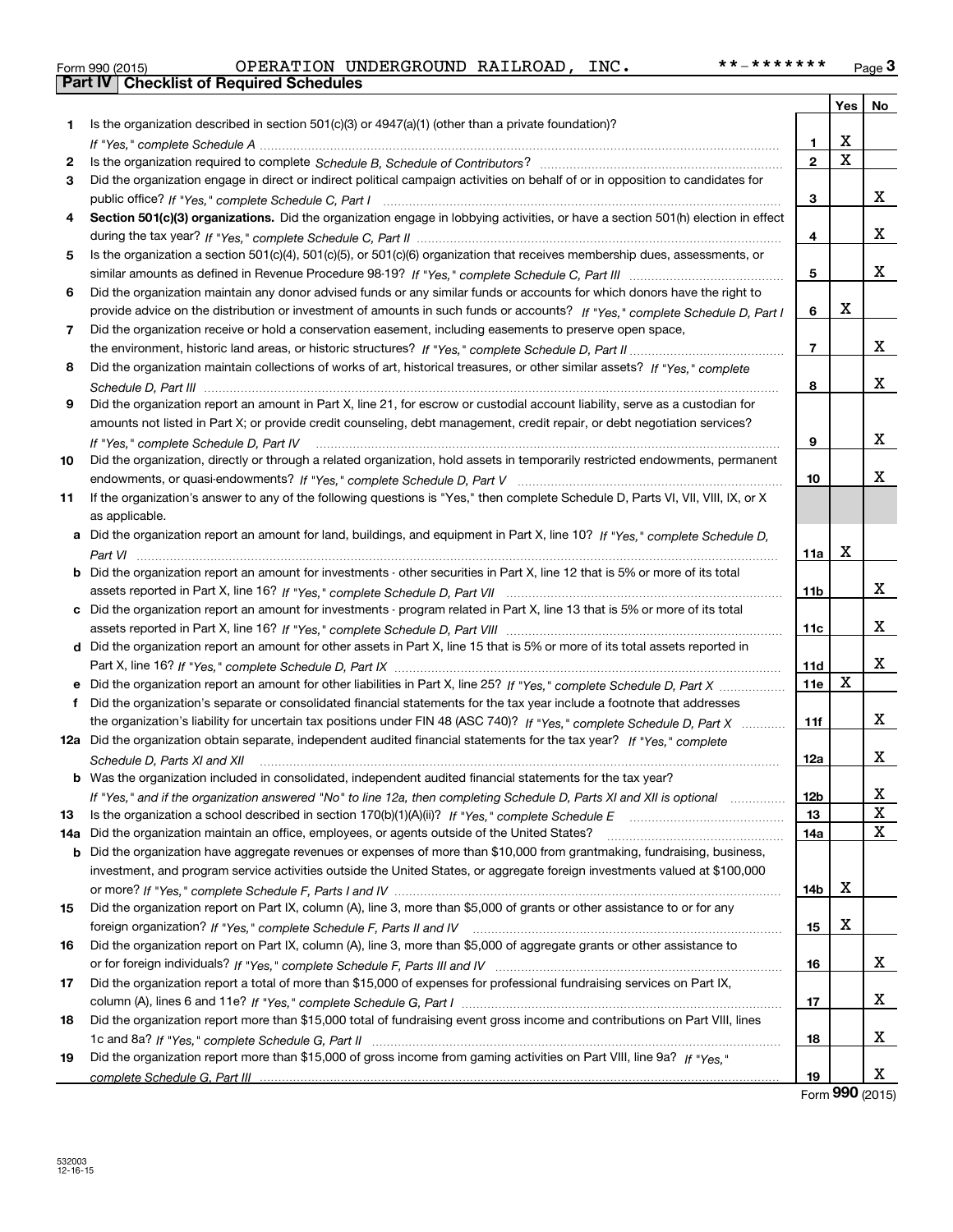| Form 990 (2015) |                                                              | OPERATION UNDERGROUND RAILROAD, | INC. | **_******* | Page 4 |
|-----------------|--------------------------------------------------------------|---------------------------------|------|------------|--------|
|                 | <b>Part IV   Checklist of Required Schedules</b> (continued) |                                 |      |            |        |

|    | Pall IV  <br>Criecklist of Required Scriedules (continued)                                                                        |                 |            |        |
|----|-----------------------------------------------------------------------------------------------------------------------------------|-----------------|------------|--------|
|    |                                                                                                                                   |                 | <b>Yes</b> | No     |
|    | 20a Did the organization operate one or more hospital facilities? If "Yes," complete Schedule H                                   | 20a             |            | x      |
|    | <b>b</b> If "Yes" to line 20a, did the organization attach a copy of its audited financial statements to this return?             | 20 <sub>b</sub> |            |        |
| 21 | Did the organization report more than \$5,000 of grants or other assistance to any domestic organization or                       |                 |            |        |
|    |                                                                                                                                   | 21              | X          |        |
| 22 | Did the organization report more than \$5,000 of grants or other assistance to or for domestic individuals on                     |                 |            |        |
|    |                                                                                                                                   | 22              |            | x      |
| 23 | Did the organization answer "Yes" to Part VII, Section A, line 3, 4, or 5 about compensation of the organization's current        |                 |            |        |
|    | and former officers, directors, trustees, key employees, and highest compensated employees? If "Yes," complete                    |                 |            |        |
|    |                                                                                                                                   | 23              |            | х      |
|    | 24a Did the organization have a tax-exempt bond issue with an outstanding principal amount of more than \$100,000 as of the       |                 |            |        |
|    | last day of the year, that was issued after December 31, 2002? If "Yes," answer lines 24b through 24d and complete                |                 |            |        |
|    | Schedule K. If "No", go to line 25a                                                                                               | 24a             |            | х      |
| b  | Did the organization invest any proceeds of tax-exempt bonds beyond a temporary period exception?                                 | 24 <sub>b</sub> |            |        |
|    | c Did the organization maintain an escrow account other than a refunding escrow at any time during the year to defease            |                 |            |        |
|    |                                                                                                                                   | 24c             |            |        |
|    |                                                                                                                                   | 24d             |            |        |
|    | 25a Section 501(c)(3), 501(c)(4), and 501(c)(29) organizations. Did the organization engage in an excess benefit                  |                 |            |        |
|    |                                                                                                                                   | 25a             |            | х      |
|    | b Is the organization aware that it engaged in an excess benefit transaction with a disqualified person in a prior year, and      |                 |            |        |
|    | that the transaction has not been reported on any of the organization's prior Forms 990 or 990-EZ? If "Yes," complete             |                 |            |        |
|    | Schedule L. Part I                                                                                                                | 25b             |            | х      |
| 26 | Did the organization report any amount on Part X, line 5, 6, or 22 for receivables from or payables to any current or             |                 |            |        |
|    | former officers, directors, trustees, key employees, highest compensated employees, or disqualified persons? If "Yes."            |                 |            |        |
|    |                                                                                                                                   | 26              |            | х      |
| 27 | Did the organization provide a grant or other assistance to an officer, director, trustee, key employee, substantial              |                 |            |        |
|    | contributor or employee thereof, a grant selection committee member, or to a 35% controlled entity or family member               |                 |            |        |
|    |                                                                                                                                   | 27              |            | x      |
| 28 | Was the organization a party to a business transaction with one of the following parties (see Schedule L, Part IV                 |                 |            |        |
|    | instructions for applicable filing thresholds, conditions, and exceptions):                                                       |                 |            |        |
|    | a A current or former officer, director, trustee, or key employee? If "Yes," complete Schedule L, Part IV                         | 28a             |            | х      |
|    | b A family member of a current or former officer, director, trustee, or key employee? If "Yes," complete Schedule L, Part IV      | 28 <sub>b</sub> |            | Χ      |
|    | c An entity of which a current or former officer, director, trustee, or key employee (or a family member thereof) was an officer, |                 |            |        |
|    |                                                                                                                                   | 28c             |            | х      |
| 29 |                                                                                                                                   | 29              | x          |        |
| 30 | Did the organization receive contributions of art, historical treasures, or other similar assets, or qualified conservation       |                 |            |        |
|    |                                                                                                                                   | 30              |            | х      |
|    |                                                                                                                                   |                 |            |        |
| 31 | Did the organization liquidate, terminate, or dissolve and cease operations?                                                      | 31              |            | x      |
|    | Did the organization sell, exchange, dispose of, or transfer more than 25% of its net assets? If "Yes," complete                  |                 |            |        |
| 32 |                                                                                                                                   |                 |            | x      |
|    |                                                                                                                                   | 32              |            |        |
| 33 | Did the organization own 100% of an entity disregarded as separate from the organization under Regulations                        | 33              | х          |        |
|    |                                                                                                                                   |                 |            |        |
| 34 | Was the organization related to any tax-exempt or taxable entity? If "Yes," complete Schedule R, Part II, III, or IV, and         |                 |            |        |
|    |                                                                                                                                   | 34              |            | X<br>х |
|    |                                                                                                                                   | 35a             |            |        |
|    | b If "Yes" to line 35a, did the organization receive any payment from or engage in any transaction with a controlled entity       |                 |            |        |
|    |                                                                                                                                   | 35b             |            |        |
| 36 | Section 501(c)(3) organizations. Did the organization make any transfers to an exempt non-charitable related organization?        |                 |            |        |
|    |                                                                                                                                   | 36              |            | х      |
| 37 | Did the organization conduct more than 5% of its activities through an entity that is not a related organization                  |                 |            |        |
|    |                                                                                                                                   | 37              |            | х      |
| 38 | Did the organization complete Schedule O and provide explanations in Schedule O for Part VI, lines 11b and 19?                    |                 |            |        |
|    |                                                                                                                                   | 38              | х          |        |

Form (2015) **990**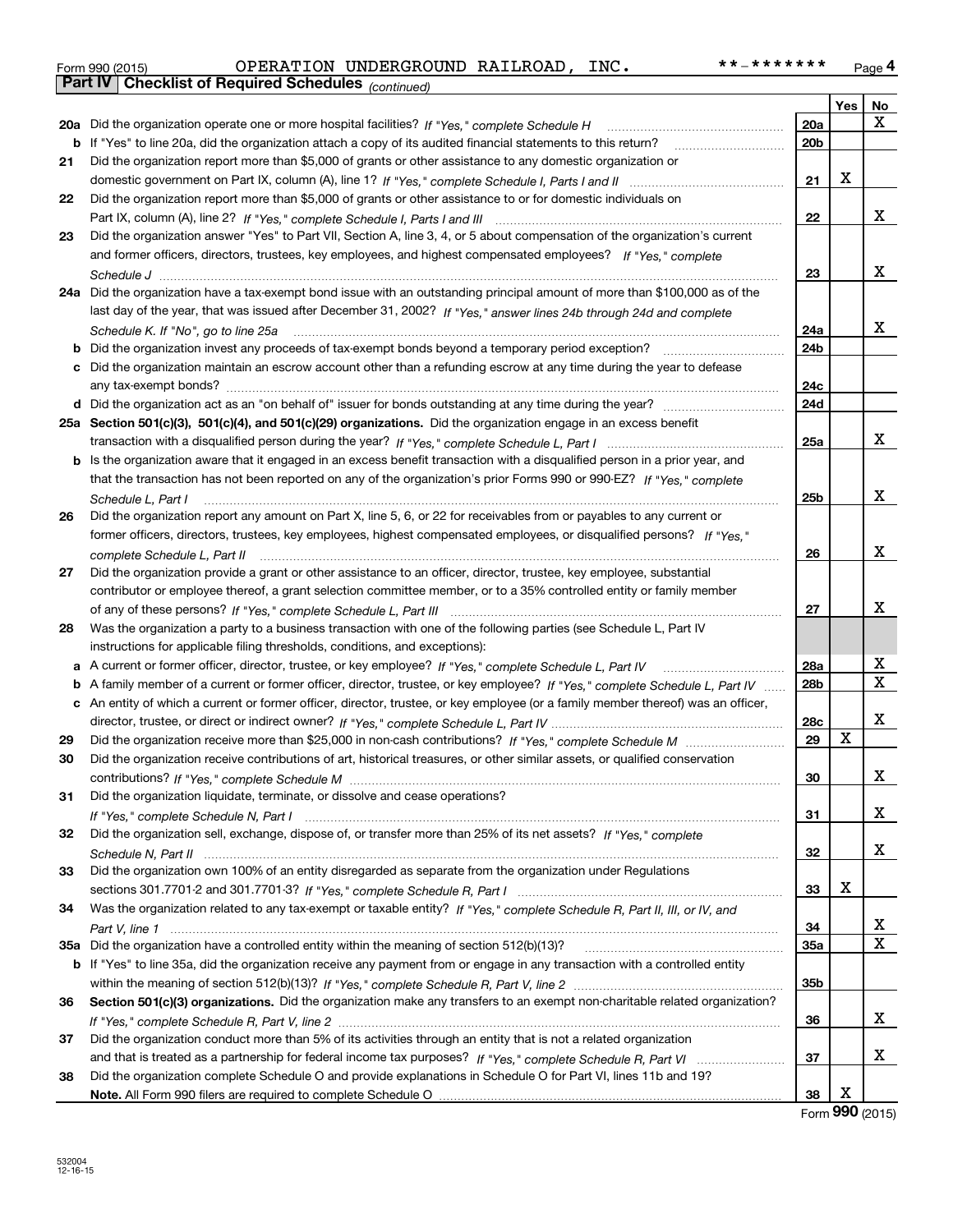|               | OPERATION UNDERGROUND RAILROAD, INC.<br>Form 990 (2015)                                                                                         |                 | * * _ * * * * * * * |                |     | Page 5 |
|---------------|-------------------------------------------------------------------------------------------------------------------------------------------------|-----------------|---------------------|----------------|-----|--------|
| <b>Part V</b> | <b>Statements Regarding Other IRS Filings and Tax Compliance</b>                                                                                |                 |                     |                |     |        |
|               | Check if Schedule O contains a response or note to any line in this Part V                                                                      |                 |                     |                |     |        |
|               |                                                                                                                                                 |                 |                     |                | Yes | No     |
|               |                                                                                                                                                 | 1a              | 55                  |                |     |        |
| b             | Enter the number of Forms W-2G included in line 1a. Enter -0- if not applicable                                                                 | 1 <sub>b</sub>  | 0                   |                |     |        |
| c             | Did the organization comply with backup withholding rules for reportable payments to vendors and reportable gaming                              |                 |                     |                |     |        |
|               |                                                                                                                                                 |                 |                     | 1c             | х   |        |
|               | 2a Enter the number of employees reported on Form W-3, Transmittal of Wage and Tax Statements,                                                  |                 |                     |                |     |        |
|               | filed for the calendar year ending with or within the year covered by this return                                                               | 2a              | 20                  |                |     |        |
| b             | If at least one is reported on line 2a, did the organization file all required federal employment tax returns?                                  |                 |                     | 2 <sub>b</sub> | х   |        |
|               |                                                                                                                                                 |                 |                     |                |     |        |
|               | 3a Did the organization have unrelated business gross income of \$1,000 or more during the year?                                                |                 |                     | 3a             | х   |        |
|               |                                                                                                                                                 |                 |                     | 3 <sub>b</sub> | X   |        |
|               | 4a At any time during the calendar year, did the organization have an interest in, or a signature or other authority over, a                    |                 |                     |                |     |        |
|               | financial account in a foreign country (such as a bank account, securities account, or other financial account)?                                |                 |                     | 4a             |     | х      |
|               | <b>b</b> If "Yes," enter the name of the foreign country: $\blacktriangleright$                                                                 |                 |                     |                |     |        |
|               | See instructions for filing requirements for FinCEN Form 114, Report of Foreign Bank and Financial Accounts (FBAR).                             |                 |                     |                |     |        |
|               | 5a Was the organization a party to a prohibited tax shelter transaction at any time during the tax year?                                        |                 |                     | 5a             |     | х      |
| b             |                                                                                                                                                 |                 |                     | 5 <sub>b</sub> |     | X      |
| c             | If "Yes," to line 5a or 5b, did the organization file Form 8886-T?                                                                              |                 |                     | 5с             |     |        |
|               | 6a Does the organization have annual gross receipts that are normally greater than \$100,000, and did the organization solicit                  |                 |                     |                |     |        |
|               | any contributions that were not tax deductible as charitable contributions?                                                                     |                 |                     | 6a             |     | х      |
|               | <b>b</b> If "Yes," did the organization include with every solicitation an express statement that such contributions or gifts                   |                 |                     |                |     |        |
|               | were not tax deductible?                                                                                                                        |                 |                     | 6b             |     |        |
| 7             | Organizations that may receive deductible contributions under section 170(c).                                                                   |                 |                     |                |     |        |
| а             | Did the organization receive a payment in excess of \$75 made partly as a contribution and partly for goods and services provided to the payor? |                 |                     | 7a             |     | х      |
| b             | If "Yes," did the organization notify the donor of the value of the goods or services provided?                                                 |                 |                     | 7b             |     |        |
|               | c Did the organization sell, exchange, or otherwise dispose of tangible personal property for which it was required                             |                 |                     |                |     |        |
|               |                                                                                                                                                 |                 |                     | 7c             |     | х      |
|               |                                                                                                                                                 | 7d              |                     |                |     |        |
| е             | Did the organization receive any funds, directly or indirectly, to pay premiums on a personal benefit contract?                                 |                 |                     | 7e             |     |        |
| f             | Did the organization, during the year, pay premiums, directly or indirectly, on a personal benefit contract?                                    |                 |                     | 7f             |     |        |
| g             | If the organization received a contribution of qualified intellectual property, did the organization file Form 8899 as required?                |                 |                     | 7g             |     |        |
| h.            | If the organization received a contribution of cars, boats, airplanes, or other vehicles, did the organization file a Form 1098-C?              |                 |                     | 7h             |     |        |
| 8             | Sponsoring organizations maintaining donor advised funds. Did a donor advised fund maintained by the                                            |                 |                     |                |     |        |
|               | sponsoring organization have excess business holdings at any time during the year?                                                              |                 |                     | 8              |     |        |
|               | Sponsoring organizations maintaining donor advised funds.                                                                                       |                 |                     |                |     |        |
| a             | Did the sponsoring organization make any taxable distributions under section 4966?                                                              |                 |                     | 9a             |     |        |
| b             | Did the sponsoring organization make a distribution to a donor, donor advisor, or related person?                                               |                 |                     | 9b             |     |        |
| 10            | Section 501(c)(7) organizations. Enter:                                                                                                         |                 |                     |                |     |        |
| а             |                                                                                                                                                 | 10a             |                     |                |     |        |
| b             | Gross receipts, included on Form 990, Part VIII, line 12, for public use of club facilities                                                     | 10 <sub>b</sub> |                     |                |     |        |
| 11            | Section 501(c)(12) organizations. Enter:                                                                                                        |                 |                     |                |     |        |
| а             | Gross income from members or shareholders                                                                                                       | 11a             |                     |                |     |        |
| b             | Gross income from other sources (Do not net amounts due or paid to other sources against                                                        |                 |                     |                |     |        |
|               | amounts due or received from them.)                                                                                                             | 11b             |                     |                |     |        |
|               | 12a Section 4947(a)(1) non-exempt charitable trusts. Is the organization filing Form 990 in lieu of Form 1041?                                  |                 |                     | 12a            |     |        |
|               | <b>b</b> If "Yes," enter the amount of tax-exempt interest received or accrued during the year <i>manument</i>                                  | 12b             |                     |                |     |        |
| 13            | Section 501(c)(29) qualified nonprofit health insurance issuers.                                                                                |                 |                     |                |     |        |
| а             | Is the organization licensed to issue qualified health plans in more than one state?                                                            |                 |                     | 13a            |     |        |
|               | Note. See the instructions for additional information the organization must report on Schedule O.                                               |                 |                     |                |     |        |
| b             | Enter the amount of reserves the organization is required to maintain by the states in which the                                                |                 |                     |                |     |        |
|               |                                                                                                                                                 | 13b             |                     |                |     |        |
| c             | 14a Did the organization receive any payments for indoor tanning services during the tax year?                                                  | 13c             |                     |                |     | x      |
|               |                                                                                                                                                 |                 |                     | 14a<br>14b     |     |        |
|               |                                                                                                                                                 |                 |                     |                |     |        |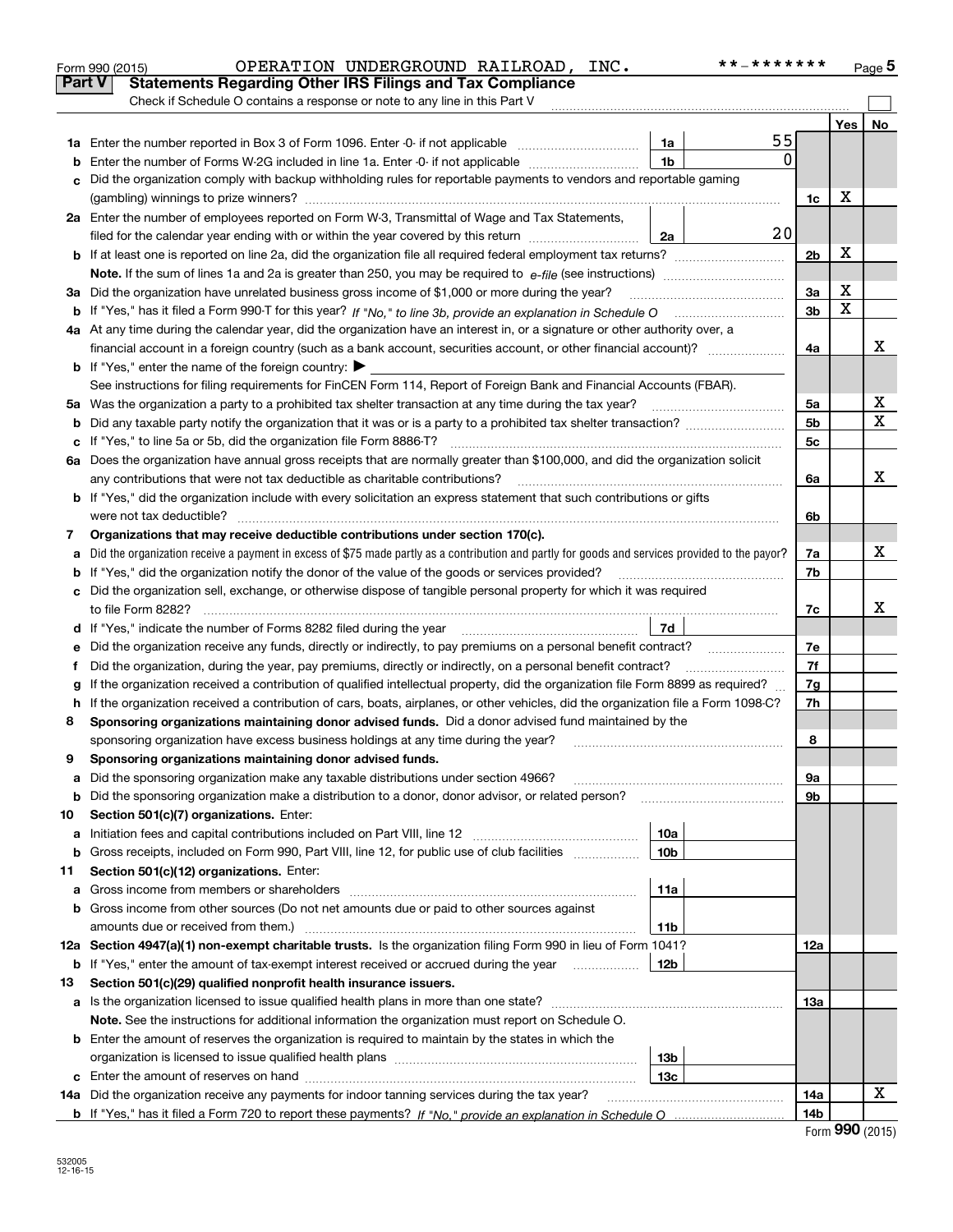|     | OPERATION UNDERGROUND RAILROAD, INC.<br>* * _ * * * * * * *<br>Form 990 (2015)                                                                                                                                                     |                        |             | Page 6                  |
|-----|------------------------------------------------------------------------------------------------------------------------------------------------------------------------------------------------------------------------------------|------------------------|-------------|-------------------------|
|     | Part VI   Governance, Management, and Disclosure For each "Yes" response to lines 2 through 7b below, and for a "No" response                                                                                                      |                        |             |                         |
|     | to line 8a, 8b, or 10b below, describe the circumstances, processes, or changes in Schedule O. See instructions.                                                                                                                   |                        |             |                         |
|     | Check if Schedule O contains a response or note to any line in this Part VI                                                                                                                                                        |                        |             | $\overline{\mathbf{X}}$ |
|     | <b>Section A. Governing Body and Management</b>                                                                                                                                                                                    |                        |             |                         |
|     |                                                                                                                                                                                                                                    |                        | Yes         | No                      |
|     | 1a Enter the number of voting members of the governing body at the end of the tax year<br>1a<br>.                                                                                                                                  | 7                      |             |                         |
|     | If there are material differences in voting rights among members of the governing body, or if the governing                                                                                                                        |                        |             |                         |
|     | body delegated broad authority to an executive committee or similar committee, explain in Schedule O.                                                                                                                              | 7                      |             |                         |
| b   | Enter the number of voting members included in line 1a, above, who are independent<br>1b<br>.                                                                                                                                      |                        |             |                         |
| 2   | Did any officer, director, trustee, or key employee have a family relationship or a business relationship with any other<br>officer, director, trustee, or key employee?                                                           |                        |             | x                       |
| 3   | Did the organization delegate control over management duties customarily performed by or under the direct supervision                                                                                                              | 2                      |             |                         |
|     |                                                                                                                                                                                                                                    | 3                      |             | х                       |
| 4   | Did the organization make any significant changes to its governing documents since the prior Form 990 was filed?                                                                                                                   | 4                      |             | $\mathbf X$             |
| 5   |                                                                                                                                                                                                                                    | 5                      |             | X                       |
| 6   | Did the organization have members or stockholders?                                                                                                                                                                                 | 6                      |             | $\mathbf X$             |
| 7a  | Did the organization have members, stockholders, or other persons who had the power to elect or appoint one or                                                                                                                     |                        |             |                         |
|     | more members of the governing body?                                                                                                                                                                                                | 7a                     |             | x                       |
|     | b Are any governance decisions of the organization reserved to (or subject to approval by) members, stockholders, or                                                                                                               |                        |             |                         |
|     | persons other than the governing body?                                                                                                                                                                                             | 7b                     |             | х                       |
| 8   | Did the organization contemporaneously document the meetings held or written actions undertaken during the year by the following:                                                                                                  |                        |             |                         |
| a   | The governing body?                                                                                                                                                                                                                | 8а                     | x           |                         |
| b   |                                                                                                                                                                                                                                    | 8b                     | X           |                         |
| 9   | Is there any officer, director, trustee, or key employee listed in Part VII, Section A, who cannot be reached at the                                                                                                               |                        |             |                         |
|     |                                                                                                                                                                                                                                    | 9                      |             | x                       |
|     | Section B. Policies (This Section B requests information about policies not required by the Internal Revenue Code.)                                                                                                                |                        |             |                         |
|     |                                                                                                                                                                                                                                    |                        | Yes         | No                      |
|     |                                                                                                                                                                                                                                    | 10a                    |             | x                       |
|     | <b>b</b> If "Yes," did the organization have written policies and procedures governing the activities of such chapters, affiliates,                                                                                                |                        |             |                         |
|     | and branches to ensure their operations are consistent with the organization's exempt purposes?<br>11a Has the organization provided a complete copy of this Form 990 to all members of its governing body before filing the form? | 10 <sub>b</sub><br>11a | x           |                         |
|     | <b>b</b> Describe in Schedule O the process, if any, used by the organization to review this Form 990.                                                                                                                             |                        |             |                         |
| 12a | Did the organization have a written conflict of interest policy? If "No," go to line 13                                                                                                                                            | 12a                    | х           |                         |
|     |                                                                                                                                                                                                                                    | 12 <sub>b</sub>        | X           |                         |
| с   | Did the organization regularly and consistently monitor and enforce compliance with the policy? If "Yes," describe                                                                                                                 |                        |             |                         |
|     | in Schedule O how this was done manufactured and continuum control of the state of the state of the state of t                                                                                                                     | <u>12c</u>             | х           |                         |
|     |                                                                                                                                                                                                                                    | 13                     | $\mathbf X$ |                         |
| 14  | Did the organization have a written document retention and destruction policy?                                                                                                                                                     | 14                     | X           |                         |
| 15  | Did the process for determining compensation of the following persons include a review and approval by independent                                                                                                                 |                        |             |                         |
|     | persons, comparability data, and contemporaneous substantiation of the deliberation and decision?                                                                                                                                  |                        |             |                         |
| a   | The organization's CEO, Executive Director, or top management official manufactured content of the organization's CEO, Executive Director, or top management official                                                              | 15a                    | х           |                         |
| b   |                                                                                                                                                                                                                                    | 15 <sub>b</sub>        | x           |                         |
|     | If "Yes" to line 15a or 15b, describe the process in Schedule O (see instructions).                                                                                                                                                |                        |             |                         |
|     | 16a Did the organization invest in, contribute assets to, or participate in a joint venture or similar arrangement with a                                                                                                          |                        |             |                         |
|     | taxable entity during the year?                                                                                                                                                                                                    | 16a                    |             | х                       |
|     | b If "Yes," did the organization follow a written policy or procedure requiring the organization to evaluate its participation                                                                                                     |                        |             |                         |
|     | in joint venture arrangements under applicable federal tax law, and take steps to safeguard the organization's                                                                                                                     |                        |             |                         |
|     | exempt status with respect to such arrangements?                                                                                                                                                                                   | 16b                    |             |                         |
|     | <b>Section C. Disclosure</b>                                                                                                                                                                                                       |                        |             |                         |
| 17  | List the states with which a copy of this Form 990 is required to be filed $\blacktriangleright U T$                                                                                                                               |                        |             |                         |
| 18  | Section 6104 requires an organization to make its Forms 1023 (or 1024 if applicable), 990, and 990-T (Section 501(c)(3)s only) available                                                                                           |                        |             |                         |
|     | for public inspection. Indicate how you made these available. Check all that apply.<br>$\lfloor x \rfloor$ Upon request                                                                                                            |                        |             |                         |
|     | Own website<br>Another's website<br>Other (explain in Schedule O)                                                                                                                                                                  |                        |             |                         |
| 19  | Describe in Schedule O whether (and if so, how) the organization made its governing documents, conflict of interest policy, and financial<br>statements available to the public during the tax year.                               |                        |             |                         |
| 20  | State the name, address, and telephone number of the person who possesses the organization's books and records:                                                                                                                    |                        |             |                         |
|     | TIM BALLARD - 801-830-5363                                                                                                                                                                                                         |                        |             |                         |
|     | 84721<br>P.O. BOX 363, AMERICAN FORK, UT                                                                                                                                                                                           |                        |             |                         |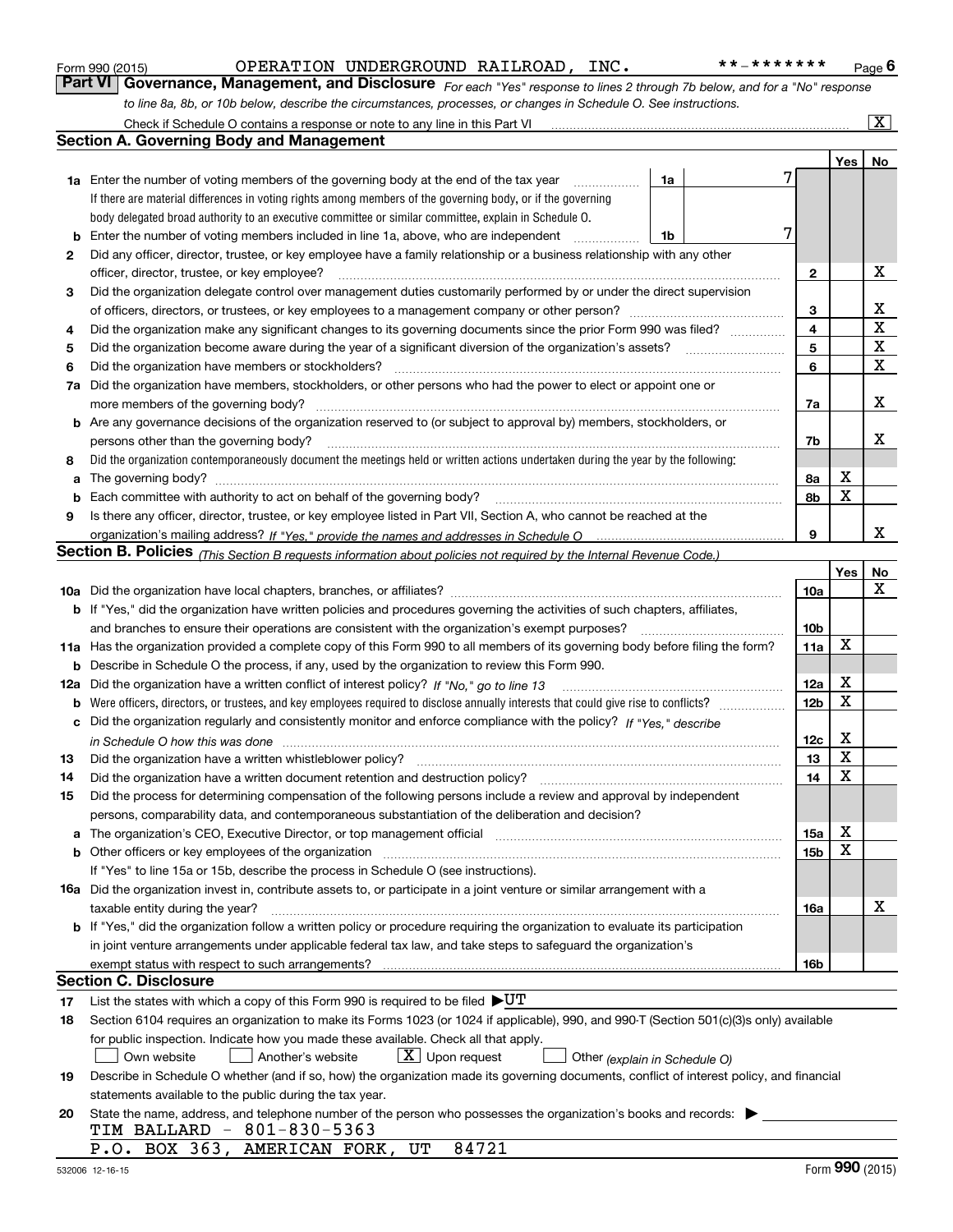Form 990 (2015) Page OPERATION UNDERGROUND RAILROAD, INC. \*\*‐\*\*\*\*\*\*\*

 $\mathcal{L}^{\text{max}}$ 

**7Part VII Compensation of Officers, Directors, Trustees, Key Employees, Highest Compensated Employees, and Independent Contractors**

Check if Schedule O contains a response or note to any line in this Part VII

**Section A. Officers, Directors, Trustees, Key Employees, and Highest Compensated Employees**

**1a**  Complete this table for all persons required to be listed. Report compensation for the calendar year ending with or within the organization's tax year.

**•** List all of the organization's current officers, directors, trustees (whether individuals or organizations), regardless of amount of compensation. Enter -0- in columns  $(D)$ ,  $(E)$ , and  $(F)$  if no compensation was paid.

● List all of the organization's **current** key employees, if any. See instructions for definition of "key employee."

**•** List the organization's five current highest compensated employees (other than an officer, director, trustee, or key employee) who received reportable compensation (Box 5 of Form W-2 and/or Box 7 of Form 1099-MISC) of more than \$100,000 from the organization and any related organizations.

 $\bullet$  List all of the organization's **former** officers, key employees, and highest compensated employees who received more than \$100,000 of reportable compensation from the organization and any related organizations.

**•** List all of the organization's former directors or trustees that received, in the capacity as a former director or trustee of the organization, more than \$10,000 of reportable compensation from the organization and any related organizations.

List persons in the following order: individual trustees or directors; institutional trustees; officers; key employees; highest compensated employees; and former such persons.

Check this box if neither the organization nor any related organization compensated any current officer, director, or trustee.  $\mathcal{L}^{\text{max}}$ 

| (A)                            | (B)                    | (C)                            |                       |                         |              |                                                                  |        | (D)                             | (E)             | (F)                      |
|--------------------------------|------------------------|--------------------------------|-----------------------|-------------------------|--------------|------------------------------------------------------------------|--------|---------------------------------|-----------------|--------------------------|
| Name and Title                 | Average                |                                |                       | Position                |              | (do not check more than one                                      |        | Reportable                      | Reportable      | Estimated                |
|                                | hours per              |                                |                       |                         |              | box, unless person is both an<br>officer and a director/trustee) |        | compensation                    | compensation    | amount of                |
|                                | week                   |                                |                       |                         |              |                                                                  |        | from                            | from related    | other                    |
|                                | (list any<br>hours for |                                |                       |                         |              |                                                                  |        | the                             | organizations   | compensation             |
|                                | related                |                                |                       |                         |              |                                                                  |        | organization<br>(W-2/1099-MISC) | (W-2/1099-MISC) | from the<br>organization |
|                                | organizations          |                                |                       |                         |              |                                                                  |        |                                 |                 | and related              |
|                                | below                  | Individual trustee or director | Institutional trustee |                         | Key employee |                                                                  |        |                                 |                 | organizations            |
|                                | line)                  |                                |                       | Officer                 |              | Highest compensated<br>  employee                                | Former |                                 |                 |                          |
| (1)<br><b>JULIANNE BLAKE</b>   | 10.00                  |                                |                       |                         |              |                                                                  |        |                                 |                 |                          |
| <b>DIRECTOR</b>                |                        | $\mathbf x$                    |                       |                         |              |                                                                  |        | 0.                              | 0.              | $0_{\cdot}$              |
| (2)<br>STEPHEN FAIRBANKS       | 1.00                   |                                |                       |                         |              |                                                                  |        |                                 |                 |                          |
| <b>DIRECTOR</b>                |                        | $\mathbf x$                    |                       |                         |              |                                                                  |        | $0$ .                           | 0.              | $\mathbf 0$ .            |
| <b>TODD REYNOLDS</b><br>(3)    | 10.00                  |                                |                       |                         |              |                                                                  |        |                                 |                 |                          |
| <b>DIRECTOR</b>                |                        | $\mathbf x$                    |                       |                         |              |                                                                  |        | 0.                              | 0.              | $0_{.}$                  |
| <b>MARK STOTT</b><br>(4)       | 4.00                   |                                |                       |                         |              |                                                                  |        |                                 |                 |                          |
| <b>DIRECTOR</b>                |                        | $\mathbf X$                    |                       |                         |              |                                                                  |        | 0.                              | 0.              | $\mathbf 0$ .            |
| MARC REYNOLDS<br>(5)           | 1.00                   |                                |                       |                         |              |                                                                  |        |                                 |                 |                          |
| <b>SECRETARY</b>               |                        | $\mathbf x$                    |                       |                         |              |                                                                  |        | 0.                              | 0.              | $\mathbf 0$ .            |
| KELLY WILSON<br>(6)            | 4.00                   |                                |                       |                         |              |                                                                  |        |                                 |                 |                          |
| CHAIRMAN                       |                        | $\mathbf X$                    |                       |                         |              |                                                                  |        | 0.                              | 0.              | $0_{.}$                  |
| <b>TODD TUELLER</b><br>(7)     | 1.00                   |                                |                       |                         |              |                                                                  |        |                                 |                 |                          |
| <b>DIRECTOR</b>                |                        | $\mathbf X$                    |                       |                         |              |                                                                  |        | 0.                              | $\mathbf 0$ .   | 0.                       |
| <b>TIM BALLARD</b><br>(8)      | 40.00                  |                                |                       |                         |              |                                                                  |        |                                 |                 |                          |
| CHIEF EXECUTIVE OFFICER        |                        |                                |                       | $\mathbf X$             |              |                                                                  |        | 135,000.                        | $\mathbf 0$ .   | $\mathbf 0$ .            |
| <b>JERRY GOWEN</b><br>(9)      | 40.00                  |                                |                       |                         |              |                                                                  |        |                                 |                 |                          |
| CHIEF OPERATING OFFICER        |                        |                                |                       | $\mathbf X$             |              |                                                                  |        | 120,000.                        | 0.              | $0_{.}$                  |
| (10) MATTHEW OSBORNE           | 40.00                  |                                |                       |                         |              |                                                                  |        |                                 |                 |                          |
| SENIOR VP OF RESCUE OPERATIONS |                        |                                |                       | $\overline{\textbf{X}}$ |              |                                                                  |        | 117,500.                        | 0.              | $0_{.}$                  |
| (11) TEVYA WARE                | 40.00                  |                                |                       |                         |              |                                                                  |        |                                 |                 |                          |
| VP OF FINANCE                  |                        |                                |                       | $\mathbf X$             |              |                                                                  |        | 77,500.                         | $\mathbf 0$ .   | 0.                       |
|                                |                        |                                |                       |                         |              |                                                                  |        |                                 |                 |                          |
|                                |                        |                                |                       |                         |              |                                                                  |        |                                 |                 |                          |
|                                |                        |                                |                       |                         |              |                                                                  |        |                                 |                 |                          |
|                                |                        |                                |                       |                         |              |                                                                  |        |                                 |                 |                          |
|                                |                        |                                |                       |                         |              |                                                                  |        |                                 |                 |                          |
|                                |                        |                                |                       |                         |              |                                                                  |        |                                 |                 |                          |
|                                |                        |                                |                       |                         |              |                                                                  |        |                                 |                 |                          |
|                                |                        |                                |                       |                         |              |                                                                  |        |                                 |                 |                          |
|                                |                        |                                |                       |                         |              |                                                                  |        |                                 |                 |                          |
|                                |                        |                                |                       |                         |              |                                                                  |        |                                 |                 |                          |
|                                |                        |                                |                       |                         |              |                                                                  |        |                                 |                 |                          |
|                                |                        |                                |                       |                         |              |                                                                  |        |                                 |                 |                          |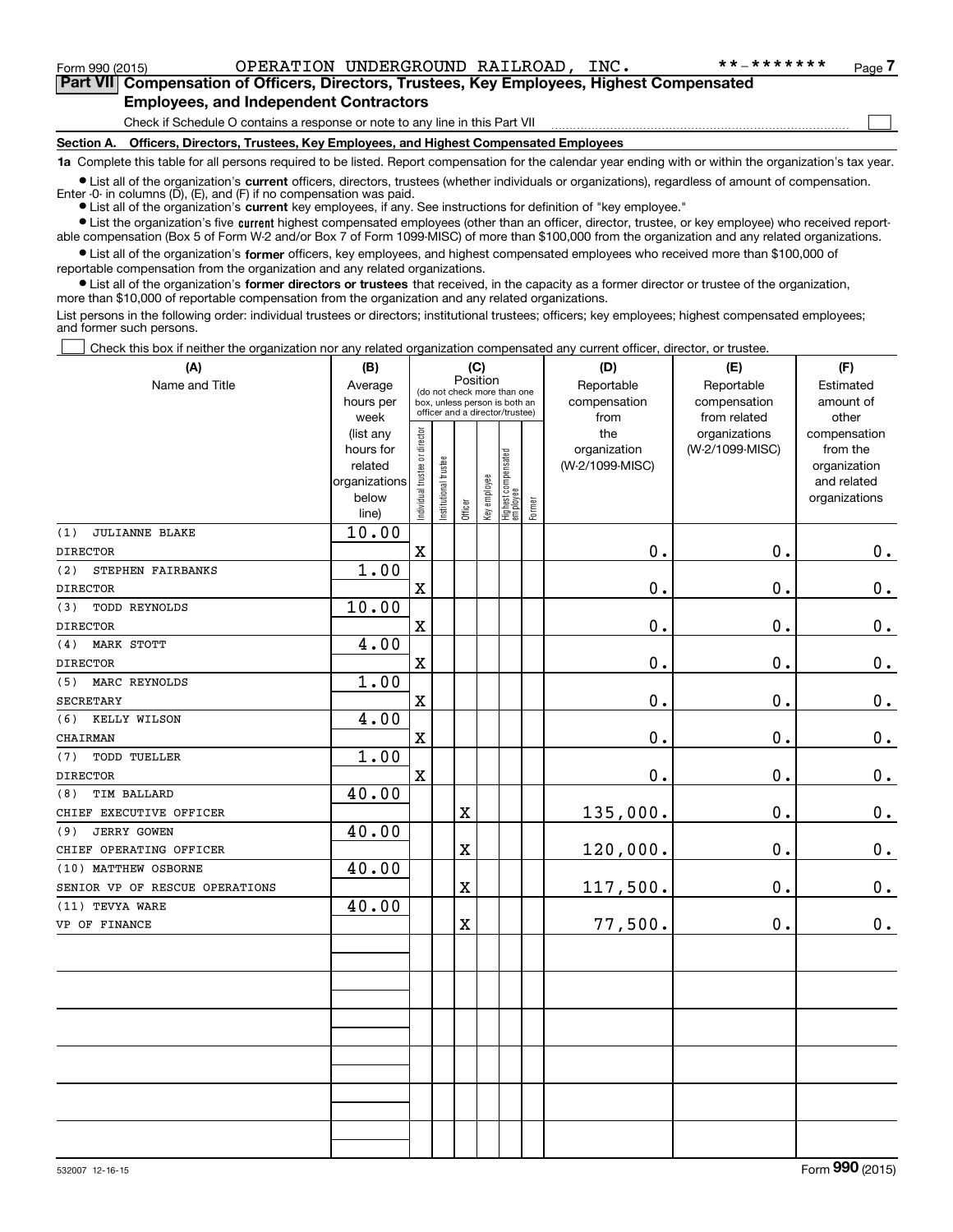|                 | OPERATION UNDERGROUND RAILROAD, INC.<br>Form 990 (2015)                                                                                                                                                                                                                      |                                                                                                                                                           |                                |                       |         |              |                                   |        |                                           | * * _ * * * * * * *                               |          |                                        |                                                                          | Page 8   |
|-----------------|------------------------------------------------------------------------------------------------------------------------------------------------------------------------------------------------------------------------------------------------------------------------------|-----------------------------------------------------------------------------------------------------------------------------------------------------------|--------------------------------|-----------------------|---------|--------------|-----------------------------------|--------|-------------------------------------------|---------------------------------------------------|----------|----------------------------------------|--------------------------------------------------------------------------|----------|
| <b>Part VII</b> | Section A. Officers, Directors, Trustees, Key Employees, and Highest Compensated Employees (continued)                                                                                                                                                                       |                                                                                                                                                           |                                |                       |         |              |                                   |        |                                           |                                                   |          |                                        |                                                                          |          |
|                 | (A)<br>Name and title                                                                                                                                                                                                                                                        | (B)<br>(C)<br>Position<br>Average<br>(do not check more than one<br>hours per<br>box, unless person is both an<br>officer and a director/trustee)<br>week |                                |                       |         |              |                                   |        | (D)<br>Reportable<br>compensation<br>from | (E)<br>Reportable<br>compensation<br>from related |          | (F)<br>Estimated<br>amount of<br>other |                                                                          |          |
|                 |                                                                                                                                                                                                                                                                              | (list any<br>hours for<br>related<br>organizations<br>below<br>line)                                                                                      | Individual trustee or director | Institutional trustee | Officer | key employee | Highest compensated<br>  employee | Former | the<br>organization<br>(W-2/1099-MISC)    | organizations<br>(W-2/1099-MISC)                  |          |                                        | compensation<br>from the<br>organization<br>and related<br>organizations |          |
|                 |                                                                                                                                                                                                                                                                              |                                                                                                                                                           |                                |                       |         |              |                                   |        |                                           |                                                   |          |                                        |                                                                          |          |
|                 |                                                                                                                                                                                                                                                                              |                                                                                                                                                           |                                |                       |         |              |                                   |        |                                           |                                                   |          |                                        |                                                                          |          |
|                 |                                                                                                                                                                                                                                                                              |                                                                                                                                                           |                                |                       |         |              |                                   |        |                                           |                                                   |          |                                        |                                                                          |          |
|                 |                                                                                                                                                                                                                                                                              |                                                                                                                                                           |                                |                       |         |              |                                   |        |                                           |                                                   |          |                                        |                                                                          |          |
|                 |                                                                                                                                                                                                                                                                              |                                                                                                                                                           |                                |                       |         |              |                                   |        |                                           |                                                   |          |                                        |                                                                          |          |
|                 |                                                                                                                                                                                                                                                                              |                                                                                                                                                           |                                |                       |         |              |                                   |        |                                           |                                                   |          |                                        |                                                                          |          |
|                 |                                                                                                                                                                                                                                                                              |                                                                                                                                                           |                                |                       |         |              |                                   |        |                                           |                                                   |          |                                        |                                                                          |          |
|                 |                                                                                                                                                                                                                                                                              |                                                                                                                                                           |                                |                       |         |              |                                   |        |                                           |                                                   |          |                                        |                                                                          |          |
|                 |                                                                                                                                                                                                                                                                              |                                                                                                                                                           |                                |                       |         |              |                                   |        | 450,000.<br>0.                            |                                                   | 0.<br>0. |                                        |                                                                          | 0.<br>0. |
|                 | c Total from continuation sheets to Part VII, Section A <b>manufarity</b>                                                                                                                                                                                                    |                                                                                                                                                           |                                |                       |         |              |                                   |        | 450,000.                                  |                                                   | 0.       |                                        |                                                                          | $0$ .    |
| 2               | Total number of individuals (including but not limited to those listed above) who received more than \$100,000 of reportable<br>compensation from the organization $\blacktriangleright$                                                                                     |                                                                                                                                                           |                                |                       |         |              |                                   |        |                                           |                                                   |          |                                        |                                                                          | 3        |
|                 |                                                                                                                                                                                                                                                                              |                                                                                                                                                           |                                |                       |         |              |                                   |        |                                           |                                                   |          |                                        | Yes                                                                      | No       |
| 3               | Did the organization list any former officer, director, or trustee, key employee, or highest compensated employee on<br>line 1a? If "Yes," complete Schedule J for such individual manufactured contained and the line 1a? If "Yes," complete Schedule J for such individual |                                                                                                                                                           |                                |                       |         |              |                                   |        |                                           |                                                   |          | 3                                      |                                                                          | x        |
|                 | For any individual listed on line 1a, is the sum of reportable compensation and other compensation from the organization                                                                                                                                                     |                                                                                                                                                           |                                |                       |         |              |                                   |        |                                           |                                                   |          | 4                                      |                                                                          | X        |
| 5               | Did any person listed on line 1a receive or accrue compensation from any unrelated organization or individual for services                                                                                                                                                   |                                                                                                                                                           |                                |                       |         |              |                                   |        |                                           |                                                   |          | 5                                      |                                                                          | х        |
|                 | <b>Section B. Independent Contractors</b>                                                                                                                                                                                                                                    |                                                                                                                                                           |                                |                       |         |              |                                   |        |                                           |                                                   |          |                                        |                                                                          |          |
| 1.              | Complete this table for your five highest compensated independent contractors that received more than \$100,000 of compensation from<br>the organization. Report compensation for the calendar year ending with or within the organization's tax year.                       |                                                                                                                                                           |                                |                       |         |              |                                   |        |                                           |                                                   |          |                                        |                                                                          |          |
|                 | (A)<br>Name and business address                                                                                                                                                                                                                                             |                                                                                                                                                           |                                | <b>NONE</b>           |         |              |                                   |        | (B)<br>Description of services            |                                                   |          | (C)                                    | Compensation                                                             |          |
|                 |                                                                                                                                                                                                                                                                              |                                                                                                                                                           |                                |                       |         |              |                                   |        |                                           |                                                   |          |                                        |                                                                          |          |
|                 |                                                                                                                                                                                                                                                                              |                                                                                                                                                           |                                |                       |         |              |                                   |        |                                           |                                                   |          |                                        |                                                                          |          |
|                 |                                                                                                                                                                                                                                                                              |                                                                                                                                                           |                                |                       |         |              |                                   |        |                                           |                                                   |          |                                        |                                                                          |          |
|                 |                                                                                                                                                                                                                                                                              |                                                                                                                                                           |                                |                       |         |              |                                   |        |                                           |                                                   |          |                                        |                                                                          |          |
| 2               | Total number of independent contractors (including but not limited to those listed above) who received more than                                                                                                                                                             |                                                                                                                                                           |                                |                       |         |              |                                   |        |                                           |                                                   |          |                                        |                                                                          |          |
|                 | \$100,000 of compensation from the organization                                                                                                                                                                                                                              |                                                                                                                                                           |                                |                       |         | 0            |                                   |        |                                           |                                                   |          |                                        |                                                                          |          |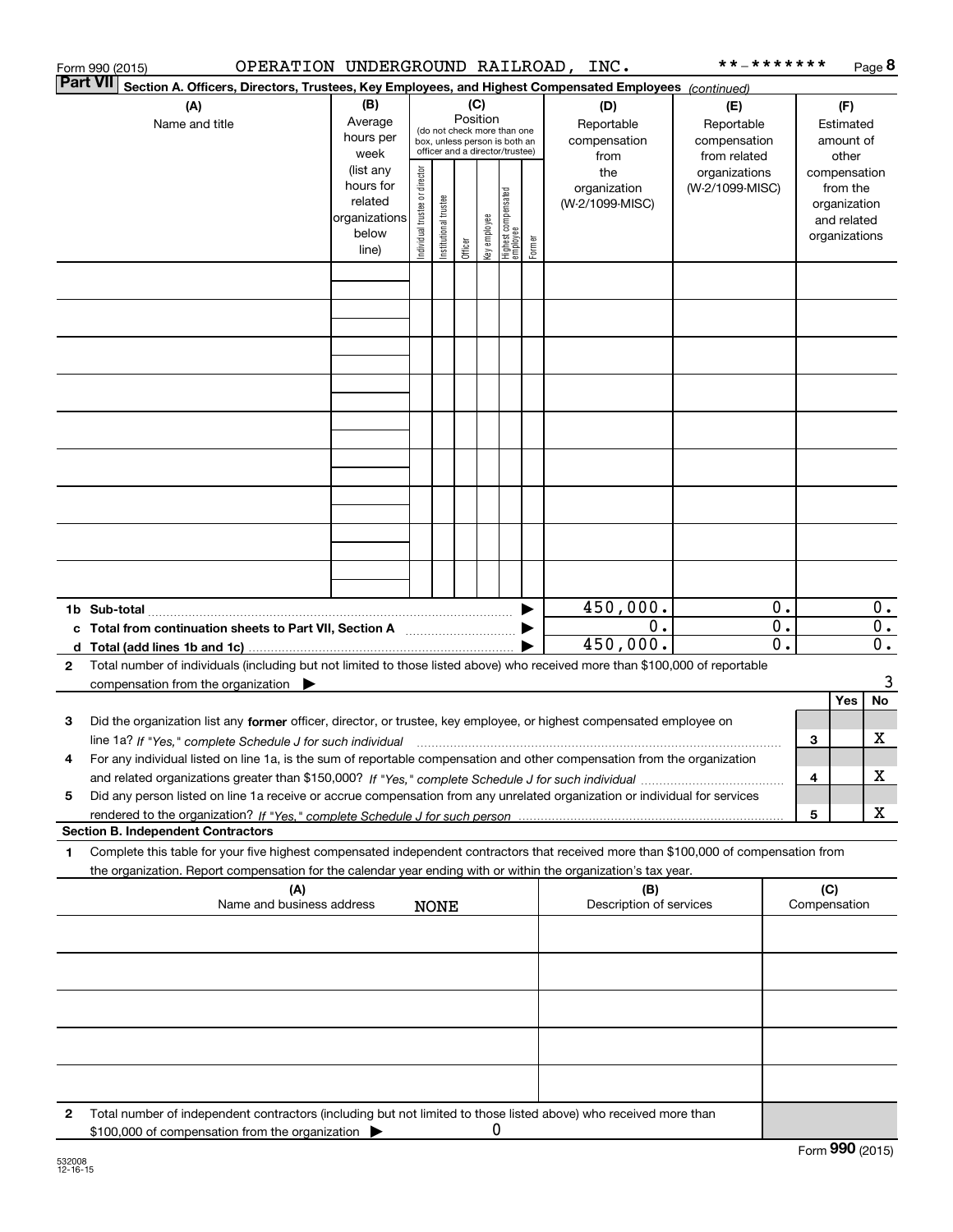|                                                           | Form 990 (2015)  |                                                                                                                                                                                                                                      |                |                                        | OPERATION UNDERGROUND RAILROAD, INC. |                                                 | **_*******                                           | Page 9                                                             |
|-----------------------------------------------------------|------------------|--------------------------------------------------------------------------------------------------------------------------------------------------------------------------------------------------------------------------------------|----------------|----------------------------------------|--------------------------------------|-------------------------------------------------|------------------------------------------------------|--------------------------------------------------------------------|
|                                                           | <b>Part VIII</b> | <b>Statement of Revenue</b>                                                                                                                                                                                                          |                |                                        |                                      |                                                 |                                                      |                                                                    |
|                                                           |                  | Check if Schedule O contains a response or note to any line in this Part VIII                                                                                                                                                        |                |                                        |                                      |                                                 |                                                      |                                                                    |
|                                                           |                  |                                                                                                                                                                                                                                      |                |                                        | (A)<br>Total revenue                 | (B)<br>Related or<br>exempt function<br>revenue | $\overline{(C)}$<br>Unrelated<br>business<br>revenue | (D)<br>Revenue excluded<br>from tax under<br>sections<br>512 - 514 |
|                                                           |                  | 1 a Federated campaigns                                                                                                                                                                                                              | 1a             |                                        |                                      |                                                 |                                                      |                                                                    |
| Contributions, Gifts, Grants<br>and Other Similar Amounts |                  | <b>b</b> Membership dues                                                                                                                                                                                                             | 1 <sub>b</sub> |                                        |                                      |                                                 |                                                      |                                                                    |
|                                                           |                  | c Fundraising events                                                                                                                                                                                                                 | 1 <sub>c</sub> |                                        |                                      |                                                 |                                                      |                                                                    |
|                                                           |                  | d Related organizations                                                                                                                                                                                                              | 1 <sub>d</sub> |                                        |                                      |                                                 |                                                      |                                                                    |
|                                                           |                  | e Government grants (contributions)                                                                                                                                                                                                  | 1e             |                                        |                                      |                                                 |                                                      |                                                                    |
|                                                           |                  | f All other contributions, gifts, grants, and                                                                                                                                                                                        |                |                                        |                                      |                                                 |                                                      |                                                                    |
|                                                           |                  | similar amounts not included above                                                                                                                                                                                                   |                | $1$ f $\overline{5}$ , $702$ , $030$ . |                                      |                                                 |                                                      |                                                                    |
|                                                           | g                | Noncash contributions included in lines 1a-1f: \$                                                                                                                                                                                    |                |                                        |                                      |                                                 |                                                      |                                                                    |
|                                                           |                  |                                                                                                                                                                                                                                      |                | $\blacktriangleright$                  | 5,702,030.                           |                                                 |                                                      |                                                                    |
|                                                           |                  |                                                                                                                                                                                                                                      |                | <b>Business Code</b>                   |                                      |                                                 |                                                      |                                                                    |
|                                                           |                  | 2 a GYM MEMBERSHIPS                                                                                                                                                                                                                  |                | 713940                                 | 27,817.                              |                                                 | 27,817.                                              |                                                                    |
|                                                           |                  | <b>b MERCHANDISE SALES</b>                                                                                                                                                                                                           |                | 454110                                 | 18,484.                              | 17,687.                                         | 797.                                                 |                                                                    |
|                                                           | c                | <u>and the state of the state of the state of the state of the state of the state of the state of the state of the state of the state of the state of the state of the state of the state of the state of the state of the state</u> |                |                                        |                                      |                                                 |                                                      |                                                                    |
|                                                           | d                | <u> 1989 - Johann Stein, mars an deus an deus Amerikaanse komme en de Fryske komme</u>                                                                                                                                               |                |                                        |                                      |                                                 |                                                      |                                                                    |
| Program Service<br>Revenue                                | е                |                                                                                                                                                                                                                                      |                |                                        |                                      |                                                 |                                                      |                                                                    |
|                                                           |                  | f All other program service revenue                                                                                                                                                                                                  |                |                                        |                                      |                                                 |                                                      |                                                                    |
|                                                           | a                |                                                                                                                                                                                                                                      |                |                                        | 46,301.                              |                                                 |                                                      |                                                                    |
|                                                           | З                | Investment income (including dividends, interest, and                                                                                                                                                                                |                |                                        |                                      |                                                 |                                                      |                                                                    |
|                                                           |                  |                                                                                                                                                                                                                                      |                |                                        | 32, 263.                             | 32, 263.                                        |                                                      |                                                                    |
|                                                           | 4                | Income from investment of tax-exempt bond proceeds                                                                                                                                                                                   |                |                                        |                                      |                                                 |                                                      |                                                                    |
|                                                           | 5                |                                                                                                                                                                                                                                      |                |                                        |                                      |                                                 |                                                      |                                                                    |
|                                                           |                  |                                                                                                                                                                                                                                      | (i) Real       | (ii) Personal                          |                                      |                                                 |                                                      |                                                                    |
|                                                           |                  | <b>6 a</b> Gross rents                                                                                                                                                                                                               | 10,643.        |                                        |                                      |                                                 |                                                      |                                                                    |
|                                                           |                  | <b>b</b> Less: rental expenses                                                                                                                                                                                                       | 0.             |                                        |                                      |                                                 |                                                      |                                                                    |
|                                                           | c                | Rental income or (loss)                                                                                                                                                                                                              | 10,643.        |                                        |                                      |                                                 |                                                      |                                                                    |
|                                                           |                  | <b>d</b> Net rental income or (loss)                                                                                                                                                                                                 |                |                                        | 10,643.                              |                                                 | 10,643.                                              |                                                                    |
|                                                           |                  | 7 a Gross amount from sales of                                                                                                                                                                                                       | (i) Securities | (ii) Other                             |                                      |                                                 |                                                      |                                                                    |
|                                                           |                  | assets other than inventory                                                                                                                                                                                                          |                |                                        |                                      |                                                 |                                                      |                                                                    |
|                                                           |                  | <b>b</b> Less: cost or other basis                                                                                                                                                                                                   |                |                                        |                                      |                                                 |                                                      |                                                                    |
|                                                           |                  | and sales expenses                                                                                                                                                                                                                   |                | 4,037.                                 |                                      |                                                 |                                                      |                                                                    |
|                                                           |                  |                                                                                                                                                                                                                                      |                | $-4,037.$                              |                                      |                                                 |                                                      |                                                                    |
|                                                           |                  |                                                                                                                                                                                                                                      |                |                                        | $-4,037.$                            | $-4,037.$                                       |                                                      |                                                                    |
|                                                           |                  | 8 a Gross income from fundraising events (not                                                                                                                                                                                        |                |                                        |                                      |                                                 |                                                      |                                                                    |
|                                                           |                  |                                                                                                                                                                                                                                      |                |                                        |                                      |                                                 |                                                      |                                                                    |
|                                                           |                  | contributions reported on line 1c). See                                                                                                                                                                                              |                |                                        |                                      |                                                 |                                                      |                                                                    |
| <b>Other Revenue</b>                                      |                  |                                                                                                                                                                                                                                      |                |                                        |                                      |                                                 |                                                      |                                                                    |
|                                                           |                  |                                                                                                                                                                                                                                      | $\mathbf b$    |                                        |                                      |                                                 |                                                      |                                                                    |
|                                                           |                  | c Net income or (loss) from fundraising events                                                                                                                                                                                       |                | .                                      |                                      |                                                 |                                                      |                                                                    |
|                                                           |                  | <b>9 a</b> Gross income from gaming activities. See                                                                                                                                                                                  |                |                                        |                                      |                                                 |                                                      |                                                                    |
|                                                           |                  |                                                                                                                                                                                                                                      |                |                                        |                                      |                                                 |                                                      |                                                                    |
|                                                           |                  |                                                                                                                                                                                                                                      | $\mathbf b$    |                                        |                                      |                                                 |                                                      |                                                                    |
|                                                           |                  |                                                                                                                                                                                                                                      |                |                                        |                                      |                                                 |                                                      |                                                                    |
|                                                           |                  | 10 a Gross sales of inventory, less returns                                                                                                                                                                                          |                |                                        |                                      |                                                 |                                                      |                                                                    |
|                                                           |                  |                                                                                                                                                                                                                                      |                |                                        |                                      |                                                 |                                                      |                                                                    |
|                                                           |                  |                                                                                                                                                                                                                                      | $\mathbf b$    |                                        |                                      |                                                 |                                                      |                                                                    |
|                                                           |                  | <b>c</b> Net income or (loss) from sales of inventory                                                                                                                                                                                |                | ▶                                      |                                      |                                                 |                                                      |                                                                    |
|                                                           |                  | Miscellaneous Revenue                                                                                                                                                                                                                |                | <b>Business Code</b>                   |                                      |                                                 |                                                      |                                                                    |
|                                                           | 11 a             | <u> 1989 - Johann Barn, fransk politik (d. 1989)</u>                                                                                                                                                                                 |                |                                        |                                      |                                                 |                                                      |                                                                    |
|                                                           | b                | <u> 1989 - Johann Barbara, martxa alemaniar arg</u>                                                                                                                                                                                  |                |                                        |                                      |                                                 |                                                      |                                                                    |
|                                                           | с                | the contract of the contract of the contract of the contract of                                                                                                                                                                      |                |                                        |                                      |                                                 |                                                      |                                                                    |
|                                                           |                  |                                                                                                                                                                                                                                      |                |                                        |                                      |                                                 |                                                      |                                                                    |
|                                                           |                  |                                                                                                                                                                                                                                      |                |                                        |                                      | 45,913.                                         | 39, 257.                                             | $0$ .                                                              |
|                                                           | 12               |                                                                                                                                                                                                                                      |                |                                        |                                      |                                                 |                                                      |                                                                    |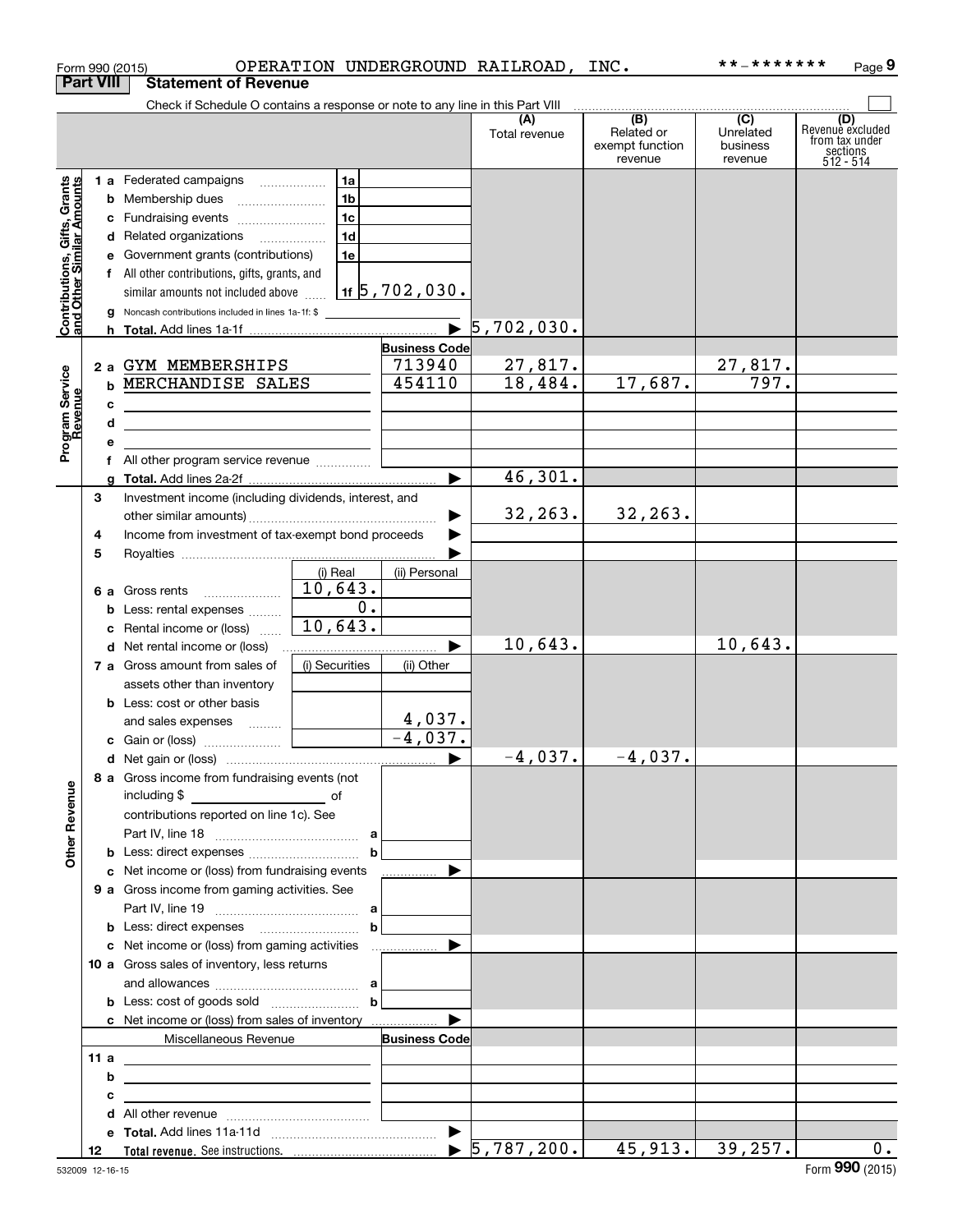Check here

Check here if following SOP 98-2 (ASC 958-720)

### Form 990 (2015) Page OPERATION UNDERGROUND RAILROAD, INC. \*\*‐\*\*\*\*\*\*\***Part IX Statement of Functional Expenses**

*Section 501(c)(3) and 501(c)(4) organizations must complete all columns. All other organizations must complete column (A).*

Check if Schedule O contains a response or note to any line in this Part IX

**10**

 $\mathcal{L}^{\text{max}}$ 

| Do not include amounts reported on lines 6b,<br>7b, 8b, 9b, and 10b of Part VIII. |                                                                                                                                                                                                               | (A)<br>Total expenses  | (B)<br>Program service<br>expenses |                    | (D)<br>Fundraising<br>expenses   |
|-----------------------------------------------------------------------------------|---------------------------------------------------------------------------------------------------------------------------------------------------------------------------------------------------------------|------------------------|------------------------------------|--------------------|----------------------------------|
| 1.                                                                                | Grants and other assistance to domestic organizations                                                                                                                                                         |                        |                                    | general expenses   |                                  |
|                                                                                   | and domestic governments. See Part IV, line 21                                                                                                                                                                | 247,162.               | 247,162.                           |                    |                                  |
| $\mathbf{2}$                                                                      | Grants and other assistance to domestic                                                                                                                                                                       |                        |                                    |                    |                                  |
|                                                                                   | individuals. See Part IV, line 22                                                                                                                                                                             |                        |                                    |                    |                                  |
| 3                                                                                 | Grants and other assistance to foreign                                                                                                                                                                        |                        |                                    |                    |                                  |
|                                                                                   | organizations, foreign governments, and foreign                                                                                                                                                               |                        |                                    |                    |                                  |
|                                                                                   | individuals. See Part IV, lines 15 and 16                                                                                                                                                                     |                        |                                    |                    |                                  |
| 4                                                                                 | Benefits paid to or for members                                                                                                                                                                               |                        |                                    |                    |                                  |
| 5                                                                                 | Compensation of current officers, directors,                                                                                                                                                                  |                        |                                    |                    |                                  |
|                                                                                   | trustees, and key employees                                                                                                                                                                                   | 450,000.               | 450,000.                           |                    |                                  |
| 6                                                                                 | Compensation not included above, to disqualified                                                                                                                                                              |                        |                                    |                    |                                  |
|                                                                                   | persons (as defined under section 4958(f)(1)) and                                                                                                                                                             |                        |                                    |                    |                                  |
|                                                                                   | persons described in section 4958(c)(3)(B)                                                                                                                                                                    |                        |                                    |                    |                                  |
| 7                                                                                 | Other salaries and wages                                                                                                                                                                                      | 698,057.               | 252,594.                           | 117,154.           | 328, 309.                        |
| 8                                                                                 | Pension plan accruals and contributions (include                                                                                                                                                              |                        |                                    |                    |                                  |
|                                                                                   | section 401(k) and 403(b) employer contributions)                                                                                                                                                             |                        |                                    |                    |                                  |
| 9                                                                                 |                                                                                                                                                                                                               | 177,300.               | 104, 408.                          | 38,294.            | 34,598.                          |
| 10                                                                                |                                                                                                                                                                                                               |                        |                                    |                    |                                  |
| 11                                                                                | Fees for services (non-employees):                                                                                                                                                                            |                        |                                    |                    |                                  |
| a                                                                                 |                                                                                                                                                                                                               |                        |                                    |                    |                                  |
| b                                                                                 |                                                                                                                                                                                                               | 207,332.               | $\overline{2,081}$ .               | 205, 251.          |                                  |
| c                                                                                 |                                                                                                                                                                                                               | 77,782.                |                                    | 77,782.            |                                  |
| d                                                                                 |                                                                                                                                                                                                               |                        |                                    |                    |                                  |
| e                                                                                 | Professional fundraising services. See Part IV, line 17                                                                                                                                                       |                        |                                    |                    |                                  |
| f                                                                                 | Investment management fees                                                                                                                                                                                    |                        |                                    |                    |                                  |
| $\mathbf{q}$                                                                      | Other. (If line 11g amount exceeds 10% of line 25,                                                                                                                                                            |                        |                                    |                    |                                  |
|                                                                                   | column (A) amount, list line 11g expenses on Sch O.)                                                                                                                                                          |                        |                                    |                    |                                  |
| 12                                                                                |                                                                                                                                                                                                               | 17,562.<br>176, 329.   |                                    | 9,780.             | 17,562.<br>$\overline{57,321}$ . |
| 13                                                                                |                                                                                                                                                                                                               |                        | 109,228.                           |                    |                                  |
| 14                                                                                |                                                                                                                                                                                                               |                        |                                    |                    |                                  |
| 15                                                                                |                                                                                                                                                                                                               | 148,359.               | <u>55,996.</u>                     | 11,223.            |                                  |
| 16                                                                                |                                                                                                                                                                                                               | 820,037.               | 782,662.                           | 3,362.             | <u>81,140.</u><br>34,013.        |
| 17                                                                                | Travel<br>Payments of travel or entertainment expenses                                                                                                                                                        |                        |                                    |                    |                                  |
| 18                                                                                | for any federal, state, or local public officials                                                                                                                                                             |                        |                                    |                    |                                  |
|                                                                                   | Conferences, conventions, and meetings                                                                                                                                                                        |                        |                                    |                    |                                  |
| 19<br>20                                                                          | Interest                                                                                                                                                                                                      | 1,489.                 |                                    | 1,489.             |                                  |
| 21                                                                                |                                                                                                                                                                                                               |                        |                                    |                    |                                  |
| 22                                                                                | Depreciation, depletion, and amortization                                                                                                                                                                     | 31,768.                | 11,850.                            | 7,996.             | 11,922.                          |
| 23                                                                                | Insurance                                                                                                                                                                                                     |                        |                                    |                    |                                  |
| 24                                                                                | Other expenses. Itemize expenses not covered<br>above. (List miscellaneous expenses in line 24e. If line<br>24e amount exceeds 10% of line 25, column (A)<br>amount, list line 24e expenses on Schedule O.) [ |                        |                                    |                    |                                  |
| a                                                                                 | CONTRACT LABOR                                                                                                                                                                                                | 547,394.               | 306,054.                           | 16,803.            | 224,537.                         |
| b                                                                                 | FUNDRAISING EXPENSE                                                                                                                                                                                           | $\overline{365,414}$ . |                                    | 66,423.            | 298,991.                         |
| C                                                                                 | OTHER EXPENSE                                                                                                                                                                                                 | 58,850.                | 8,312.                             | 30,938.            | 19,600.                          |
| d                                                                                 | <b>MEALS</b>                                                                                                                                                                                                  | 41,588.                | 33,833.                            | $\overline{597}$ . | 7,158.                           |
|                                                                                   | e All other expenses                                                                                                                                                                                          | 70,397.                | 52,897.                            | 7,872.             | 9,628.                           |
| 25                                                                                | Total functional expenses. Add lines 1 through 24e                                                                                                                                                            | 4, 136, 820.           | 2,417,077.                         | 594,964.           | 1, 124, 779.                     |
| 26                                                                                | Joint costs. Complete this line only if the organization                                                                                                                                                      |                        |                                    |                    |                                  |
|                                                                                   | reported in column (B) joint costs from a combined                                                                                                                                                            |                        |                                    |                    |                                  |
|                                                                                   | educational campaign and fundraising solicitation.                                                                                                                                                            |                        |                                    |                    |                                  |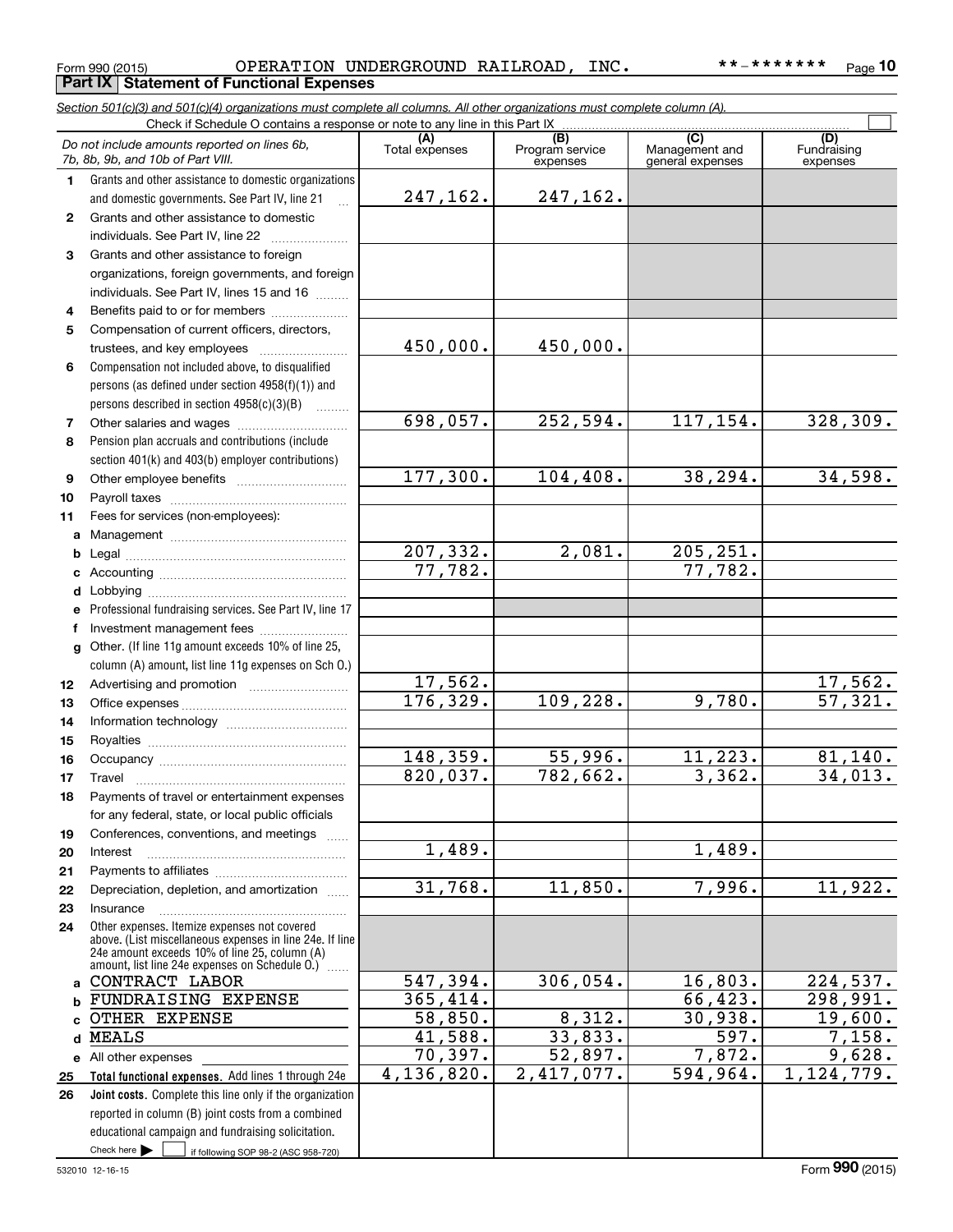|                             |          | OPERATION UNDERGROUND RAILROAD, INC.<br>Form 990 (2015)                                                                                      |            |                          |                          |                | **_*******<br>$P$ ade 11 |
|-----------------------------|----------|----------------------------------------------------------------------------------------------------------------------------------------------|------------|--------------------------|--------------------------|----------------|--------------------------|
|                             | Part $X$ | <b>Balance Sheet</b>                                                                                                                         |            |                          |                          |                |                          |
|                             |          |                                                                                                                                              |            |                          |                          |                |                          |
|                             |          |                                                                                                                                              |            |                          | (A)<br>Beginning of year |                | (B)<br>End of year       |
|                             | 1        | Cash - non-interest-bearing                                                                                                                  |            |                          | 1,999,767.               | $\mathbf{1}$   | $\overline{3,153},838.$  |
|                             | 2        |                                                                                                                                              |            |                          | 23,150.                  | $\overline{2}$ | 30,788.                  |
|                             | з        |                                                                                                                                              |            |                          |                          | 3              |                          |
|                             | 4        |                                                                                                                                              |            | 4                        |                          |                |                          |
|                             | 5        | Loans and other receivables from current and former officers, directors,                                                                     |            |                          |                          |                |                          |
|                             |          | trustees, key employees, and highest compensated employees. Complete<br>Part II of Schedule L                                                |            |                          | 5                        |                |                          |
|                             | 6        | Loans and other receivables from other disqualified persons (as defined under                                                                |            |                          |                          |                |                          |
|                             |          | section 4958(f)(1)), persons described in section 4958(c)(3)(B), and contributing                                                            |            |                          |                          |                |                          |
|                             |          | employers and sponsoring organizations of section 501(c)(9) voluntary                                                                        |            |                          |                          |                |                          |
|                             |          | employees' beneficiary organizations (see instr). Complete Part II of Sch L                                                                  |            | 6                        |                          |                |                          |
| Assets                      | 7        |                                                                                                                                              |            | $\overline{7}$           |                          |                |                          |
|                             | 8        |                                                                                                                                              | 77,644.    | 8                        | 95,583.                  |                |                          |
|                             | 9        | Prepaid expenses and deferred charges                                                                                                        |            |                          | $\overline{5,788}$ .     | 9              |                          |
|                             |          | 10a Land, buildings, and equipment: cost or other                                                                                            |            |                          |                          |                |                          |
|                             |          | basis. Complete Part VI of Schedule D  10a                                                                                                   |            | $\frac{570,569}{36,269}$ |                          |                |                          |
|                             |          |                                                                                                                                              | 63,937.    | 10 <sub>c</sub>          | 534,300.                 |                |                          |
|                             | 11       |                                                                                                                                              |            |                          | 11                       |                |                          |
|                             | 12       |                                                                                                                                              |            | 12                       |                          |                |                          |
|                             | 13       |                                                                                                                                              |            | 13                       |                          |                |                          |
|                             | 14       |                                                                                                                                              |            | 14                       |                          |                |                          |
|                             | 15       |                                                                                                                                              | 5,788.     | 15                       | 32,366.                  |                |                          |
|                             | 16       |                                                                                                                                              |            |                          | $\overline{2,176,074}$ . | 16             | 3,846,875.               |
|                             | 17       |                                                                                                                                              |            |                          | 46,513.                  | 17             | 38,425.                  |
|                             | 18       |                                                                                                                                              |            |                          |                          | 18             |                          |
|                             | 19       | Deferred revenue information and contract the contract of the contract of the contract of the contract of the                                |            |                          |                          | 19             |                          |
|                             | 20       |                                                                                                                                              |            |                          |                          | 20             |                          |
|                             | 21       | Escrow or custodial account liability. Complete Part IV of Schedule D                                                                        |            |                          |                          | 21             |                          |
|                             | 22       | Loans and other payables to current and former officers, directors, trustees,                                                                |            |                          |                          |                |                          |
| ities                       |          | key employees, highest compensated employees, and disqualified persons.                                                                      |            |                          |                          |                |                          |
| Liabil                      |          | Complete Part II of Schedule L                                                                                                               |            |                          |                          | 22             |                          |
|                             | 23       | Secured mortgages and notes payable to unrelated third parties                                                                               |            |                          |                          | 23             |                          |
|                             | 24       | Unsecured notes and loans payable to unrelated third parties                                                                                 |            |                          |                          | 24             |                          |
|                             | 25       | Other liabilities (including federal income tax, payables to related third                                                                   |            |                          |                          |                |                          |
|                             |          | parties, and other liabilities not included on lines 17-24). Complete Part X of                                                              |            |                          |                          |                |                          |
|                             |          | Schedule D                                                                                                                                   |            |                          | $0$ .<br>46,513.         | 25             | 28,509.<br>66,934.       |
|                             | 26       |                                                                                                                                              |            |                          |                          | 26             |                          |
|                             |          | Organizations that follow SFAS 117 (ASC 958), check here ▶                                                                                   |            | and                      |                          |                |                          |
|                             |          | complete lines 27 through 29, and lines 33 and 34.                                                                                           |            |                          |                          |                |                          |
|                             | 27       |                                                                                                                                              |            |                          |                          | 27             |                          |
|                             | 28       | Temporarily restricted net assets                                                                                                            |            |                          |                          | 28             |                          |
|                             | 29       | Permanently restricted net assets<br>Organizations that do not follow SFAS 117 (ASC 958), check here $\blacktriangleright \lfloor X \rfloor$ |            |                          |                          | 29             |                          |
|                             |          | and complete lines 30 through 34.                                                                                                            |            |                          |                          |                |                          |
|                             |          |                                                                                                                                              |            |                          | 0.                       | 30             | 0.                       |
|                             | 30<br>31 | Paid-in or capital surplus, or land, building, or equipment fund                                                                             |            |                          | 0.                       | 31             | 0.                       |
| Net Assets or Fund Balances | 32       | Retained earnings, endowment, accumulated income, or other funds                                                                             |            | .                        | 2,129,561.               | 32             | 3,779,941.               |
|                             | 33       | Total net assets or fund halances                                                                                                            | 29<br>.561 | 33                       |                          |                |                          |

Capital stock or trust principal, or current funds ~~~~~~~~~~~~~~~ Paid-in or capital surplus, or land, building, or equipment fund www.commun.com Retained earnings, endowment, accumulated income, or other funds we have all the Total net assets or fund balances ~~~~~~~~~~~~~~~~~~~~~~

Total liabilities and net assets/fund balances

Form (2015) **990**

2,129,561. 3,779,941. 2,129,561. 3,779,941. 2,176,074. 3,846,875.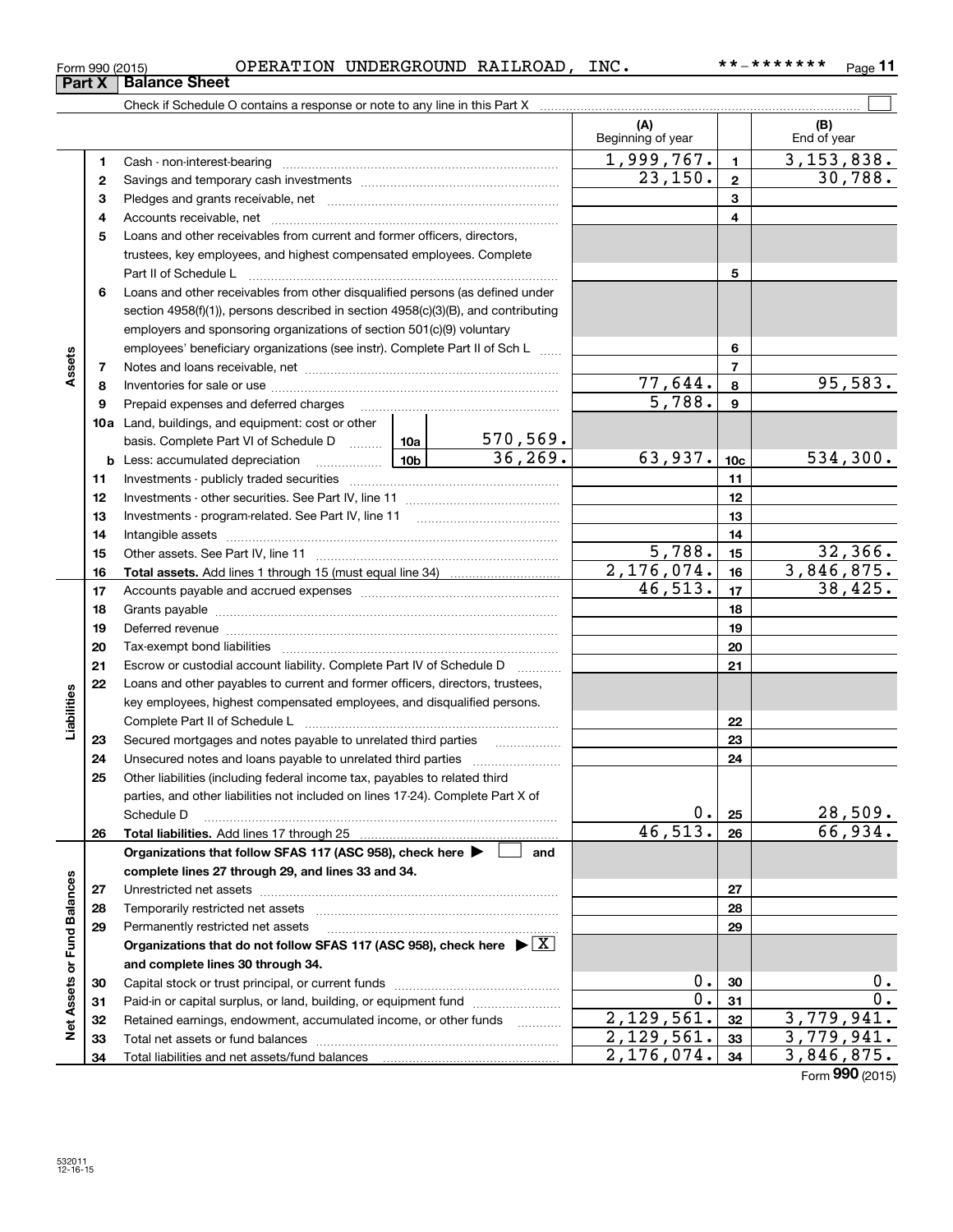| Part XI<br><b>Reconciliation of Net Assets</b><br>Check if Schedule O contains a response or note to any line in this Part XI<br>5,787,200.<br>1<br>1<br>4,136,820.<br>$\mathbf{2}$<br>Total expenses (must equal Part IX, column (A), line 25)<br>2<br>1,650,380.<br>3<br>Revenue less expenses. Subtract line 2 from line 1<br>з<br>2,129,561.<br>$\overline{\mathbf{4}}$<br>4<br>5<br>Net unrealized gains (losses) on investments<br>5<br>6<br>Donated services and use of facilities<br>6<br>$\overline{7}$<br>Investment expenses<br>7<br>8<br>Prior period adjustments<br>8<br>9<br>Other changes in net assets or fund balances (explain in Schedule O)<br>9<br>Net assets or fund balances at end of year. Combine lines 3 through 9 (must equal Part X, line 33,<br>10<br>3,779,941.<br>column (B))<br>10 |    |
|---------------------------------------------------------------------------------------------------------------------------------------------------------------------------------------------------------------------------------------------------------------------------------------------------------------------------------------------------------------------------------------------------------------------------------------------------------------------------------------------------------------------------------------------------------------------------------------------------------------------------------------------------------------------------------------------------------------------------------------------------------------------------------------------------------------------|----|
|                                                                                                                                                                                                                                                                                                                                                                                                                                                                                                                                                                                                                                                                                                                                                                                                                     |    |
|                                                                                                                                                                                                                                                                                                                                                                                                                                                                                                                                                                                                                                                                                                                                                                                                                     |    |
|                                                                                                                                                                                                                                                                                                                                                                                                                                                                                                                                                                                                                                                                                                                                                                                                                     |    |
|                                                                                                                                                                                                                                                                                                                                                                                                                                                                                                                                                                                                                                                                                                                                                                                                                     |    |
|                                                                                                                                                                                                                                                                                                                                                                                                                                                                                                                                                                                                                                                                                                                                                                                                                     |    |
|                                                                                                                                                                                                                                                                                                                                                                                                                                                                                                                                                                                                                                                                                                                                                                                                                     |    |
|                                                                                                                                                                                                                                                                                                                                                                                                                                                                                                                                                                                                                                                                                                                                                                                                                     |    |
|                                                                                                                                                                                                                                                                                                                                                                                                                                                                                                                                                                                                                                                                                                                                                                                                                     |    |
|                                                                                                                                                                                                                                                                                                                                                                                                                                                                                                                                                                                                                                                                                                                                                                                                                     |    |
|                                                                                                                                                                                                                                                                                                                                                                                                                                                                                                                                                                                                                                                                                                                                                                                                                     |    |
|                                                                                                                                                                                                                                                                                                                                                                                                                                                                                                                                                                                                                                                                                                                                                                                                                     |    |
|                                                                                                                                                                                                                                                                                                                                                                                                                                                                                                                                                                                                                                                                                                                                                                                                                     | 0. |
|                                                                                                                                                                                                                                                                                                                                                                                                                                                                                                                                                                                                                                                                                                                                                                                                                     |    |
|                                                                                                                                                                                                                                                                                                                                                                                                                                                                                                                                                                                                                                                                                                                                                                                                                     |    |
| Part XII Financial Statements and Reporting                                                                                                                                                                                                                                                                                                                                                                                                                                                                                                                                                                                                                                                                                                                                                                         |    |
|                                                                                                                                                                                                                                                                                                                                                                                                                                                                                                                                                                                                                                                                                                                                                                                                                     |    |
| Yes                                                                                                                                                                                                                                                                                                                                                                                                                                                                                                                                                                                                                                                                                                                                                                                                                 | No |
| $\boxed{\text{X}}$ Accrual<br>Accounting method used to prepare the Form 990: <u>June</u> Cash<br>Other<br>1                                                                                                                                                                                                                                                                                                                                                                                                                                                                                                                                                                                                                                                                                                        |    |
| If the organization changed its method of accounting from a prior year or checked "Other," explain in Schedule O.                                                                                                                                                                                                                                                                                                                                                                                                                                                                                                                                                                                                                                                                                                   |    |
| 2a Were the organization's financial statements compiled or reviewed by an independent accountant?<br>2a                                                                                                                                                                                                                                                                                                                                                                                                                                                                                                                                                                                                                                                                                                            | х  |
| If "Yes," check a box below to indicate whether the financial statements for the year were compiled or reviewed on a                                                                                                                                                                                                                                                                                                                                                                                                                                                                                                                                                                                                                                                                                                |    |
| separate basis, consolidated basis, or both:                                                                                                                                                                                                                                                                                                                                                                                                                                                                                                                                                                                                                                                                                                                                                                        |    |
| Separate basis<br>Consolidated basis<br>Both consolidated and separate basis                                                                                                                                                                                                                                                                                                                                                                                                                                                                                                                                                                                                                                                                                                                                        |    |
| X<br>Were the organization's financial statements audited by an independent accountant?<br>2 <sub>b</sub><br>b                                                                                                                                                                                                                                                                                                                                                                                                                                                                                                                                                                                                                                                                                                      |    |
| If "Yes," check a box below to indicate whether the financial statements for the year were audited on a separate basis,                                                                                                                                                                                                                                                                                                                                                                                                                                                                                                                                                                                                                                                                                             |    |
| consolidated basis, or both:                                                                                                                                                                                                                                                                                                                                                                                                                                                                                                                                                                                                                                                                                                                                                                                        |    |
| $\boxed{\textbf{X}}$ Consolidated basis<br>Separate basis<br>Both consolidated and separate basis                                                                                                                                                                                                                                                                                                                                                                                                                                                                                                                                                                                                                                                                                                                   |    |
| c If "Yes" to line 2a or 2b, does the organization have a committee that assumes responsibility for oversight of the audit,                                                                                                                                                                                                                                                                                                                                                                                                                                                                                                                                                                                                                                                                                         |    |
| 2c                                                                                                                                                                                                                                                                                                                                                                                                                                                                                                                                                                                                                                                                                                                                                                                                                  | x  |
| If the organization changed either its oversight process or selection process during the tax year, explain in Schedule O.                                                                                                                                                                                                                                                                                                                                                                                                                                                                                                                                                                                                                                                                                           |    |
| 3a As a result of a federal award, was the organization required to undergo an audit or audits as set forth in the Single Audit                                                                                                                                                                                                                                                                                                                                                                                                                                                                                                                                                                                                                                                                                     |    |
| Act and OMB Circular A-133?<br>За                                                                                                                                                                                                                                                                                                                                                                                                                                                                                                                                                                                                                                                                                                                                                                                   | Х  |
| If "Yes," did the organization undergo the required audit or audits? If the organization did not undergo the required audit                                                                                                                                                                                                                                                                                                                                                                                                                                                                                                                                                                                                                                                                                         |    |
| 3b<br>or audits, explain why in Schedule O and describe any steps taken to undergo such audits manufactured content contents and the schedule O and describe and the state of an antistic content of an audit of the state of an ant<br>nnn.                                                                                                                                                                                                                                                                                                                                                                                                                                                                                                                                                                        |    |

Form (2015) **990**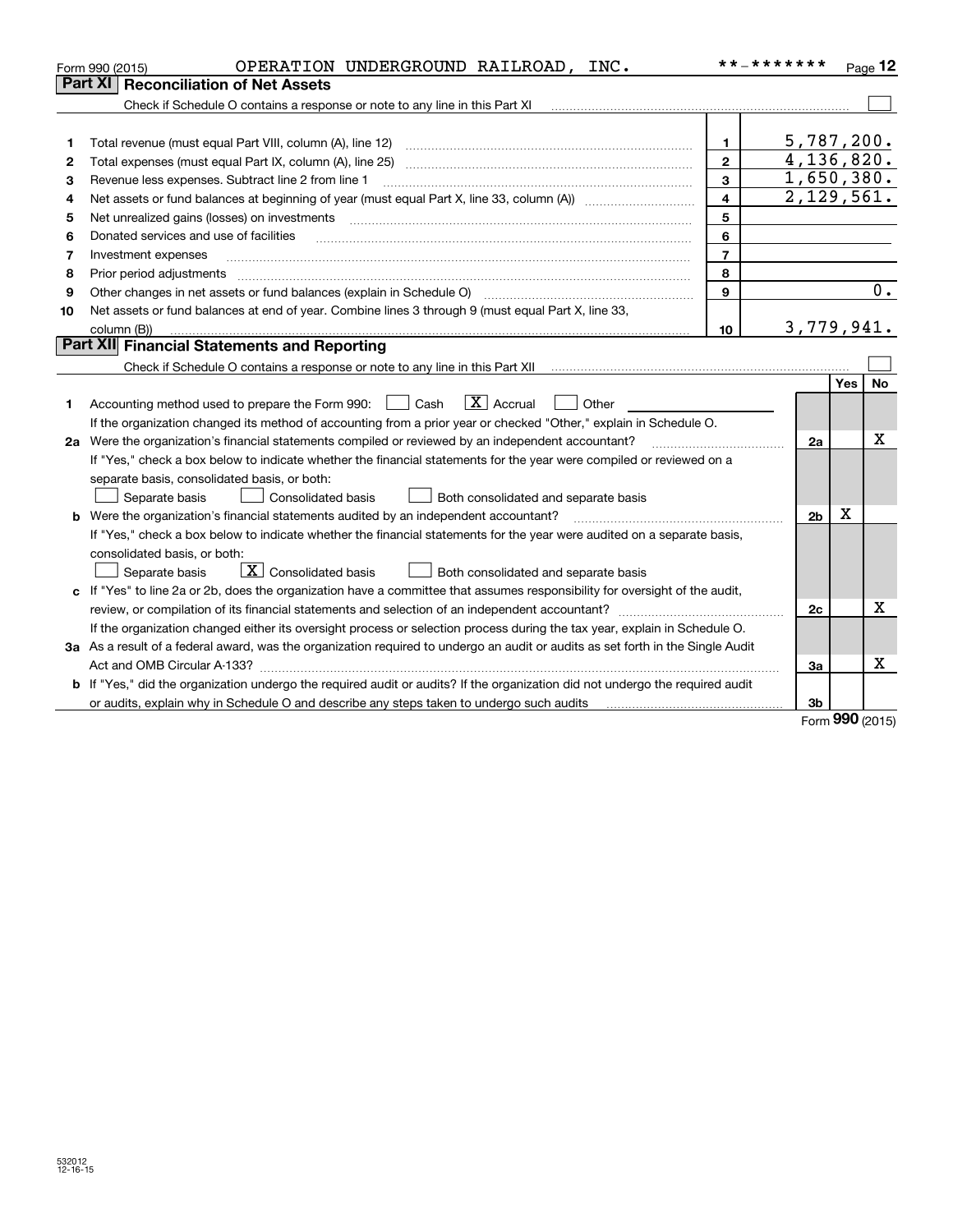| <b>SCHEDULE A</b> |  |
|-------------------|--|
|-------------------|--|

Department of the Treasury Internal Revenue Service

| (Form 990 or 990-EZ) |  |
|----------------------|--|
|----------------------|--|

# **Public Charity Status and Public Support**

**Complete if the organization is a section 501(c)(3) organization or a section 4947(a)(1) nonexempt charitable trust.**

Information about Schedule A (Form 990 or 990-EZ) and its instructions is at *www.irs.gov/form990.* **| Attach to Form 990 or Form 990-EZ.** 

| <b>Open to Public</b><br>Inspection |
|-------------------------------------|
| over identification numbe           |

OMB No. 1545-0047

**2015**

|  |  | Name of the organization |
|--|--|--------------------------|
|--|--|--------------------------|

| Name of the organization                                                                                                                                 |                                                                              | <b>Employer identification number</b> |  |  |  |  |  |  |
|----------------------------------------------------------------------------------------------------------------------------------------------------------|------------------------------------------------------------------------------|---------------------------------------|--|--|--|--|--|--|
| OPERATION UNDERGROUND RAILROAD,<br>INC.                                                                                                                  |                                                                              | **_*******                            |  |  |  |  |  |  |
| Reason for Public Charity Status (All organizations must complete this part.) See instructions.<br>Part I                                                |                                                                              |                                       |  |  |  |  |  |  |
| The organization is not a private foundation because it is: (For lines 1 through 11, check only one box.)                                                |                                                                              |                                       |  |  |  |  |  |  |
| 1<br>A church, convention of churches, or association of churches described in section 170(b)(1)(A)(i).                                                  |                                                                              |                                       |  |  |  |  |  |  |
| $\mathbf{2}$<br>A school described in <b>section 170(b)(1)(A)(ii).</b> (Attach Schedule E (Form 990 or 990-EZ).)                                         |                                                                              |                                       |  |  |  |  |  |  |
| 3<br>A hospital or a cooperative hospital service organization described in section 170(b)(1)(A)(iii).                                                   |                                                                              |                                       |  |  |  |  |  |  |
| A medical research organization operated in conjunction with a hospital described in section 170(b)(1)(A)(iii). Enter the hospital's name,<br>4          |                                                                              |                                       |  |  |  |  |  |  |
| city, and state:                                                                                                                                         |                                                                              |                                       |  |  |  |  |  |  |
| An organization operated for the benefit of a college or university owned or operated by a governmental unit described in<br>5                           |                                                                              |                                       |  |  |  |  |  |  |
| section 170(b)(1)(A)(iv). (Complete Part II.)                                                                                                            |                                                                              |                                       |  |  |  |  |  |  |
| A federal, state, or local government or governmental unit described in section $170(b)(1)(A)(v)$ .<br>6                                                 |                                                                              |                                       |  |  |  |  |  |  |
| 7<br>An organization that normally receives a substantial part of its support from a governmental unit or from the general public described in           |                                                                              |                                       |  |  |  |  |  |  |
| section 170(b)(1)(A)(vi). (Complete Part II.)                                                                                                            |                                                                              |                                       |  |  |  |  |  |  |
| A community trust described in section 170(b)(1)(A)(vi). (Complete Part II.)<br>8                                                                        |                                                                              |                                       |  |  |  |  |  |  |
| $9 \mid X$<br>An organization that normally receives: (1) more than 33 1/3% of its support from contributions, membership fees, and gross receipts from  |                                                                              |                                       |  |  |  |  |  |  |
| activities related to its exempt functions - subject to certain exceptions, and (2) no more than 33 1/3% of its support from gross investment            |                                                                              |                                       |  |  |  |  |  |  |
| income and unrelated business taxable income (less section 511 tax) from businesses acquired by the organization after June 30, 1975.                    |                                                                              |                                       |  |  |  |  |  |  |
| See section 509(a)(2). (Complete Part III.)                                                                                                              |                                                                              |                                       |  |  |  |  |  |  |
| An organization organized and operated exclusively to test for public safety. See section 509(a)(4).<br>10                                               |                                                                              |                                       |  |  |  |  |  |  |
| An organization organized and operated exclusively for the benefit of, to perform the functions of, or to carry out the purposes of one or<br>11         |                                                                              |                                       |  |  |  |  |  |  |
| more publicly supported organizations described in section 509(a)(1) or section 509(a)(2). See section 509(a)(3). Check the box in                       |                                                                              |                                       |  |  |  |  |  |  |
| lines 11a through 11d that describes the type of supporting organization and complete lines 11e, 11f, and 11g.                                           |                                                                              |                                       |  |  |  |  |  |  |
| Type I. A supporting organization operated, supervised, or controlled by its supported organization(s), typically by giving<br>a                         |                                                                              |                                       |  |  |  |  |  |  |
| the supported organization(s) the power to regularly appoint or elect a majority of the directors or trustees of the supporting                          |                                                                              |                                       |  |  |  |  |  |  |
| organization. You must complete Part IV, Sections A and B.                                                                                               |                                                                              |                                       |  |  |  |  |  |  |
| Type II. A supporting organization supervised or controlled in connection with its supported organization(s), by having<br>b                             |                                                                              |                                       |  |  |  |  |  |  |
| control or management of the supporting organization vested in the same persons that control or manage the supported                                     |                                                                              |                                       |  |  |  |  |  |  |
| organization(s). You must complete Part IV, Sections A and C.                                                                                            |                                                                              |                                       |  |  |  |  |  |  |
| Type III functionally integrated. A supporting organization operated in connection with, and functionally integrated with,<br>с                          |                                                                              |                                       |  |  |  |  |  |  |
| its supported organization(s) (see instructions). You must complete Part IV, Sections A, D, and E.                                                       |                                                                              |                                       |  |  |  |  |  |  |
| Type III non-functionally integrated. A supporting organization operated in connection with its supported organization(s)<br>d                           |                                                                              |                                       |  |  |  |  |  |  |
| that is not functionally integrated. The organization generally must satisfy a distribution requirement and an attentiveness                             |                                                                              |                                       |  |  |  |  |  |  |
| requirement (see instructions). You must complete Part IV, Sections A and D, and Part V.                                                                 |                                                                              |                                       |  |  |  |  |  |  |
| Check this box if the organization received a written determination from the IRS that it is a Type I, Type II, Type III<br>е                             |                                                                              |                                       |  |  |  |  |  |  |
| functionally integrated, or Type III non-functionally integrated supporting organization.                                                                |                                                                              |                                       |  |  |  |  |  |  |
| Enter the number of supported organizations                                                                                                              |                                                                              |                                       |  |  |  |  |  |  |
| Provide the following information about the supported organization(s).                                                                                   |                                                                              |                                       |  |  |  |  |  |  |
| (iv) Is the organization<br>(i) Name of supported<br>(ii) EIN<br>(iii) Type of organization<br>listed in your<br>(described on lines 1-9<br>organization | (v) Amount of monetary<br>support (see                                       | (vi) Amount of<br>other support (see  |  |  |  |  |  |  |
| governing document?<br>above (see instructions))                                                                                                         | $in \rightarrow \rightarrow \rightarrow \rightarrow \rightarrow \rightarrow$ | $int + u + i = h$                     |  |  |  |  |  |  |

| (i) ivalue of supported<br>organization | צוום נווי | (iii) i ype or organization<br>(described on lines 1-9<br>above (see instructions)) | $\mathbb{R}$ is the vigalization<br>listed in your<br>governing document? |    | <b>(V)</b> Alliount of morretary<br>support (see | <b>(VI)</b> Allioulit Of<br>other support (see |  |
|-----------------------------------------|-----------|-------------------------------------------------------------------------------------|---------------------------------------------------------------------------|----|--------------------------------------------------|------------------------------------------------|--|
|                                         |           |                                                                                     | Yes                                                                       | No | instructions)                                    | instructions)                                  |  |
|                                         |           |                                                                                     |                                                                           |    |                                                  |                                                |  |
|                                         |           |                                                                                     |                                                                           |    |                                                  |                                                |  |
|                                         |           |                                                                                     |                                                                           |    |                                                  |                                                |  |
|                                         |           |                                                                                     |                                                                           |    |                                                  |                                                |  |
|                                         |           |                                                                                     |                                                                           |    |                                                  |                                                |  |
|                                         |           |                                                                                     |                                                                           |    |                                                  |                                                |  |
|                                         |           |                                                                                     |                                                                           |    |                                                  |                                                |  |
| Total                                   |           |                                                                                     |                                                                           |    |                                                  |                                                |  |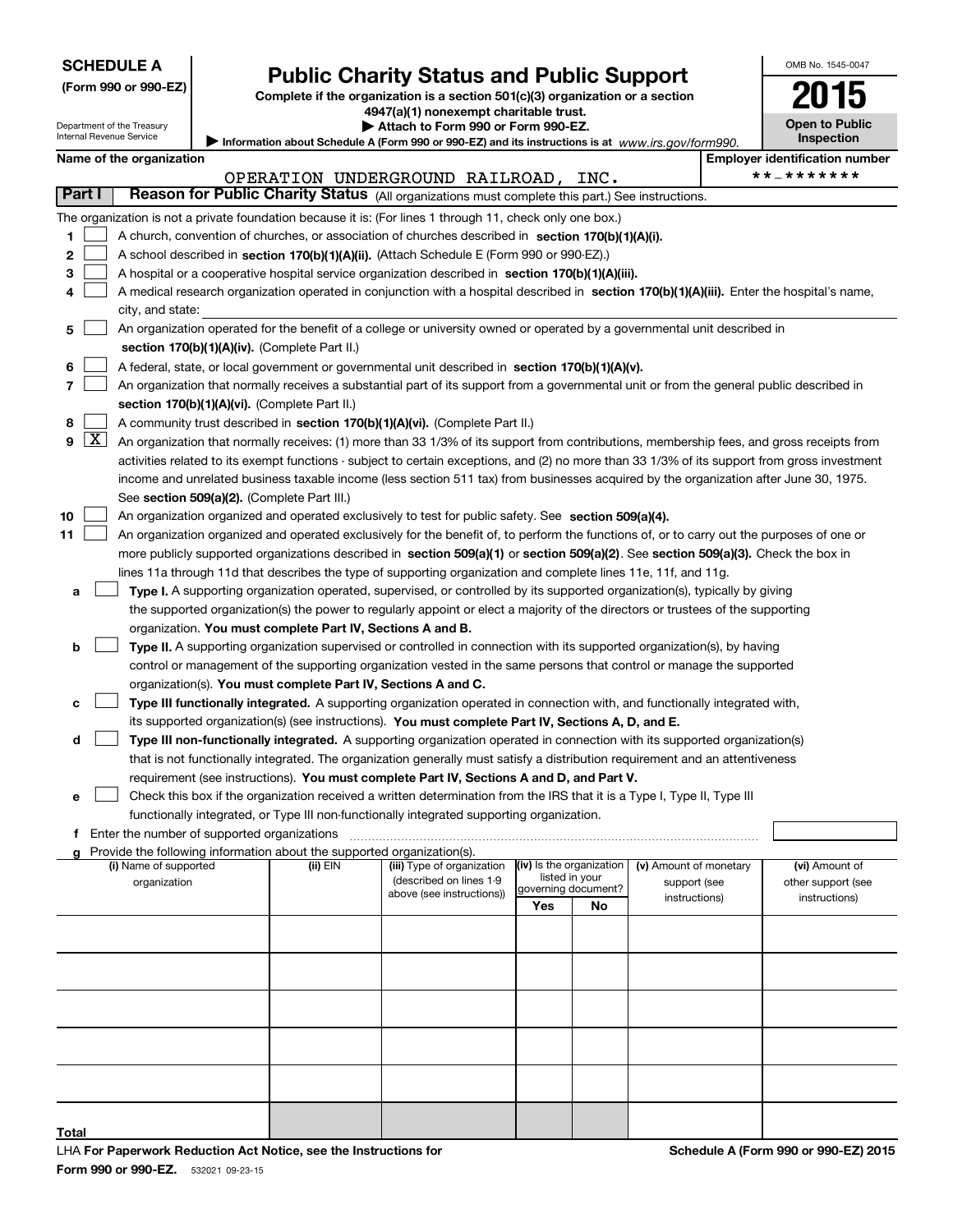### Schedule A (Form 990 or 990-EZ) 2015 Page OPERATION UNDERGROUND RAILROAD, INC. \*\*‐\*\*\*\*\*\*\***Part II Support Schedule for Organizations Described in Sections 170(b)(1)(A)(iv) and 170(b)(1)(A)(vi)**

(Complete only if you checked the box on line 5, 7, or 8 of Part I or if the organization failed to qualify under Part III. If the organization fails to qualify under the tests listed below, please complete Part III.)

|    | <b>Section A. Public Support</b>                                                                                                               |          |          |            |            |          |           |
|----|------------------------------------------------------------------------------------------------------------------------------------------------|----------|----------|------------|------------|----------|-----------|
|    | Calendar year (or fiscal year beginning in) $\blacktriangleright$                                                                              | (a) 2011 | (b) 2012 | $(c)$ 2013 | $(d)$ 2014 | (e) 2015 | (f) Total |
|    | 1 Gifts, grants, contributions, and                                                                                                            |          |          |            |            |          |           |
|    | membership fees received. (Do not                                                                                                              |          |          |            |            |          |           |
|    | include any "unusual grants.")                                                                                                                 |          |          |            |            |          |           |
|    | 2 Tax revenues levied for the organ-                                                                                                           |          |          |            |            |          |           |
|    | ization's benefit and either paid to                                                                                                           |          |          |            |            |          |           |
|    | or expended on its behalf                                                                                                                      |          |          |            |            |          |           |
|    | 3 The value of services or facilities                                                                                                          |          |          |            |            |          |           |
|    | furnished by a governmental unit to                                                                                                            |          |          |            |            |          |           |
|    | the organization without charge                                                                                                                |          |          |            |            |          |           |
|    | 4 Total. Add lines 1 through 3                                                                                                                 |          |          |            |            |          |           |
| 5. | The portion of total contributions                                                                                                             |          |          |            |            |          |           |
|    | by each person (other than a                                                                                                                   |          |          |            |            |          |           |
|    | governmental unit or publicly                                                                                                                  |          |          |            |            |          |           |
|    | supported organization) included                                                                                                               |          |          |            |            |          |           |
|    | on line 1 that exceeds 2% of the                                                                                                               |          |          |            |            |          |           |
|    | amount shown on line 11,                                                                                                                       |          |          |            |            |          |           |
|    | column (f)                                                                                                                                     |          |          |            |            |          |           |
|    | 6 Public support. Subtract line 5 from line 4.                                                                                                 |          |          |            |            |          |           |
|    | <b>Section B. Total Support</b>                                                                                                                |          |          |            |            |          |           |
|    | Calendar year (or fiscal year beginning in) $\blacktriangleright$                                                                              | (a) 2011 | (b) 2012 | $(c)$ 2013 | $(d)$ 2014 | (e) 2015 | (f) Total |
|    | 7 Amounts from line 4                                                                                                                          |          |          |            |            |          |           |
| 8  | Gross income from interest,                                                                                                                    |          |          |            |            |          |           |
|    | dividends, payments received on                                                                                                                |          |          |            |            |          |           |
|    | securities loans, rents, royalties                                                                                                             |          |          |            |            |          |           |
|    | and income from similar sources                                                                                                                |          |          |            |            |          |           |
|    | <b>9</b> Net income from unrelated business                                                                                                    |          |          |            |            |          |           |
|    | activities, whether or not the                                                                                                                 |          |          |            |            |          |           |
|    | business is regularly carried on                                                                                                               |          |          |            |            |          |           |
|    | <b>10</b> Other income. Do not include gain                                                                                                    |          |          |            |            |          |           |
|    | or loss from the sale of capital                                                                                                               |          |          |            |            |          |           |
|    | assets (Explain in Part VI.)                                                                                                                   |          |          |            |            |          |           |
|    | <b>11 Total support.</b> Add lines 7 through 10                                                                                                |          |          |            |            |          |           |
|    | <b>12</b> Gross receipts from related activities, etc. (see instructions)                                                                      |          |          |            |            | 12       |           |
|    | 13 First five years. If the Form 990 is for the organization's first, second, third, fourth, or fifth tax year as a section 501(c)(3)          |          |          |            |            |          |           |
|    | organization, check this box and stop here                                                                                                     |          |          |            |            |          |           |
|    | Section C. Computation of Public Support Percentage                                                                                            |          |          |            |            |          |           |
|    | 14 Public support percentage for 2015 (line 6, column (f) divided by line 11, column (f) <i>mummumumum</i>                                     |          |          |            |            | 14       | %         |
|    |                                                                                                                                                |          |          |            |            | 15       | %         |
|    | 16a 33 1/3% support test - 2015. If the organization did not check the box on line 13, and line 14 is 33 1/3% or more, check this box and      |          |          |            |            |          |           |
|    | stop here. The organization qualifies as a publicly supported organization                                                                     |          |          |            |            |          | ▔▁」       |
|    | b 33 1/3% support test - 2014. If the organization did not check a box on line 13 or 16a, and line 15 is 33 1/3% or more, check this box       |          |          |            |            |          |           |
|    | and stop here. The organization qualifies as a publicly supported organization                                                                 |          |          |            |            |          |           |
|    | 17a 10% -facts-and-circumstances test - 2015. If the organization did not check a box on line 13, 16a, or 16b, and line 14 is 10% or more,     |          |          |            |            |          |           |
|    | and if the organization meets the "facts-and-circumstances" test, check this box and stop here. Explain in Part VI how the organization        |          |          |            |            |          |           |
|    | meets the "facts-and-circumstances" test. The organization qualifies as a publicly supported organization                                      |          |          |            |            |          |           |
|    | <b>b 10% -facts-and-circumstances test - 2014.</b> If the organization did not check a box on line 13, 16a, 16b, or 17a, and line 15 is 10% or |          |          |            |            |          |           |
|    | more, and if the organization meets the "facts-and-circumstances" test, check this box and stop here. Explain in Part VI how the               |          |          |            |            |          |           |
|    | organization meets the "facts-and-circumstances" test. The organization qualifies as a publicly supported organization                         |          |          |            |            |          |           |
|    | 18 Private foundation. If the organization did not check a box on line 13, 16a, 16b, 17a, or 17b, check this box and see instructions          |          |          |            |            |          |           |

**Schedule A (Form 990 or 990-EZ) 2015**

**2**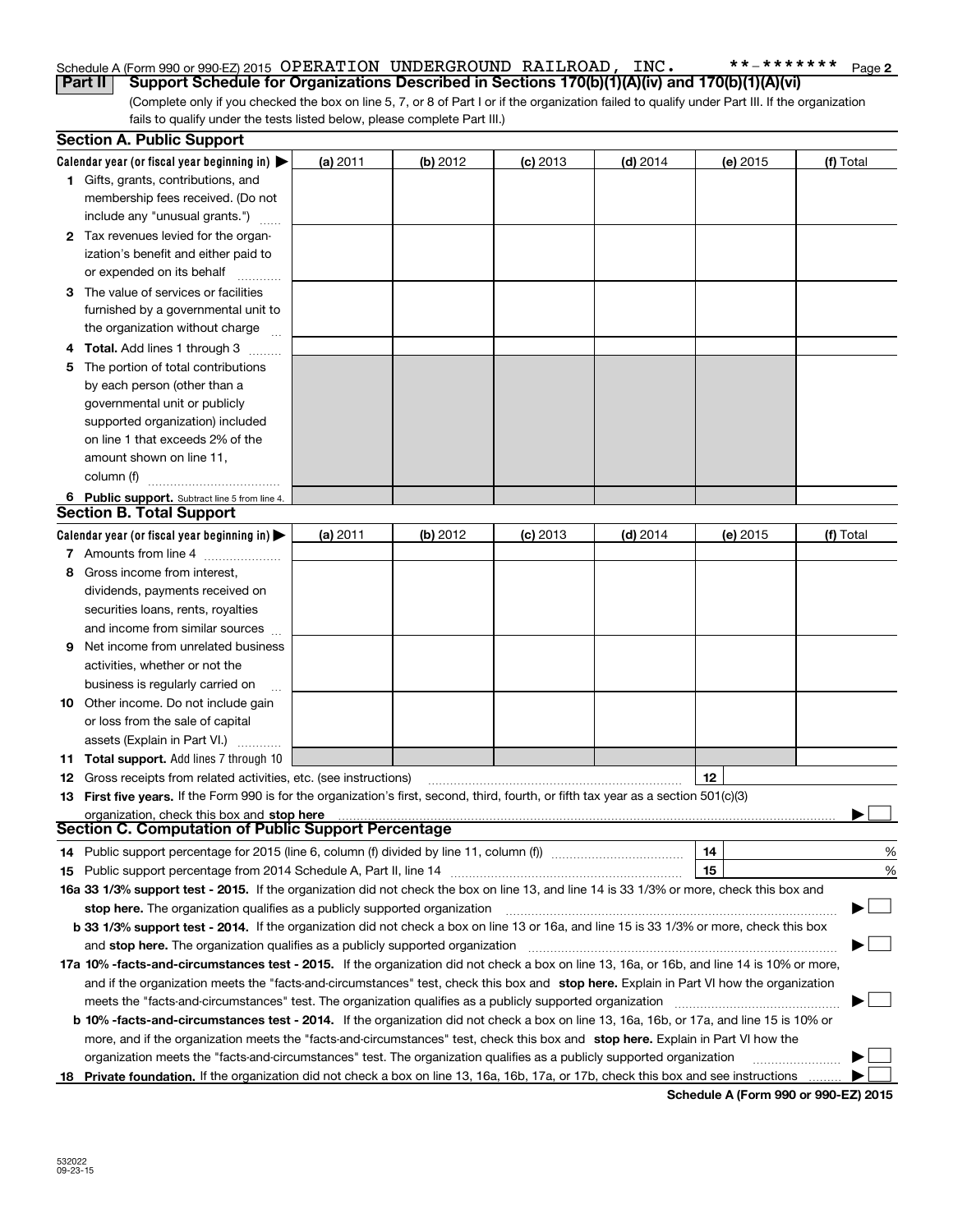## Schedule A (Form 990 or 990-EZ) 2015 Page OPERATION UNDERGROUND RAILROAD, INC. \*\*‐\*\*\*\*\*\*\* **Part III Support Schedule for Organizations Described in Section 509(a)(2)**

(Complete only if you checked the box on line 9 of Part I or if the organization failed to qualify under Part II. If the organization fails to qualify under the tests listed below, please complete Part II.)

|    | <b>Section A. Public Support</b>                                                                                                                    |          |          |            |            |          |                                          |  |  |  |
|----|-----------------------------------------------------------------------------------------------------------------------------------------------------|----------|----------|------------|------------|----------|------------------------------------------|--|--|--|
|    | Calendar year (or fiscal year beginning in)                                                                                                         | (a) 2011 | (b) 2012 | $(c)$ 2013 | $(d)$ 2014 | (e) 2015 | (f) Total                                |  |  |  |
|    | 1 Gifts, grants, contributions, and                                                                                                                 |          |          |            |            |          |                                          |  |  |  |
|    | membership fees received. (Do not                                                                                                                   |          |          |            |            |          |                                          |  |  |  |
|    | include any "unusual grants.")                                                                                                                      |          |          | 925,378.   | 3326039.   | 5553325. | 9804742.                                 |  |  |  |
|    | 2 Gross receipts from admissions,                                                                                                                   |          |          |            |            |          |                                          |  |  |  |
|    | merchandise sold or services per-                                                                                                                   |          |          |            |            |          |                                          |  |  |  |
|    | formed, or facilities furnished in                                                                                                                  |          |          |            |            |          |                                          |  |  |  |
|    | any activity that is related to the<br>organization's tax-exempt purpose                                                                            |          |          |            | 128,827.   | 17,687.  | 146,514.                                 |  |  |  |
|    | 3 Gross receipts from activities that                                                                                                               |          |          |            |            |          |                                          |  |  |  |
|    | are not an unrelated trade or bus-                                                                                                                  |          |          |            |            |          |                                          |  |  |  |
|    | iness under section 513                                                                                                                             |          |          |            |            |          |                                          |  |  |  |
|    |                                                                                                                                                     |          |          |            |            |          |                                          |  |  |  |
|    | 4 Tax revenues levied for the organ-                                                                                                                |          |          |            |            |          |                                          |  |  |  |
|    | ization's benefit and either paid to                                                                                                                |          |          |            |            |          |                                          |  |  |  |
|    | or expended on its behalf                                                                                                                           |          |          |            |            |          |                                          |  |  |  |
|    | 5 The value of services or facilities                                                                                                               |          |          |            |            |          |                                          |  |  |  |
|    | furnished by a governmental unit to                                                                                                                 |          |          |            |            |          |                                          |  |  |  |
|    | the organization without charge                                                                                                                     |          |          |            |            |          |                                          |  |  |  |
|    | <b>6 Total.</b> Add lines 1 through 5                                                                                                               |          |          | 925,378.   | 3454866.   | 5571012. | 9951256.                                 |  |  |  |
|    | 7a Amounts included on lines 1, 2, and                                                                                                              |          |          |            |            |          |                                          |  |  |  |
|    | 3 received from disqualified persons                                                                                                                |          |          |            |            |          | 0.                                       |  |  |  |
|    | <b>b</b> Amounts included on lines 2 and 3 received                                                                                                 |          |          |            |            |          |                                          |  |  |  |
|    | from other than disqualified persons that                                                                                                           |          |          |            |            |          |                                          |  |  |  |
|    | exceed the greater of \$5,000 or 1% of the<br>amount on line 13 for the year                                                                        |          |          |            |            |          | $0$ .                                    |  |  |  |
|    | c Add lines 7a and 7b                                                                                                                               |          |          |            |            |          | 0.                                       |  |  |  |
|    | 8 Public support. (Subtract line 7c from line 6.)                                                                                                   |          |          | 9951256.   |            |          |                                          |  |  |  |
|    | <b>Section B. Total Support</b>                                                                                                                     |          |          |            |            |          |                                          |  |  |  |
|    | Calendar year (or fiscal year beginning in)                                                                                                         | (a) 2011 | (b) 2012 | $(c)$ 2013 | $(d)$ 2014 | (e) 2015 | (f) Total                                |  |  |  |
|    | 9 Amounts from line 6                                                                                                                               |          |          | 925, 378.  | 3454866.   | 5571012. | 9951256.                                 |  |  |  |
|    | 10a Gross income from interest,                                                                                                                     |          |          |            |            |          |                                          |  |  |  |
|    | dividends, payments received on                                                                                                                     |          |          |            |            |          |                                          |  |  |  |
|    | securities loans, rents, royalties                                                                                                                  |          |          | 22.        | 477.       | 32,264.  | 32,763.                                  |  |  |  |
|    | and income from similar sources                                                                                                                     |          |          |            |            |          |                                          |  |  |  |
|    | <b>b</b> Unrelated business taxable income                                                                                                          |          |          |            |            |          |                                          |  |  |  |
|    | (less section 511 taxes) from businesses                                                                                                            |          |          |            |            |          |                                          |  |  |  |
|    |                                                                                                                                                     |          |          |            |            |          |                                          |  |  |  |
|    | c Add lines 10a and 10b                                                                                                                             |          |          | 22.        | 477.       | 32,264.  | 32,763.                                  |  |  |  |
|    | 11 Net income from unrelated business<br>activities not included in line 10b,                                                                       |          |          |            |            |          |                                          |  |  |  |
|    | whether or not the business is                                                                                                                      |          |          |            |            |          |                                          |  |  |  |
|    | regularly carried on                                                                                                                                |          |          |            |            |          |                                          |  |  |  |
|    | 12 Other income. Do not include gain<br>or loss from the sale of capital                                                                            |          |          |            |            |          |                                          |  |  |  |
|    | assets (Explain in Part VI.)                                                                                                                        |          |          |            |            |          |                                          |  |  |  |
|    | 13 Total support. (Add lines 9, 10c, 11, and 12.)                                                                                                   |          |          | 925, 400.  | 3455343.   | 5603276. | 9984019.                                 |  |  |  |
|    | 14 First five years. If the Form 990 is for the organization's first, second, third, fourth, or fifth tax year as a section 501(c)(3) organization, |          |          |            |            |          |                                          |  |  |  |
|    | check this box and stop here <b>with the contract of the contract of the state of the state of state and stop here</b>                              |          |          |            |            |          |                                          |  |  |  |
|    | <b>Section C. Computation of Public Support Percentage</b>                                                                                          |          |          |            |            |          |                                          |  |  |  |
|    |                                                                                                                                                     |          |          |            |            | 15       | 99.67<br>%                               |  |  |  |
|    | 16 Public support percentage from 2014 Schedule A, Part III, line 15                                                                                |          |          |            |            | 16       | 99.99<br>$\%$                            |  |  |  |
|    | <b>Section D. Computation of Investment Income Percentage</b>                                                                                       |          |          |            |            |          |                                          |  |  |  |
|    | .33<br>17<br>$\%$<br>17 Investment income percentage for 2015 (line 10c, column (f) divided by line 13, column (f))                                 |          |          |            |            |          |                                          |  |  |  |
|    | .01<br>$\%$<br>18<br>18 Investment income percentage from 2014 Schedule A, Part III, line 17                                                        |          |          |            |            |          |                                          |  |  |  |
|    | 19a 33 1/3% support tests - 2015. If the organization did not check the box on line 14, and line 15 is more than 33 1/3%, and line 17 is not        |          |          |            |            |          |                                          |  |  |  |
|    | more than 33 1/3%, check this box and stop here. The organization qualifies as a publicly supported organization                                    |          |          |            |            |          | $\blacktriangleright$ $\boxed{\text{X}}$ |  |  |  |
|    | b 33 1/3% support tests - 2014. If the organization did not check a box on line 14 or line 19a, and line 16 is more than 33 1/3%, and               |          |          |            |            |          |                                          |  |  |  |
|    |                                                                                                                                                     |          |          |            |            |          |                                          |  |  |  |
|    | line 18 is not more than 33 1/3%, check this box and stop here. The organization qualifies as a publicly supported organization                     |          |          |            |            |          |                                          |  |  |  |
| 20 |                                                                                                                                                     |          |          |            |            |          |                                          |  |  |  |

**Schedule A (Form 990 or 990-EZ) 2015**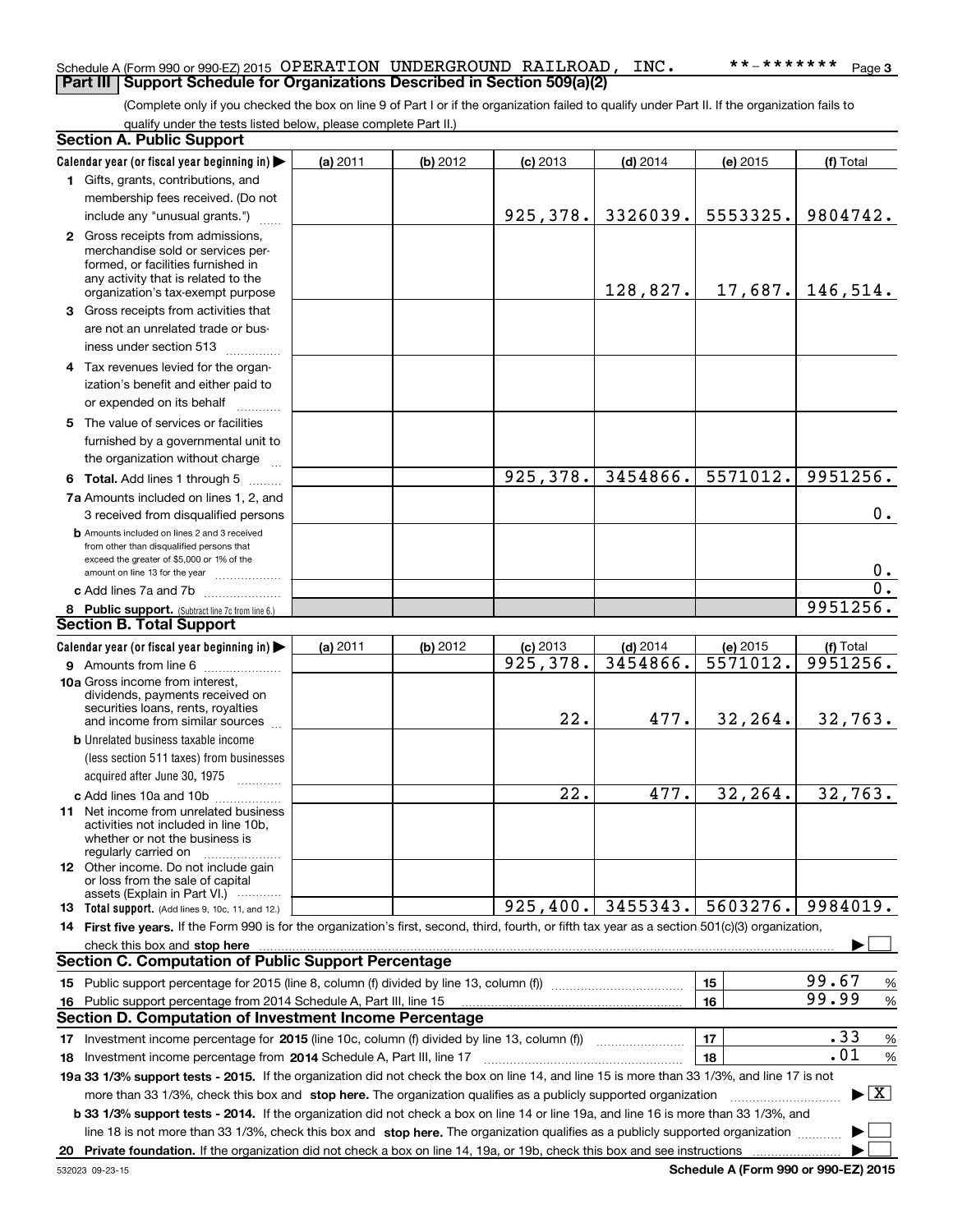**1**

**2**

**3a**

**3b**

**3c**

**4a**

**4b**

**4c**

**5a**

**5b5c**

**6**

**7**

**8**

**9a**

**9b**

**9c**

**10a**

**10b**

**YesNo**

## **Part IV Supporting Organizations**

(Complete only if you checked a box in line 11 on Part I. If you checked 11a of Part I, complete Sections A and B. If you checked 11b of Part I, complete Sections A and C. If you checked 11c of Part I, complete Sections A, D, and E. If you checked 11d of Part I, complete Sections A and D, and complete Part V.)

## **Section A. All Supporting Organizations**

- **1** Are all of the organization's supported organizations listed by name in the organization's governing *If "No" describe in how the supported organizations are designated. If designated by* documents? *Part VI class or purpose, describe the designation. If historic and continuing relationship, explain.*
- **2** Did the organization have any supported organization that does not have an IRS determination of status under section 509(a)(1) or (2)? If "Yes," explain in Part VI how the organization determined that the supported *organization was described in section 509(a)(1) or (2).*
- **3a** Did the organization have a supported organization described in section 501(c)(4), (5), or (6)? If "Yes," answer *(b) and (c) below.*
- **b** Did the organization confirm that each supported organization qualified under section 501(c)(4), (5), or (6) and satisfied the public support tests under section 509(a)(2)? If "Yes," describe in Part VI when and how the *organization made the determination.*
- **c**Did the organization ensure that all support to such organizations was used exclusively for section 170(c)(2)(B) purposes? If "Yes," explain in Part VI what controls the organization put in place to ensure such use.
- **4a***If* Was any supported organization not organized in the United States ("foreign supported organization")? *"Yes," and if you checked 11a or 11b in Part I, answer (b) and (c) below.*
- **b** Did the organization have ultimate control and discretion in deciding whether to make grants to the foreign supported organization? If "Yes," describe in Part VI how the organization had such control and discretion *despite being controlled or supervised by or in connection with its supported organizations.*
- **c** Did the organization support any foreign supported organization that does not have an IRS determination under sections 501(c)(3) and 509(a)(1) or (2)? If "Yes," explain in Part VI what controls the organization used *to ensure that all support to the foreign supported organization was used exclusively for section 170(c)(2)(B) purposes.*
- **5a***If "Yes,"* Did the organization add, substitute, or remove any supported organizations during the tax year? answer (b) and (c) below (if applicable). Also, provide detail in Part VI, including (i) the names and EIN *numbers of the supported organizations added, substituted, or removed; (ii) the reasons for each such action; (iii) the authority under the organization's organizing document authorizing such action; and (iv) how the action was accomplished (such as by amendment to the organizing document).*
- **b** Type I or Type II only. Was any added or substituted supported organization part of a class already designated in the organization's organizing document?
- **cSubstitutions only.**  Was the substitution the result of an event beyond the organization's control?
- **6** Did the organization provide support (whether in the form of grants or the provision of services or facilities) to *If "Yes," provide detail in* support or benefit one or more of the filing organization's supported organizations? anyone other than (i) its supported organizations, (ii) individuals that are part of the charitable class benefited by one or more of its supported organizations, or (iii) other supporting organizations that also *Part VI.*
- **7**Did the organization provide a grant, loan, compensation, or other similar payment to a substantial contributor *If "Yes," complete Part I of Schedule L (Form 990 or 990-EZ).* regard to a substantial contributor? (defined in section 4958(c)(3)(C)), a family member of a substantial contributor, or a 35% controlled entity with
- **8** Did the organization make a loan to a disqualified person (as defined in section 4958) not described in line 7? *If "Yes," complete Part I of Schedule L (Form 990 or 990-EZ).*
- **9a** Was the organization controlled directly or indirectly at any time during the tax year by one or more in section 509(a)(1) or (2))? If "Yes," *provide detail in Part VI.* disqualified persons as defined in section 4946 (other than foundation managers and organizations described
- **b** Did one or more disqualified persons (as defined in line 9a) hold a controlling interest in any entity in which the supporting organization had an interest? If "Yes," provide detail in Part VI.
- **c**Did a disqualified person (as defined in line 9a) have an ownership interest in, or derive any personal benefit from, assets in which the supporting organization also had an interest? If "Yes," provide detail in Part VI.
- **10a** Was the organization subject to the excess business holdings rules of section 4943 because of section supporting organizations)? If "Yes," answer 10b below. 4943(f) (regarding certain Type II supporting organizations, and all Type III non-functionally integrated
- **b** Did the organization have any excess business holdings in the tax year? (Use Schedule C, Form 4720, to *determine whether the organization had excess business holdings.)*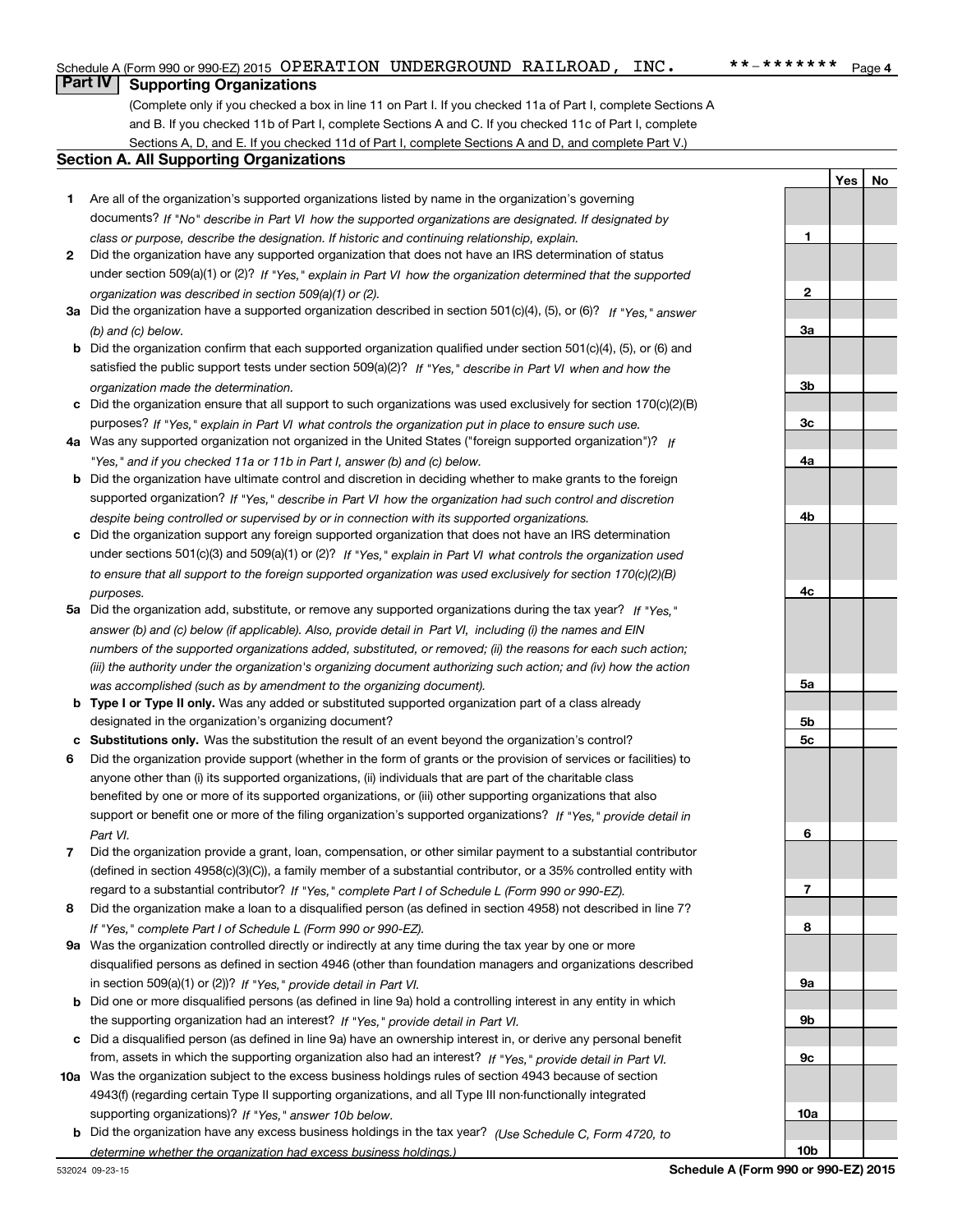## Schedule A (Form 990 or 990-EZ) 2015 Page OPERATION UNDERGROUND RAILROAD, INC. \*\*‐\*\*\*\*\*\*\***Part IV** Supporting Organizations (*continued*)

|    |                                                                                                                                   |                 | Yes | No |
|----|-----------------------------------------------------------------------------------------------------------------------------------|-----------------|-----|----|
|    | 11 Has the organization accepted a gift or contribution from any of the following persons?                                        |                 |     |    |
|    | a A person who directly or indirectly controls, either alone or together with persons described in (b) and (c)                    |                 |     |    |
|    | below, the governing body of a supported organization?                                                                            | 11a             |     |    |
|    | <b>b</b> A family member of a person described in (a) above?                                                                      | 11 <sub>b</sub> |     |    |
|    | c A 35% controlled entity of a person described in (a) or (b) above? If "Yes" to a, b, or c, provide detail in Part VI.           | 11c             |     |    |
|    | <b>Section B. Type I Supporting Organizations</b>                                                                                 |                 |     |    |
|    |                                                                                                                                   |                 | Yes | No |
| 1  | Did the directors, trustees, or membership of one or more supported organizations have the power to                               |                 |     |    |
|    | regularly appoint or elect at least a majority of the organization's directors or trustees at all times during the                |                 |     |    |
|    | tax year? If "No," describe in Part VI how the supported organization(s) effectively operated, supervised, or                     |                 |     |    |
|    | controlled the organization's activities. If the organization had more than one supported organization,                           |                 |     |    |
|    | describe how the powers to appoint and/or remove directors or trustees were allocated among the supported                         |                 |     |    |
|    | organizations and what conditions or restrictions, if any, applied to such powers during the tax year.                            | 1               |     |    |
| 2  | Did the organization operate for the benefit of any supported organization other than the supported                               |                 |     |    |
|    | organization(s) that operated, supervised, or controlled the supporting organization? If "Yes," explain in                        |                 |     |    |
|    |                                                                                                                                   |                 |     |    |
|    | Part VI how providing such benefit carried out the purposes of the supported organization(s) that operated,                       |                 |     |    |
|    | supervised, or controlled the supporting organization.<br><b>Section C. Type II Supporting Organizations</b>                      | 2               |     |    |
|    |                                                                                                                                   |                 |     |    |
|    |                                                                                                                                   |                 | Yes | No |
| 1. | Were a majority of the organization's directors or trustees during the tax year also a majority of the directors                  |                 |     |    |
|    | or trustees of each of the organization's supported organization(s)? If "No," describe in Part VI how control                     |                 |     |    |
|    | or management of the supporting organization was vested in the same persons that controlled or managed                            |                 |     |    |
|    | the supported organization(s).                                                                                                    | 1               |     |    |
|    | Section D. All Type III Supporting Organizations                                                                                  |                 |     |    |
|    |                                                                                                                                   |                 | Yes | No |
| 1  | Did the organization provide to each of its supported organizations, by the last day of the fifth month of the                    |                 |     |    |
|    | organization's tax year, (i) a written notice describing the type and amount of support provided during the prior tax             |                 |     |    |
|    | year, (ii) a copy of the Form 990 that was most recently filed as of the date of notification, and (iii) copies of the            |                 |     |    |
|    | organization's governing documents in effect on the date of notification, to the extent not previously provided?                  | 1               |     |    |
| 2  | Were any of the organization's officers, directors, or trustees either (i) appointed or elected by the supported                  |                 |     |    |
|    | organization(s) or (ii) serving on the governing body of a supported organization? If "No," explain in Part VI how                |                 |     |    |
|    | the organization maintained a close and continuous working relationship with the supported organization(s).                       | $\mathbf{2}$    |     |    |
| 3  | By reason of the relationship described in (2), did the organization's supported organizations have a                             |                 |     |    |
|    | significant voice in the organization's investment policies and in directing the use of the organization's                        |                 |     |    |
|    | income or assets at all times during the tax year? If "Yes," describe in Part VI the role the organization's                      |                 |     |    |
|    | supported organizations played in this regard.                                                                                    | 3               |     |    |
|    | Section E. Type III Functionally-Integrated Supporting Organizations                                                              |                 |     |    |
| 1  | Check the box next to the method that the organization used to satisfy the Integral Part Test during the year (see instructions): |                 |     |    |
| a  | The organization satisfied the Activities Test. Complete line 2 below.                                                            |                 |     |    |
| b  | The organization is the parent of each of its supported organizations. Complete line 3 below.                                     |                 |     |    |
| c  | The organization supported a governmental entity. Describe in Part VI how you supported a government entity (see instructions).   |                 |     |    |
| 2  | Activities Test. Answer (a) and (b) below.                                                                                        |                 | Yes | No |
| а  | Did substantially all of the organization's activities during the tax year directly further the exempt purposes of                |                 |     |    |
|    | the supported organization(s) to which the organization was responsive? If "Yes," then in Part VI identify                        |                 |     |    |
|    |                                                                                                                                   |                 |     |    |
|    | those supported organizations and explain<br>how these activities directly furthered their exempt purposes,                       |                 |     |    |
|    | how the organization was responsive to those supported organizations, and how the organization determined                         |                 |     |    |
|    | that these activities constituted substantially all of its activities.                                                            | 2a              |     |    |
|    | <b>b</b> Did the activities described in (a) constitute activities that, but for the organization's involvement, one or more      |                 |     |    |
|    | of the organization's supported organization(s) would have been engaged in? If "Yes," explain in Part VI the                      |                 |     |    |
|    | reasons for the organization's position that its supported organization(s) would have engaged in these                            |                 |     |    |
|    | activities but for the organization's involvement.                                                                                | 2b              |     |    |
| 3  | Parent of Supported Organizations. Answer (a) and (b) below.                                                                      |                 |     |    |
|    | a Did the organization have the power to regularly appoint or elect a majority of the officers, directors, or                     |                 |     |    |
|    | trustees of each of the supported organizations? Provide details in Part VI.                                                      | За              |     |    |
|    | <b>b</b> Did the organization exercise a substantial degree of direction over the policies, programs, and activities of each      |                 |     |    |
|    | of its supported organizations? If "Yes," describe in Part VI the role played by the organization in this regard.                 | 3b              |     |    |

**Schedule A (Form 990 or 990-EZ) 2015**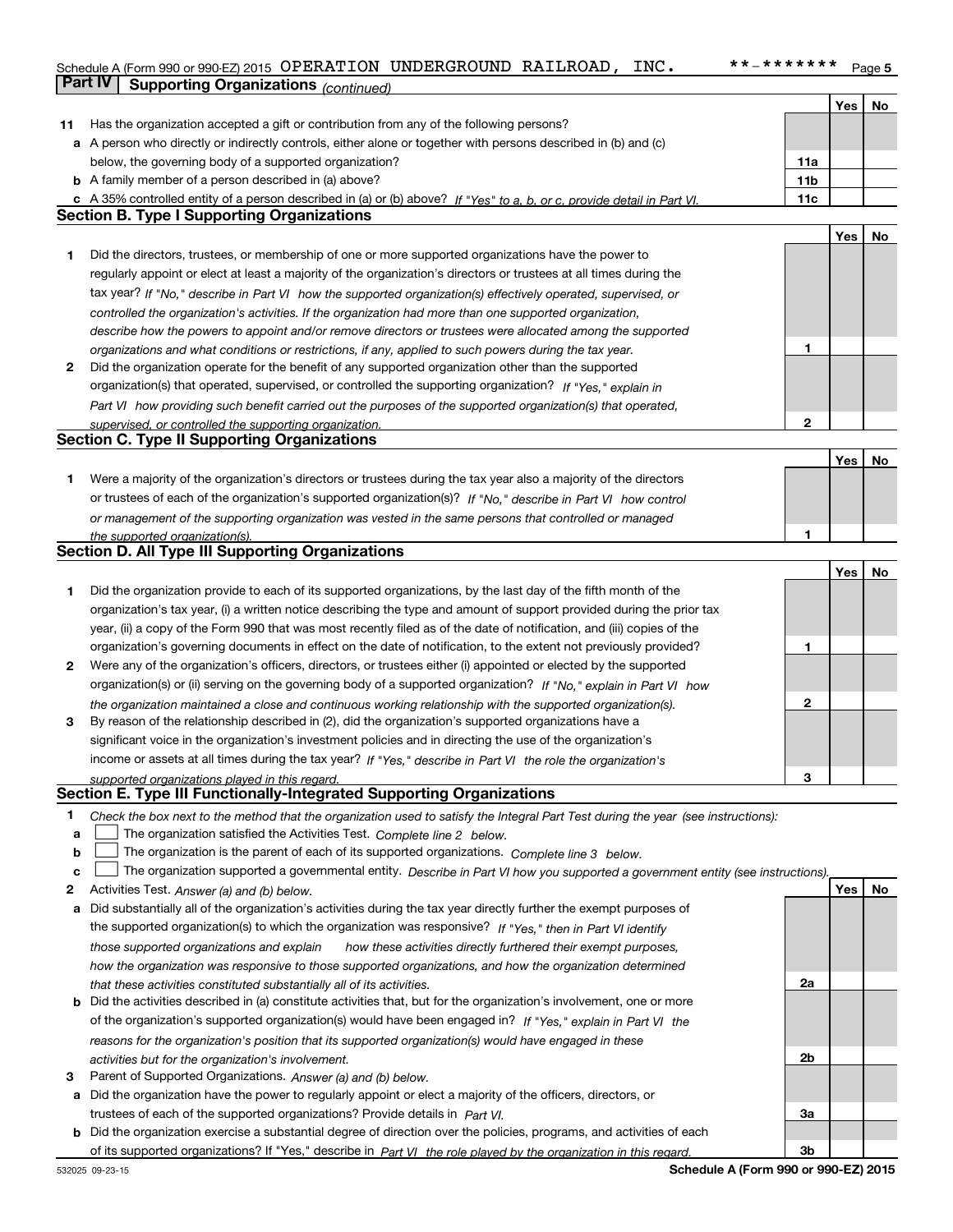|                | <b>Part V</b><br>Type III Non-Functionally Integrated 509(a)(3) Supporting Organizations                                          |                |                |                                |
|----------------|-----------------------------------------------------------------------------------------------------------------------------------|----------------|----------------|--------------------------------|
| 1.             | Check here if the organization satisfied the Integral Part Test as a qualifying trust on Nov. 20, 1970. See instructions. All     |                |                |                                |
|                | other Type III non-functionally integrated supporting organizations must complete Sections A through E.                           |                |                |                                |
|                | Section A - Adjusted Net Income                                                                                                   |                | (A) Prior Year | (B) Current Year<br>(optional) |
| 1              | Net short-term capital gain                                                                                                       | $\mathbf{1}$   |                |                                |
| 2              | Recoveries of prior-year distributions                                                                                            | $\mathbf{2}$   |                |                                |
| З              | Other gross income (see instructions)                                                                                             | 3              |                |                                |
| 4              | Add lines 1 through 3                                                                                                             | 4              |                |                                |
| 5              | Depreciation and depletion                                                                                                        | 5              |                |                                |
| 6              | Portion of operating expenses paid or incurred for production or                                                                  |                |                |                                |
|                | collection of gross income or for management, conservation, or                                                                    |                |                |                                |
|                | maintenance of property held for production of income (see instructions)                                                          | 6              |                |                                |
| 7              | Other expenses (see instructions)                                                                                                 | $\overline{7}$ |                |                                |
| 8              | <b>Adjusted Net Income</b> (subtract lines 5, 6 and 7 from line 4)                                                                | 8              |                |                                |
|                | <b>Section B - Minimum Asset Amount</b>                                                                                           |                | (A) Prior Year | (B) Current Year<br>(optional) |
| 1              | Aggregate fair market value of all non-exempt-use assets (see                                                                     |                |                |                                |
|                | instructions for short tax year or assets held for part of year):                                                                 |                |                |                                |
|                | a Average monthly value of securities                                                                                             | 1a             |                |                                |
|                | <b>b</b> Average monthly cash balances                                                                                            | 1b             |                |                                |
|                | c Fair market value of other non-exempt-use assets                                                                                | 1c             |                |                                |
|                | <b>d</b> Total (add lines 1a, 1b, and 1c)                                                                                         | 1d             |                |                                |
|                | e Discount claimed for blockage or other                                                                                          |                |                |                                |
|                | factors (explain in detail in Part VI):                                                                                           |                |                |                                |
| $\mathbf{2}$   | Acquisition indebtedness applicable to non-exempt-use assets                                                                      | $\mathbf{2}$   |                |                                |
| 3              | Subtract line 2 from line 1d                                                                                                      | 3              |                |                                |
| 4              | Cash deemed held for exempt use. Enter 1-1/2% of line 3 (for greater amount,                                                      |                |                |                                |
|                | see instructions).                                                                                                                | 4              |                |                                |
| 5              | Net value of non-exempt-use assets (subtract line 4 from line 3)                                                                  | 5              |                |                                |
| 6              | Multiply line 5 by .035                                                                                                           | 6              |                |                                |
| 7              | Recoveries of prior-year distributions                                                                                            | $\overline{7}$ |                |                                |
| 8              | Minimum Asset Amount (add line 7 to line 6)                                                                                       | 8              |                |                                |
|                | <b>Section C - Distributable Amount</b>                                                                                           |                |                | <b>Current Year</b>            |
| 1              | Adjusted net income for prior year (from Section A, line 8, Column A)                                                             | $\blacksquare$ |                |                                |
| $\mathbf{2}$   | Enter 85% of line 1                                                                                                               | $\mathbf{2}$   |                |                                |
| З              | Minimum asset amount for prior year (from Section B, line 8, Column A)                                                            | 3              |                |                                |
| 4              | Enter greater of line 2 or line 3                                                                                                 | 4              |                |                                |
| 5              | Income tax imposed in prior year                                                                                                  | 5              |                |                                |
| 6              | Distributable Amount. Subtract line 5 from line 4, unless subject to                                                              |                |                |                                |
|                | emergency temporary reduction (see instructions)                                                                                  | 6              |                |                                |
| $\overline{7}$ | Check here if the current year is the organization's first as a non-functionally-integrated Type III supporting organization (see |                |                |                                |

Schedule A (Form 990 or 990-EZ) 2015 Page OPERATION UNDERGROUND RAILROAD, INC. \*\*‐\*\*\*\*\*\*\*

instructions).

**Schedule A (Form 990 or 990-EZ) 2015**

**6**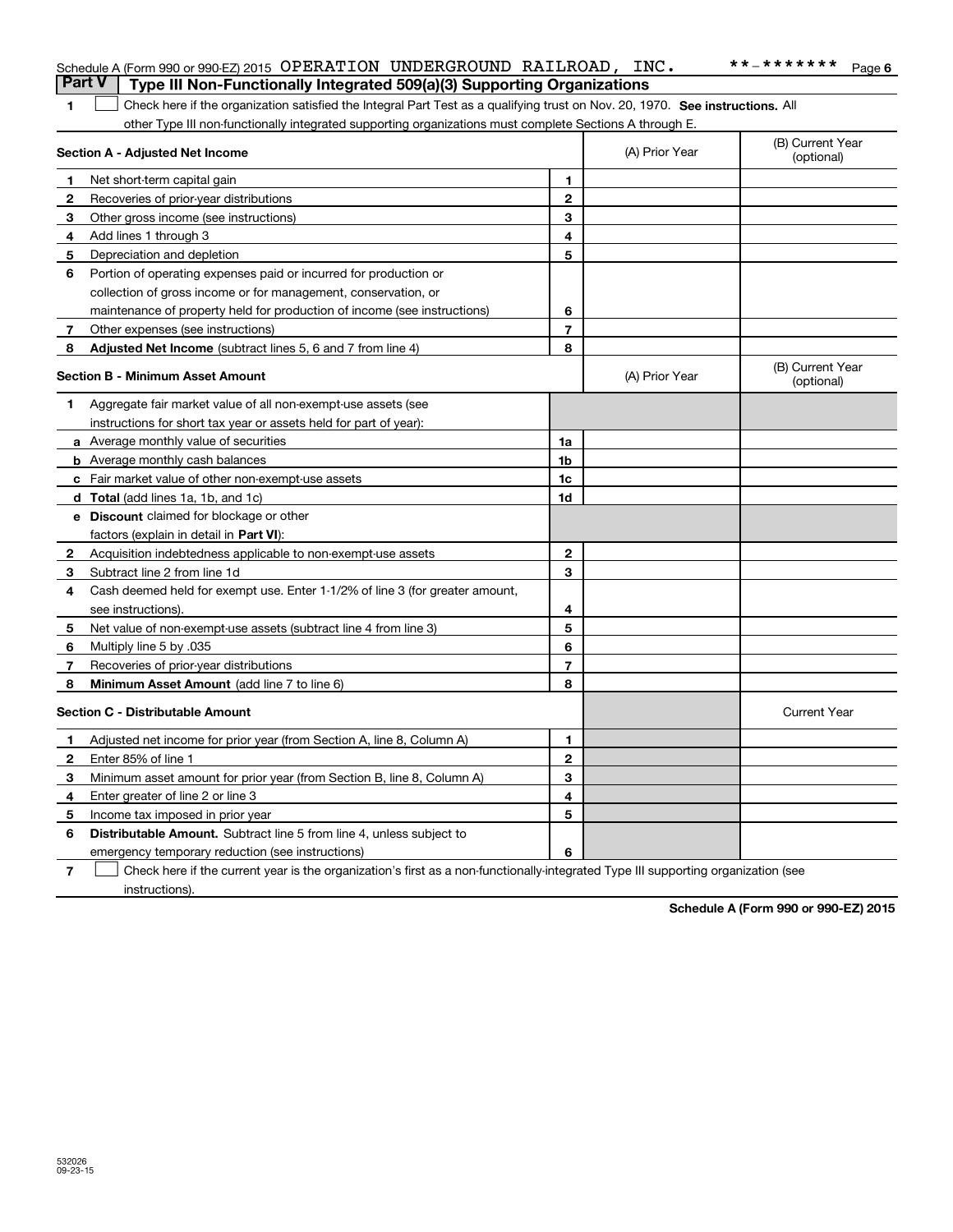#### Schedule A (Form 990 or 990-EZ) 2015 Page OPERATION UNDERGROUND RAILROAD, INC. \*\*‐\*\*\*\*\*\*\*

| <b>Section D - Distributions</b><br><b>Current Year</b><br>Amounts paid to supported organizations to accomplish exempt purposes<br>1<br>2<br>Amounts paid to perform activity that directly furthers exempt purposes of supported<br>organizations, in excess of income from activity<br>Administrative expenses paid to accomplish exempt purposes of supported organizations<br>з<br>Amounts paid to acquire exempt-use assets<br>4<br>Qualified set-aside amounts (prior IRS approval required)<br>5<br>Other distributions (describe in Part VI). See instructions.<br>6<br>Total annual distributions. Add lines 1 through 6.<br>7<br>8<br>Distributions to attentive supported organizations to which the organization is responsive<br>(provide details in Part VI). See instructions.<br>Distributable amount for 2015 from Section C, line 6<br>9<br>Line 8 amount divided by Line 9 amount<br>10<br>(i)<br>(ii)<br>(iii)<br><b>Underdistributions</b><br><b>Distributable</b><br><b>Excess Distributions</b><br>Section E - Distribution Allocations (see instructions)<br>Pre-2015<br>Amount for 2015<br>Distributable amount for 2015 from Section C, line 6<br>1<br>2<br>Underdistributions, if any, for years prior to 2015<br>(reasonable cause required-see instructions)<br>Excess distributions carryover, if any, to 2015:<br>3<br>а<br>b<br>c<br>d From 2013<br>e From 2014<br>Total of lines 3a through e<br><b>g</b> Applied to underdistributions of prior years<br><b>h</b> Applied to 2015 distributable amount<br>Carryover from 2010 not applied (see instructions)<br>Remainder. Subtract lines 3g, 3h, and 3i from 3f.<br>Distributions for 2015 from Section D,<br>4<br>line $7:$<br><b>a</b> Applied to underdistributions of prior years<br><b>b</b> Applied to 2015 distributable amount<br>Remainder. Subtract lines 4a and 4b from 4.<br>с<br>Remaining underdistributions for years prior to 2015, if<br>5<br>any. Subtract lines 3g and 4a from line 2 (if amount<br>greater than zero, see instructions).<br>Remaining underdistributions for 2015. Subtract lines 3h<br>6<br>and 4b from line 1 (if amount greater than zero, see<br>instructions).<br>Excess distributions carryover to 2016. Add lines 3j<br>7<br>and 4c.<br>Breakdown of line 7:<br>8<br>a<br>b<br>c Excess from 2013<br><b>d</b> Excess from 2014 | <b>Part V</b> | Type III Non-Functionally Integrated 509(a)(3) Supporting Organizations | (continued) |  |
|---------------------------------------------------------------------------------------------------------------------------------------------------------------------------------------------------------------------------------------------------------------------------------------------------------------------------------------------------------------------------------------------------------------------------------------------------------------------------------------------------------------------------------------------------------------------------------------------------------------------------------------------------------------------------------------------------------------------------------------------------------------------------------------------------------------------------------------------------------------------------------------------------------------------------------------------------------------------------------------------------------------------------------------------------------------------------------------------------------------------------------------------------------------------------------------------------------------------------------------------------------------------------------------------------------------------------------------------------------------------------------------------------------------------------------------------------------------------------------------------------------------------------------------------------------------------------------------------------------------------------------------------------------------------------------------------------------------------------------------------------------------------------------------------------------------------------------------------------------------------------------------------------------------------------------------------------------------------------------------------------------------------------------------------------------------------------------------------------------------------------------------------------------------------------------------------------------------------------------------------------------------------------------------------------------------------------------------------------------------|---------------|-------------------------------------------------------------------------|-------------|--|
|                                                                                                                                                                                                                                                                                                                                                                                                                                                                                                                                                                                                                                                                                                                                                                                                                                                                                                                                                                                                                                                                                                                                                                                                                                                                                                                                                                                                                                                                                                                                                                                                                                                                                                                                                                                                                                                                                                                                                                                                                                                                                                                                                                                                                                                                                                                                                               |               |                                                                         |             |  |
|                                                                                                                                                                                                                                                                                                                                                                                                                                                                                                                                                                                                                                                                                                                                                                                                                                                                                                                                                                                                                                                                                                                                                                                                                                                                                                                                                                                                                                                                                                                                                                                                                                                                                                                                                                                                                                                                                                                                                                                                                                                                                                                                                                                                                                                                                                                                                               |               |                                                                         |             |  |
|                                                                                                                                                                                                                                                                                                                                                                                                                                                                                                                                                                                                                                                                                                                                                                                                                                                                                                                                                                                                                                                                                                                                                                                                                                                                                                                                                                                                                                                                                                                                                                                                                                                                                                                                                                                                                                                                                                                                                                                                                                                                                                                                                                                                                                                                                                                                                               |               |                                                                         |             |  |
|                                                                                                                                                                                                                                                                                                                                                                                                                                                                                                                                                                                                                                                                                                                                                                                                                                                                                                                                                                                                                                                                                                                                                                                                                                                                                                                                                                                                                                                                                                                                                                                                                                                                                                                                                                                                                                                                                                                                                                                                                                                                                                                                                                                                                                                                                                                                                               |               |                                                                         |             |  |
|                                                                                                                                                                                                                                                                                                                                                                                                                                                                                                                                                                                                                                                                                                                                                                                                                                                                                                                                                                                                                                                                                                                                                                                                                                                                                                                                                                                                                                                                                                                                                                                                                                                                                                                                                                                                                                                                                                                                                                                                                                                                                                                                                                                                                                                                                                                                                               |               |                                                                         |             |  |
|                                                                                                                                                                                                                                                                                                                                                                                                                                                                                                                                                                                                                                                                                                                                                                                                                                                                                                                                                                                                                                                                                                                                                                                                                                                                                                                                                                                                                                                                                                                                                                                                                                                                                                                                                                                                                                                                                                                                                                                                                                                                                                                                                                                                                                                                                                                                                               |               |                                                                         |             |  |
|                                                                                                                                                                                                                                                                                                                                                                                                                                                                                                                                                                                                                                                                                                                                                                                                                                                                                                                                                                                                                                                                                                                                                                                                                                                                                                                                                                                                                                                                                                                                                                                                                                                                                                                                                                                                                                                                                                                                                                                                                                                                                                                                                                                                                                                                                                                                                               |               |                                                                         |             |  |
|                                                                                                                                                                                                                                                                                                                                                                                                                                                                                                                                                                                                                                                                                                                                                                                                                                                                                                                                                                                                                                                                                                                                                                                                                                                                                                                                                                                                                                                                                                                                                                                                                                                                                                                                                                                                                                                                                                                                                                                                                                                                                                                                                                                                                                                                                                                                                               |               |                                                                         |             |  |
|                                                                                                                                                                                                                                                                                                                                                                                                                                                                                                                                                                                                                                                                                                                                                                                                                                                                                                                                                                                                                                                                                                                                                                                                                                                                                                                                                                                                                                                                                                                                                                                                                                                                                                                                                                                                                                                                                                                                                                                                                                                                                                                                                                                                                                                                                                                                                               |               |                                                                         |             |  |
|                                                                                                                                                                                                                                                                                                                                                                                                                                                                                                                                                                                                                                                                                                                                                                                                                                                                                                                                                                                                                                                                                                                                                                                                                                                                                                                                                                                                                                                                                                                                                                                                                                                                                                                                                                                                                                                                                                                                                                                                                                                                                                                                                                                                                                                                                                                                                               |               |                                                                         |             |  |
|                                                                                                                                                                                                                                                                                                                                                                                                                                                                                                                                                                                                                                                                                                                                                                                                                                                                                                                                                                                                                                                                                                                                                                                                                                                                                                                                                                                                                                                                                                                                                                                                                                                                                                                                                                                                                                                                                                                                                                                                                                                                                                                                                                                                                                                                                                                                                               |               |                                                                         |             |  |
|                                                                                                                                                                                                                                                                                                                                                                                                                                                                                                                                                                                                                                                                                                                                                                                                                                                                                                                                                                                                                                                                                                                                                                                                                                                                                                                                                                                                                                                                                                                                                                                                                                                                                                                                                                                                                                                                                                                                                                                                                                                                                                                                                                                                                                                                                                                                                               |               |                                                                         |             |  |
|                                                                                                                                                                                                                                                                                                                                                                                                                                                                                                                                                                                                                                                                                                                                                                                                                                                                                                                                                                                                                                                                                                                                                                                                                                                                                                                                                                                                                                                                                                                                                                                                                                                                                                                                                                                                                                                                                                                                                                                                                                                                                                                                                                                                                                                                                                                                                               |               |                                                                         |             |  |
|                                                                                                                                                                                                                                                                                                                                                                                                                                                                                                                                                                                                                                                                                                                                                                                                                                                                                                                                                                                                                                                                                                                                                                                                                                                                                                                                                                                                                                                                                                                                                                                                                                                                                                                                                                                                                                                                                                                                                                                                                                                                                                                                                                                                                                                                                                                                                               |               |                                                                         |             |  |
|                                                                                                                                                                                                                                                                                                                                                                                                                                                                                                                                                                                                                                                                                                                                                                                                                                                                                                                                                                                                                                                                                                                                                                                                                                                                                                                                                                                                                                                                                                                                                                                                                                                                                                                                                                                                                                                                                                                                                                                                                                                                                                                                                                                                                                                                                                                                                               |               |                                                                         |             |  |
|                                                                                                                                                                                                                                                                                                                                                                                                                                                                                                                                                                                                                                                                                                                                                                                                                                                                                                                                                                                                                                                                                                                                                                                                                                                                                                                                                                                                                                                                                                                                                                                                                                                                                                                                                                                                                                                                                                                                                                                                                                                                                                                                                                                                                                                                                                                                                               |               |                                                                         |             |  |
|                                                                                                                                                                                                                                                                                                                                                                                                                                                                                                                                                                                                                                                                                                                                                                                                                                                                                                                                                                                                                                                                                                                                                                                                                                                                                                                                                                                                                                                                                                                                                                                                                                                                                                                                                                                                                                                                                                                                                                                                                                                                                                                                                                                                                                                                                                                                                               |               |                                                                         |             |  |
|                                                                                                                                                                                                                                                                                                                                                                                                                                                                                                                                                                                                                                                                                                                                                                                                                                                                                                                                                                                                                                                                                                                                                                                                                                                                                                                                                                                                                                                                                                                                                                                                                                                                                                                                                                                                                                                                                                                                                                                                                                                                                                                                                                                                                                                                                                                                                               |               |                                                                         |             |  |
|                                                                                                                                                                                                                                                                                                                                                                                                                                                                                                                                                                                                                                                                                                                                                                                                                                                                                                                                                                                                                                                                                                                                                                                                                                                                                                                                                                                                                                                                                                                                                                                                                                                                                                                                                                                                                                                                                                                                                                                                                                                                                                                                                                                                                                                                                                                                                               |               |                                                                         |             |  |
|                                                                                                                                                                                                                                                                                                                                                                                                                                                                                                                                                                                                                                                                                                                                                                                                                                                                                                                                                                                                                                                                                                                                                                                                                                                                                                                                                                                                                                                                                                                                                                                                                                                                                                                                                                                                                                                                                                                                                                                                                                                                                                                                                                                                                                                                                                                                                               |               |                                                                         |             |  |
|                                                                                                                                                                                                                                                                                                                                                                                                                                                                                                                                                                                                                                                                                                                                                                                                                                                                                                                                                                                                                                                                                                                                                                                                                                                                                                                                                                                                                                                                                                                                                                                                                                                                                                                                                                                                                                                                                                                                                                                                                                                                                                                                                                                                                                                                                                                                                               |               |                                                                         |             |  |
|                                                                                                                                                                                                                                                                                                                                                                                                                                                                                                                                                                                                                                                                                                                                                                                                                                                                                                                                                                                                                                                                                                                                                                                                                                                                                                                                                                                                                                                                                                                                                                                                                                                                                                                                                                                                                                                                                                                                                                                                                                                                                                                                                                                                                                                                                                                                                               |               |                                                                         |             |  |
|                                                                                                                                                                                                                                                                                                                                                                                                                                                                                                                                                                                                                                                                                                                                                                                                                                                                                                                                                                                                                                                                                                                                                                                                                                                                                                                                                                                                                                                                                                                                                                                                                                                                                                                                                                                                                                                                                                                                                                                                                                                                                                                                                                                                                                                                                                                                                               |               |                                                                         |             |  |
|                                                                                                                                                                                                                                                                                                                                                                                                                                                                                                                                                                                                                                                                                                                                                                                                                                                                                                                                                                                                                                                                                                                                                                                                                                                                                                                                                                                                                                                                                                                                                                                                                                                                                                                                                                                                                                                                                                                                                                                                                                                                                                                                                                                                                                                                                                                                                               |               |                                                                         |             |  |
|                                                                                                                                                                                                                                                                                                                                                                                                                                                                                                                                                                                                                                                                                                                                                                                                                                                                                                                                                                                                                                                                                                                                                                                                                                                                                                                                                                                                                                                                                                                                                                                                                                                                                                                                                                                                                                                                                                                                                                                                                                                                                                                                                                                                                                                                                                                                                               |               |                                                                         |             |  |
|                                                                                                                                                                                                                                                                                                                                                                                                                                                                                                                                                                                                                                                                                                                                                                                                                                                                                                                                                                                                                                                                                                                                                                                                                                                                                                                                                                                                                                                                                                                                                                                                                                                                                                                                                                                                                                                                                                                                                                                                                                                                                                                                                                                                                                                                                                                                                               |               |                                                                         |             |  |
|                                                                                                                                                                                                                                                                                                                                                                                                                                                                                                                                                                                                                                                                                                                                                                                                                                                                                                                                                                                                                                                                                                                                                                                                                                                                                                                                                                                                                                                                                                                                                                                                                                                                                                                                                                                                                                                                                                                                                                                                                                                                                                                                                                                                                                                                                                                                                               |               |                                                                         |             |  |
|                                                                                                                                                                                                                                                                                                                                                                                                                                                                                                                                                                                                                                                                                                                                                                                                                                                                                                                                                                                                                                                                                                                                                                                                                                                                                                                                                                                                                                                                                                                                                                                                                                                                                                                                                                                                                                                                                                                                                                                                                                                                                                                                                                                                                                                                                                                                                               |               |                                                                         |             |  |
|                                                                                                                                                                                                                                                                                                                                                                                                                                                                                                                                                                                                                                                                                                                                                                                                                                                                                                                                                                                                                                                                                                                                                                                                                                                                                                                                                                                                                                                                                                                                                                                                                                                                                                                                                                                                                                                                                                                                                                                                                                                                                                                                                                                                                                                                                                                                                               |               |                                                                         |             |  |
|                                                                                                                                                                                                                                                                                                                                                                                                                                                                                                                                                                                                                                                                                                                                                                                                                                                                                                                                                                                                                                                                                                                                                                                                                                                                                                                                                                                                                                                                                                                                                                                                                                                                                                                                                                                                                                                                                                                                                                                                                                                                                                                                                                                                                                                                                                                                                               |               |                                                                         |             |  |
|                                                                                                                                                                                                                                                                                                                                                                                                                                                                                                                                                                                                                                                                                                                                                                                                                                                                                                                                                                                                                                                                                                                                                                                                                                                                                                                                                                                                                                                                                                                                                                                                                                                                                                                                                                                                                                                                                                                                                                                                                                                                                                                                                                                                                                                                                                                                                               |               |                                                                         |             |  |
|                                                                                                                                                                                                                                                                                                                                                                                                                                                                                                                                                                                                                                                                                                                                                                                                                                                                                                                                                                                                                                                                                                                                                                                                                                                                                                                                                                                                                                                                                                                                                                                                                                                                                                                                                                                                                                                                                                                                                                                                                                                                                                                                                                                                                                                                                                                                                               |               |                                                                         |             |  |
|                                                                                                                                                                                                                                                                                                                                                                                                                                                                                                                                                                                                                                                                                                                                                                                                                                                                                                                                                                                                                                                                                                                                                                                                                                                                                                                                                                                                                                                                                                                                                                                                                                                                                                                                                                                                                                                                                                                                                                                                                                                                                                                                                                                                                                                                                                                                                               |               |                                                                         |             |  |
|                                                                                                                                                                                                                                                                                                                                                                                                                                                                                                                                                                                                                                                                                                                                                                                                                                                                                                                                                                                                                                                                                                                                                                                                                                                                                                                                                                                                                                                                                                                                                                                                                                                                                                                                                                                                                                                                                                                                                                                                                                                                                                                                                                                                                                                                                                                                                               |               |                                                                         |             |  |
|                                                                                                                                                                                                                                                                                                                                                                                                                                                                                                                                                                                                                                                                                                                                                                                                                                                                                                                                                                                                                                                                                                                                                                                                                                                                                                                                                                                                                                                                                                                                                                                                                                                                                                                                                                                                                                                                                                                                                                                                                                                                                                                                                                                                                                                                                                                                                               |               |                                                                         |             |  |
|                                                                                                                                                                                                                                                                                                                                                                                                                                                                                                                                                                                                                                                                                                                                                                                                                                                                                                                                                                                                                                                                                                                                                                                                                                                                                                                                                                                                                                                                                                                                                                                                                                                                                                                                                                                                                                                                                                                                                                                                                                                                                                                                                                                                                                                                                                                                                               |               |                                                                         |             |  |
|                                                                                                                                                                                                                                                                                                                                                                                                                                                                                                                                                                                                                                                                                                                                                                                                                                                                                                                                                                                                                                                                                                                                                                                                                                                                                                                                                                                                                                                                                                                                                                                                                                                                                                                                                                                                                                                                                                                                                                                                                                                                                                                                                                                                                                                                                                                                                               |               |                                                                         |             |  |
|                                                                                                                                                                                                                                                                                                                                                                                                                                                                                                                                                                                                                                                                                                                                                                                                                                                                                                                                                                                                                                                                                                                                                                                                                                                                                                                                                                                                                                                                                                                                                                                                                                                                                                                                                                                                                                                                                                                                                                                                                                                                                                                                                                                                                                                                                                                                                               |               |                                                                         |             |  |
|                                                                                                                                                                                                                                                                                                                                                                                                                                                                                                                                                                                                                                                                                                                                                                                                                                                                                                                                                                                                                                                                                                                                                                                                                                                                                                                                                                                                                                                                                                                                                                                                                                                                                                                                                                                                                                                                                                                                                                                                                                                                                                                                                                                                                                                                                                                                                               |               |                                                                         |             |  |
|                                                                                                                                                                                                                                                                                                                                                                                                                                                                                                                                                                                                                                                                                                                                                                                                                                                                                                                                                                                                                                                                                                                                                                                                                                                                                                                                                                                                                                                                                                                                                                                                                                                                                                                                                                                                                                                                                                                                                                                                                                                                                                                                                                                                                                                                                                                                                               |               |                                                                         |             |  |
|                                                                                                                                                                                                                                                                                                                                                                                                                                                                                                                                                                                                                                                                                                                                                                                                                                                                                                                                                                                                                                                                                                                                                                                                                                                                                                                                                                                                                                                                                                                                                                                                                                                                                                                                                                                                                                                                                                                                                                                                                                                                                                                                                                                                                                                                                                                                                               |               |                                                                         |             |  |
|                                                                                                                                                                                                                                                                                                                                                                                                                                                                                                                                                                                                                                                                                                                                                                                                                                                                                                                                                                                                                                                                                                                                                                                                                                                                                                                                                                                                                                                                                                                                                                                                                                                                                                                                                                                                                                                                                                                                                                                                                                                                                                                                                                                                                                                                                                                                                               |               |                                                                         |             |  |
|                                                                                                                                                                                                                                                                                                                                                                                                                                                                                                                                                                                                                                                                                                                                                                                                                                                                                                                                                                                                                                                                                                                                                                                                                                                                                                                                                                                                                                                                                                                                                                                                                                                                                                                                                                                                                                                                                                                                                                                                                                                                                                                                                                                                                                                                                                                                                               |               |                                                                         |             |  |
|                                                                                                                                                                                                                                                                                                                                                                                                                                                                                                                                                                                                                                                                                                                                                                                                                                                                                                                                                                                                                                                                                                                                                                                                                                                                                                                                                                                                                                                                                                                                                                                                                                                                                                                                                                                                                                                                                                                                                                                                                                                                                                                                                                                                                                                                                                                                                               |               |                                                                         |             |  |
|                                                                                                                                                                                                                                                                                                                                                                                                                                                                                                                                                                                                                                                                                                                                                                                                                                                                                                                                                                                                                                                                                                                                                                                                                                                                                                                                                                                                                                                                                                                                                                                                                                                                                                                                                                                                                                                                                                                                                                                                                                                                                                                                                                                                                                                                                                                                                               |               |                                                                         |             |  |
|                                                                                                                                                                                                                                                                                                                                                                                                                                                                                                                                                                                                                                                                                                                                                                                                                                                                                                                                                                                                                                                                                                                                                                                                                                                                                                                                                                                                                                                                                                                                                                                                                                                                                                                                                                                                                                                                                                                                                                                                                                                                                                                                                                                                                                                                                                                                                               |               |                                                                         |             |  |
|                                                                                                                                                                                                                                                                                                                                                                                                                                                                                                                                                                                                                                                                                                                                                                                                                                                                                                                                                                                                                                                                                                                                                                                                                                                                                                                                                                                                                                                                                                                                                                                                                                                                                                                                                                                                                                                                                                                                                                                                                                                                                                                                                                                                                                                                                                                                                               |               |                                                                         |             |  |
|                                                                                                                                                                                                                                                                                                                                                                                                                                                                                                                                                                                                                                                                                                                                                                                                                                                                                                                                                                                                                                                                                                                                                                                                                                                                                                                                                                                                                                                                                                                                                                                                                                                                                                                                                                                                                                                                                                                                                                                                                                                                                                                                                                                                                                                                                                                                                               |               |                                                                         |             |  |
|                                                                                                                                                                                                                                                                                                                                                                                                                                                                                                                                                                                                                                                                                                                                                                                                                                                                                                                                                                                                                                                                                                                                                                                                                                                                                                                                                                                                                                                                                                                                                                                                                                                                                                                                                                                                                                                                                                                                                                                                                                                                                                                                                                                                                                                                                                                                                               |               | e Excess from 2015                                                      |             |  |

**Schedule A (Form 990 or 990-EZ) 2015**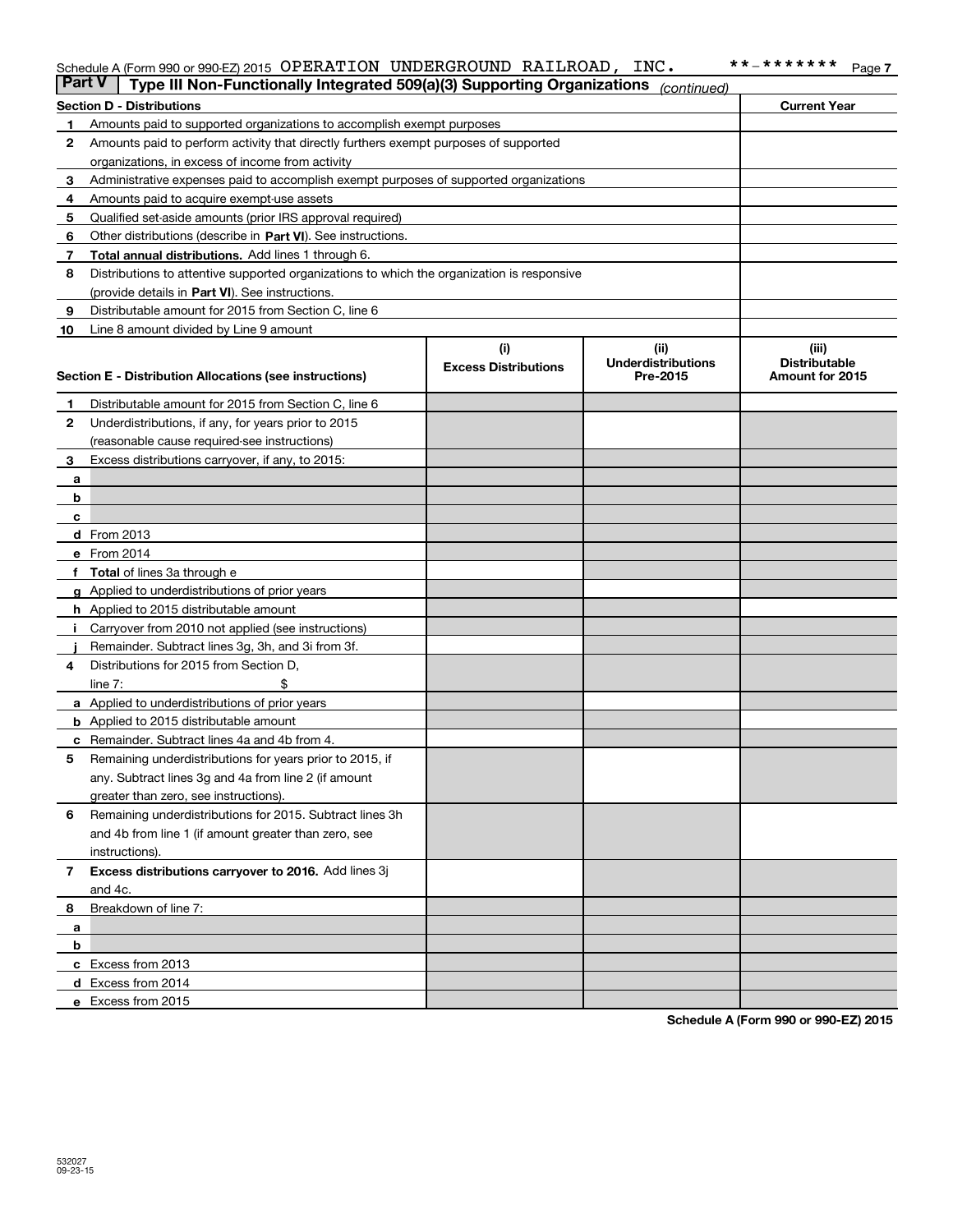|                | Schedule A (Form 990 or 990-EZ) 2015 OPERATION UNDERGROUND RAILROAD, INC.                                                                                                                                                                                                                                                                                                                                                        |  |  | **_******* | Page 8 |
|----------------|----------------------------------------------------------------------------------------------------------------------------------------------------------------------------------------------------------------------------------------------------------------------------------------------------------------------------------------------------------------------------------------------------------------------------------|--|--|------------|--------|
| <b>Part VI</b> | Supplemental Information. Provide the explanations required by Part II, line 10; Part II, line 17a or 17b; Part III, line 12;<br>Part IV, Section A, lines 1, 2, 3b, 3c, 4b, 4c, 5a, 6, 9a, 9b, 9c, 11a, 11b, and 11c; Part IV, Section B, lines 1 and 2; Part IV, Section C,<br>line 1; Part IV, Section D, lines 2 and 3; Part IV, Section E, lines 1c, 2a, 2b, 3a and 3b; Part V, line 1; Part V, Section B, line 1e; Part V, |  |  |            |        |
|                | Section D, lines 5, 6, and 8; and Part V, Section E, lines 2, 5, and 6. Also complete this part for any additional information.<br>(See instructions.)                                                                                                                                                                                                                                                                           |  |  |            |        |
|                |                                                                                                                                                                                                                                                                                                                                                                                                                                  |  |  |            |        |
|                |                                                                                                                                                                                                                                                                                                                                                                                                                                  |  |  |            |        |
|                |                                                                                                                                                                                                                                                                                                                                                                                                                                  |  |  |            |        |
|                |                                                                                                                                                                                                                                                                                                                                                                                                                                  |  |  |            |        |
|                |                                                                                                                                                                                                                                                                                                                                                                                                                                  |  |  |            |        |
|                |                                                                                                                                                                                                                                                                                                                                                                                                                                  |  |  |            |        |
|                |                                                                                                                                                                                                                                                                                                                                                                                                                                  |  |  |            |        |
|                |                                                                                                                                                                                                                                                                                                                                                                                                                                  |  |  |            |        |
|                |                                                                                                                                                                                                                                                                                                                                                                                                                                  |  |  |            |        |
|                |                                                                                                                                                                                                                                                                                                                                                                                                                                  |  |  |            |        |
|                |                                                                                                                                                                                                                                                                                                                                                                                                                                  |  |  |            |        |
|                |                                                                                                                                                                                                                                                                                                                                                                                                                                  |  |  |            |        |
|                |                                                                                                                                                                                                                                                                                                                                                                                                                                  |  |  |            |        |
|                |                                                                                                                                                                                                                                                                                                                                                                                                                                  |  |  |            |        |
|                |                                                                                                                                                                                                                                                                                                                                                                                                                                  |  |  |            |        |
|                |                                                                                                                                                                                                                                                                                                                                                                                                                                  |  |  |            |        |
|                |                                                                                                                                                                                                                                                                                                                                                                                                                                  |  |  |            |        |
|                |                                                                                                                                                                                                                                                                                                                                                                                                                                  |  |  |            |        |
|                |                                                                                                                                                                                                                                                                                                                                                                                                                                  |  |  |            |        |
|                |                                                                                                                                                                                                                                                                                                                                                                                                                                  |  |  |            |        |
|                |                                                                                                                                                                                                                                                                                                                                                                                                                                  |  |  |            |        |
|                |                                                                                                                                                                                                                                                                                                                                                                                                                                  |  |  |            |        |
|                |                                                                                                                                                                                                                                                                                                                                                                                                                                  |  |  |            |        |
|                |                                                                                                                                                                                                                                                                                                                                                                                                                                  |  |  |            |        |
|                |                                                                                                                                                                                                                                                                                                                                                                                                                                  |  |  |            |        |
|                |                                                                                                                                                                                                                                                                                                                                                                                                                                  |  |  |            |        |
|                |                                                                                                                                                                                                                                                                                                                                                                                                                                  |  |  |            |        |
|                |                                                                                                                                                                                                                                                                                                                                                                                                                                  |  |  |            |        |
|                |                                                                                                                                                                                                                                                                                                                                                                                                                                  |  |  |            |        |
|                |                                                                                                                                                                                                                                                                                                                                                                                                                                  |  |  |            |        |
|                |                                                                                                                                                                                                                                                                                                                                                                                                                                  |  |  |            |        |
|                |                                                                                                                                                                                                                                                                                                                                                                                                                                  |  |  |            |        |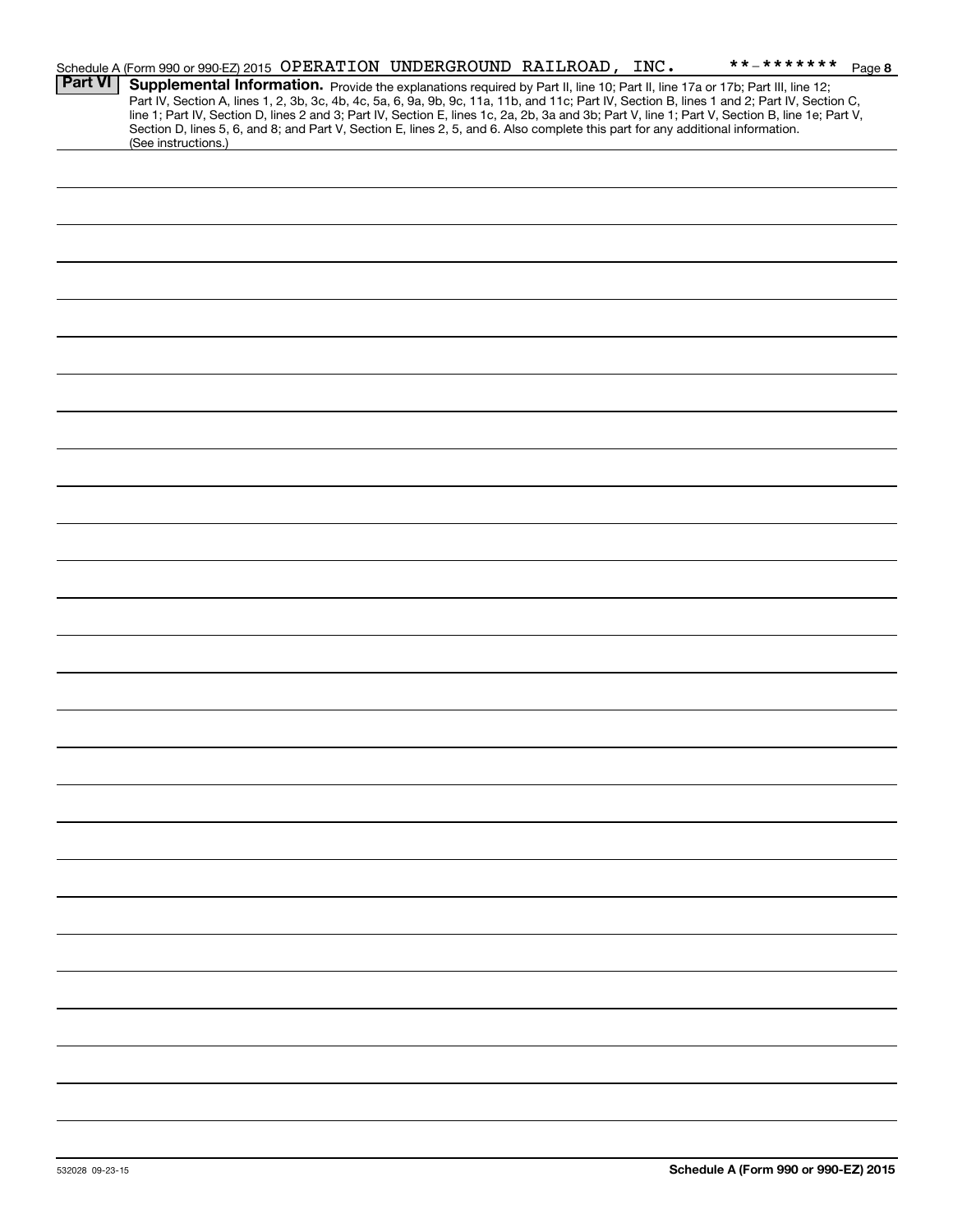Department of the Treasury **(Form 990, 990-EZ, or 990-PF)**

Internal Revenue Service

## \*\* PUBLIC DISCLOSURE COPY \*\*

# **Schedule B Schedule of Contributors**

**| Attach to Form 990, Form 990-EZ, or Form 990-PF. | Information about Schedule B (Form 990, 990-EZ, or 990-PF) and its instructions is at** www.irs.gov/form990  $\cdot$ 

**Name of the organization Employer identification number**

| OPERATION UNDERGROUND RAILROAD. |  |  | **_******* |
|---------------------------------|--|--|------------|
|---------------------------------|--|--|------------|

OMB No. 1545-0047

**2015**

|  | * _ * * * * * * * |  |  |  |  |  |  |  |  |
|--|-------------------|--|--|--|--|--|--|--|--|
|--|-------------------|--|--|--|--|--|--|--|--|

| <b>Organization type (check one):</b> |                                                                                    |  |  |
|---------------------------------------|------------------------------------------------------------------------------------|--|--|
| Filers of:                            | Section:                                                                           |  |  |
| Form 990 or 990-EZ                    | $\underline{X}$ 501(c)( 3) (enter number) organization                             |  |  |
|                                       | $4947(a)(1)$ nonexempt charitable trust <b>not</b> treated as a private foundation |  |  |
|                                       | 527 political organization                                                         |  |  |
| Form 990-PF                           | 501(c)(3) exempt private foundation                                                |  |  |
|                                       | 4947(a)(1) nonexempt charitable trust treated as a private foundation              |  |  |
|                                       | 501(c)(3) taxable private foundation                                               |  |  |
|                                       |                                                                                    |  |  |

Check if your organization is covered by the **General Rule** or a **Special Rule. Note.**  Only a section 501(c)(7), (8), or (10) organization can check boxes for both the General Rule and a Special Rule. See instructions.

#### **General Rule**

 $\boxed{\textbf{X}}$  For an organization filing Form 990, 990-EZ, or 990-PF that received, during the year, contributions totaling \$5,000 or more (in money or property) from any one contributor. Complete Parts I and II. See instructions for determining a contributor's total contributions.

#### **Special Rules**

 $\mathcal{L}^{\text{max}}$ 

any one contributor, during the year, total contributions of the greater of  $\,$  (1) \$5,000 or (2) 2% of the amount on (i) Form 990, Part VIII, line 1h, For an organization described in section 501(c)(3) filing Form 990 or 990-EZ that met the 33 1/3% support test of the regulations under sections 509(a)(1) and 170(b)(1)(A)(vi), that checked Schedule A (Form 990 or 990-EZ), Part II, line 13, 16a, or 16b, and that received from or (ii) Form 990-EZ, line 1. Complete Parts I and II.  $\mathcal{L}^{\text{max}}$ 

year, total contributions of more than \$1,000 *exclusively* for religious, charitable, scientific, literary, or educational purposes, or for For an organization described in section 501(c)(7), (8), or (10) filing Form 990 or 990-EZ that received from any one contributor, during the the prevention of cruelty to children or animals. Complete Parts I, II, and III.  $\mathcal{L}^{\text{max}}$ 

purpose. Do not complete any of the parts unless the **General Rule** applies to this organization because it received *nonexclusively* year, contributions <sub>exclusively</sub> for religious, charitable, etc., purposes, but no such contributions totaled more than \$1,000. If this box is checked, enter here the total contributions that were received during the year for an  $\;$ exclusively religious, charitable, etc., For an organization described in section 501(c)(7), (8), or (10) filing Form 990 or 990-EZ that received from any one contributor, during the religious, charitable, etc., contributions totaling \$5,000 or more during the year  $\Box$ — $\Box$   $\Box$ 

**Caution.**An organization that is not covered by the General Rule and/or the Special Rules does not file Schedule B (Form 990, 990-EZ, or 990-PF),  **must** but it answer "No" on Part IV, line 2, of its Form 990; or check the box on line H of its Form 990-EZ or on its Form 990-PF, Part I, line 2, to certify that it does not meet the filing requirements of Schedule B (Form 990, 990-EZ, or 990-PF).

**Schedule B (Form 990, 990-EZ, or 990-PF) (2015) For Paperwork Reduction Act Notice, see the Instructions for Form 990, 990-EZ, or 990-PF.** LHA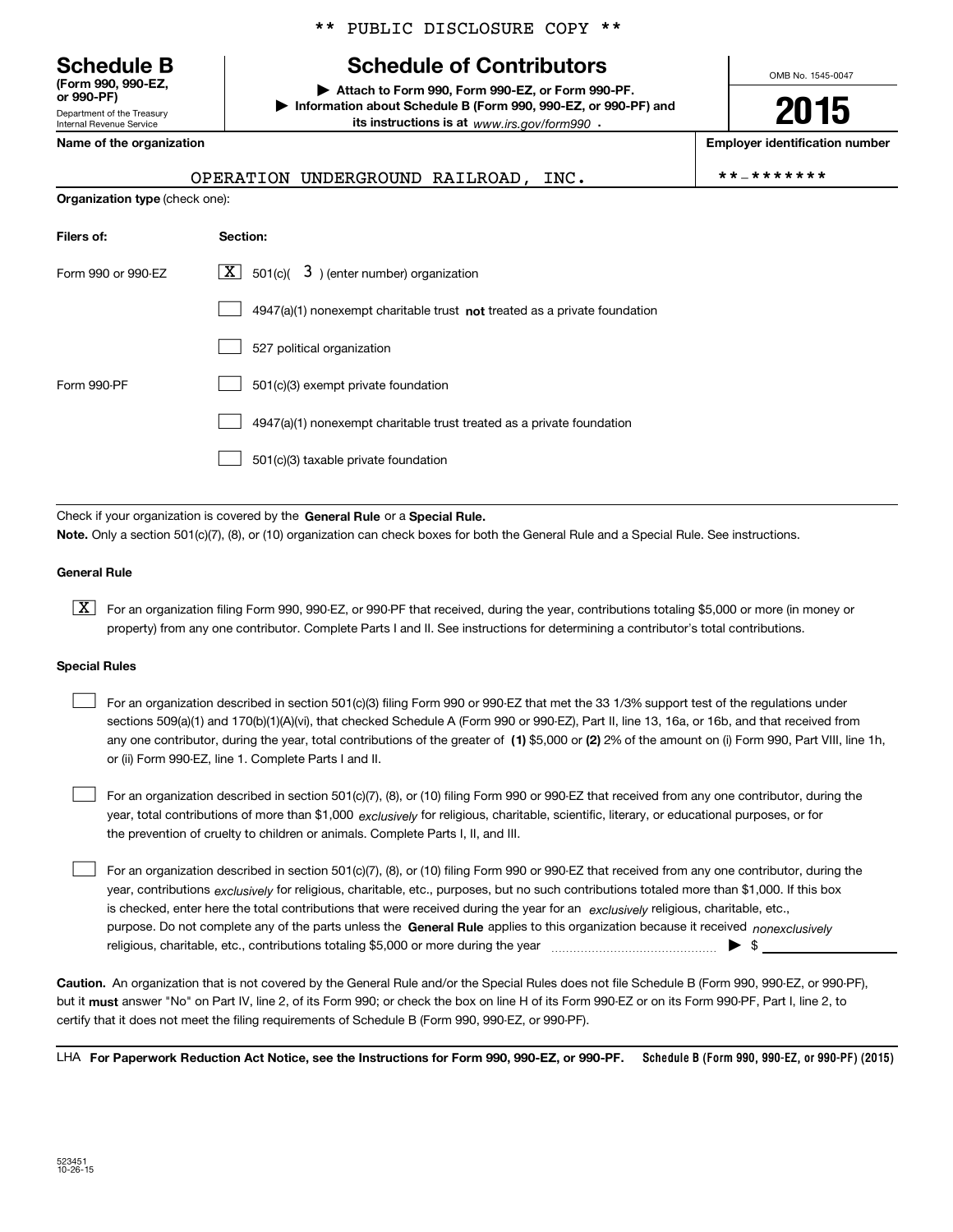(see instructions). Use duplicate copies of Part I if additional space is needed.<br> **2PERATION UNDERGROUND RAILROAD, INC.**<br> **Part I Contributors** (see instructions). Use duplicate copies of Part I if additional space is n

| (a)<br>No.       | (b)<br>Name, address, and ZIP + 4 | (c)<br><b>Total contributions</b> | (d)<br>Type of contribution                                                                            |
|------------------|-----------------------------------|-----------------------------------|--------------------------------------------------------------------------------------------------------|
| 1                |                                   | 5,000.<br>\$                      | x<br>Person<br>Payroll<br>Noncash<br>(Complete Part II for<br>noncash contributions.)                  |
| (a)<br>No.       | (b)<br>Name, address, and ZIP + 4 | (c)<br><b>Total contributions</b> | (d)<br>Type of contribution                                                                            |
| $\boldsymbol{2}$ |                                   | 5,637.<br>\$                      | X<br>Person<br>Payroll<br>Noncash<br>(Complete Part II for<br>noncash contributions.)                  |
| (a)<br>No.       | (b)<br>Name, address, and ZIP + 4 | (c)<br><b>Total contributions</b> | (d)<br>Type of contribution                                                                            |
| 3                |                                   | 30,000.<br>\$                     | X<br>Person<br>Payroll<br><b>Noncash</b><br>(Complete Part II for<br>noncash contributions.)           |
| (a)<br>No.       | (b)<br>Name, address, and ZIP + 4 | (c)<br><b>Total contributions</b> | (d)<br>Type of contribution                                                                            |
| 4                |                                   | 14,505.<br>\$                     | X<br>Person<br>Payroll<br>Noncash<br>(Complete Part II for<br>noncash contributions.)                  |
| (a)<br>No.       | (b)<br>Name, address, and ZIP + 4 | (c)<br><b>Total contributions</b> | (d)<br>Type of contribution                                                                            |
| $\mathbf 5$      |                                   | 5,000.<br>\$                      | $\boxed{\text{X}}$<br>Person<br>Payroll<br>Noncash<br>(Complete Part II for<br>noncash contributions.) |
| (a)<br>No.       | (b)<br>Name, address, and ZIP + 4 | (c)<br><b>Total contributions</b> | (d)<br>Type of contribution                                                                            |
| $\sqrt{6}$       |                                   | 9,400.<br>\$                      | $\boxed{\text{X}}$<br>Person<br>Payroll<br>Noncash<br>(Complete Part II for<br>noncash contributions.) |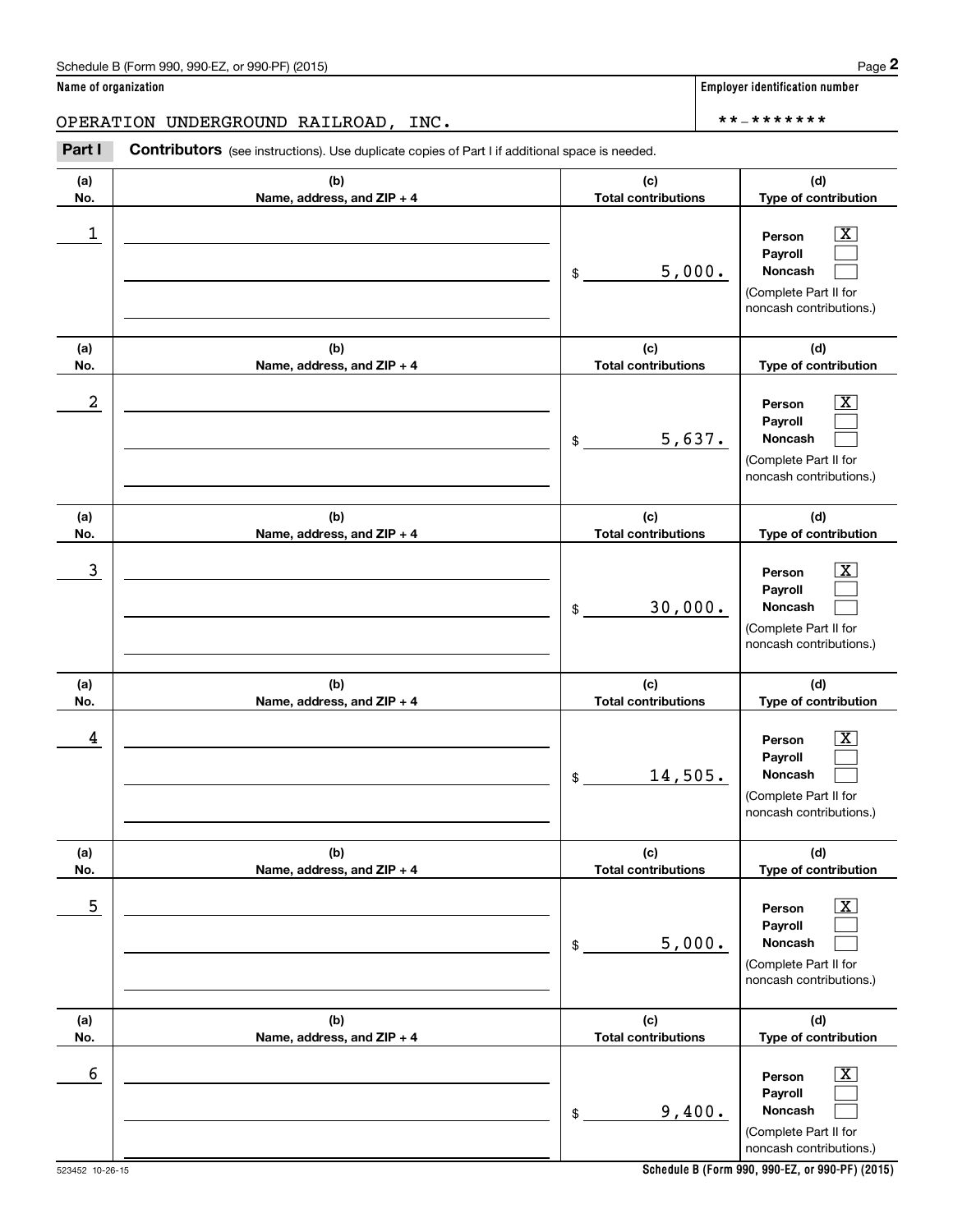(see instructions). Use duplicate copies of Part I if additional space is needed.<br> **2PERATION UNDERGROUND RAILROAD, INC.**<br> **Part I Contributors** (see instructions). Use duplicate copies of Part I if additional space is n

| (a)<br>No. | (b)<br>Name, address, and ZIP + 4 | (c)<br><b>Total contributions</b> | (d)<br>Type of contribution                                                                             |
|------------|-----------------------------------|-----------------------------------|---------------------------------------------------------------------------------------------------------|
| 7          |                                   | 5,000.<br>\$                      | $\mathbf{X}$<br>Person<br>Payroll<br>Noncash<br>(Complete Part II for<br>noncash contributions.)        |
| (a)<br>No. | (b)<br>Name, address, and ZIP + 4 | (c)<br><b>Total contributions</b> | (d)<br>Type of contribution                                                                             |
| 8          |                                   | 5,110.<br>\$                      | $\mathbf{X}$<br>Person<br>Payroll<br><b>Noncash</b><br>(Complete Part II for<br>noncash contributions.) |
| (a)<br>No. | (b)<br>Name, address, and ZIP + 4 | (c)<br><b>Total contributions</b> | (d)<br>Type of contribution                                                                             |
| 9          |                                   | 29,030.<br>\$                     | $\mathbf{X}$<br>Person<br>Payroll<br><b>Noncash</b><br>(Complete Part II for<br>noncash contributions.) |
| (a)<br>No. | (b)<br>Name, address, and ZIP + 4 | (c)<br><b>Total contributions</b> | (d)<br>Type of contribution                                                                             |
| 10         |                                   | 5,000.<br>\$                      | $\mathbf{X}$<br>Person<br>Payroll<br><b>Noncash</b><br>(Complete Part II for<br>noncash contributions.) |
| (a)<br>No. | (b)<br>Name, address, and ZIP + 4 | (c)<br><b>Total contributions</b> | (d)<br>Type of contribution                                                                             |
| $11\,$     |                                   | 8,000.<br>$\$$                    | $\boxed{\text{X}}$<br>Person<br>Payroll<br>Noncash<br>(Complete Part II for<br>noncash contributions.)  |
| (a)<br>No. | (b)<br>Name, address, and ZIP + 4 | (c)<br><b>Total contributions</b> | (d)<br>Type of contribution                                                                             |
| 12         |                                   | 225,000.<br>$\$$                  | $\boxed{\text{X}}$<br>Person<br>Payroll<br>Noncash<br>(Complete Part II for<br>noncash contributions.)  |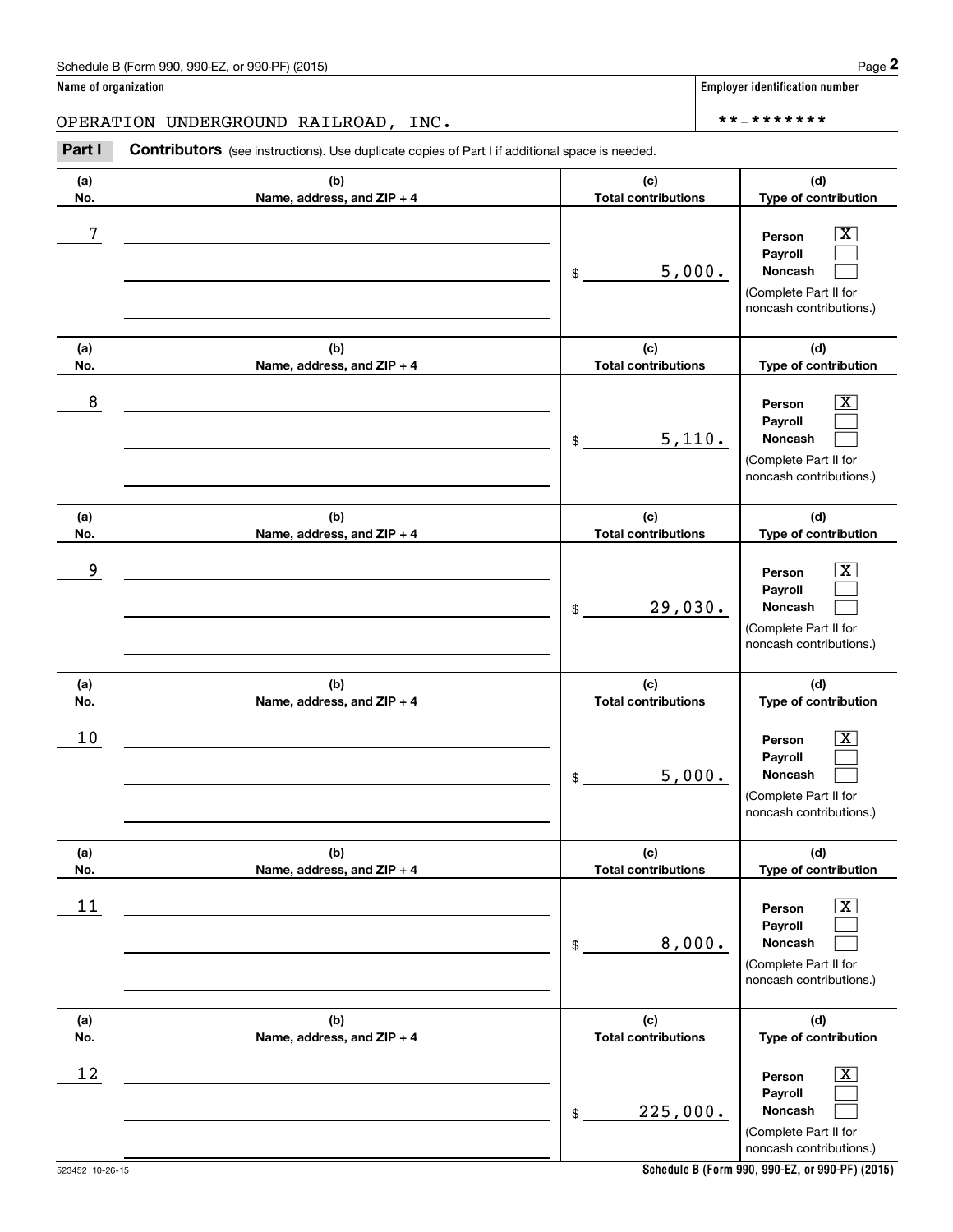(see instructions). Use duplicate copies of Part I if additional space is needed.<br> **2PERATION UNDERGROUND RAILROAD, INC.**<br> **Part I Contributors** (see instructions). Use duplicate copies of Part I if additional space is n

| (a)<br>No. | (b)<br>Name, address, and ZIP + 4 | (c)<br><b>Total contributions</b> | (d)<br>Type of contribution                                                                            |
|------------|-----------------------------------|-----------------------------------|--------------------------------------------------------------------------------------------------------|
| 13         |                                   | 5,000.<br>\$                      | $\boxed{\text{X}}$<br>Person<br>Payroll<br>Noncash<br>(Complete Part II for<br>noncash contributions.) |
| (a)<br>No. | (b)<br>Name, address, and ZIP + 4 | (c)<br><b>Total contributions</b> | (d)<br>Type of contribution                                                                            |
| 14         |                                   | 7,290.<br>\$                      | $\boxed{\text{X}}$<br>Person<br>Payroll<br>Noncash<br>(Complete Part II for<br>noncash contributions.) |
| (a)<br>No. | (b)<br>Name, address, and ZIP + 4 | (c)<br><b>Total contributions</b> | (d)<br>Type of contribution                                                                            |
| 15         |                                   | 5,000.<br>\$                      | $\boxed{\text{X}}$<br>Person<br>Payroll<br>Noncash<br>(Complete Part II for<br>noncash contributions.) |
| (a)<br>No. | (b)<br>Name, address, and ZIP + 4 | (c)<br><b>Total contributions</b> | (d)<br>Type of contribution                                                                            |
| 16         |                                   | 11,425.<br>\$                     | $\boxed{\text{X}}$<br>Person<br>Payroll<br>Noncash<br>(Complete Part II for<br>noncash contributions.) |
| (a)<br>No. | (b)<br>Name, address, and ZIP + 4 | (c)<br><b>Total contributions</b> | (d)<br>Type of contribution                                                                            |
| 17         |                                   | 7,500.<br>\$                      | $\boxed{\text{X}}$<br>Person<br>Payroll<br>Noncash<br>(Complete Part II for<br>noncash contributions.) |
| (a)<br>No. | (b)<br>Name, address, and ZIP + 4 | (c)<br><b>Total contributions</b> | (d)<br>Type of contribution                                                                            |
| 18         |                                   | 33,720.<br>\$                     | $\boxed{\text{X}}$<br>Person<br>Payroll<br>Noncash<br>(Complete Part II for<br>noncash contributions.) |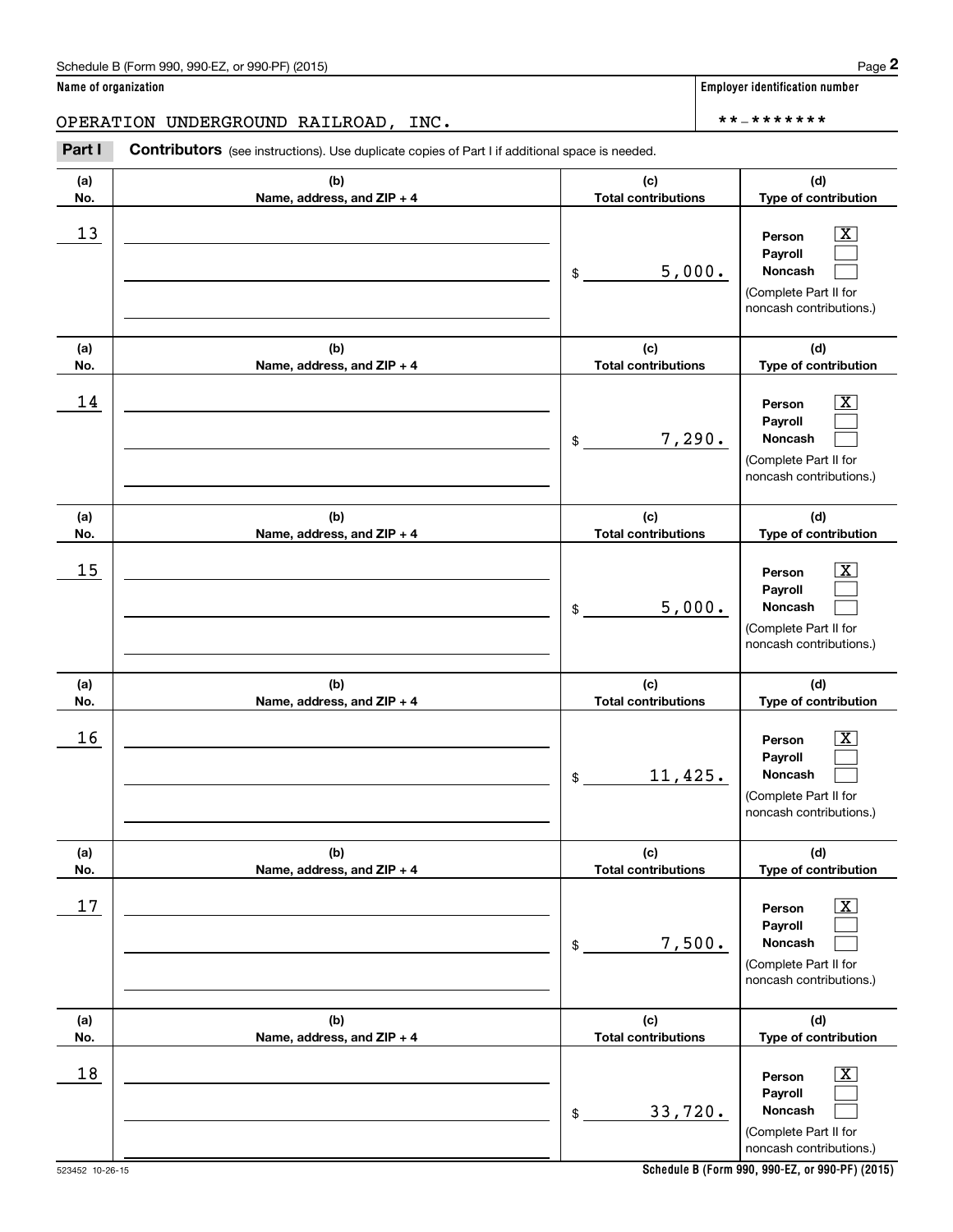(see instructions). Use duplicate copies of Part I if additional space is needed.<br> **2PERATION UNDERGROUND RAILROAD, INC.**<br> **Part I Contributors** (see instructions). Use duplicate copies of Part I if additional space is n

| (a)<br>No. | (b)<br>Name, address, and ZIP + 4 | (c)<br><b>Total contributions</b> | (d)<br>Type of contribution                                                                            |
|------------|-----------------------------------|-----------------------------------|--------------------------------------------------------------------------------------------------------|
| 19         |                                   | 5,000.<br>\$                      | $\boxed{\text{X}}$<br>Person<br>Payroll<br>Noncash<br>(Complete Part II for<br>noncash contributions.) |
| (a)<br>No. | (b)<br>Name, address, and ZIP + 4 | (c)<br><b>Total contributions</b> | (d)<br>Type of contribution                                                                            |
| 20         |                                   | 5,000.<br>\$                      | $\boxed{\text{X}}$<br>Person<br>Payroll<br>Noncash<br>(Complete Part II for<br>noncash contributions.) |
| (a)<br>No. | (b)<br>Name, address, and ZIP + 4 | (c)<br><b>Total contributions</b> | (d)<br>Type of contribution                                                                            |
| 21         |                                   | 10,000.<br>$\mathsf{\$}$          | $\mathbf{X}$<br>Person<br>Payroll<br>Noncash<br>(Complete Part II for<br>noncash contributions.)       |
| (a)<br>No. | (b)<br>Name, address, and ZIP + 4 | (c)<br><b>Total contributions</b> | (d)<br>Type of contribution                                                                            |
| 22         |                                   | 40,000.<br>\$                     | $\mathbf{X}$<br>Person<br>Payroll<br>Noncash<br>(Complete Part II for<br>noncash contributions.)       |
| (a)<br>No. | (b)<br>Name, address, and ZIP + 4 | (c)<br><b>Total contributions</b> | (d)<br>Type of contribution                                                                            |
| 23         |                                   | 21,544.<br>\$                     | $\boxed{\text{X}}$<br>Person<br>Payroll<br>Noncash<br>(Complete Part II for<br>noncash contributions.) |
| (a)<br>No. | (b)<br>Name, address, and ZIP + 4 | (c)<br><b>Total contributions</b> | (d)<br>Type of contribution                                                                            |
| 24         |                                   | 6,995.<br>$$\mathbb{S}$$          | $\boxed{\text{X}}$<br>Person<br>Payroll<br>Noncash<br>(Complete Part II for<br>noncash contributions.) |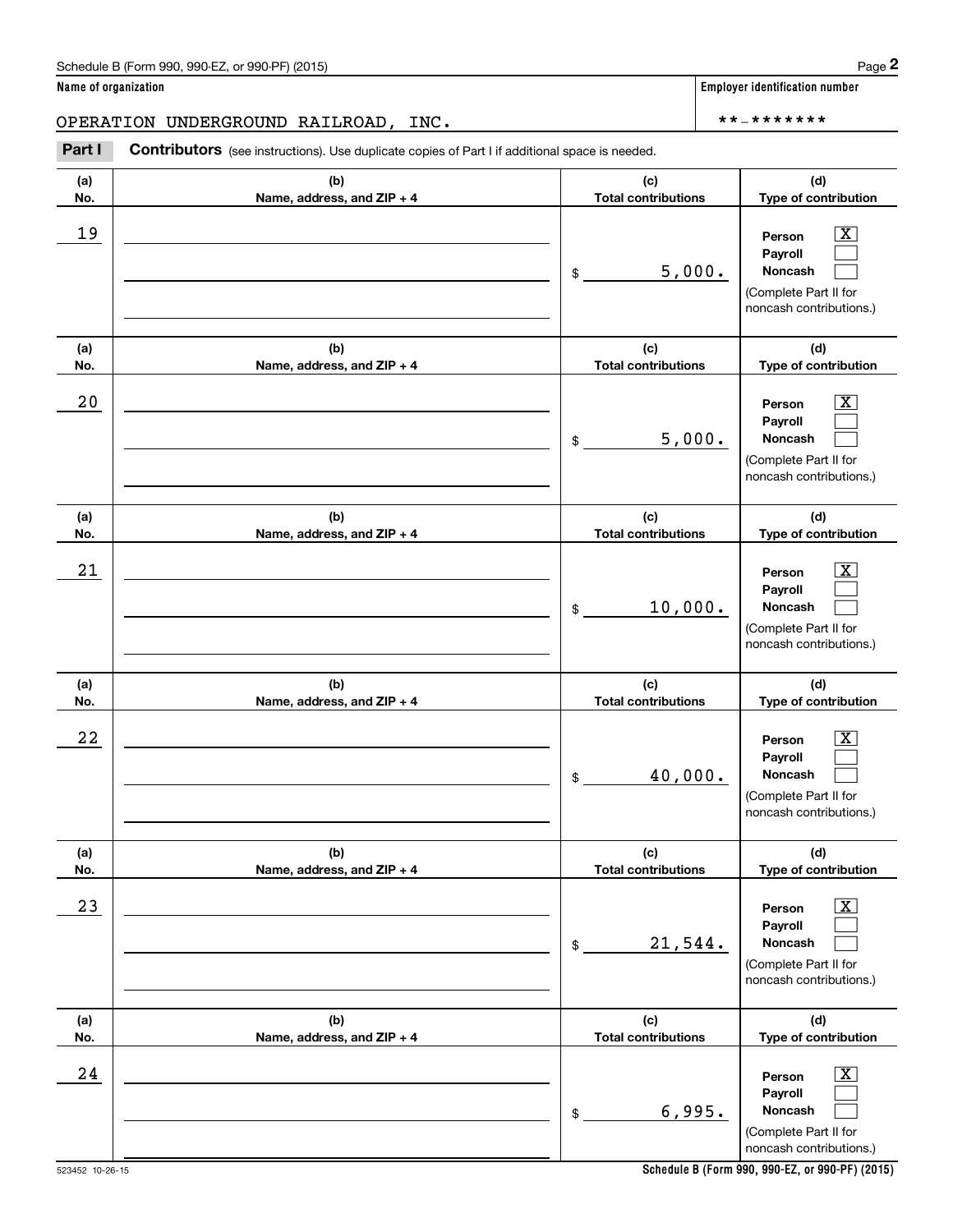(see instructions). Use duplicate copies of Part I if additional space is needed.<br> **2PERATION UNDERGROUND RAILROAD, INC.**<br> **Part I Contributors** (see instructions). Use duplicate copies of Part I if additional space is n

| (a)<br>No. | (b)<br>Name, address, and ZIP + 4 | (c)<br><b>Total contributions</b> | (d)<br>Type of contribution                                                                            |
|------------|-----------------------------------|-----------------------------------|--------------------------------------------------------------------------------------------------------|
| 25         |                                   | 28,370.<br>\$                     | X<br>Person<br>Payroll<br>Noncash<br>(Complete Part II for<br>noncash contributions.)                  |
| (a)<br>No. | (b)<br>Name, address, and ZIP + 4 | (c)<br><b>Total contributions</b> | (d)<br>Type of contribution                                                                            |
| 26         |                                   | 7,625.<br>\$                      | X<br>Person<br>Payroll<br>Noncash<br>(Complete Part II for<br>noncash contributions.)                  |
| (a)<br>No. | (b)<br>Name, address, and ZIP + 4 | (c)<br><b>Total contributions</b> | (d)<br>Type of contribution                                                                            |
| 27         |                                   | 7,250.<br>\$                      | X<br>Person<br>Payroll<br><b>Noncash</b><br>(Complete Part II for<br>noncash contributions.)           |
| (a)<br>No. | (b)<br>Name, address, and ZIP + 4 | (c)<br><b>Total contributions</b> | (d)<br>Type of contribution                                                                            |
| 28         |                                   | 10,000.<br>\$                     | X<br>Person<br>Payroll<br>Noncash<br>(Complete Part II for<br>noncash contributions.)                  |
| (a)<br>No. | (b)<br>Name, address, and ZIP + 4 | (c)<br><b>Total contributions</b> | (d)<br>Type of contribution                                                                            |
| 29         |                                   | 7,000.<br>\$                      | $\boxed{\text{X}}$<br>Person<br>Payroll<br>Noncash<br>(Complete Part II for<br>noncash contributions.) |
| (a)<br>No. | (b)<br>Name, address, and ZIP + 4 | (c)<br><b>Total contributions</b> | (d)<br>Type of contribution                                                                            |
| 30         |                                   | 12,165.<br>\$                     | $\boxed{\text{X}}$<br>Person<br>Payroll<br>Noncash<br>(Complete Part II for<br>noncash contributions.) |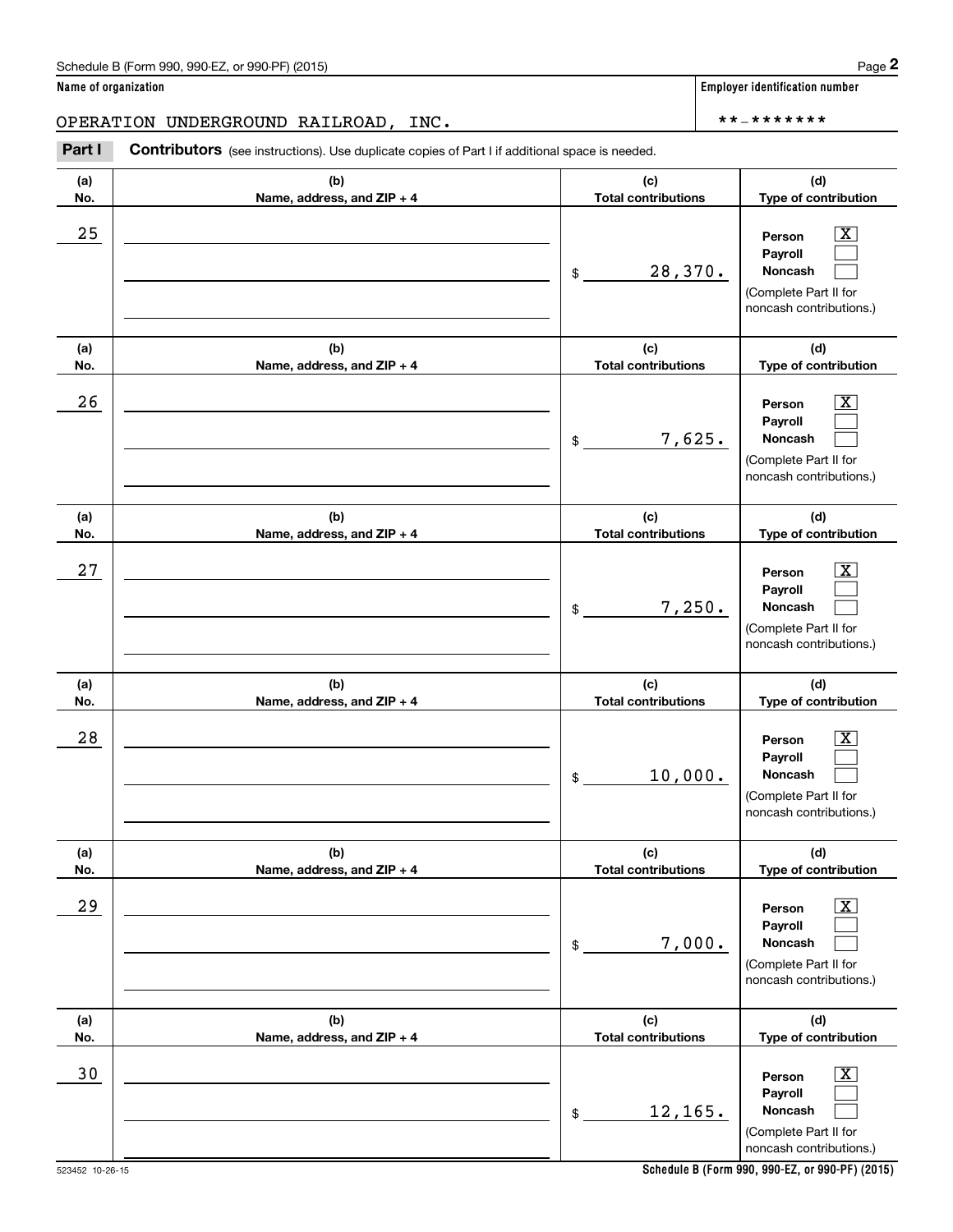(see instructions). Use duplicate copies of Part I if additional space is needed.<br> **2PERATION UNDERGROUND RAILROAD, INC.**<br> **Part I Contributors** (see instructions). Use duplicate copies of Part I if additional space is n

| (a) | (b)                        | (c)                        | (d)                                                                                                       |
|-----|----------------------------|----------------------------|-----------------------------------------------------------------------------------------------------------|
| No. | Name, address, and ZIP + 4 | <b>Total contributions</b> | Type of contribution                                                                                      |
| 31  |                            | 5,000.<br>$\frac{1}{2}$    | $\overline{\text{X}}$<br>Person<br>Payroll<br>Noncash<br>(Complete Part II for<br>noncash contributions.) |
| (a) | (b)                        | (c)                        | (d)                                                                                                       |
| No. | Name, address, and ZIP + 4 | <b>Total contributions</b> | Type of contribution                                                                                      |
| 32  |                            | 59,100.<br>\$              | $\overline{\text{X}}$<br>Person<br>Payroll<br>Noncash<br>(Complete Part II for<br>noncash contributions.) |
| (a) | (b)                        | (c)                        | (d)                                                                                                       |
| No. | Name, address, and ZIP + 4 | <b>Total contributions</b> | Type of contribution                                                                                      |
| 33  |                            | 47,735.<br>$\mathsf{\$}$   | $\overline{\text{X}}$<br>Person<br>Payroll<br>Noncash<br>(Complete Part II for<br>noncash contributions.) |
|     |                            |                            |                                                                                                           |
| (a) | (b)                        | (c)                        | (d)                                                                                                       |
| No. | Name, address, and ZIP + 4 | <b>Total contributions</b> | Type of contribution                                                                                      |
| 34  |                            | 5,100.<br>$\frac{1}{2}$    | X<br>Person<br>Payroll<br>Noncash<br>(Complete Part II for<br>noncash contributions.)                     |
| (a) | (b)                        | (c)                        | (d)                                                                                                       |
| No. | Name, address, and ZIP + 4 | <b>Total contributions</b> | Type of contribution                                                                                      |
| 35  |                            | 16,956.<br>\$              | $\boxed{\text{X}}$<br>Person<br>Payroll<br>Noncash<br>(Complete Part II for<br>noncash contributions.)    |
| (a) | (b)                        | (c)                        | (d)                                                                                                       |
| No. | Name, address, and ZIP + 4 | <b>Total contributions</b> | Type of contribution                                                                                      |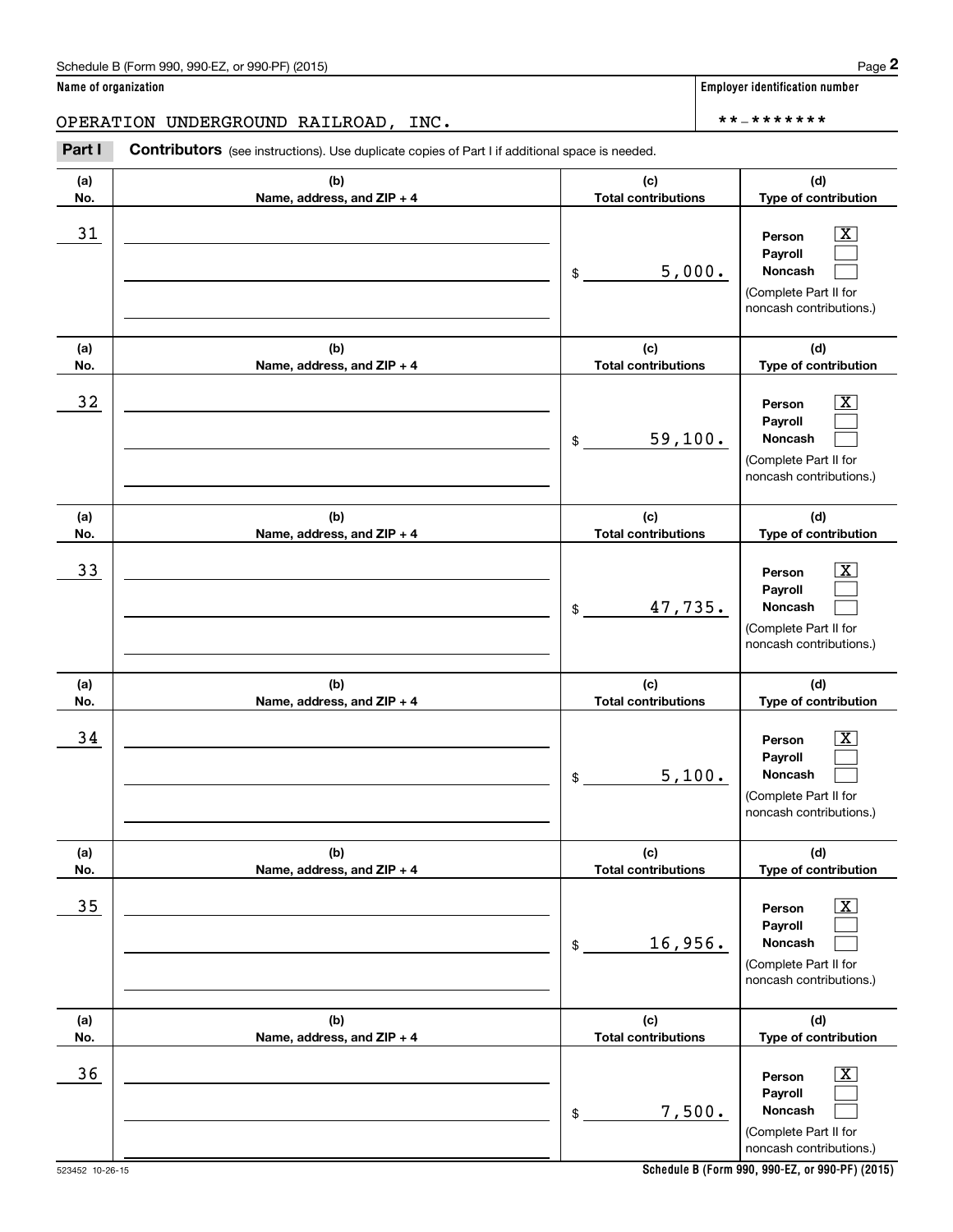(see instructions). Use duplicate copies of Part I if additional space is needed.<br> **2PERATION UNDERGROUND RAILROAD, INC.**<br> **Part I Contributors** (see instructions). Use duplicate copies of Part I if additional space is n

| (a)<br>No. | (b)<br>Name, address, and ZIP + 4 | (c)<br><b>Total contributions</b> | (d)<br>Type of contribution                                                                                 |
|------------|-----------------------------------|-----------------------------------|-------------------------------------------------------------------------------------------------------------|
| 37         |                                   | 9,267.<br>$\frac{1}{2}$           | $\mathbf{X}$<br>Person<br>Payroll<br>Noncash<br>(Complete Part II for<br>noncash contributions.)            |
| (a)<br>No. | (b)<br>Name, address, and ZIP + 4 | (c)<br><b>Total contributions</b> | (d)<br>Type of contribution                                                                                 |
| 38         |                                   | 10,060.<br>\$                     | $\overline{\mathbf{x}}$<br>Person<br>Payroll<br>Noncash<br>(Complete Part II for<br>noncash contributions.) |
| (a)<br>No. | (b)<br>Name, address, and ZIP + 4 | (c)<br><b>Total contributions</b> | (d)<br>Type of contribution                                                                                 |
| 39         |                                   | 6,000.<br>$\frac{1}{2}$           | $\overline{\mathbf{X}}$<br>Person<br>Payroll<br>Noncash<br>(Complete Part II for<br>noncash contributions.) |
| (a)<br>No. | (b)<br>Name, address, and ZIP + 4 | (c)<br><b>Total contributions</b> | (d)<br>Type of contribution                                                                                 |
| 40         |                                   | 5,000.<br>$\frac{1}{2}$           | $\mathbf{X}$<br>Person<br>Payroll<br>Noncash<br>(Complete Part II for<br>noncash contributions.)            |
| (a)<br>No. | (b)<br>Name, address, and ZIP + 4 | (c)<br><b>Total contributions</b> | (d)<br>Type of contribution                                                                                 |
| 41         |                                   | 10,500.<br>\$                     | $\overline{\mathbf{X}}$<br>Person<br>Payroll<br>Noncash<br>(Complete Part II for<br>noncash contributions.) |
| (a)<br>No. | (b)<br>Name, address, and ZIP + 4 | (c)<br><b>Total contributions</b> | (d)<br>Type of contribution                                                                                 |
| 42         |                                   | 7,411.<br>\$                      | $\boxed{\text{X}}$<br>Person<br>Payroll<br>Noncash<br>(Complete Part II for<br>noncash contributions.)      |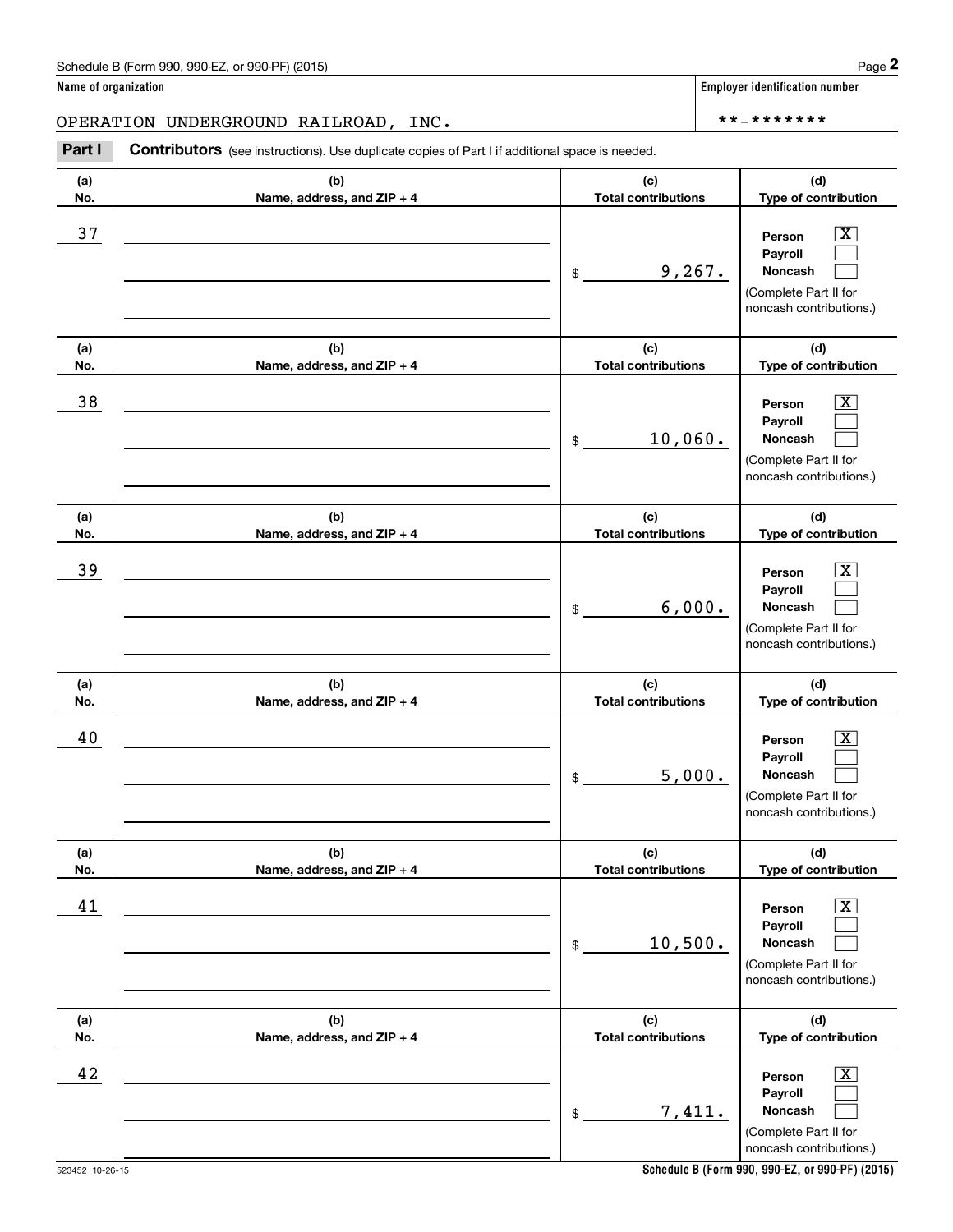OPERATION UNDERGROUND RAILROAD, INC. \*\*‐\*\*\*\*\*\*\*

(see instructions). Use duplicate copies of Part I if additional space is needed.<br> **2PERATION UNDERGROUND RAILROAD, INC.**<br> **Part I Contributors** (see instructions). Use duplicate copies of Part I if additional space is n

| (a)<br>No. | (b)<br>Name, address, and ZIP + 4 | (c)<br><b>Total contributions</b> | (d)<br>Type of contribution                                                                             |
|------------|-----------------------------------|-----------------------------------|---------------------------------------------------------------------------------------------------------|
| 43         |                                   | 5,320.<br>$\frac{1}{2}$           | $\boxed{\text{X}}$<br>Person<br>Payroll<br>Noncash<br>(Complete Part II for<br>noncash contributions.)  |
| (a)<br>No. | (b)<br>Name, address, and ZIP + 4 | (c)<br><b>Total contributions</b> | (d)<br>Type of contribution                                                                             |
| 44         |                                   | 84,031.<br>$\mathsf{\$}$          | $\lfloor x \rfloor$<br>Person<br>Payroll<br>Noncash<br>(Complete Part II for<br>noncash contributions.) |
| (a)<br>No. | (b)<br>Name, address, and ZIP + 4 | (c)<br><b>Total contributions</b> | (d)<br>Type of contribution                                                                             |
| 45         |                                   | 14,000.<br>$\mathsf{\$}$          | $\boxed{\text{X}}$<br>Person<br>Payroll<br>Noncash<br>(Complete Part II for<br>noncash contributions.)  |
| (a)<br>No. | (b)<br>Name, address, and ZIP + 4 | (c)<br><b>Total contributions</b> | (d)<br>Type of contribution                                                                             |
| 46         |                                   | 7,212.<br>$\frac{1}{2}$           | $\boxed{\text{X}}$<br>Person<br>Payroll<br>Noncash<br>(Complete Part II for<br>noncash contributions.)  |
| (a)<br>No. | (b)<br>Name, address, and ZIP + 4 | (c)<br><b>Total contributions</b> | (d)<br>Type of contribution                                                                             |
| 47         |                                   | 5,500.<br>\$                      | $\boxed{\text{X}}$<br>Person<br>Payroll<br>Noncash<br>(Complete Part II for<br>noncash contributions.)  |
| (a)<br>No. | (b)<br>Name, address, and ZIP + 4 | (c)<br><b>Total contributions</b> | (d)<br>Type of contribution                                                                             |
| 48         |                                   | 7,500.<br>$$\mathbb{S}$$          | $\boxed{\text{X}}$<br>Person<br>Payroll<br>Noncash<br>(Complete Part II for<br>noncash contributions.)  |

**Name of organization Employer identification number**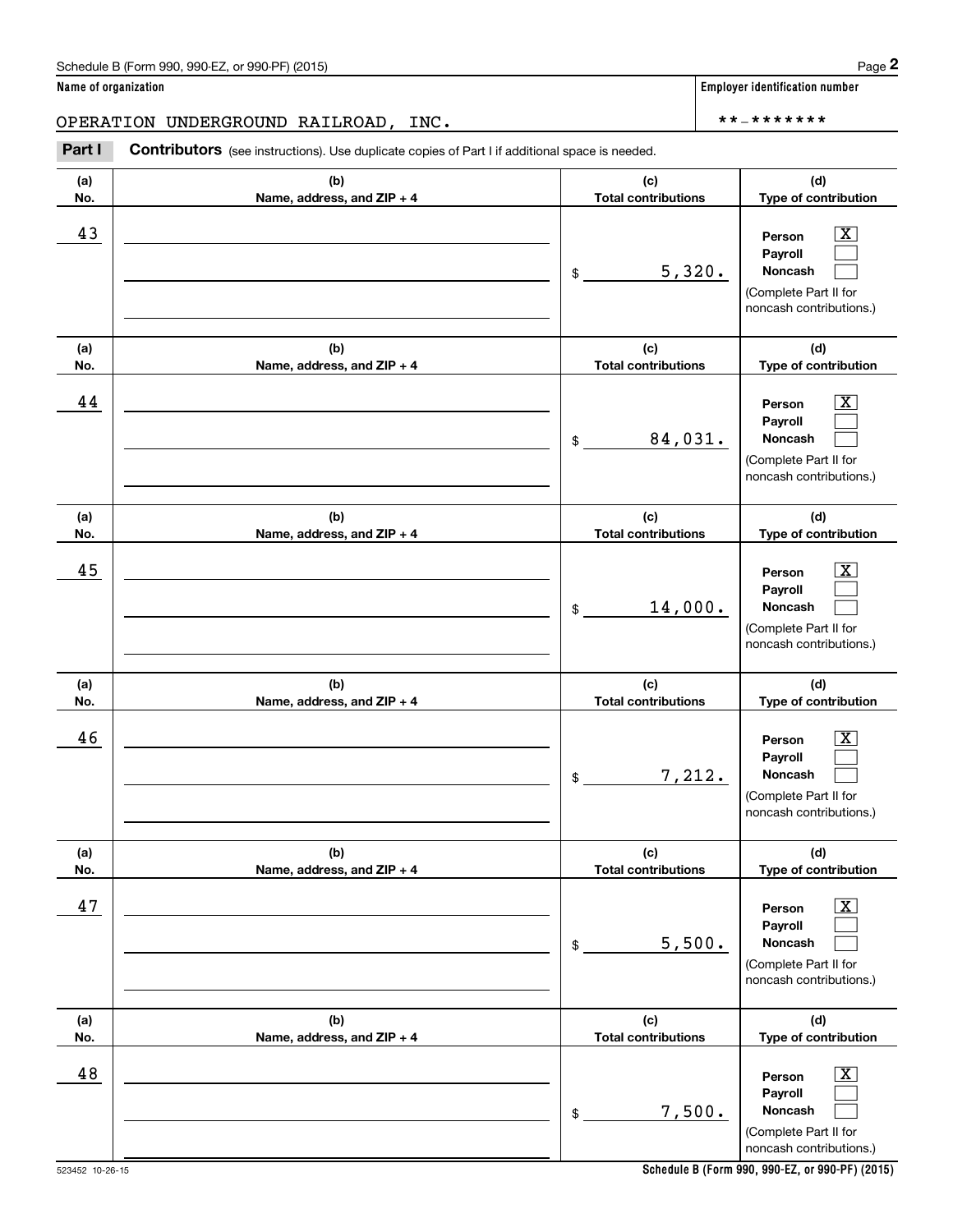(see instructions). Use duplicate copies of Part I if additional space is needed.<br> **2PERATION UNDERGROUND RAILROAD, INC.**<br> **Part I Contributors** (see instructions). Use duplicate copies of Part I if additional space is n

| (a)        | (b)                                 | (c)                               | (d)                                                                                                         |
|------------|-------------------------------------|-----------------------------------|-------------------------------------------------------------------------------------------------------------|
| No.        | Name, address, and ZIP + 4          | <b>Total contributions</b>        | Type of contribution                                                                                        |
| 49         |                                     | 6, 201.<br>$\$$                   | x<br>Person<br>Payroll<br>Noncash<br>(Complete Part II for<br>noncash contributions.)                       |
| (a)<br>No. | (b)<br>Name, address, and ZIP + 4   | (c)<br><b>Total contributions</b> | (d)<br>Type of contribution                                                                                 |
| 50         |                                     | 5,353.<br>\$                      | x<br>Person<br>Payroll<br>Noncash<br>(Complete Part II for<br>noncash contributions.)                       |
| (a)<br>No. | (b)<br>Name, address, and ZIP + 4   | (c)<br><b>Total contributions</b> | (d)<br>Type of contribution                                                                                 |
| 51         |                                     | 5,275.<br>\$                      | x<br>Person<br>Payroll<br>Noncash<br>(Complete Part II for<br>noncash contributions.)                       |
| (a)<br>No. | (b)<br>Name, address, and ZIP + 4   | (c)<br><b>Total contributions</b> | (d)<br>Type of contribution                                                                                 |
| 52         |                                     | 6,000.<br>\$                      | Person<br>Payroll<br>Noncash<br>(Complete Part II for<br>noncash contributions.)                            |
| (a)<br>No. | (b)<br>Name, address, and $ZIP + 4$ | (c)<br><b>Total contributions</b> | (d)<br><b>Type of contribution</b>                                                                          |
| 53         |                                     | 13,200.<br>$\,$                   | $\overline{\texttt{x}}$<br>Person<br>Payroll<br>Noncash<br>(Complete Part II for<br>noncash contributions.) |
| (a)<br>No. | (b)<br>Name, address, and ZIP + 4   | (c)<br><b>Total contributions</b> | (d)<br>Type of contribution                                                                                 |
| 54         |                                     | 10,000.<br>\$                     | $\overline{\text{X}}$<br>Person<br>Payroll<br>Noncash<br>(Complete Part II for<br>noncash contributions.)   |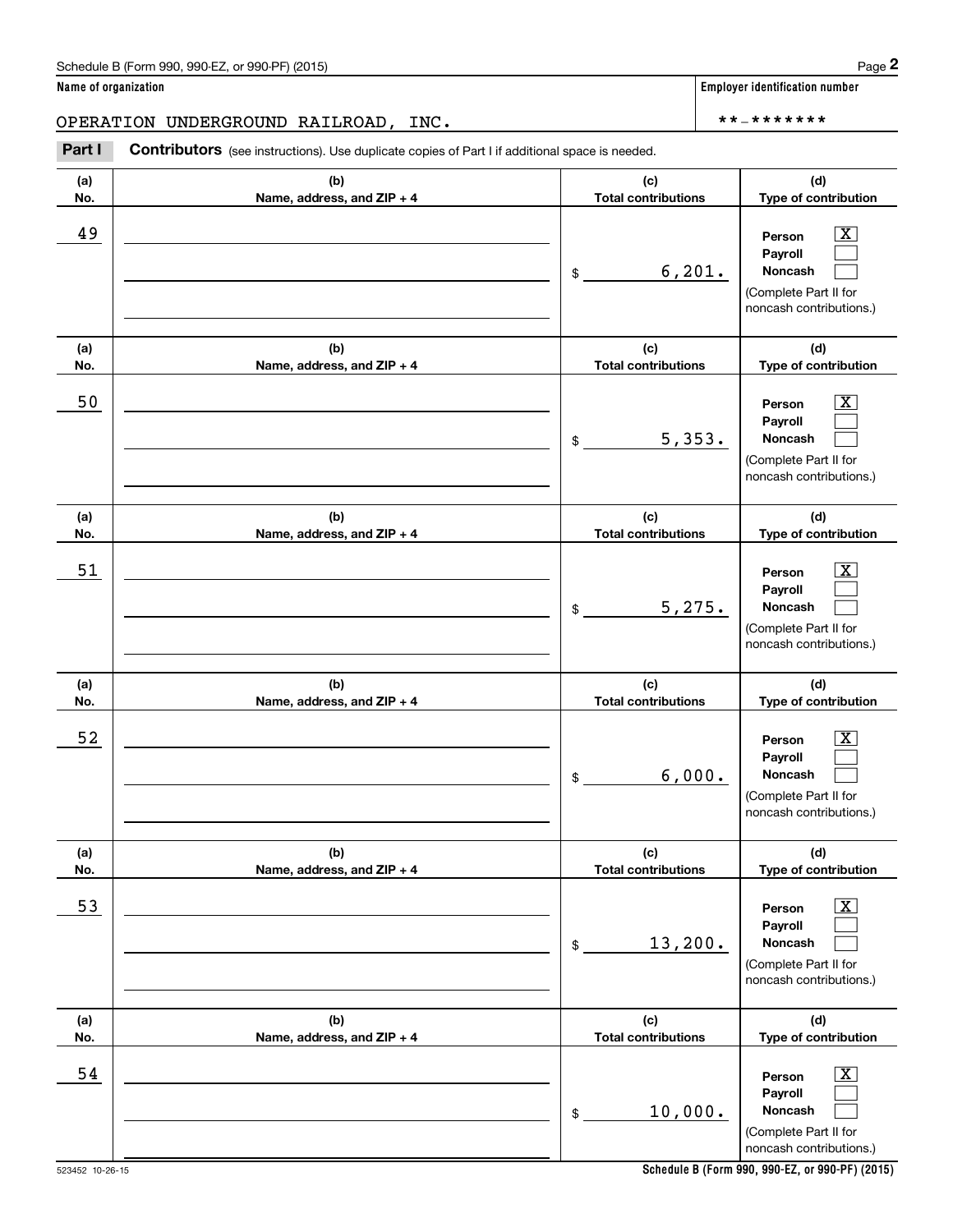(see instructions). Use duplicate copies of Part I if additional space is needed.<br> **2PERATION UNDERGROUND RAILROAD, INC.**<br> **Part I Contributors** (see instructions). Use duplicate copies of Part I if additional space is n

| (a) | (b)                        | (c)                        | (d)                                                                                                         |
|-----|----------------------------|----------------------------|-------------------------------------------------------------------------------------------------------------|
| No. | Name, address, and ZIP + 4 | <b>Total contributions</b> | Type of contribution                                                                                        |
| 55  |                            | 6,797.<br>$\frac{1}{2}$    | X<br>Person<br>Payroll<br>Noncash<br>(Complete Part II for<br>noncash contributions.)                       |
| (a) | (b)                        | (c)                        | (d)                                                                                                         |
| No. | Name, address, and ZIP + 4 | <b>Total contributions</b> | Type of contribution                                                                                        |
| 56  |                            | 8,400.<br>\$               | х<br>Person<br>Payroll<br>Noncash<br>(Complete Part II for<br>noncash contributions.)                       |
| (a) | (b)                        | (c)                        | (d)                                                                                                         |
| No. | Name, address, and ZIP + 4 | <b>Total contributions</b> | Type of contribution                                                                                        |
| 57  |                            | 6,150.<br>\$               | х<br>Person<br>Payroll<br>Noncash<br>(Complete Part II for<br>noncash contributions.)                       |
| (a) | (b)                        | (c)                        | (d)                                                                                                         |
| No. | Name, address, and ZIP + 4 | <b>Total contributions</b> | Type of contribution                                                                                        |
| 58  |                            | 5,000.<br>\$               | X<br>Person<br>Payroll<br>Noncash<br>(Complete Part II for<br>noncash contributions.)                       |
| (a) | (b)                        | (c)                        | (d)                                                                                                         |
| No. | Name, address, and ZIP + 4 | <b>Total contributions</b> | Type of contribution                                                                                        |
| 59  |                            | 6, 183.<br>\$              | $\overline{\mathbf{X}}$<br>Person<br>Payroll<br>Noncash<br>(Complete Part II for<br>noncash contributions.) |
| (a) | (b)                        | (c)                        | (d)                                                                                                         |
| No. | Name, address, and ZIP + 4 | <b>Total contributions</b> | Type of contribution                                                                                        |
| 60  |                            | 5,000.<br>$\$$             | $\boxed{\text{X}}$<br>Person<br>Payroll<br>Noncash<br>(Complete Part II for<br>noncash contributions.)      |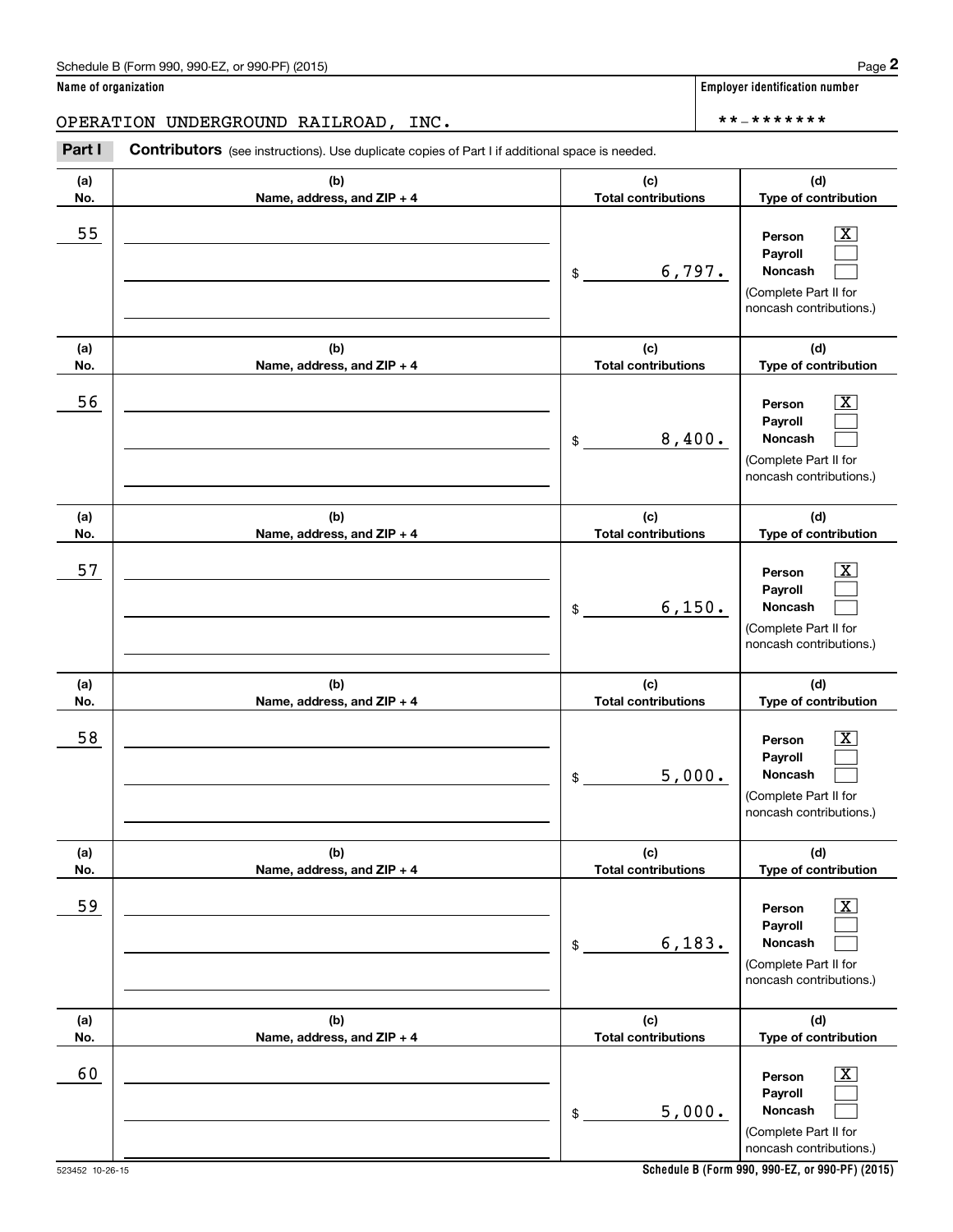(see instructions). Use duplicate copies of Part I if additional space is needed.<br> **2PERATION UNDERGROUND RAILROAD, INC.**<br> **Part I Contributors** (see instructions). Use duplicate copies of Part I if additional space is n

| (a)<br>No. | (b)<br>Name, address, and ZIP + 4 | (c)<br><b>Total contributions</b> | (d)<br>Type of contribution                                                                                 |
|------------|-----------------------------------|-----------------------------------|-------------------------------------------------------------------------------------------------------------|
| 61         |                                   | 18,000.<br>\$                     | $\overline{\mathbf{X}}$<br>Person<br>Payroll<br>Noncash<br>(Complete Part II for<br>noncash contributions.) |
| (a)<br>No. | (b)<br>Name, address, and ZIP + 4 | (c)<br><b>Total contributions</b> | (d)<br>Type of contribution                                                                                 |
| 62         |                                   | 5,000.<br>\$                      | $\overline{\mathbf{X}}$<br>Person<br>Payroll<br>Noncash<br>(Complete Part II for<br>noncash contributions.) |
| (a)<br>No. | (b)<br>Name, address, and ZIP + 4 | (c)<br><b>Total contributions</b> | (d)<br>Type of contribution                                                                                 |
| 63         |                                   | 8,000.<br>\$                      | $\overline{\text{X}}$<br>Person<br>Payroll<br>Noncash<br>(Complete Part II for<br>noncash contributions.)   |
| (a)<br>No. | (b)<br>Name, address, and ZIP + 4 | (c)<br><b>Total contributions</b> | (d)<br>Type of contribution                                                                                 |
| 64         |                                   | 21,170.<br>\$                     | $\overline{\text{X}}$<br>Person<br>Payroll<br>Noncash<br>(Complete Part II for<br>noncash contributions.)   |
| (a)<br>No. | (b)<br>Name, address, and ZIP + 4 | (c)<br><b>Total contributions</b> | (d)<br>Type of contribution                                                                                 |
| 65         |                                   | 7,600.<br>$$\mathbb{S}$$          | $\boxed{\text{X}}$<br>Person<br>Payroll<br>Noncash<br>(Complete Part II for<br>noncash contributions.)      |
| (a)<br>No. | (b)<br>Name, address, and ZIP + 4 | (c)<br><b>Total contributions</b> | (d)<br>Type of contribution                                                                                 |
| 66         |                                   | 8,530.<br>$\$$                    | $\boxed{\text{X}}$<br>Person<br>Payroll<br>Noncash<br>(Complete Part II for<br>noncash contributions.)      |

**Schedule B (Form 990, 990-EZ, or 990-PF) (2015)**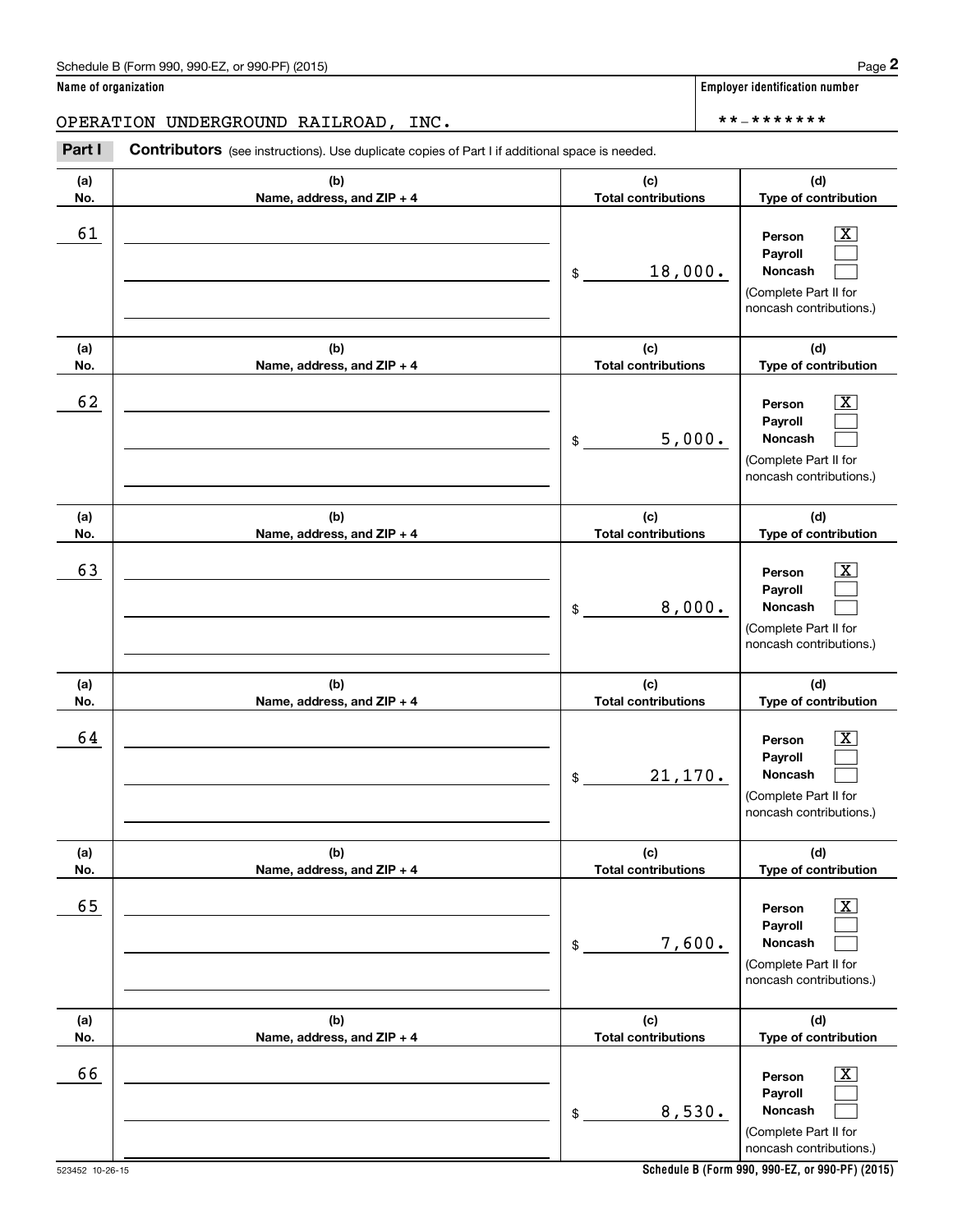(see instructions). Use duplicate copies of Part I if additional space is needed.<br> **2PERATION UNDERGROUND RAILROAD, INC.**<br> **Part I Contributors** (see instructions). Use duplicate copies of Part I if additional space is n

| (a)<br>No. | (b)<br>Name, address, and ZIP + 4 | (c)<br><b>Total contributions</b>                    | (d)<br>Type of contribution                                                                                 |
|------------|-----------------------------------|------------------------------------------------------|-------------------------------------------------------------------------------------------------------------|
| 67         |                                   | 21,877.<br>\$                                        | $\mathbf{X}$<br>Person<br>Payroll<br>Noncash<br>(Complete Part II for<br>noncash contributions.)            |
| (a)<br>No. | (b)<br>Name, address, and ZIP + 4 | (c)<br><b>Total contributions</b>                    | (d)<br>Type of contribution                                                                                 |
| 68         |                                   | 6,080.<br>\$                                         | $\mathbf{X}$<br>Person<br>Payroll<br>Noncash<br>(Complete Part II for<br>noncash contributions.)            |
| (a)<br>No. | (b)<br>Name, address, and ZIP + 4 | (c)<br><b>Total contributions</b>                    | (d)<br>Type of contribution                                                                                 |
| 69         |                                   | 5,200.<br>\$                                         | $\mathbf{X}$<br>Person<br>Payroll<br><b>Noncash</b><br>(Complete Part II for<br>noncash contributions.)     |
| (a)<br>No. | (b)<br>Name, address, and ZIP + 4 | (c)<br><b>Total contributions</b>                    | (d)<br>Type of contribution                                                                                 |
| 70         |                                   | 150,000.<br>\$                                       | $\mathbf{X}$<br>Person<br>Payroll<br>Noncash<br>(Complete Part II for<br>noncash contributions.)            |
| (a)<br>No. | (b)<br>Name, address, and ZIP + 4 | (c)<br><b>Total contributions</b>                    | (d)<br>Type of contribution                                                                                 |
| 71         |                                   | 10,000.<br>$\, \, \raisebox{12pt}{$\scriptstyle \$}$ | $\overline{\mathbf{X}}$<br>Person<br>Payroll<br>Noncash<br>(Complete Part II for<br>noncash contributions.) |
| (a)<br>No. | (b)<br>Name, address, and ZIP + 4 | (c)<br><b>Total contributions</b>                    | (d)<br>Type of contribution                                                                                 |
| 72         |                                   | 57,800.<br>$\, \, \raisebox{12pt}{$\scriptstyle \$}$ | $\mathbf{X}$<br>Person<br>Payroll<br>Noncash<br>(Complete Part II for<br>noncash contributions.)            |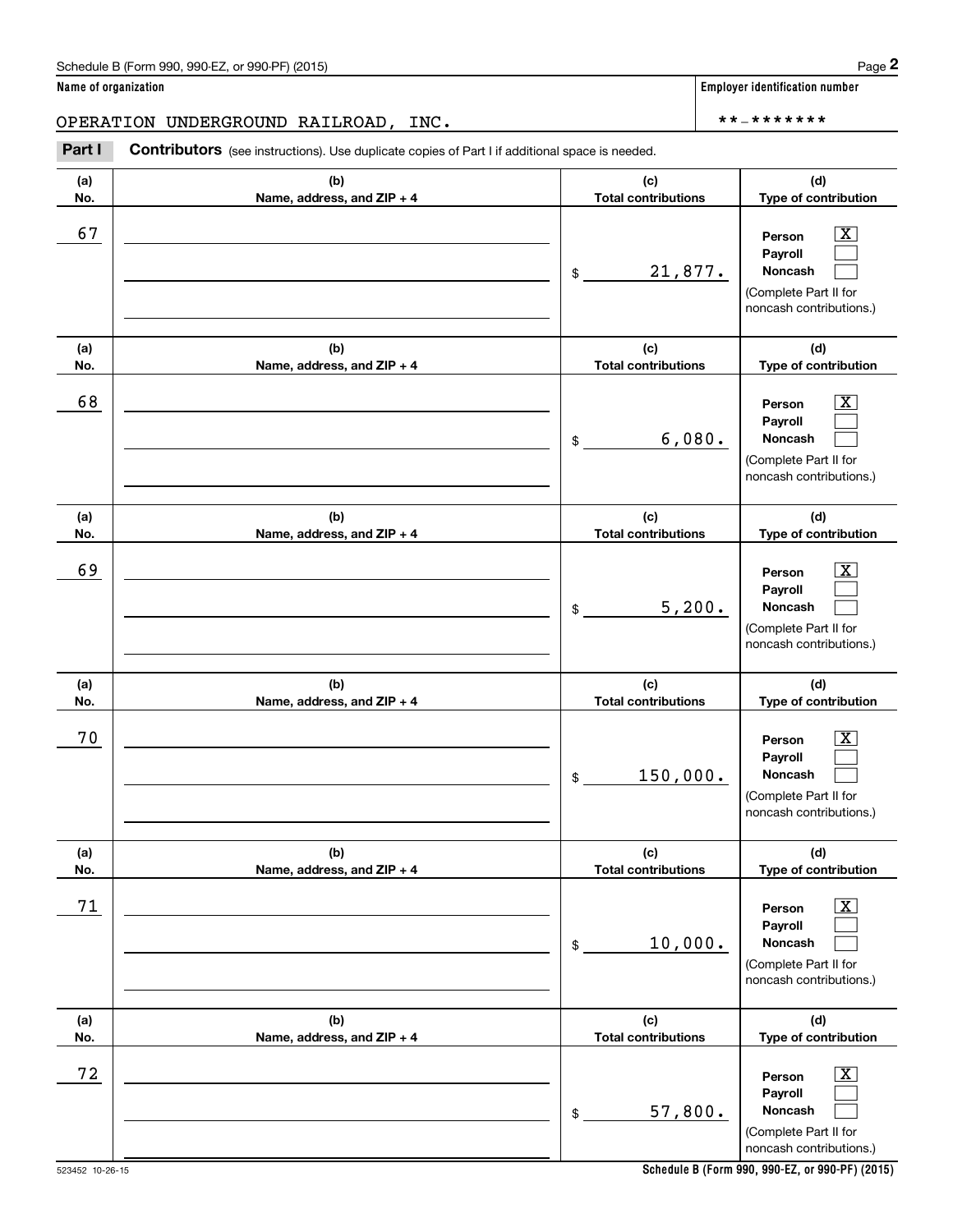(see instructions). Use duplicate copies of Part I if additional space is needed.<br> **2PERATION UNDERGROUND RAILROAD, INC.**<br> **Part I Contributors** (see instructions). Use duplicate copies of Part I if additional space is n

| (a)        | (b)                                 | (c)                               | (d)                                                                                                         |
|------------|-------------------------------------|-----------------------------------|-------------------------------------------------------------------------------------------------------------|
| No.        | Name, address, and ZIP + 4          | <b>Total contributions</b>        | Type of contribution                                                                                        |
| 73         |                                     | 10,000.<br>\$                     | Person<br>x<br>Payroll<br>Noncash<br>(Complete Part II for<br>noncash contributions.)                       |
| (a)<br>No. | (b)<br>Name, address, and ZIP + 4   | (c)<br><b>Total contributions</b> | (d)<br>Type of contribution                                                                                 |
| 74         |                                     | 12,100.<br>\$                     | Person<br>x<br>Payroll<br>Noncash<br>(Complete Part II for<br>noncash contributions.)                       |
| (a)<br>No. | (b)<br>Name, address, and ZIP + 4   | (c)<br><b>Total contributions</b> | (d)<br>Type of contribution                                                                                 |
| 75         |                                     | 6,800.<br>\$                      | Person<br>Payroll<br>Noncash<br>(Complete Part II for<br>noncash contributions.)                            |
| (a)<br>No. | (b)<br>Name, address, and ZIP + 4   | (c)<br><b>Total contributions</b> | (d)<br>Type of contribution                                                                                 |
| 76         |                                     | 17,572.<br>\$                     | Person<br>Payroll<br>Noncash<br>(Complete Part II for<br>noncash contributions.)                            |
| (a)<br>No. | (b)<br>Name, address, and $ZIP + 4$ | (c)<br>Total contributions        | (d)<br>Type of contribution                                                                                 |
| 77         |                                     | 5,000.<br>\$                      | $\overline{\texttt{x}}$<br>Person<br>Payroll<br>Noncash<br>(Complete Part II for<br>noncash contributions.) |
| (a)<br>No. | (b)<br>Name, address, and ZIP + 4   | (c)<br><b>Total contributions</b> | (d)<br>Type of contribution                                                                                 |
| 78         |                                     | 6, 250.<br>\$                     | $\overline{\texttt{x}}$<br>Person<br>Payroll<br>Noncash<br>(Complete Part II for<br>noncash contributions.) |

**Schedule B (Form 990, 990-EZ, or 990-PF) (2015)**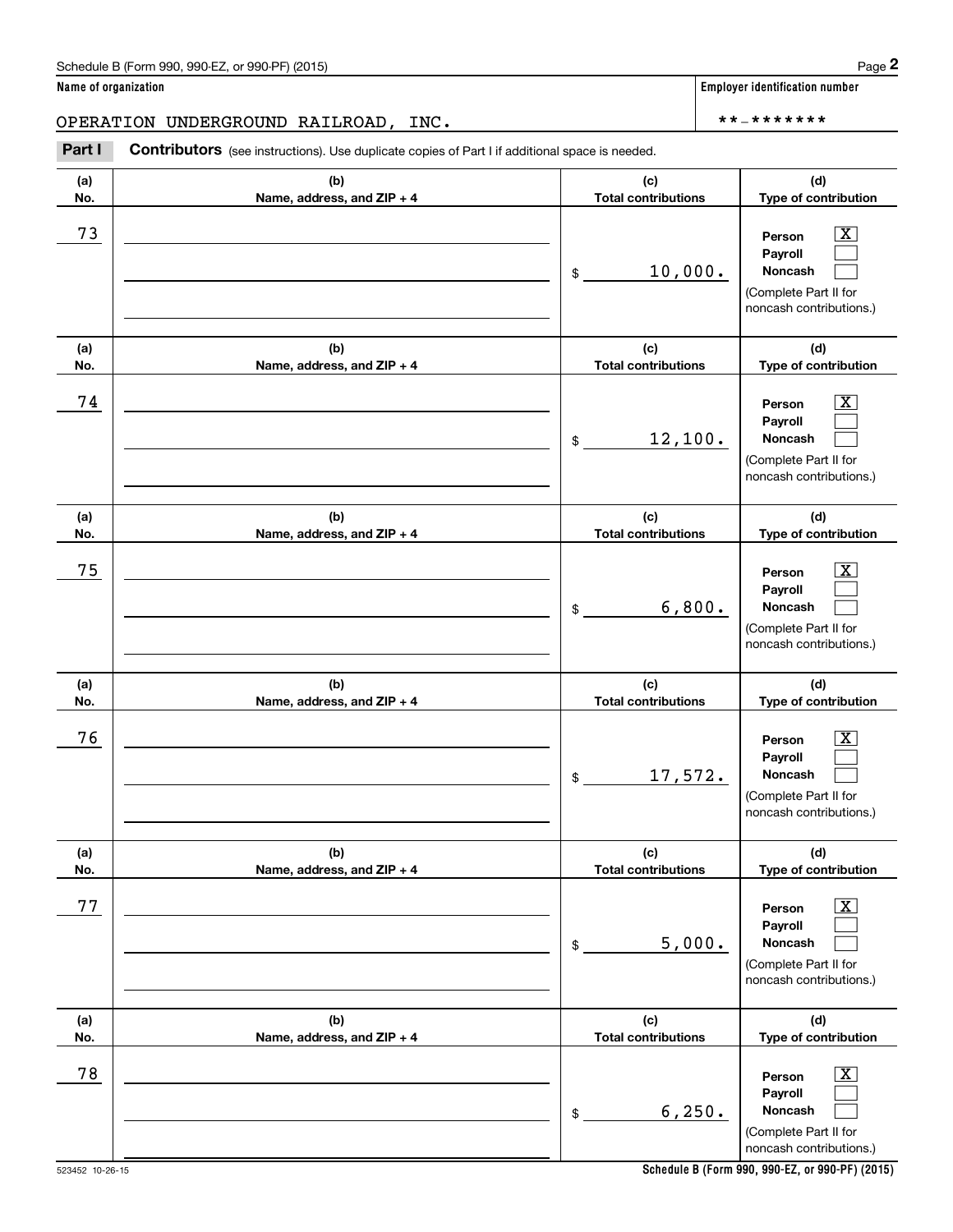OPERATION UNDERGROUND RAILROAD, INC. \*\*‐\*\*\*\*\*\*\*

(see instructions). Use duplicate copies of Part I if additional space is needed.<br> **2PERATION UNDERGROUND RAILROAD, INC.**<br> **Part I Contributors** (see instructions). Use duplicate copies of Part I if additional space is n

| (a) | (b)                        | (c)                        | (d)                                                                                                              |
|-----|----------------------------|----------------------------|------------------------------------------------------------------------------------------------------------------|
| No. | Name, address, and ZIP + 4 | <b>Total contributions</b> | Type of contribution                                                                                             |
| 79  |                            | 270,000.<br>$\frac{1}{2}$  | $\overline{\text{X}}$<br>Person<br>Payroll<br><b>Noncash</b><br>(Complete Part II for<br>noncash contributions.) |
| (a) | (b)                        | (c)                        | (d)                                                                                                              |
| No. | Name, address, and ZIP + 4 | <b>Total contributions</b> | Type of contribution                                                                                             |
| 80  |                            | 12,000.<br>\$              | $\overline{\text{X}}$<br>Person<br>Payroll<br><b>Noncash</b><br>(Complete Part II for<br>noncash contributions.) |
| (a) | (b)                        | (c)                        | (d)                                                                                                              |
| No. | Name, address, and ZIP + 4 | <b>Total contributions</b> | Type of contribution                                                                                             |
| 81  |                            | 6,000.<br>\$               | $\overline{\text{X}}$<br>Person<br>Payroll<br><b>Noncash</b><br>(Complete Part II for<br>noncash contributions.) |
| (a) | (b)                        | (c)                        | (d)                                                                                                              |
| No. | Name, address, and ZIP + 4 | <b>Total contributions</b> | Type of contribution                                                                                             |
| 82  |                            | 5,000.<br>$$_$             | X<br>Person<br>Payroll<br><b>Noncash</b><br>(Complete Part II for<br>noncash contributions.)                     |
| (a) | (b)                        | (c)                        | (d)                                                                                                              |
| No. | Name, address, and ZIP + 4 | <b>Total contributions</b> | Type of contribution                                                                                             |
| 83  |                            | 6, 260.<br>$\frac{1}{2}$   | $\overline{\text{X}}$<br>Person<br>Payroll<br>Noncash<br>(Complete Part II for<br>noncash contributions.)        |
| (a) | (b)                        | (c)                        | (d)                                                                                                              |
| No. | Name, address, and ZIP + 4 | <b>Total contributions</b> | Type of contribution                                                                                             |
| 84  |                            | 6,000.<br>$\frac{1}{2}$    | $\overline{\mathbf{X}}$<br>Person<br>Payroll<br>Noncash<br>(Complete Part II for<br>noncash contributions.)      |

**Name of organization Employer identification number**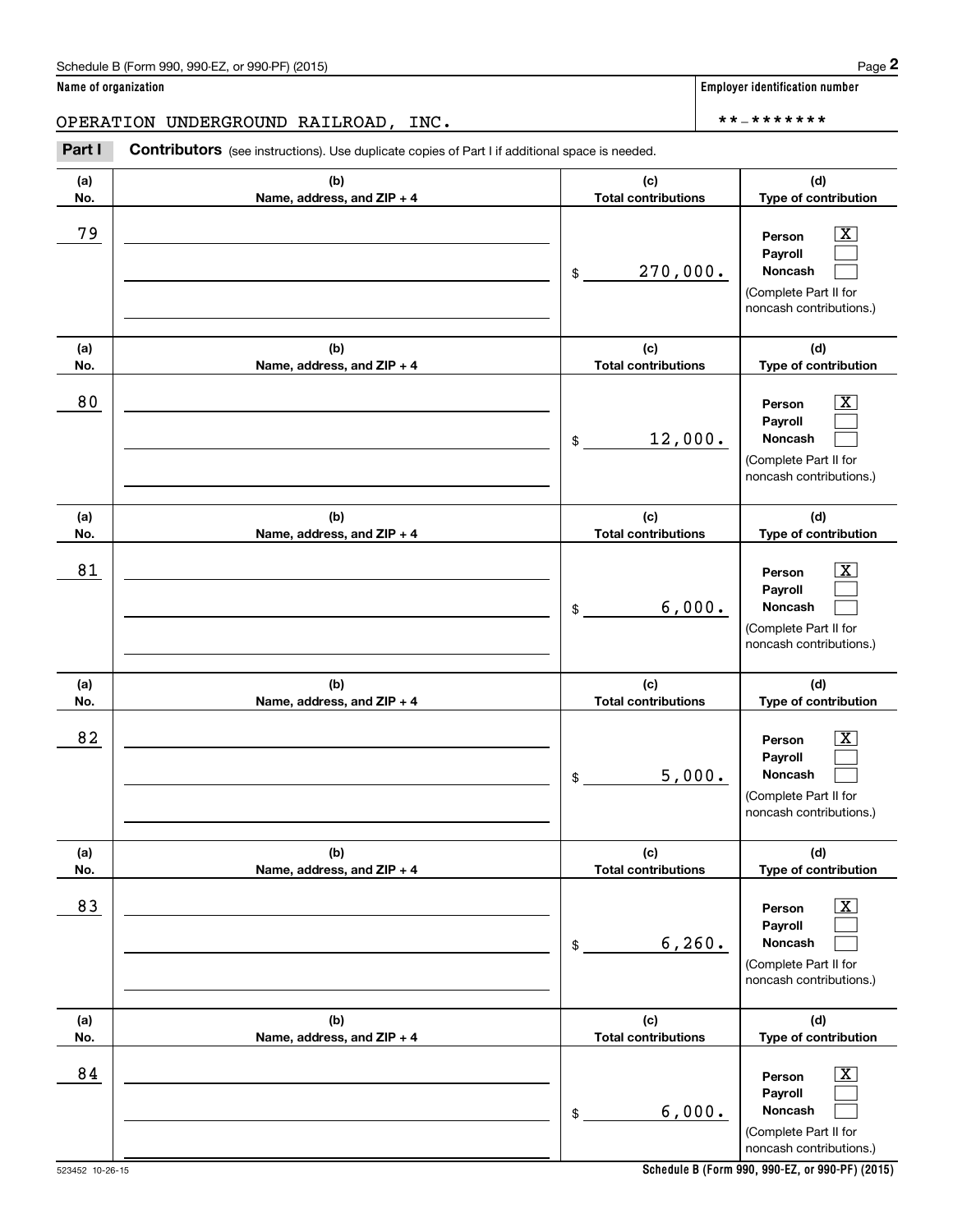(see instructions). Use duplicate copies of Part I if additional space is needed.<br> **2PERATION UNDERGROUND RAILROAD, INC.**<br> **Part I Contributors** (see instructions). Use duplicate copies of Part I if additional space is n

| (a)<br>No. | (b)<br>Name, address, and ZIP + 4 | (c)<br><b>Total contributions</b> | (d)<br>Type of contribution                                                                                 |
|------------|-----------------------------------|-----------------------------------|-------------------------------------------------------------------------------------------------------------|
| 85         |                                   | 8,110.<br>\$                      | $\overline{\mathbf{X}}$<br>Person<br>Payroll<br>Noncash<br>(Complete Part II for<br>noncash contributions.) |
| (a)<br>No. | (b)<br>Name, address, and ZIP + 4 | (c)<br><b>Total contributions</b> | (d)<br>Type of contribution                                                                                 |
| 86         |                                   | 6,120.<br>$\frac{1}{2}$           | $\overline{\mathbf{X}}$<br>Person<br>Payroll<br>Noncash<br>(Complete Part II for<br>noncash contributions.) |
| (a)<br>No. | (b)<br>Name, address, and ZIP + 4 | (c)<br><b>Total contributions</b> | (d)<br>Type of contribution                                                                                 |
| 87         |                                   | 18,000.<br>$\mathfrak{S}$         | $\overline{\mathbf{X}}$<br>Person<br>Payroll<br>Noncash<br>(Complete Part II for<br>noncash contributions.) |
| (a)<br>No. | (b)<br>Name, address, and ZIP + 4 | (c)<br><b>Total contributions</b> | (d)<br>Type of contribution                                                                                 |
| 88         |                                   | 6,400.<br>\$                      | $\overline{\mathbf{X}}$<br>Person<br>Payroll<br>Noncash<br>(Complete Part II for<br>noncash contributions.) |
| (a)<br>No. | (b)<br>Name, address, and ZIP + 4 | (c)<br><b>Total contributions</b> | (d)<br>Type of contribution                                                                                 |
| 89         |                                   | 12,180.<br>\$                     | $\boxed{\text{X}}$<br>Person<br>Payroll<br>Noncash<br>(Complete Part II for<br>noncash contributions.)      |
| (a)<br>No. | (b)<br>Name, address, and ZIP + 4 | (c)<br><b>Total contributions</b> | (d)<br>Type of contribution                                                                                 |
| 90         |                                   | 7,100.<br>$\frac{1}{2}$           | $\boxed{\text{X}}$<br>Person<br>Payroll<br>Noncash<br>(Complete Part II for<br>noncash contributions.)      |

**Schedule B (Form 990, 990-EZ, or 990-PF) (2015)**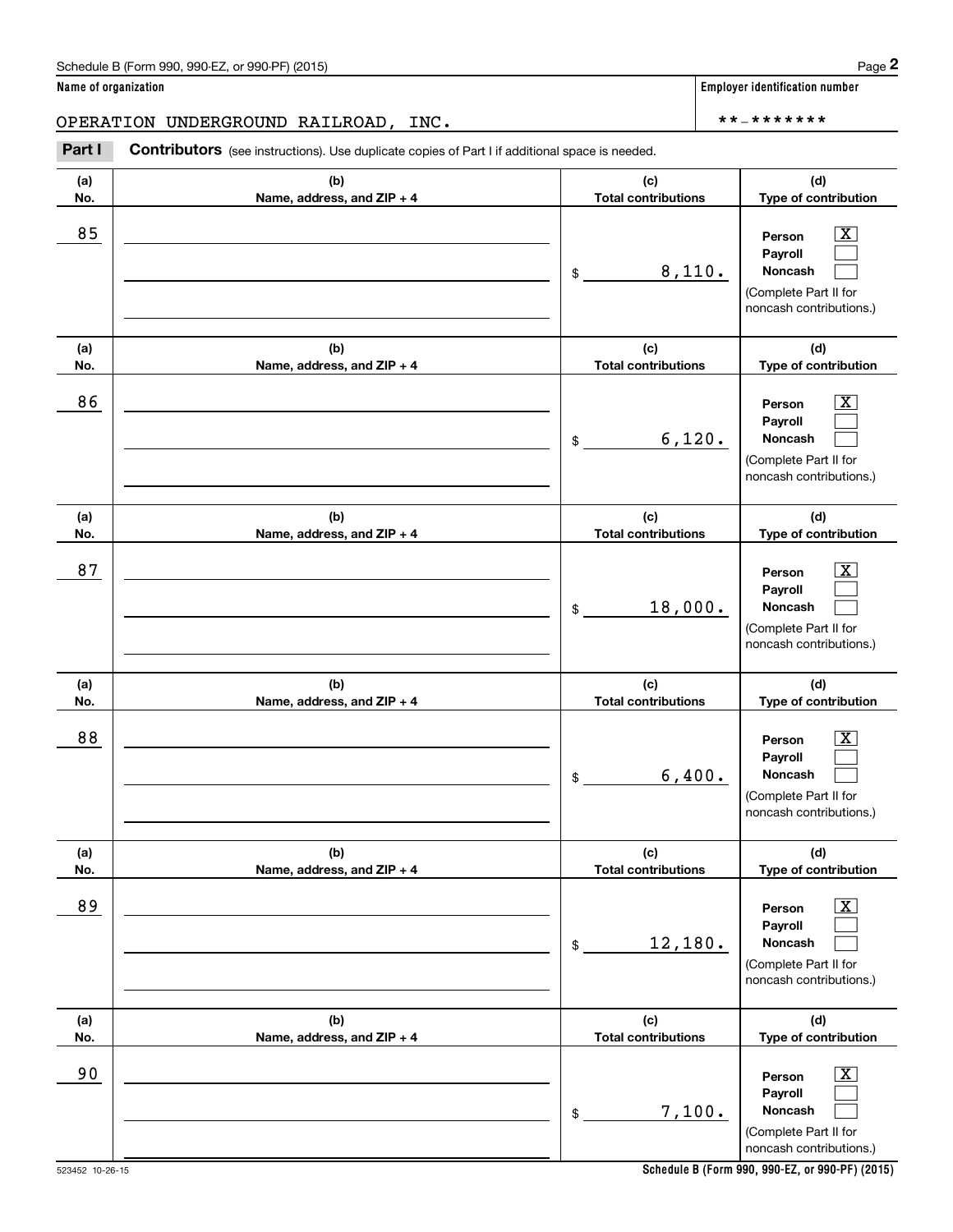(see instructions). Use duplicate copies of Part I if additional space is needed.<br> **2PERATION UNDERGROUND RAILROAD, INC.**<br> **Part I Contributors** (see instructions). Use duplicate copies of Part I if additional space is n

| (a) | (b)                        | (c)                        | (d)                                                                                                              |
|-----|----------------------------|----------------------------|------------------------------------------------------------------------------------------------------------------|
| No. | Name, address, and ZIP + 4 | <b>Total contributions</b> | Type of contribution                                                                                             |
| 91  |                            | 32,500.<br>\$              | $\overline{\text{X}}$<br>Person<br>Payroll<br><b>Noncash</b><br>(Complete Part II for<br>noncash contributions.) |
| (a) | (b)                        | (c)                        | (d)                                                                                                              |
| No. | Name, address, and ZIP + 4 | <b>Total contributions</b> | Type of contribution                                                                                             |
| 92  |                            | 17,000.<br>$\frac{1}{2}$   | $\overline{\text{X}}$<br>Person<br>Payroll<br><b>Noncash</b><br>(Complete Part II for<br>noncash contributions.) |
| (a) | (b)                        | (c)                        | (d)                                                                                                              |
| No. | Name, address, and ZIP + 4 | <b>Total contributions</b> | Type of contribution                                                                                             |
| 93  |                            | 35,000.<br>$\frac{1}{2}$   | X<br>Person<br>Payroll<br><b>Noncash</b><br>(Complete Part II for<br>noncash contributions.)                     |
| (a) | (b)                        | (c)                        | (d)                                                                                                              |
| No. | Name, address, and ZIP + 4 | <b>Total contributions</b> | Type of contribution                                                                                             |
| 94  |                            | 10,000.<br>$\frac{1}{2}$   | X<br>Person<br>Payroll<br><b>Noncash</b><br>(Complete Part II for<br>noncash contributions.)                     |
| (a) | (b)                        | (c)                        | (d)                                                                                                              |
| No. | Name, address, and ZIP + 4 | <b>Total contributions</b> | Type of contribution                                                                                             |
| 95  |                            | 5,000.<br>\$               | $\overline{\text{X}}$<br>Person<br>Payroll<br>Noncash<br>(Complete Part II for<br>noncash contributions.)        |
| (a) | (b)                        | (c)                        | (d)                                                                                                              |
| No. | Name, address, and ZIP + 4 | <b>Total contributions</b> | Type of contribution                                                                                             |
| 96  |                            | 100,000.<br>$\frac{1}{2}$  | $\overline{\mathbf{X}}$<br>Person<br>Payroll<br>Noncash<br>(Complete Part II for<br>noncash contributions.)      |

**Schedule B (Form 990, 990-EZ, or 990-PF) (2015)**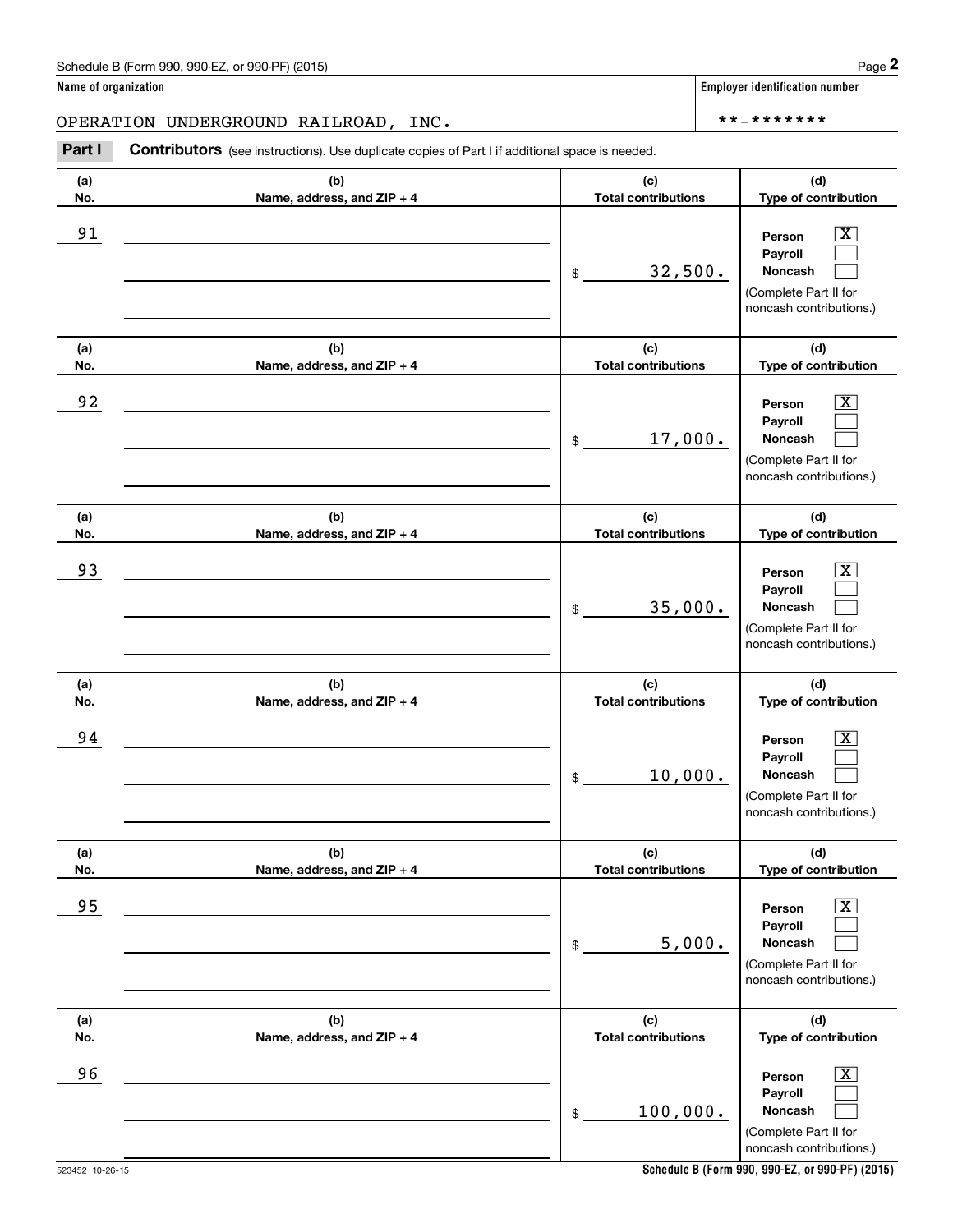(see instructions). Use duplicate copies of Part I if additional space is needed.<br> **2PERATION UNDERGROUND RAILROAD, INC.**<br> **Part I Contributors** (see instructions). Use duplicate copies of Part I if additional space is n

| (a)<br>No. | (b)<br>Name, address, and ZIP + 4 | (c)<br><b>Total contributions</b> | (d)<br>Type of contribution                                                                            |
|------------|-----------------------------------|-----------------------------------|--------------------------------------------------------------------------------------------------------|
| 97         |                                   | 6,000.<br>\$                      | X<br>Person<br>Payroll<br>Noncash<br>(Complete Part II for<br>noncash contributions.)                  |
| (a)<br>No. | (b)<br>Name, address, and ZIP + 4 | (c)<br><b>Total contributions</b> | (d)<br>Type of contribution                                                                            |
| 98         |                                   | 8,400.<br>\$                      | X<br>Person<br>Payroll<br>Noncash<br>(Complete Part II for<br>noncash contributions.)                  |
| (a)<br>No. | (b)<br>Name, address, and ZIP + 4 | (c)<br><b>Total contributions</b> | (d)<br>Type of contribution                                                                            |
| 99         |                                   | 11,660.<br>\$                     | X<br>Person<br>Payroll<br>Noncash<br>(Complete Part II for<br>noncash contributions.)                  |
| (a)<br>No. | (b)<br>Name, address, and ZIP + 4 | (c)<br><b>Total contributions</b> | (d)<br>Type of contribution                                                                            |
| 100        |                                   | 10,000.<br>\$                     | X<br>Person<br>Payroll<br><b>Noncash</b><br>(Complete Part II for<br>noncash contributions.)           |
| (a)<br>No. | (b)<br>Name, address, and ZIP + 4 | (c)<br><b>Total contributions</b> | (d)<br>Type of contribution                                                                            |
| <u>101</u> |                                   | 5,700.<br>\$                      | $\boxed{\text{X}}$<br>Person<br>Payroll<br>Noncash<br>(Complete Part II for<br>noncash contributions.) |
| (a)<br>No. | (b)<br>Name, address, and ZIP + 4 | (c)<br><b>Total contributions</b> | (d)<br>Type of contribution                                                                            |
| 102        |                                   | 44,000.<br>$\,$                   | $\boxed{\text{X}}$<br>Person<br>Payroll<br>Noncash<br>(Complete Part II for<br>noncash contributions.) |

**Schedule B (Form 990, 990-EZ, or 990-PF) (2015)**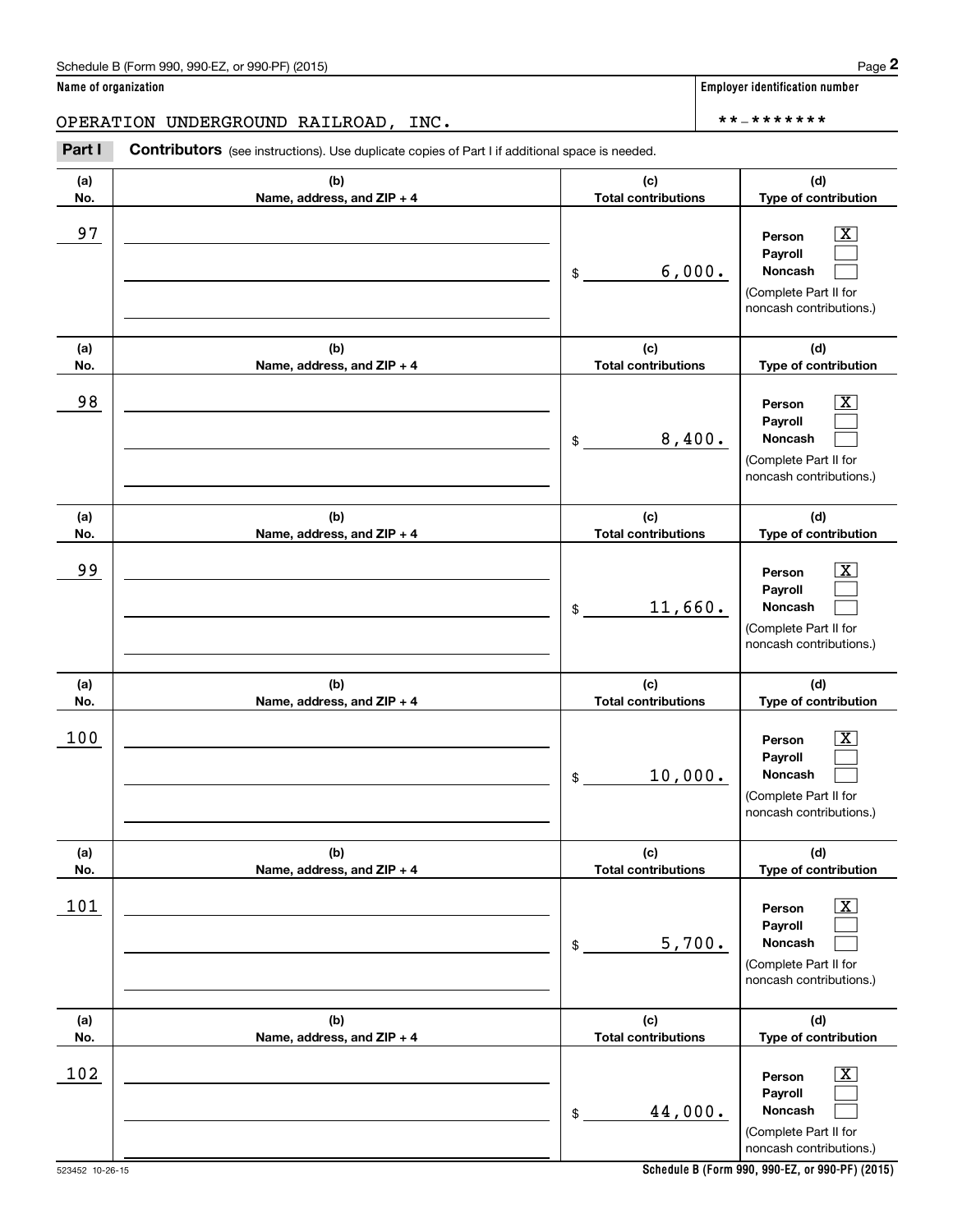**(a) No.**

(see instructions). Use duplicate copies of Part I if additional space is needed.<br> **2PERATION UNDERGROUND RAILROAD, INC.**<br> **Part I Contributors** (see instructions). Use duplicate copies of Part I if additional space is n OPERATION UNDERGROUND RAILROAD, INC. \*\*‐\*\*\*\*\*\*\*

> **(b) Name, address, and ZIP + 4**

| 103        |                                   | 7,100.<br>\$                      | $\overline{\text{X}}$<br>Person<br>Payroll<br>Noncash<br>(Complete Part II for<br>noncash contributions.)   |
|------------|-----------------------------------|-----------------------------------|-------------------------------------------------------------------------------------------------------------|
| (a)<br>No. | (b)<br>Name, address, and ZIP + 4 | (c)<br><b>Total contributions</b> | (d)<br>Type of contribution                                                                                 |
| 104        |                                   | 253,000.<br>\$                    | $\overline{\text{X}}$<br>Person<br>Payroll<br>Noncash<br>(Complete Part II for<br>noncash contributions.)   |
| (a)<br>No. | (b)<br>Name, address, and ZIP + 4 | (c)<br><b>Total contributions</b> | (d)<br>Type of contribution                                                                                 |
| 105        |                                   | 19,275.<br>\$                     | $\overline{\text{X}}$<br>Person<br>Payroll<br>Noncash<br>(Complete Part II for<br>noncash contributions.)   |
| (a)<br>No. | (b)<br>Name, address, and ZIP + 4 | (c)<br><b>Total contributions</b> | (d)<br>Type of contribution                                                                                 |
| 106        |                                   | 16,307.<br>\$                     | $\overline{\text{X}}$<br>Person<br>Payroll<br>Noncash<br>(Complete Part II for<br>noncash contributions.)   |
| (a)<br>No. | (b)<br>Name, address, and ZIP + 4 | (c)<br><b>Total contributions</b> | (d)<br>Type of contribution                                                                                 |
| 107        |                                   | 10,000.<br>\$                     | $\overline{\text{X}}$<br>Person<br>Payroll<br>Noncash<br>(Complete Part II for<br>noncash contributions.)   |
| (a)<br>No. | (b)<br>Name, address, and ZIP + 4 | (c)<br><b>Total contributions</b> | (d)<br>Type of contribution                                                                                 |
| 108        |                                   | 14,000.<br>\$                     | $\overline{\mathbf{X}}$<br>Person<br>Payroll<br>Noncash<br>(Complete Part II for<br>noncash contributions.) |

**Name of organization Employer identification number**

**(d) Type of contribution**

**(c) Total contributions**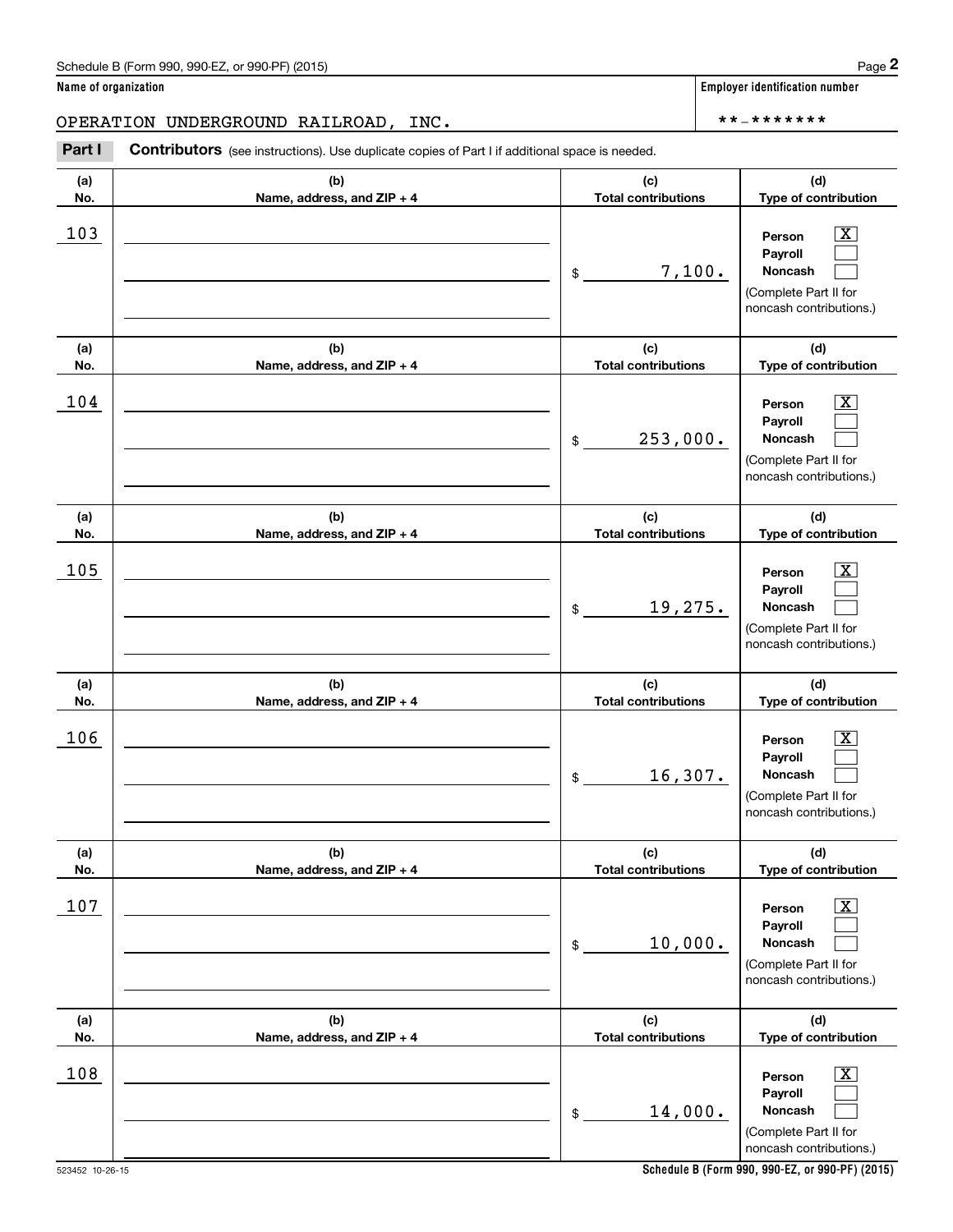(see instructions). Use duplicate copies of Part I if additional space is needed.<br> **2PERATION UNDERGROUND RAILROAD, INC.**<br> **Part I Contributors** (see instructions). Use duplicate copies of Part I if additional space is n

| (a)        | (b)                        | (c)                        | (d)                                                                                                         |
|------------|----------------------------|----------------------------|-------------------------------------------------------------------------------------------------------------|
| No.        | Name, address, and ZIP + 4 | <b>Total contributions</b> | Type of contribution                                                                                        |
| 109        |                            | 5,000.<br>\$               | X<br>Person<br>Payroll<br><b>Noncash</b><br>(Complete Part II for<br>noncash contributions.)                |
| (a)        | (b)                        | (c)                        | (d)                                                                                                         |
| No.        | Name, address, and ZIP + 4 | <b>Total contributions</b> | Type of contribution                                                                                        |
| 110        |                            | 10,000.<br>$\frac{1}{2}$   | X<br>Person<br>Payroll<br><b>Noncash</b><br>(Complete Part II for<br>noncash contributions.)                |
| (a)        | (b)                        | (c)                        | (d)                                                                                                         |
| No.        | Name, address, and ZIP + 4 | <b>Total contributions</b> | Type of contribution                                                                                        |
| 111        |                            | 7,997.<br>\$               | X<br>Person<br>Payroll<br><b>Noncash</b><br>(Complete Part II for<br>noncash contributions.)                |
| (a)        | (b)                        | (c)                        | (d)                                                                                                         |
| No.        | Name, address, and ZIP + 4 | <b>Total contributions</b> | Type of contribution                                                                                        |
| 112        |                            | 29,376.<br>$\mathsf{\$}$   | X<br>Person<br>Payroll<br><b>Noncash</b><br>(Complete Part II for<br>noncash contributions.)                |
| (a)        | (b)                        | (c)                        | (d)                                                                                                         |
| No.        | Name, address, and ZIP + 4 | <b>Total contributions</b> | Type of contribution                                                                                        |
| <u>113</u> |                            | 35,300.<br>\$              | $\overline{\mathbf{X}}$<br>Person<br>Payroll<br>Noncash<br>(Complete Part II for<br>noncash contributions.) |
| (a)        | (b)                        | (c)                        | (d)                                                                                                         |
| No.        | Name, address, and ZIP + 4 | <b>Total contributions</b> | Type of contribution                                                                                        |
| 114        |                            | 25,462.<br>\$              | $\overline{\mathbf{X}}$<br>Person<br>Payroll<br>Noncash<br>(Complete Part II for<br>noncash contributions.) |

**Name of organization Employer identification number**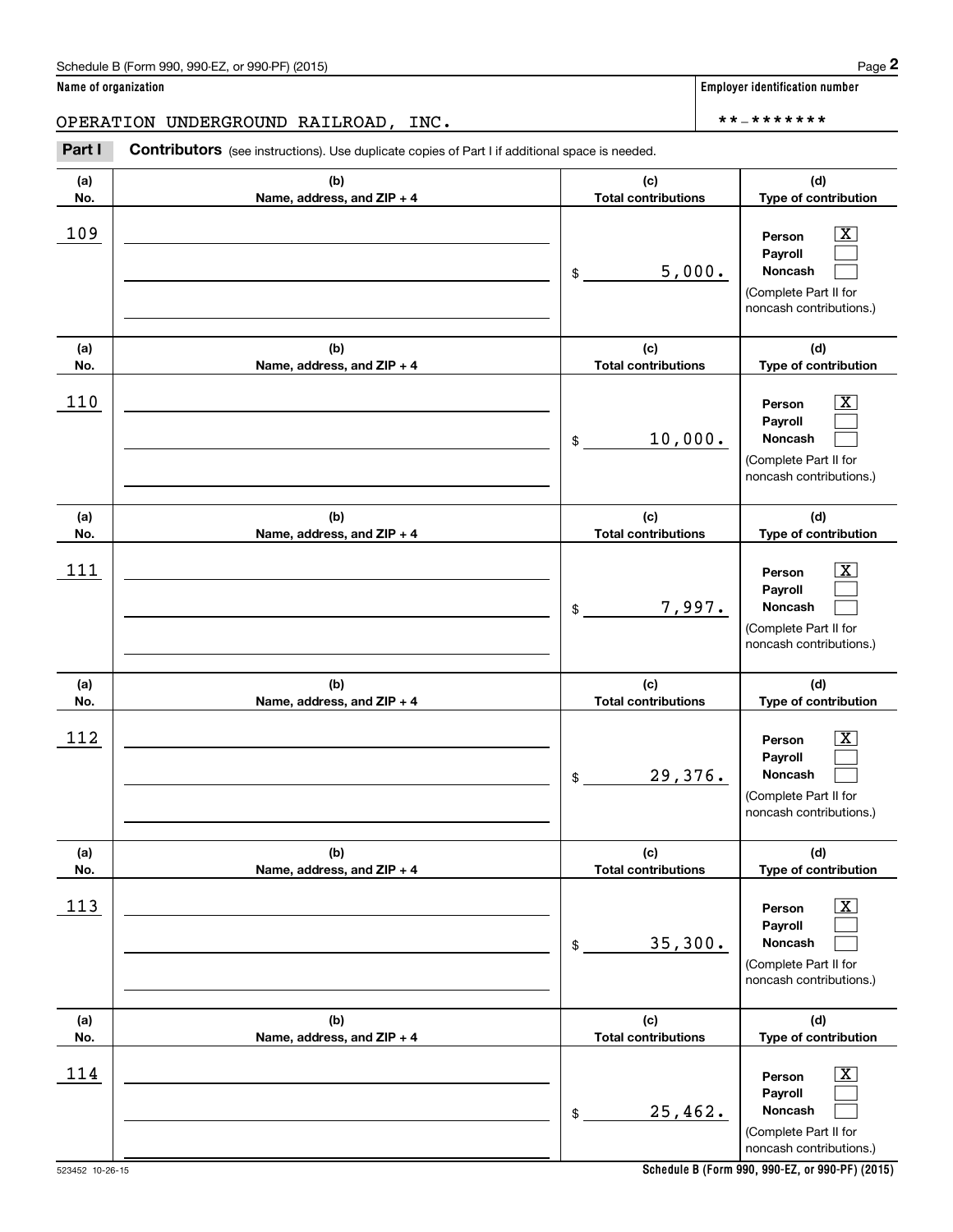| (a)<br>No. | (b)<br>Name, address, and ZIP + 4 | (c)<br><b>Total contributions</b> | (d)<br>Type of contribution                                                                             |
|------------|-----------------------------------|-----------------------------------|---------------------------------------------------------------------------------------------------------|
| 115        |                                   | 5,452.<br>\$                      | $\boxed{\text{X}}$<br>Person<br>Payroll<br>Noncash<br>(Complete Part II for<br>noncash contributions.)  |
| (a)<br>No. | (b)<br>Name, address, and ZIP + 4 | (c)<br><b>Total contributions</b> | (d)<br>Type of contribution                                                                             |
| 116        |                                   | 7,400.<br>\$                      | $\boxed{\text{X}}$<br>Person<br>Payroll<br>Noncash<br>(Complete Part II for<br>noncash contributions.)  |
| (a)<br>No. | (b)<br>Name, address, and ZIP + 4 | (c)<br><b>Total contributions</b> | (d)<br>Type of contribution                                                                             |
| 117        |                                   | 7,334.<br>\$                      | $\mathbf{X}$<br>Person<br>Payroll<br><b>Noncash</b><br>(Complete Part II for<br>noncash contributions.) |
| (a)<br>No. | (b)<br>Name, address, and ZIP + 4 | (c)<br><b>Total contributions</b> | (d)<br>Type of contribution                                                                             |
| 118        |                                   | 5,000.<br>\$                      | $\mathbf{X}$<br>Person<br>Payroll<br>Noncash<br>(Complete Part II for<br>noncash contributions.)        |
| (a)<br>No. | (b)<br>Name, address, and ZIP + 4 | (c)<br><b>Total contributions</b> | (d)<br>Type of contribution                                                                             |
| 119        |                                   | 53,000.<br>$\,$                   | $\boxed{\text{X}}$<br>Person<br>Payroll<br>Noncash<br>(Complete Part II for<br>noncash contributions.)  |
| (a)<br>No. | (b)<br>Name, address, and ZIP + 4 | (c)<br><b>Total contributions</b> | (d)<br>Type of contribution                                                                             |
| 120        |                                   | 10,000.<br>\$                     | $\boxed{\text{X}}$<br>Person<br>Payroll<br>Noncash<br>(Complete Part II for<br>noncash contributions.)  |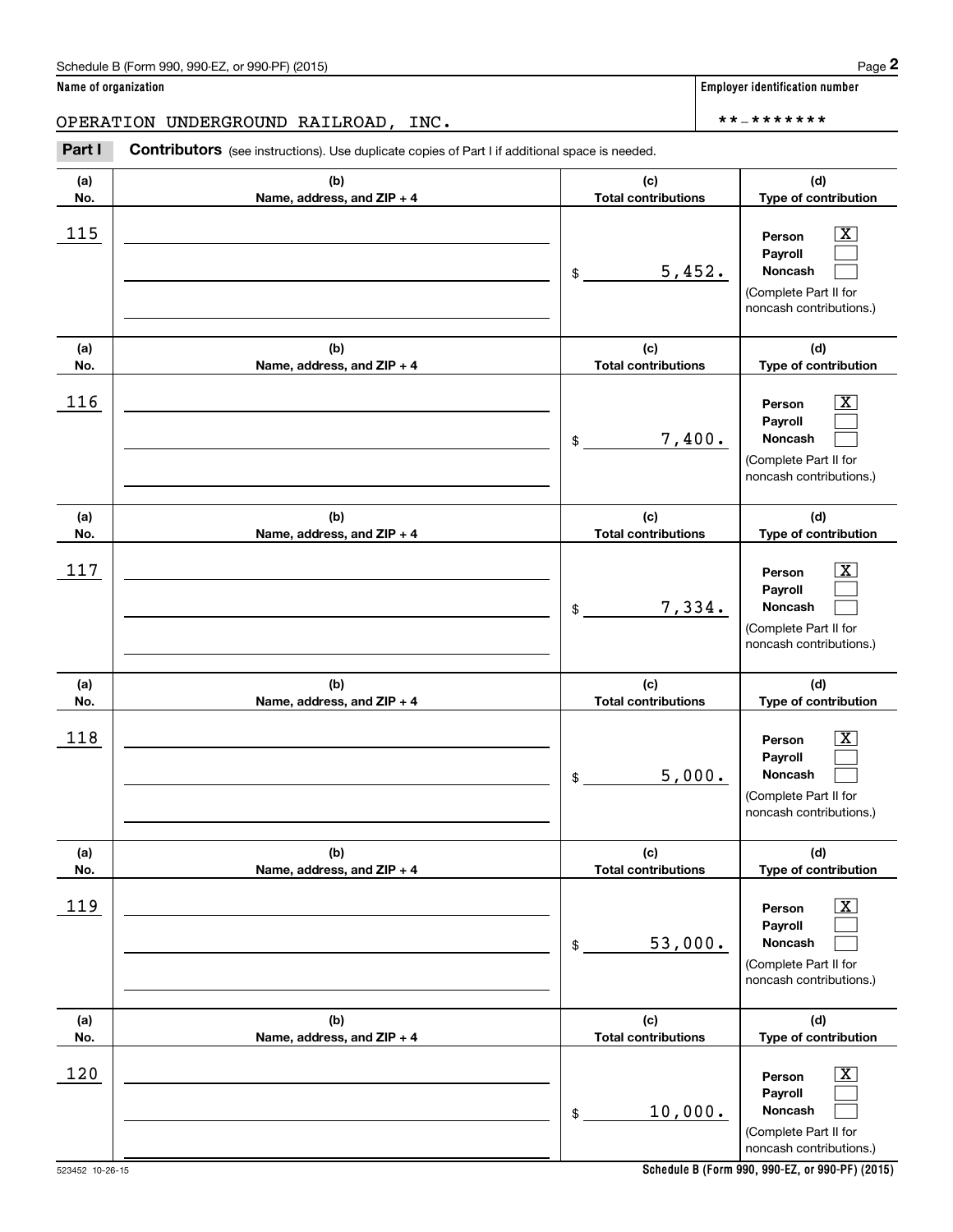| (a)<br>No. | (b)<br>Name, address, and ZIP + 4 | (c)<br><b>Total contributions</b> | (d)<br>Type of contribution                                                                            |
|------------|-----------------------------------|-----------------------------------|--------------------------------------------------------------------------------------------------------|
| 121        |                                   | 8,500.<br>$\frac{1}{2}$           | $\mathbf{X}$<br>Person<br>Pavroll<br>Noncash<br>(Complete Part II for<br>noncash contributions.)       |
| (a)<br>No. | (b)<br>Name, address, and ZIP + 4 | (c)<br><b>Total contributions</b> | (d)<br>Type of contribution                                                                            |
| 122        |                                   | 30,000.<br>\$                     | $\mathbf{X}$<br>Person<br>Payroll<br>Noncash<br>(Complete Part II for<br>noncash contributions.)       |
| (a)<br>No. | (b)<br>Name, address, and ZIP + 4 | (c)<br><b>Total contributions</b> | (d)<br>Type of contribution                                                                            |
| 123        |                                   | 30,000.<br>$$\circ$$              | $\mathbf{X}$<br>Person<br>Payroll<br>Noncash<br>(Complete Part II for<br>noncash contributions.)       |
| (a)<br>No. | (b)<br>Name, address, and ZIP + 4 | (c)<br><b>Total contributions</b> | (d)<br>Type of contribution                                                                            |
| 124        |                                   | 7,250.<br>$\frac{1}{2}$           | X<br>Person<br>Payroll<br>Noncash<br>(Complete Part II for<br>noncash contributions.)                  |
| (a)<br>No. | (b)<br>Name, address, and ZIP + 4 | (c)                               | (d)                                                                                                    |
|            |                                   | <b>Total contributions</b>        | Type of contribution                                                                                   |
| 125        |                                   | 5,357.<br>\$                      | $\boxed{\text{X}}$<br>Person<br>Payroll<br>Noncash<br>(Complete Part II for<br>noncash contributions.) |
| (a)<br>No. | (b)<br>Name, address, and ZIP + 4 | (c)<br><b>Total contributions</b> | (d)<br>Type of contribution                                                                            |

**Schedule B (Form 990, 990-EZ, or 990-PF) (2015)**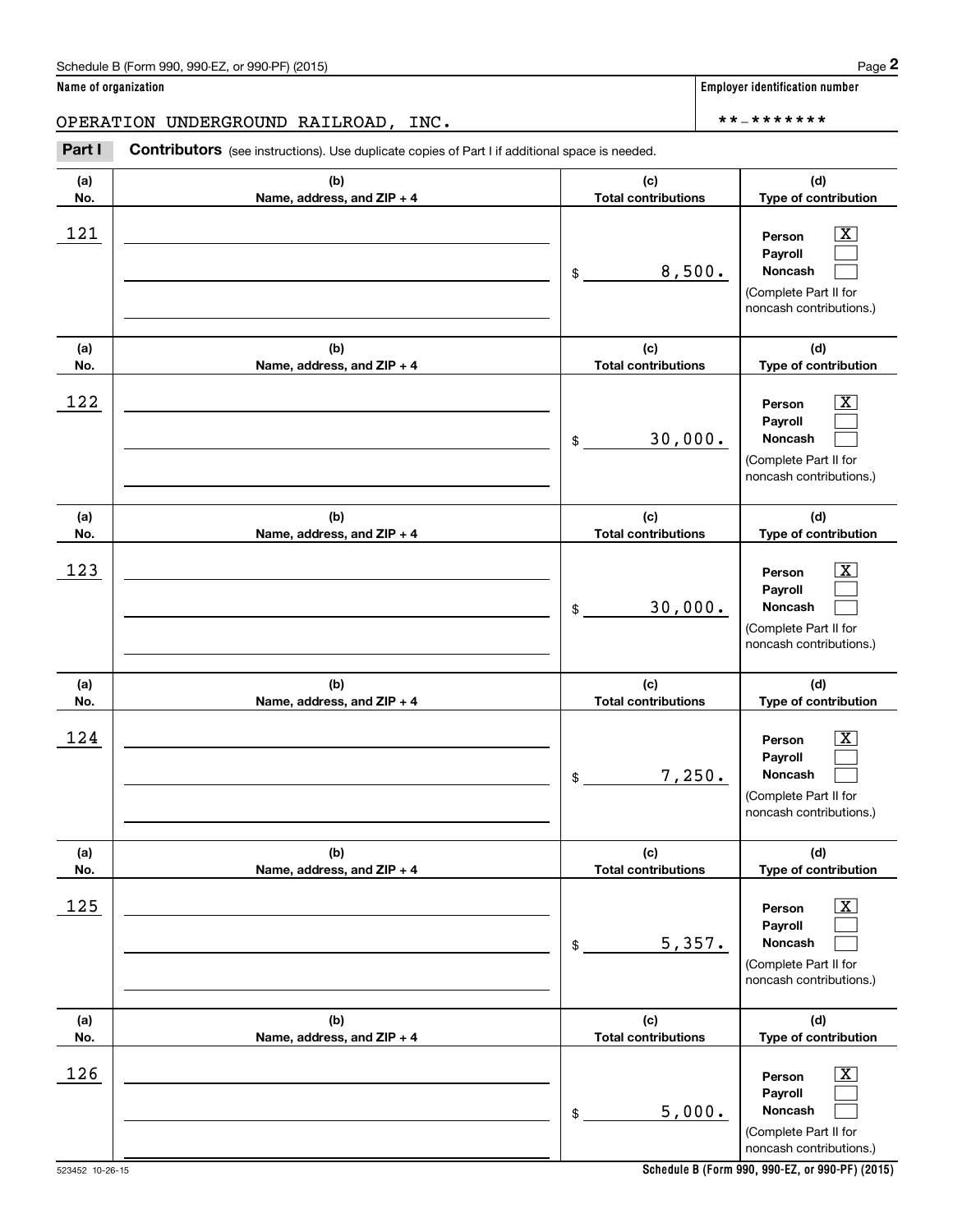| (a)<br>No. | (b)<br>Name, address, and ZIP + 4 | (c)<br><b>Total contributions</b> | (d)<br>Type of contribution                                                                             |
|------------|-----------------------------------|-----------------------------------|---------------------------------------------------------------------------------------------------------|
| 127        |                                   | 18,055.<br>\$                     | $\mathbf{X}$<br>Person<br>Payroll<br>Noncash<br>(Complete Part II for<br>noncash contributions.)        |
| (a)<br>No. | (b)<br>Name, address, and ZIP + 4 | (c)<br><b>Total contributions</b> | (d)<br>Type of contribution                                                                             |
| 128        |                                   | 10,000.<br>\$                     | $\mathbf{X}$<br>Person<br>Payroll<br>Noncash<br>(Complete Part II for<br>noncash contributions.)        |
| (a)<br>No. | (b)<br>Name, address, and ZIP + 4 | (c)<br><b>Total contributions</b> | (d)<br>Type of contribution                                                                             |
| 129        |                                   | 30,000.<br>\$                     | $\mathbf{X}$<br>Person<br>Payroll<br><b>Noncash</b><br>(Complete Part II for<br>noncash contributions.) |
| (a)<br>No. | (b)<br>Name, address, and ZIP + 4 | (c)<br><b>Total contributions</b> | (d)<br>Type of contribution                                                                             |
| 130        |                                   | 5,750.<br>\$                      | $\mathbf{X}$<br>Person<br>Payroll<br><b>Noncash</b><br>(Complete Part II for<br>noncash contributions.) |
| (a)<br>No. | (b)<br>Name, address, and ZIP + 4 | (c)<br><b>Total contributions</b> | (d)<br>Type of contribution                                                                             |
| <u>131</u> |                                   | 11,200.<br>$\$$                   | $\boxed{\text{X}}$<br>Person<br>Payroll<br>Noncash<br>(Complete Part II for<br>noncash contributions.)  |
| (a)<br>No. | (b)<br>Name, address, and ZIP + 4 | (c)<br><b>Total contributions</b> | (d)<br>Type of contribution                                                                             |
| 132        |                                   | 5,000.<br>\$                      | $\mathbf{X}$<br>Person<br>Payroll<br>Noncash<br>(Complete Part II for<br>noncash contributions.)        |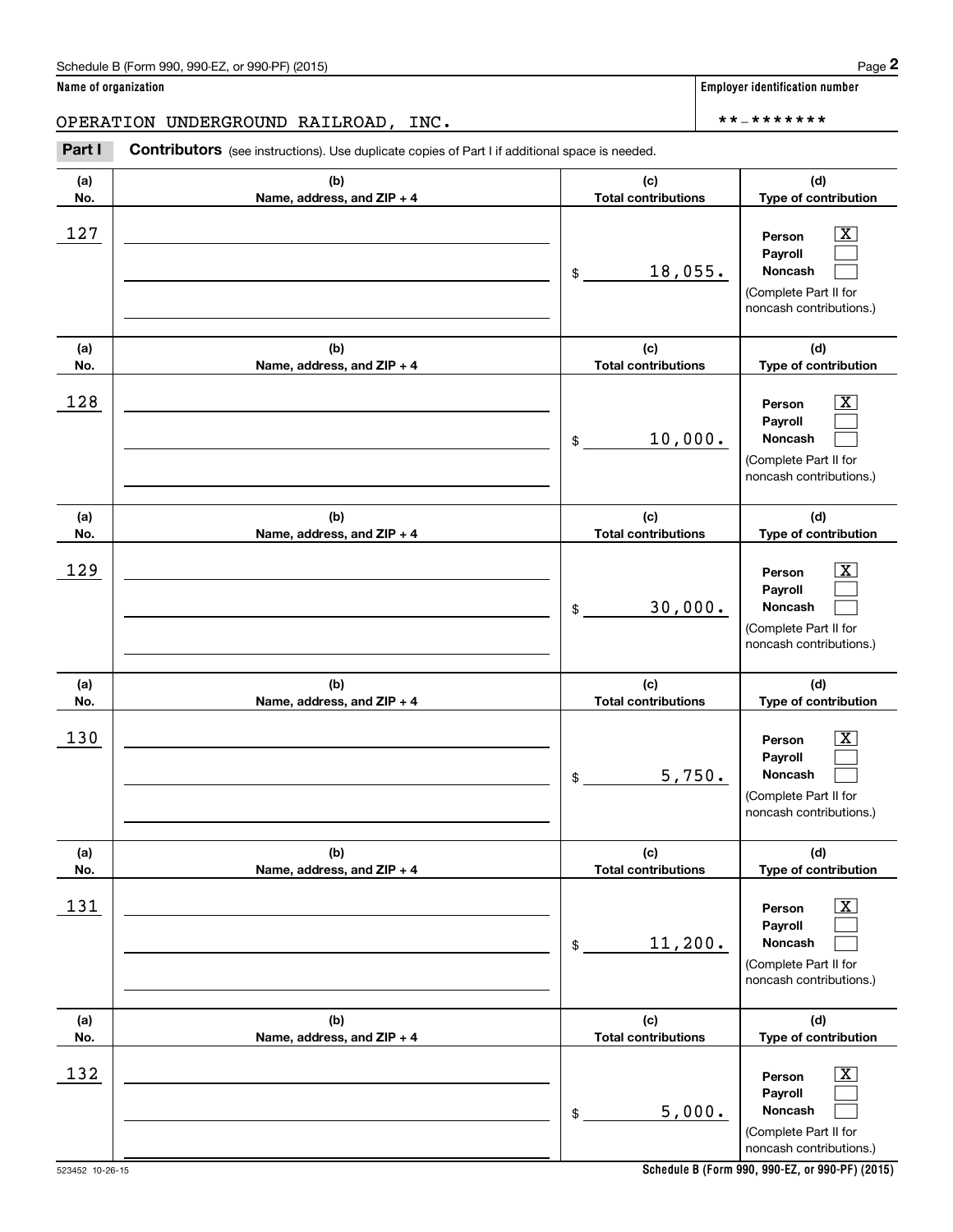| (a)<br>No. | (b)<br>Name, address, and ZIP + 4 | (c)<br><b>Total contributions</b> | (d)<br>Type of contribution                                                                             |
|------------|-----------------------------------|-----------------------------------|---------------------------------------------------------------------------------------------------------|
| 133        |                                   | 6,031.<br>\$                      | $\mathbf{X}$<br>Person<br>Payroll<br><b>Noncash</b><br>(Complete Part II for<br>noncash contributions.) |
| (a)<br>No. | (b)<br>Name, address, and ZIP + 4 | (c)<br><b>Total contributions</b> | (d)<br>Type of contribution                                                                             |
| 134        |                                   | 5,336.<br>\$                      | $\mathbf{X}$<br>Person<br>Payroll<br>Noncash<br>(Complete Part II for<br>noncash contributions.)        |
| (a)<br>No. | (b)<br>Name, address, and ZIP + 4 | (c)<br><b>Total contributions</b> | (d)<br>Type of contribution                                                                             |
| 135        |                                   | 5,000.<br>\$                      | $\mathbf{X}$<br>Person<br>Payroll<br><b>Noncash</b><br>(Complete Part II for<br>noncash contributions.) |
| (a)<br>No. | (b)<br>Name, address, and ZIP + 4 | (c)<br><b>Total contributions</b> | (d)<br>Type of contribution                                                                             |
| 136        |                                   | 5,000.<br>\$                      | $\mathbf{X}$<br>Person<br>Payroll<br><b>Noncash</b><br>(Complete Part II for<br>noncash contributions.) |
| (a)<br>No. | (b)<br>Name, address, and ZIP + 4 | (c)<br><b>Total contributions</b> | (d)<br>Type of contribution                                                                             |
| 137        |                                   | 9,600.<br>\$                      | $\boxed{\text{X}}$<br>Person<br>Payroll<br>Noncash<br>(Complete Part II for<br>noncash contributions.)  |
| (a)<br>No. | (b)<br>Name, address, and ZIP + 4 | (c)<br><b>Total contributions</b> | (d)<br>Type of contribution                                                                             |
| 138        |                                   | 5,000.<br>\$                      | $\mathbf{X}$<br>Person<br>Payroll<br>Noncash<br>(Complete Part II for<br>noncash contributions.)        |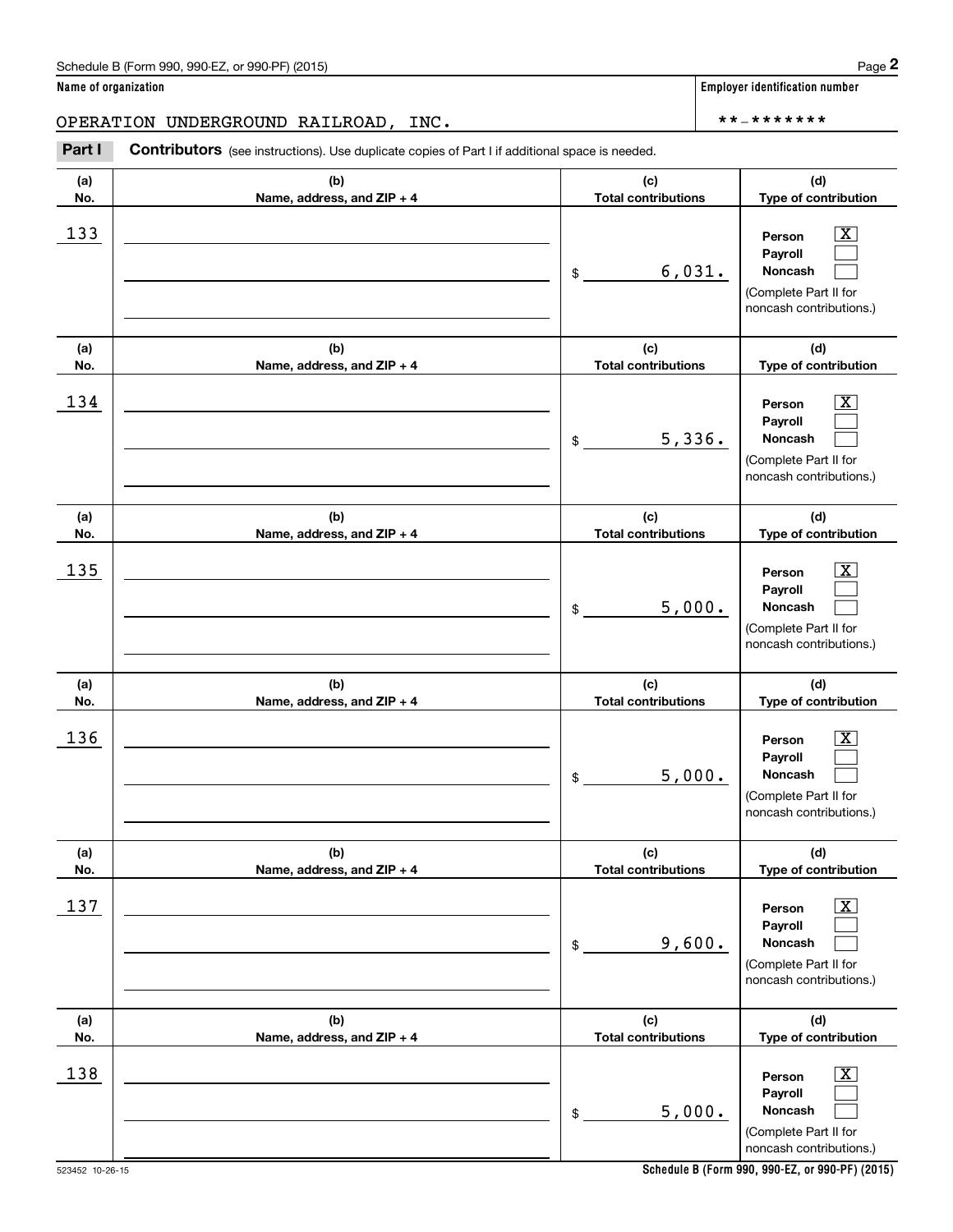(see instructions). Use duplicate copies of Part I if additional space is needed.<br> **2PERATION UNDERGROUND RAILROAD, INC.**<br> **Part I Contributors** (see instructions). Use duplicate copies of Part I if additional space is n

| (a)<br>No. | (b)<br>Name, address, and ZIP + 4 | (c)<br><b>Total contributions</b> | (d)<br>Type of contribution                                                                                    |
|------------|-----------------------------------|-----------------------------------|----------------------------------------------------------------------------------------------------------------|
| 139        |                                   | 5,000.<br>\$                      | $\vert$ X<br>Person<br>Payroll<br>Noncash<br>(Complete Part II for<br>noncash contributions.)                  |
| (a)<br>No. | (b)<br>Name, address, and ZIP + 4 | (c)<br><b>Total contributions</b> | (d)<br>Type of contribution                                                                                    |
| 140        |                                   | 902,000.<br>\$                    | $\lfloor x \rfloor$<br>Person<br>Payroll<br>Noncash<br>(Complete Part II for<br>noncash contributions.)        |
| (a)<br>No. | (b)<br>Name, address, and ZIP + 4 | (c)<br><b>Total contributions</b> | (d)<br>Type of contribution                                                                                    |
| 141        |                                   | 5,000.<br>\$                      | $\vert$ X<br>Person<br>Payroll<br>Noncash<br>(Complete Part II for<br>noncash contributions.)                  |
| (a)<br>No. | (b)<br>Name, address, and ZIP + 4 | (c)<br><b>Total contributions</b> | (d)<br>Type of contribution                                                                                    |
| 142        |                                   | 10,000.<br>$$\circ$$              | $\lfloor x \rfloor$<br>Person<br>Payroll<br><b>Noncash</b><br>(Complete Part II for<br>noncash contributions.) |
| (a)<br>No. | (b)<br>Name, address, and ZIP + 4 | (c)<br><b>Total contributions</b> | (d)<br>Type of contribution                                                                                    |
| 143        |                                   | 10,000.<br>$\,$                   | $\boxed{\text{X}}$<br>Person<br>Payroll<br>Noncash<br>(Complete Part II for<br>noncash contributions.)         |
| (a)<br>No. | (b)<br>Name, address, and ZIP + 4 | (c)<br><b>Total contributions</b> | (d)<br>Type of contribution                                                                                    |
| 144        |                                   | 100,000.<br>\$                    | $\boxed{\text{X}}$<br>Person<br>Payroll<br>Noncash<br>(Complete Part II for<br>noncash contributions.)         |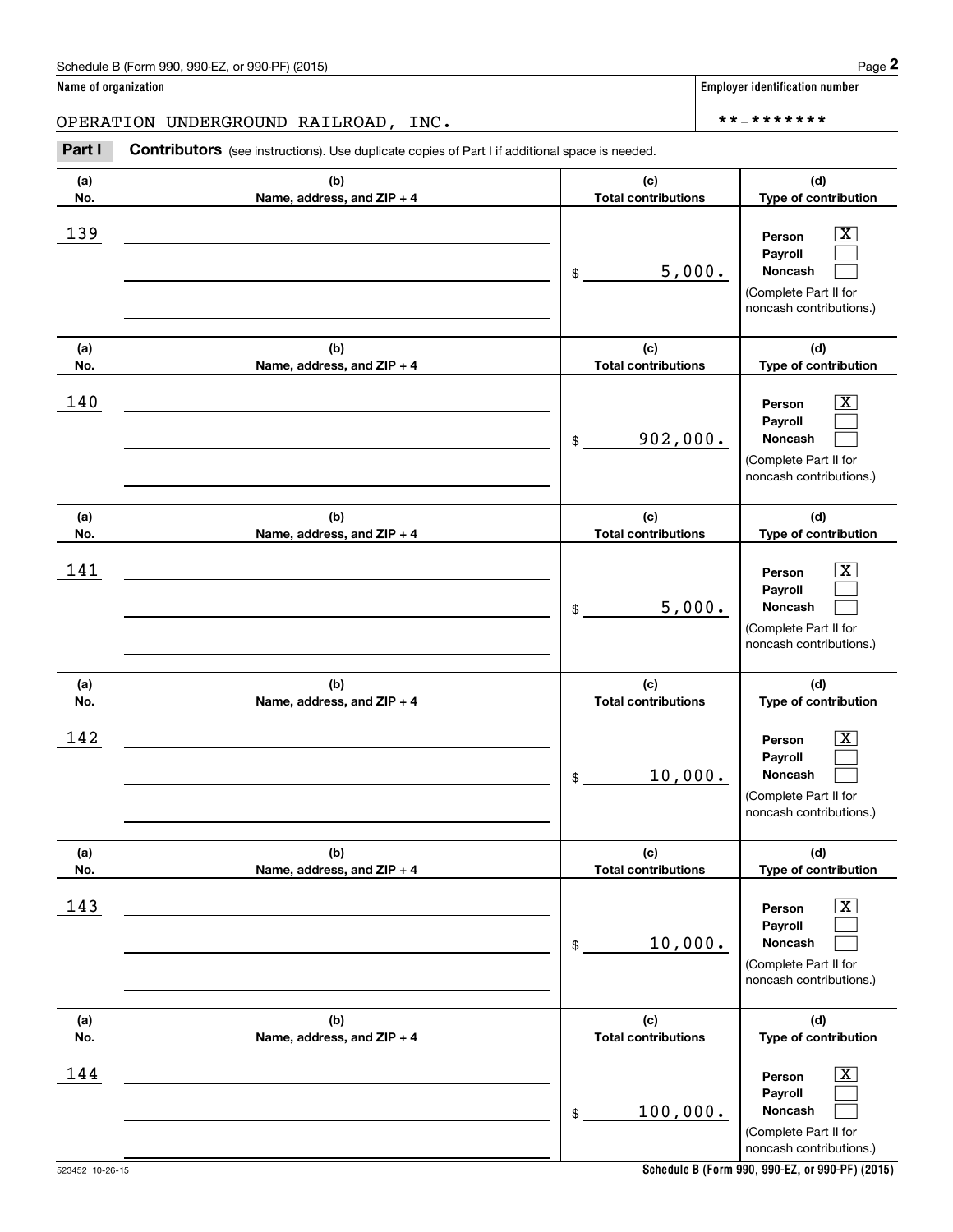(see instructions). Use duplicate copies of Part I if additional space is needed.<br> **2PERATION UNDERGROUND RAILROAD, INC.**<br> **Part I Contributors** (see instructions). Use duplicate copies of Part I if additional space is n

| (a)<br>No. | (b)<br>Name, address, and ZIP + 4 | (c)<br><b>Total contributions</b> | (d)<br>Type of contribution                                                                                 |
|------------|-----------------------------------|-----------------------------------|-------------------------------------------------------------------------------------------------------------|
| 145        |                                   | 5,000.<br>$\frac{1}{2}$           | $\mathbf{X}$<br>Person<br>Payroll<br>Noncash<br>(Complete Part II for<br>noncash contributions.)            |
| (a)<br>No. | (b)<br>Name, address, and ZIP + 4 | (c)<br><b>Total contributions</b> | (d)<br>Type of contribution                                                                                 |
| 146        |                                   | 11,000.<br>$\mathsf{\$}$          | $\mathbf{X}$<br>Person<br>Payroll<br>Noncash<br>(Complete Part II for<br>noncash contributions.)            |
| (a)<br>No. | (b)<br>Name, address, and ZIP + 4 | (c)<br><b>Total contributions</b> | (d)<br>Type of contribution                                                                                 |
| 147        |                                   | 42,000.<br>$\frac{1}{2}$          | $\overline{\mathbf{X}}$<br>Person<br>Payroll<br>Noncash<br>(Complete Part II for<br>noncash contributions.) |
| (a)<br>No. | (b)<br>Name, address, and ZIP + 4 | (c)<br><b>Total contributions</b> | (d)<br>Type of contribution                                                                                 |
| 148        |                                   | 10,000.<br>\$                     | $\mathbf{X}$<br>Person<br>Payroll<br>Noncash<br>(Complete Part II for<br>noncash contributions.)            |
| (a)<br>No. | (b)<br>Name, address, and ZIP + 4 | (c)<br><b>Total contributions</b> | (d)<br>Type of contribution                                                                                 |
| 149        |                                   | 7,821.<br>\$                      | $\overline{\mathbf{x}}$<br>Person<br>Payroll<br>Noncash<br>(Complete Part II for<br>noncash contributions.) |
| (a)<br>No. | (b)<br>Name, address, and ZIP + 4 | (c)<br><b>Total contributions</b> | (d)<br>Type of contribution                                                                                 |
| 150        |                                   | 10,500.<br>\$                     | $\boxed{\text{X}}$<br>Person<br>Payroll<br>Noncash<br>(Complete Part II for<br>noncash contributions.)      |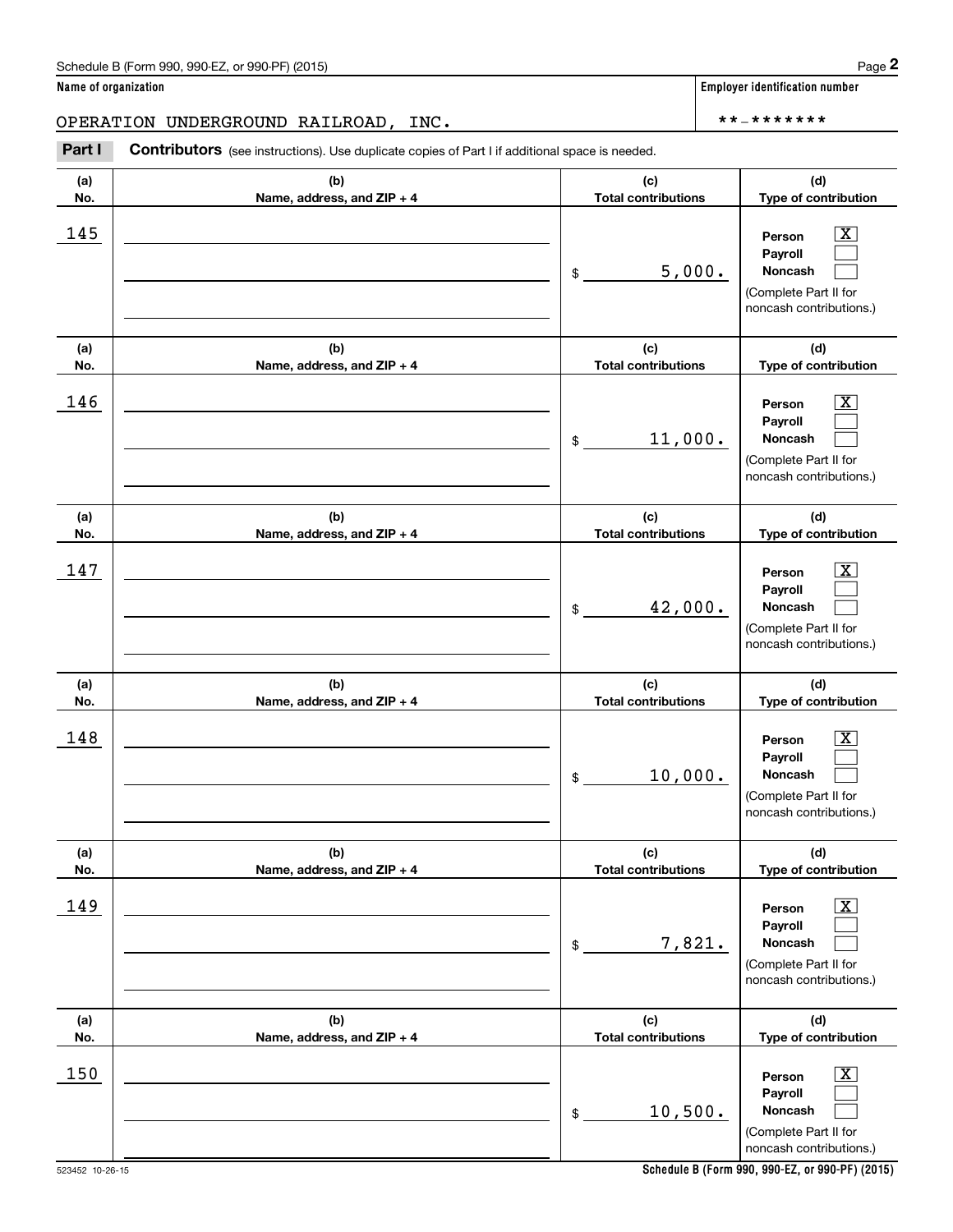(see instructions). Use duplicate copies of Part I if additional space is needed.<br> **2PERATION UNDERGROUND RAILROAD, INC.**<br> **Part I Contributors** (see instructions). Use duplicate copies of Part I if additional space is n

| (a)<br>No. | (b)<br>Name, address, and ZIP + 4 | (c)<br><b>Total contributions</b> | (d)<br>Type of contribution                                                                            |
|------------|-----------------------------------|-----------------------------------|--------------------------------------------------------------------------------------------------------|
| 151        |                                   | 5,000.<br>\$                      | X<br>Person<br>Payroll<br>Noncash<br>(Complete Part II for<br>noncash contributions.)                  |
| (a)<br>No. | (b)<br>Name, address, and ZIP + 4 | (c)<br><b>Total contributions</b> | (d)<br>Type of contribution                                                                            |
| 152        |                                   | 43,600.<br>\$                     | X<br>Person<br>Payroll<br>Noncash<br>(Complete Part II for<br>noncash contributions.)                  |
| (a)<br>No. | (b)<br>Name, address, and ZIP + 4 | (c)<br><b>Total contributions</b> | (d)<br>Type of contribution                                                                            |
| 153        |                                   | 5,000.<br>\$                      | X<br>Person<br>Payroll<br>Noncash<br>(Complete Part II for<br>noncash contributions.)                  |
| (a)<br>No. | (b)<br>Name, address, and ZIP + 4 | (c)<br><b>Total contributions</b> | (d)<br>Type of contribution                                                                            |
| 154        |                                   | 27,000.<br>\$                     | X<br>Person<br>Payroll<br>Noncash<br>(Complete Part II for<br>noncash contributions.)                  |
| (a)<br>No. | (b)<br>Name, address, and ZIP + 4 | (c)<br><b>Total contributions</b> | (d)<br>Type of contribution                                                                            |
| 155        |                                   | 5,500.<br>\$                      | $\boxed{\text{X}}$<br>Person<br>Payroll<br>Noncash<br>(Complete Part II for<br>noncash contributions.) |
| (a)<br>No. | (b)<br>Name, address, and ZIP + 4 | (c)<br><b>Total contributions</b> | (d)<br>Type of contribution                                                                            |
| 156        |                                   | 16,026.<br>$\,$                   | $\boxed{\text{X}}$<br>Person<br>Payroll<br>Noncash<br>(Complete Part II for<br>noncash contributions.) |

**Schedule B (Form 990, 990-EZ, or 990-PF) (2015)**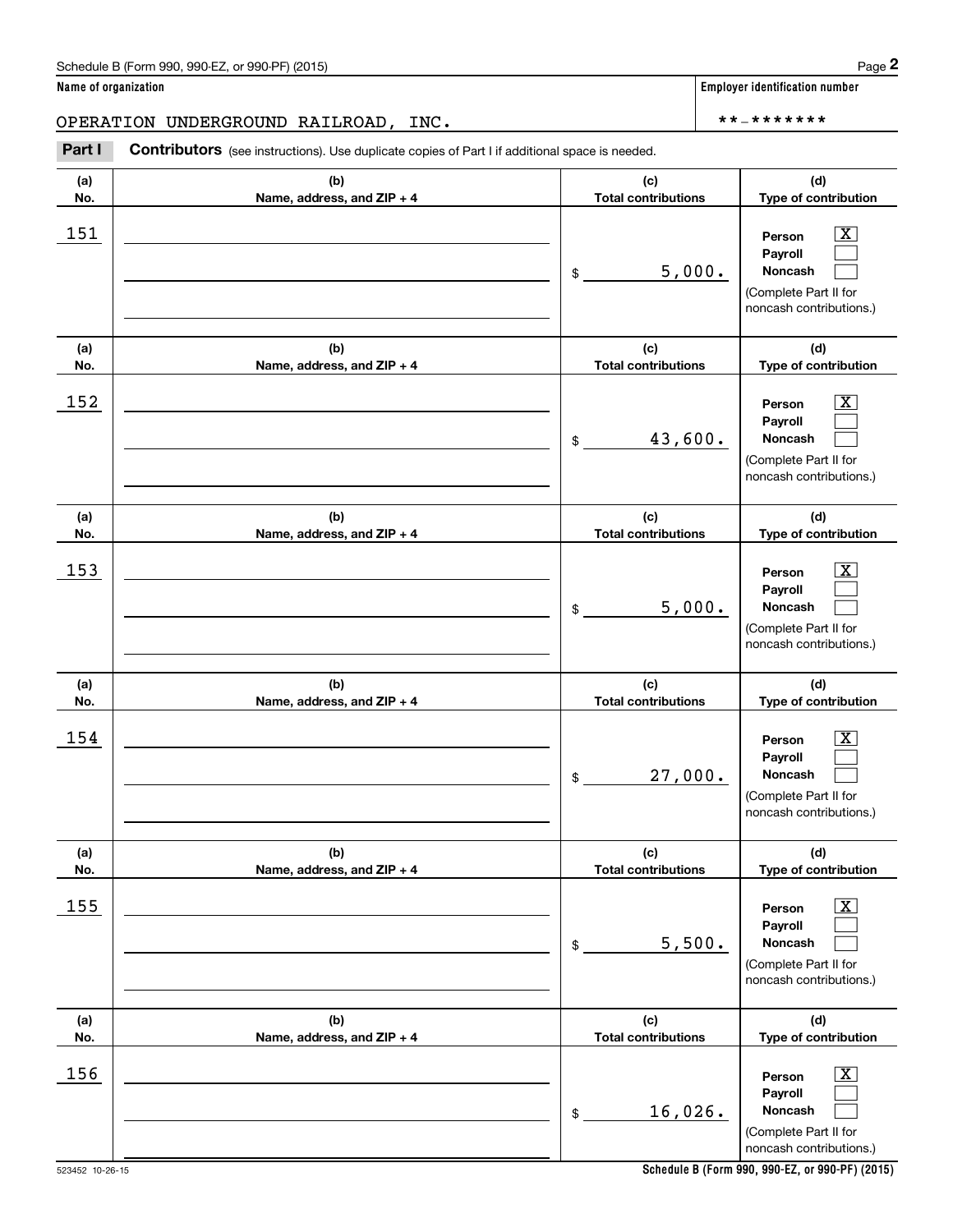(see instructions). Use duplicate copies of Part I if additional space is needed.<br> **2PERATION UNDERGROUND RAILROAD, INC.**<br> **Part I Contributors** (see instructions). Use duplicate copies of Part I if additional space is n

| (a)<br>No. | (b)<br>Name, address, and ZIP + 4 | (c)<br><b>Total contributions</b> | (d)<br>Type of contribution                                                                                   |
|------------|-----------------------------------|-----------------------------------|---------------------------------------------------------------------------------------------------------------|
| 157        |                                   | 9,335.<br>\$                      | $\boxed{\text{X}}$<br>Person<br>Payroll<br><b>Noncash</b><br>(Complete Part II for<br>noncash contributions.) |
| (a)<br>No. | (b)<br>Name, address, and ZIP + 4 | (c)<br><b>Total contributions</b> | (d)<br>Type of contribution                                                                                   |
| 158        |                                   | 10,000.<br>\$                     | $\mathbf{X}$<br>Person<br>Payroll<br>Noncash<br>(Complete Part II for<br>noncash contributions.)              |
| (a)<br>No. | (b)<br>Name, address, and ZIP + 4 | (c)<br><b>Total contributions</b> | (d)<br>Type of contribution                                                                                   |
| 159        |                                   | 5,291.<br>\$                      | $\mathbf{X}$<br>Person<br>Payroll<br><b>Noncash</b><br>(Complete Part II for<br>noncash contributions.)       |
| (a)<br>No. | (b)<br>Name, address, and ZIP + 4 | (c)<br><b>Total contributions</b> | (d)<br>Type of contribution                                                                                   |
| 160        |                                   | 45,000.<br>\$                     | $\mathbf{X}$<br>Person<br>Payroll<br><b>Noncash</b><br>(Complete Part II for<br>noncash contributions.)       |
| (a)<br>No. | (b)<br>Name, address, and ZIP + 4 | (c)<br><b>Total contributions</b> | (d)<br>Type of contribution                                                                                   |
| 161        |                                   | 9,717.<br>\$                      | $\boxed{\text{X}}$<br>Person<br>Payroll<br>Noncash<br>(Complete Part II for<br>noncash contributions.)        |
| (a)<br>No. | (b)<br>Name, address, and ZIP + 4 | (c)<br><b>Total contributions</b> | (d)<br>Type of contribution                                                                                   |
| 162        |                                   | 6,177.<br>\$                      | $\mathbf{X}$<br>Person<br>Payroll<br>Noncash<br>(Complete Part II for<br>noncash contributions.)              |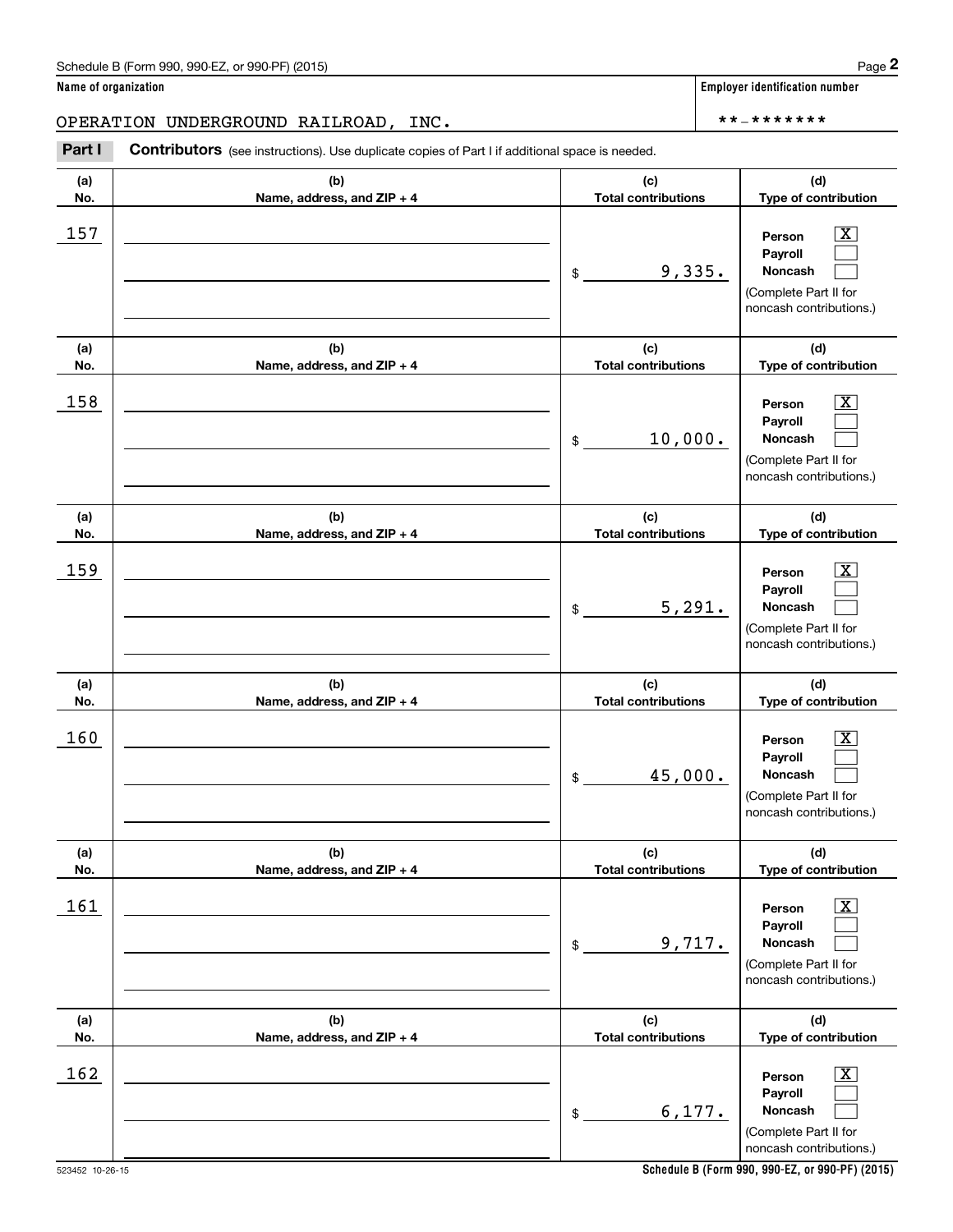(see instructions). Use duplicate copies of Part I if additional space is needed.<br> **2PERATION UNDERGROUND RAILROAD, INC.**<br> **Part I Contributors** (see instructions). Use duplicate copies of Part I if additional space is n

| (a)        | (b)                                 | (c)                               | (d)                                                                                                       |
|------------|-------------------------------------|-----------------------------------|-----------------------------------------------------------------------------------------------------------|
| No.        | Name, address, and ZIP + 4          | <b>Total contributions</b>        | Type of contribution                                                                                      |
| 163        |                                     | 6,000.<br>\$                      | x<br>Person<br>Payroll<br>Noncash<br>(Complete Part II for<br>noncash contributions.)                     |
| (a)<br>No. | (b)<br>Name, address, and ZIP + 4   | (c)<br><b>Total contributions</b> | (d)<br>Type of contribution                                                                               |
| 164        |                                     | 6,180.<br>\$                      | x<br>Person<br>Payroll<br>Noncash<br>(Complete Part II for<br>noncash contributions.)                     |
| (a)<br>No. | (b)<br>Name, address, and ZIP + 4   | (c)<br><b>Total contributions</b> | (d)<br>Type of contribution                                                                               |
| 165        |                                     | 5,000.<br>\$                      | Person<br>x<br>Payroll<br>Noncash<br>(Complete Part II for<br>noncash contributions.)                     |
| (a)<br>No. | (b)<br>Name, address, and ZIP + 4   | (c)<br><b>Total contributions</b> | (d)<br>Type of contribution                                                                               |
| 166        |                                     | 7,210.<br>$\frac{1}{2}$           | x<br>Person<br>Payroll<br>Noncash<br>(Complete Part II for<br>noncash contributions.)                     |
| (a)<br>No. | (b)<br>Name, address, and $ZIP + 4$ | (c)<br><b>Total contributions</b> | (d)<br>Type of contribution                                                                               |
| 167        |                                     | 8,028.<br>\$                      | $\overline{\text{X}}$<br>Person<br>Payroll<br>Noncash<br>(Complete Part II for<br>noncash contributions.) |
| (a)<br>No. | (b)<br>Name, address, and ZIP + 4   | (c)<br><b>Total contributions</b> | (d)<br>Type of contribution                                                                               |
| 168        |                                     | 5,000.<br>\$                      | $\overline{\text{X}}$<br>Person<br>Payroll<br>Noncash<br>(Complete Part II for<br>noncash contributions.) |

**Schedule B (Form 990, 990-EZ, or 990-PF) (2015)**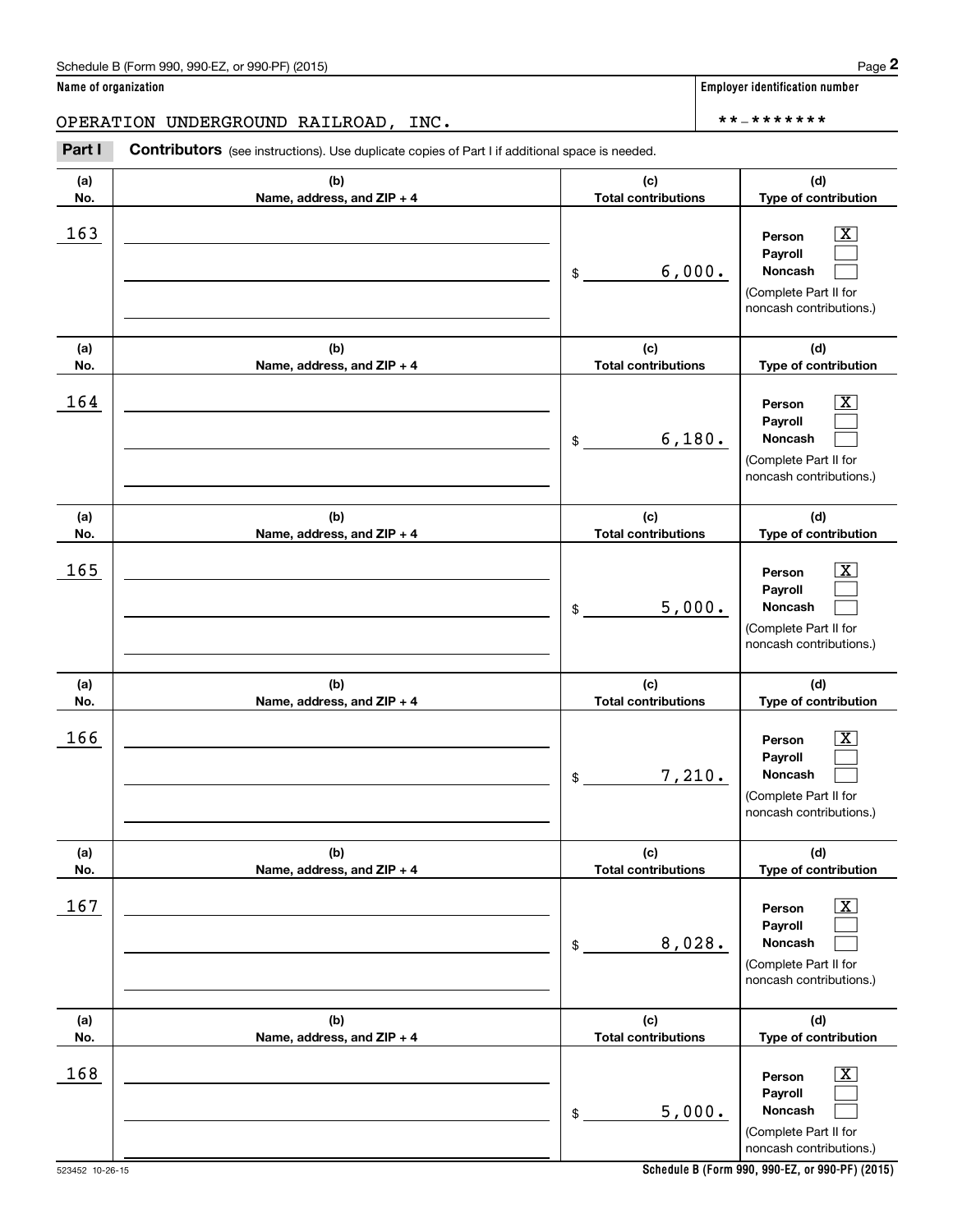(see instructions). Use duplicate copies of Part I if additional space is needed.<br> **2PERATION UNDERGROUND RAILROAD, INC.**<br> **Part I Contributors** (see instructions). Use duplicate copies of Part I if additional space is n

| (a)<br>No. | (b)<br>Name, address, and ZIP + 4 | (c)<br><b>Total contributions</b> | (d)<br>Type of contribution                                                                             |
|------------|-----------------------------------|-----------------------------------|---------------------------------------------------------------------------------------------------------|
| 169        |                                   | 5,200.<br>\$                      | $\mathbf{X}$<br>Person<br>Payroll<br><b>Noncash</b><br>(Complete Part II for<br>noncash contributions.) |
| (a)<br>No. | (b)<br>Name, address, and ZIP + 4 | (c)<br><b>Total contributions</b> | (d)<br>Type of contribution                                                                             |
| 170        |                                   | 5,000.<br>\$                      | $\mathbf{X}$<br>Person<br>Payroll<br>Noncash<br>(Complete Part II for<br>noncash contributions.)        |
| (a)<br>No. | (b)<br>Name, address, and ZIP + 4 | (c)<br><b>Total contributions</b> | (d)<br>Type of contribution                                                                             |
| 171        |                                   | 6,022.<br>\$                      | $\mathbf{X}$<br>Person<br>Payroll<br>Noncash<br>(Complete Part II for<br>noncash contributions.)        |
| (a)<br>No. | (b)<br>Name, address, and ZIP + 4 | (c)<br><b>Total contributions</b> | (d)<br>Type of contribution                                                                             |
| 172        |                                   | 5,400.<br>\$                      | $\mathbf{X}$<br>Person<br>Payroll<br><b>Noncash</b><br>(Complete Part II for<br>noncash contributions.) |
| (a)<br>No. | (b)<br>Name, address, and ZIP + 4 | (c)<br><b>Total contributions</b> | (d)<br>Type of contribution                                                                             |
| 173        |                                   | 13,000.<br>\$                     | $\mathbf{X}$<br>Person<br>Payroll<br>Noncash<br>(Complete Part II for<br>noncash contributions.)        |
| (a)<br>No. | (b)<br>Name, address, and ZIP + 4 | (c)<br><b>Total contributions</b> | (d)<br>Type of contribution                                                                             |
| 174        |                                   | 50,000.<br>\$                     | $\lfloor x \rfloor$<br>Person<br>Payroll<br>Noncash<br>(Complete Part II for<br>noncash contributions.) |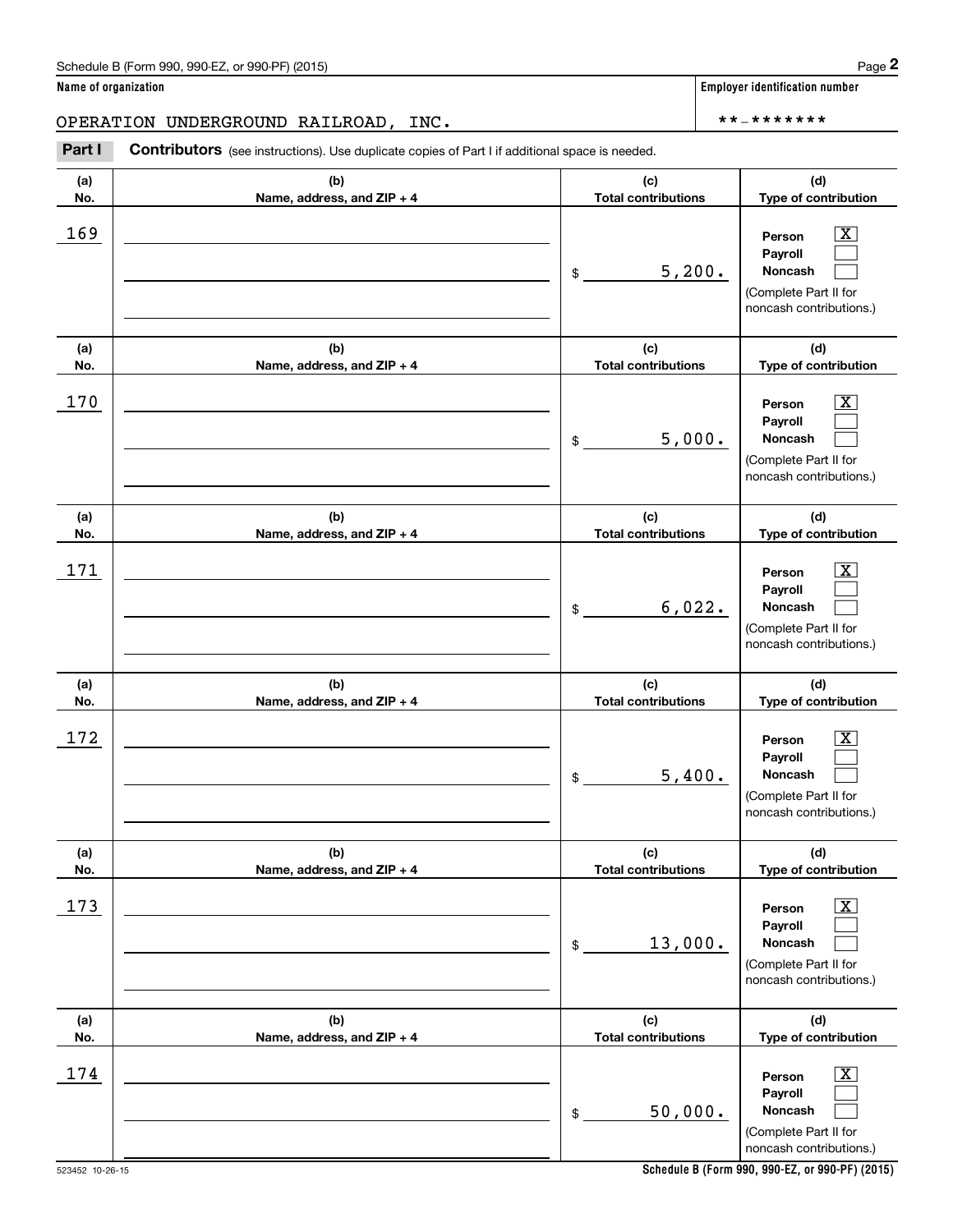| (a) | (b)                        | (c)                        | (d)                                                                                                       |
|-----|----------------------------|----------------------------|-----------------------------------------------------------------------------------------------------------|
| No. | Name, address, and ZIP + 4 | <b>Total contributions</b> | Type of contribution                                                                                      |
| 175 |                            | 5,000.<br>\$               | X<br>Person<br>Payroll<br>Noncash<br>(Complete Part II for<br>noncash contributions.)                     |
| (a) | (b)                        | (c)                        | (d)                                                                                                       |
| No. | Name, address, and ZIP + 4 | <b>Total contributions</b> | Type of contribution                                                                                      |
| 176 |                            | 38,844.<br>\$              | X<br>Person<br>Payroll<br>Noncash<br>(Complete Part II for<br>noncash contributions.)                     |
| (a) | (b)                        | (c)                        | (d)                                                                                                       |
| No. | Name, address, and ZIP + 4 | <b>Total contributions</b> | Type of contribution                                                                                      |
| 177 |                            | 8,000.<br>\$               | X<br>Person<br>Payroll<br>Noncash<br>(Complete Part II for<br>noncash contributions.)                     |
| (a) | (b)                        | (c)                        | (d)                                                                                                       |
| No. | Name, address, and ZIP + 4 | <b>Total contributions</b> | Type of contribution                                                                                      |
| 178 |                            | 200,000.<br>\$             | X<br>Person<br>Payroll<br>Noncash<br>(Complete Part II for<br>noncash contributions.)                     |
| (a) | (b)                        | (c)                        | (d)                                                                                                       |
| No. | Name, address, and ZIP + 4 | <b>Total contributions</b> | Type of contribution                                                                                      |
| 179 |                            | 8,000.<br>\$               | $\boxed{\text{X}}$<br>Person<br>Payroll<br>Noncash<br>(Complete Part II for<br>noncash contributions.)    |
| (a) | (b)                        | (c)                        | (d)                                                                                                       |
| No. | Name, address, and ZIP + 4 | <b>Total contributions</b> | Type of contribution                                                                                      |
| 180 |                            | 85,000.<br>$\,$            | Person<br>Payroll<br>Noncash<br>$\overline{\text{X}}$<br>(Complete Part II for<br>noncash contributions.) |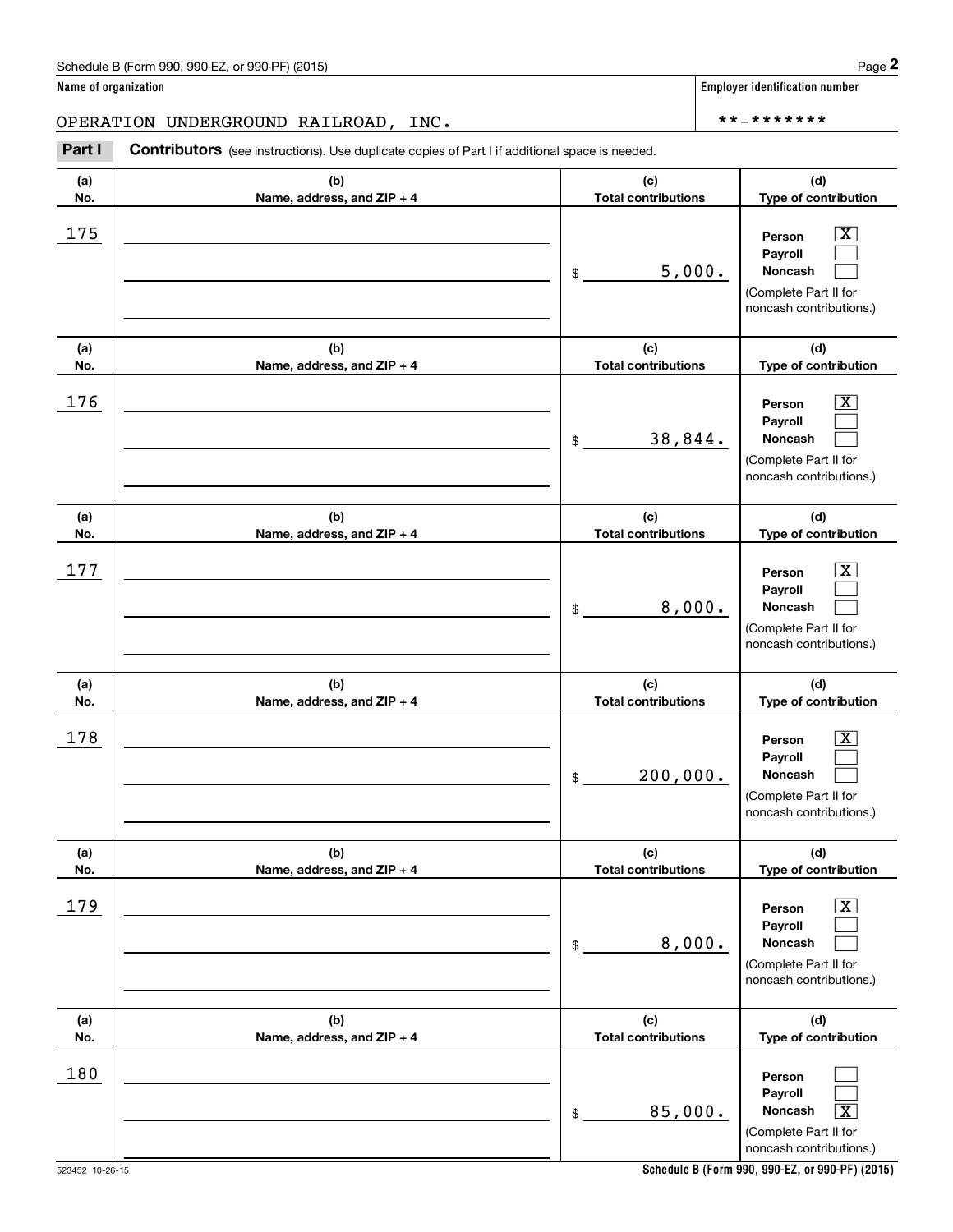| (a)<br>No. | (b)<br>Name, address, and ZIP + 4 | (c)<br><b>Total contributions</b> | (d)<br>Type of contribution                                                                                 |
|------------|-----------------------------------|-----------------------------------|-------------------------------------------------------------------------------------------------------------|
| 181        |                                   | 18,705.<br>$$\circ$$              | Person<br>Payroll<br>Noncash<br>$\overline{\mathbf{x}}$<br>(Complete Part II for<br>noncash contributions.) |
| (a)<br>No. | (b)<br>Name, address, and ZIP + 4 | (c)<br><b>Total contributions</b> | (d)<br>Type of contribution                                                                                 |
|            |                                   | \$                                | Person<br>Payroll<br>Noncash<br>(Complete Part II for<br>noncash contributions.)                            |
| (a)<br>No. | (b)<br>Name, address, and ZIP + 4 | (c)<br><b>Total contributions</b> | (d)<br>Type of contribution                                                                                 |
|            |                                   | \$                                | Person<br>Payroll<br>Noncash<br>(Complete Part II for<br>noncash contributions.)                            |
| (a)<br>No. | (b)<br>Name, address, and ZIP + 4 | (c)<br><b>Total contributions</b> | (d)<br>Type of contribution                                                                                 |
|            |                                   | \$                                | Person<br>Payroll<br><b>Noncash</b><br>(Complete Part II for<br>noncash contributions.)                     |
| (a)<br>No. | (b)<br>Name, address, and ZIP + 4 | (c)<br><b>Total contributions</b> | (d)<br>Type of contribution                                                                                 |
|            |                                   | \$                                | Person<br>Payroll<br>Noncash<br>(Complete Part II for<br>noncash contributions.)                            |
| (a)<br>No. | (b)<br>Name, address, and ZIP + 4 | (c)<br><b>Total contributions</b> | (d)<br>Type of contribution                                                                                 |
|            |                                   | \$                                | Person<br>Payroll<br>Noncash<br>(Complete Part II for<br>noncash contributions.)                            |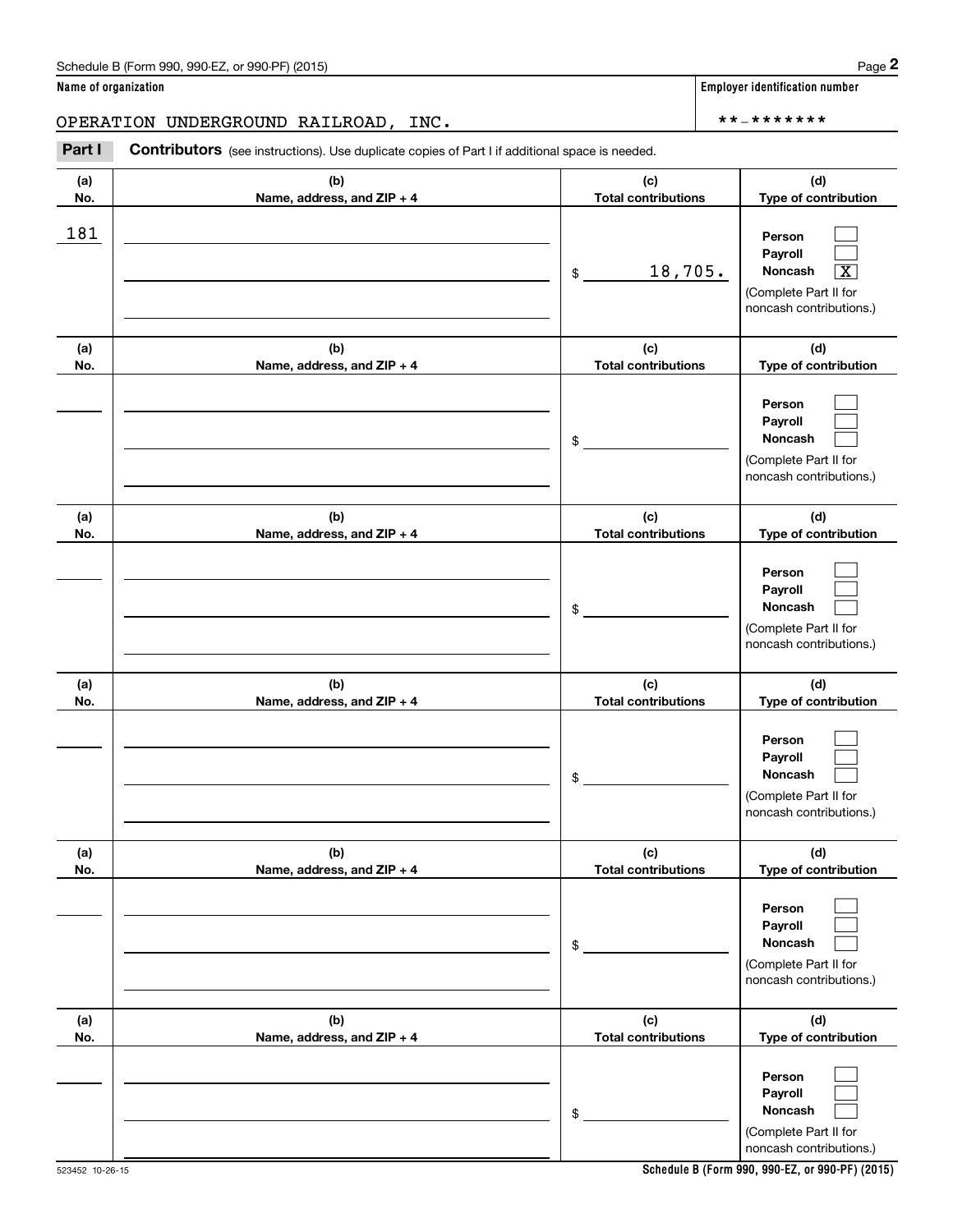|                           | Schedule B (Form 990, 990-EZ, or 990-PF) (2015)                                                                                                                                                                                                                                                                                                                                                                                                                      |                      |  | Page 4                                   |
|---------------------------|----------------------------------------------------------------------------------------------------------------------------------------------------------------------------------------------------------------------------------------------------------------------------------------------------------------------------------------------------------------------------------------------------------------------------------------------------------------------|----------------------|--|------------------------------------------|
| Name of organization      |                                                                                                                                                                                                                                                                                                                                                                                                                                                                      |                      |  | <b>Employer identification number</b>    |
|                           | OPERATION UNDERGROUND RAILROAD, INC.                                                                                                                                                                                                                                                                                                                                                                                                                                 |                      |  | **_*******                               |
| Part III                  | Exclusively religious, charitable, etc., contributions to organizations described in section $501(c)(7)$ , (8), or (10) that total more than \$1,000 for<br>the year from any one contributor. Complete columns (a) through (e) and the following line entry. For organizations<br>completing Part III, enter the total of exclusively religious, charitable, etc., contributions of \$1,000 or less for the year. (Enter this info. once.) $\blacktriangleright$ \$ |                      |  |                                          |
|                           | Use duplicate copies of Part III if additional space is needed.                                                                                                                                                                                                                                                                                                                                                                                                      |                      |  |                                          |
| (a) No.<br>from<br>Part I | (b) Purpose of gift                                                                                                                                                                                                                                                                                                                                                                                                                                                  | (c) Use of gift      |  | (d) Description of how gift is held      |
|                           |                                                                                                                                                                                                                                                                                                                                                                                                                                                                      |                      |  |                                          |
|                           |                                                                                                                                                                                                                                                                                                                                                                                                                                                                      | (e) Transfer of gift |  |                                          |
|                           | Transferee's name, address, and ZIP + 4                                                                                                                                                                                                                                                                                                                                                                                                                              |                      |  | Relationship of transferor to transferee |
|                           |                                                                                                                                                                                                                                                                                                                                                                                                                                                                      |                      |  |                                          |
| (a) No.<br>from<br>Part I | (b) Purpose of gift                                                                                                                                                                                                                                                                                                                                                                                                                                                  | (c) Use of gift      |  | (d) Description of how gift is held      |
|                           |                                                                                                                                                                                                                                                                                                                                                                                                                                                                      |                      |  |                                          |
|                           |                                                                                                                                                                                                                                                                                                                                                                                                                                                                      | (e) Transfer of gift |  |                                          |
|                           | Transferee's name, address, and $ZIP + 4$                                                                                                                                                                                                                                                                                                                                                                                                                            |                      |  | Relationship of transferor to transferee |
| (a) No.                   |                                                                                                                                                                                                                                                                                                                                                                                                                                                                      |                      |  |                                          |
| from<br>Part I            | (b) Purpose of gift                                                                                                                                                                                                                                                                                                                                                                                                                                                  | (c) Use of gift      |  | (d) Description of how gift is held      |
|                           |                                                                                                                                                                                                                                                                                                                                                                                                                                                                      |                      |  |                                          |
|                           |                                                                                                                                                                                                                                                                                                                                                                                                                                                                      | (e) Transfer of gift |  |                                          |
|                           | Transferee's name, address, and ZIP + 4                                                                                                                                                                                                                                                                                                                                                                                                                              |                      |  | Relationship of transferor to transferee |
|                           |                                                                                                                                                                                                                                                                                                                                                                                                                                                                      |                      |  |                                          |
| (a) No.<br>from<br>Part I | (b) Purpose of gift                                                                                                                                                                                                                                                                                                                                                                                                                                                  | (c) Use of gift      |  | (d) Description of how gift is held      |
|                           |                                                                                                                                                                                                                                                                                                                                                                                                                                                                      |                      |  |                                          |
|                           |                                                                                                                                                                                                                                                                                                                                                                                                                                                                      | (e) Transfer of gift |  |                                          |
|                           | Transferee's name, address, and ZIP + 4                                                                                                                                                                                                                                                                                                                                                                                                                              |                      |  | Relationship of transferor to transferee |
|                           |                                                                                                                                                                                                                                                                                                                                                                                                                                                                      |                      |  |                                          |
|                           |                                                                                                                                                                                                                                                                                                                                                                                                                                                                      |                      |  |                                          |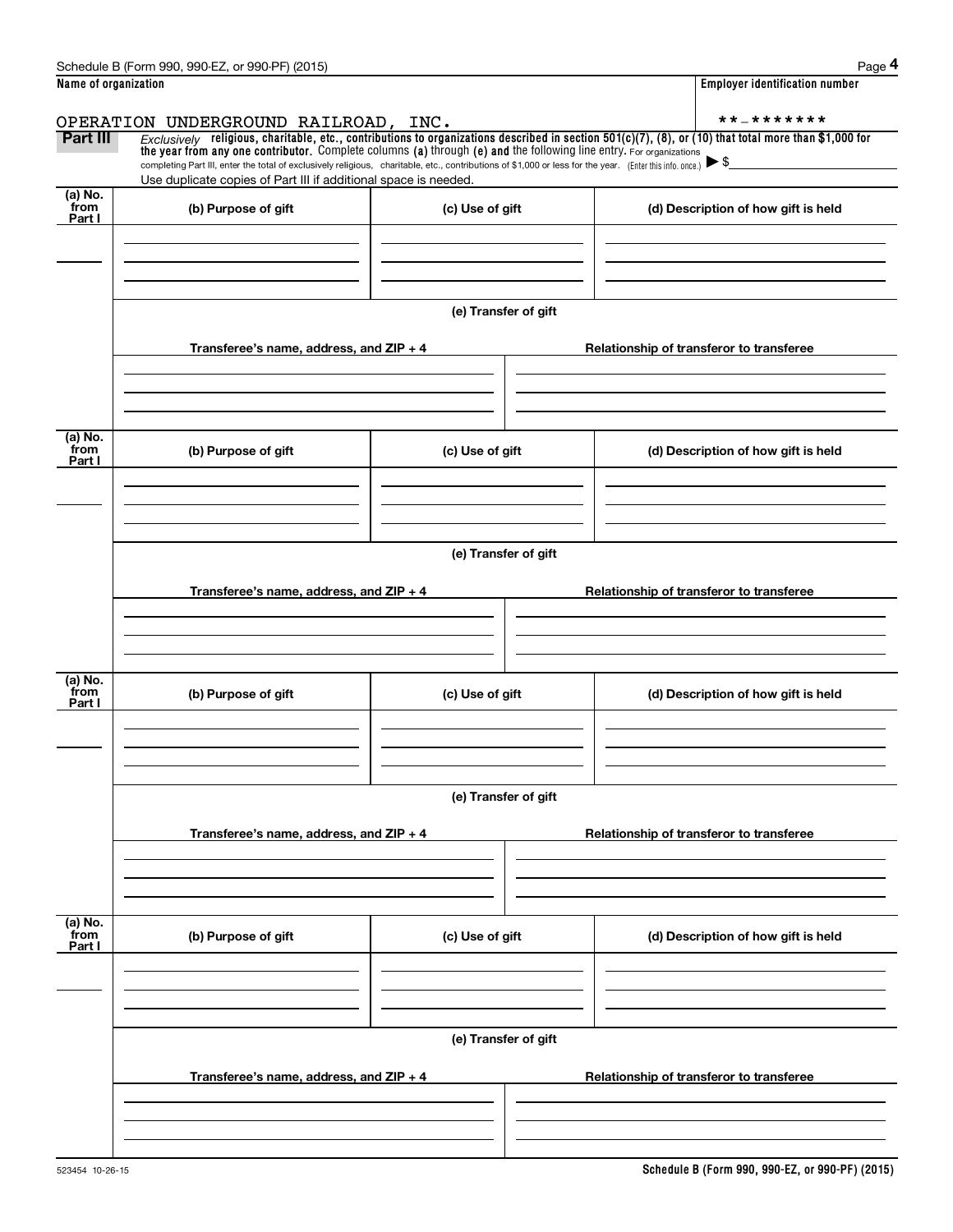**Name of organization Employer identification number**

## OPERATION UNDERGROUND RAILROAD, INC. \*\*‐\*\*\*\*\*\*\*

| (a)<br>No.<br>from<br>Part I | (b)<br>Description of noncash property given                  | (c)<br>FMV (or estimate)<br>(see instructions) | (d)<br>Date received |
|------------------------------|---------------------------------------------------------------|------------------------------------------------|----------------------|
| 180                          | USE OF PRIVATE JET FROM NOVEMBER 9TH THROUGH 12TH OF<br>2015. |                                                |                      |
|                              |                                                               |                                                |                      |
|                              |                                                               | 85,000.<br>$\mathsf{\$}$                       | 11/09/15             |
| (a)<br>No.<br>from<br>Part I | (b)<br>Description of noncash property given                  | (c)<br>FMV (or estimate)<br>(see instructions) | (d)<br>Date received |
| 181                          | COMPUTER SOFTWARE PROGRAMMING AND LICENSES.                   |                                                |                      |
|                              |                                                               |                                                |                      |
|                              |                                                               | 18,705.<br>$\mathfrak s$                       | 01/12/15             |
| (a)<br>No.<br>from<br>Part I | (b)<br>Description of noncash property given                  | (c)<br>FMV (or estimate)<br>(see instructions) | (d)<br>Date received |
|                              |                                                               |                                                |                      |
|                              |                                                               |                                                |                      |
|                              |                                                               | $\sim$                                         |                      |
| (a)<br>No.<br>from<br>Part I | (b)<br>Description of noncash property given                  | (c)<br>FMV (or estimate)<br>(see instructions) | (d)<br>Date received |
|                              |                                                               |                                                |                      |
|                              |                                                               |                                                |                      |
|                              |                                                               | $\frac{1}{2}$                                  |                      |
| (a)<br>No.<br>from<br>Part I | (b)<br>Description of noncash property given                  | (c)<br>FMV (or estimate)<br>(see instructions) | (d)<br>Date received |
|                              |                                                               |                                                |                      |
|                              |                                                               |                                                |                      |
|                              |                                                               | \$                                             |                      |
| (a)<br>No.<br>from<br>Part I | (b)<br>Description of noncash property given                  | (c)<br>FMV (or estimate)<br>(see instructions) | (d)<br>Date received |
|                              |                                                               |                                                |                      |
|                              |                                                               | \$                                             |                      |
|                              |                                                               |                                                |                      |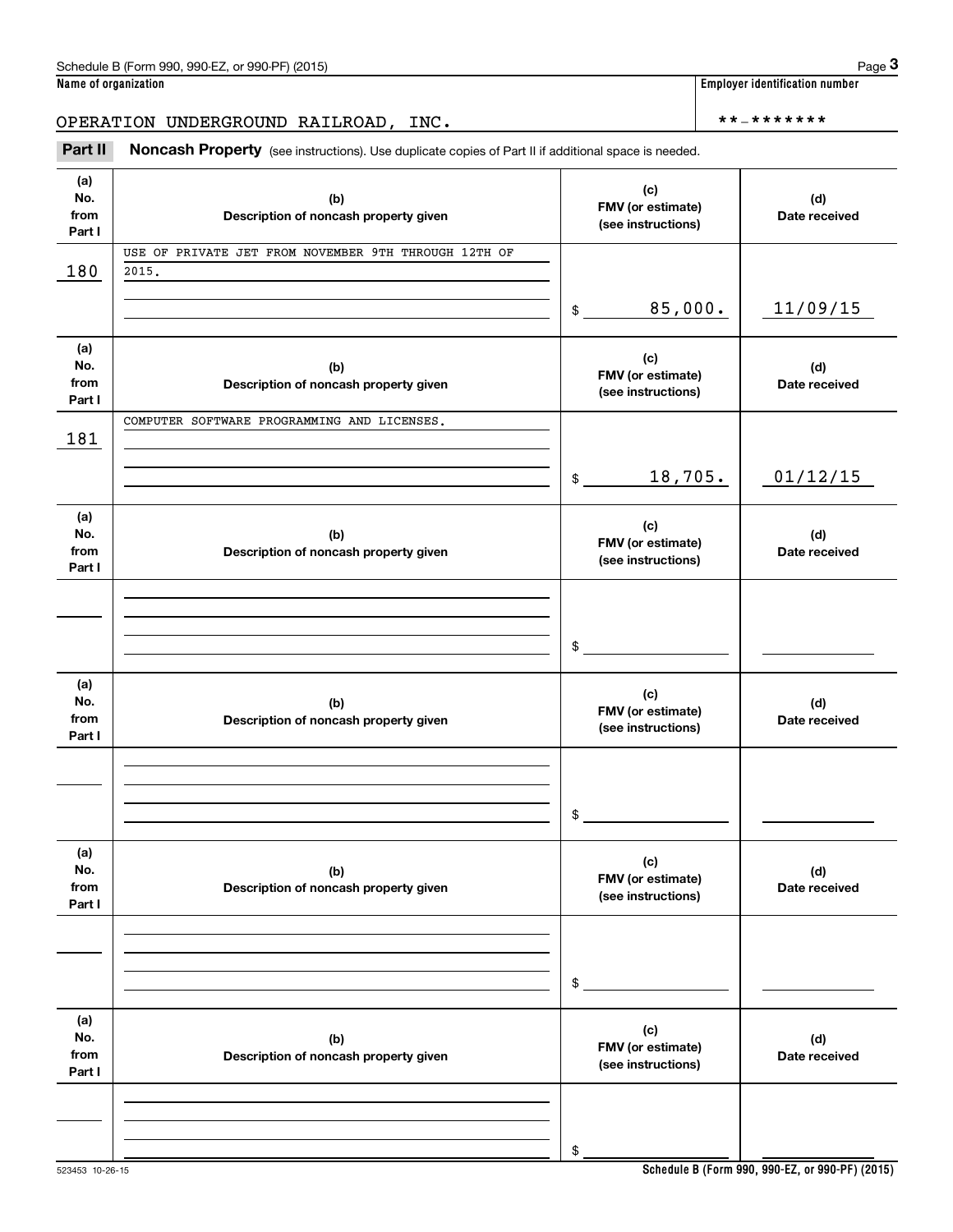Department of the Treasury

532051 11-02-15

# **SCHEDULE D Supplemental Financial Statements**

(Form 990)<br>
Pepartment of the Treasury<br>
Department of the Treasury<br>
Department of the Treasury<br>
Information about Schedule D (Form 990) and its instructions is at www.irs.gov/form990.



Internal Revenue Service

**Name of the organization Employer identification number** OPERATION UNDERGROUND RAILROAD, INC.

| Part I          | vi biuilloin vindbinoind iuilbinoiid ,<br>Organizations Maintaining Donor Advised Funds or Other Similar Funds or Accounts. Complete if the               |                                                |                                                    |
|-----------------|-----------------------------------------------------------------------------------------------------------------------------------------------------------|------------------------------------------------|----------------------------------------------------|
|                 | organization answered "Yes" on Form 990, Part IV, line 6.                                                                                                 |                                                |                                                    |
|                 |                                                                                                                                                           | (a) Donor advised funds                        | (b) Funds and other accounts                       |
| 1.              |                                                                                                                                                           | 1                                              | 8                                                  |
| 2               | Aggregate value of contributions to (during year)                                                                                                         | 770,500.                                       | 5,358,907.                                         |
| з               | Aggregate value of grants from (during year)                                                                                                              | 0.                                             | $0 \cdot$                                          |
| 4               |                                                                                                                                                           | 272,983.                                       | 1,377,397.                                         |
| 5               | Did the organization inform all donors and donor advisors in writing that the assets held in donor advised funds                                          |                                                |                                                    |
|                 |                                                                                                                                                           |                                                | $\boxed{\text{X}}$ Yes<br><b>No</b>                |
| 6               | Did the organization inform all grantees, donors, and donor advisors in writing that grant funds can be used only                                         |                                                |                                                    |
|                 | for charitable purposes and not for the benefit of the donor or donor advisor, or for any other purpose conferring                                        |                                                |                                                    |
|                 | impermissible private benefit?                                                                                                                            |                                                | $\overline{\text{X}}$ No<br>Yes                    |
| <b>Part II</b>  | Conservation Easements. Complete if the organization answered "Yes" on Form 990, Part IV, line 7.                                                         |                                                |                                                    |
| 1               | Purpose(s) of conservation easements held by the organization (check all that apply).                                                                     |                                                |                                                    |
|                 | Preservation of land for public use (e.g., recreation or education)                                                                                       |                                                | Preservation of a historically important land area |
|                 | Protection of natural habitat                                                                                                                             | Preservation of a certified historic structure |                                                    |
|                 | Preservation of open space                                                                                                                                |                                                |                                                    |
| 2               | Complete lines 2a through 2d if the organization held a qualified conservation contribution in the form of a conservation easement on the last            |                                                |                                                    |
|                 | day of the tax year.                                                                                                                                      |                                                | Held at the End of the Tax Year                    |
|                 | Total number of conservation easements                                                                                                                    |                                                | 2a                                                 |
| b               | Total acreage restricted by conservation easements                                                                                                        |                                                | 2 <sub>b</sub>                                     |
| c               | Number of conservation easements on a certified historic structure included in (a) manufacture included in (a)                                            |                                                | 2 <sub>c</sub>                                     |
| d               | Number of conservation easements included in (c) acquired after 8/17/06, and not on a historic structure                                                  |                                                |                                                    |
|                 |                                                                                                                                                           |                                                | 2d                                                 |
| 3               | Number of conservation easements modified, transferred, released, extinguished, or terminated by the organization during the tax                          |                                                |                                                    |
|                 | $year \triangleright$                                                                                                                                     |                                                |                                                    |
| 4               | Number of states where property subject to conservation easement is located >                                                                             |                                                |                                                    |
| 5               | Does the organization have a written policy regarding the periodic monitoring, inspection, handling of                                                    |                                                |                                                    |
|                 | violations, and enforcement of the conservation easements it holds?                                                                                       |                                                | Yes<br>No                                          |
| 6               | Staff and volunteer hours devoted to monitoring, inspecting, handling of violations, and enforcing conservation easements during the year                 |                                                |                                                    |
|                 |                                                                                                                                                           |                                                |                                                    |
| 7               | Amount of expenses incurred in monitoring, inspecting, handling of violations, and enforcing conservation easements during the year                       |                                                |                                                    |
|                 | $\blacktriangleright$ \$                                                                                                                                  |                                                |                                                    |
| 8               | Does each conservation easement reported on line 2(d) above satisfy the requirements of section 170(h)(4)(B)(i)                                           |                                                |                                                    |
|                 | and section $170(h)(4)(B)(ii)$ ?                                                                                                                          |                                                | Yes<br>No                                          |
| 9               | In Part XIII, describe how the organization reports conservation easements in its revenue and expense statement, and balance sheet, and                   |                                                |                                                    |
|                 | include, if applicable, the text of the footnote to the organization's financial statements that describes the organization's accounting for              |                                                |                                                    |
|                 | conservation easements.                                                                                                                                   |                                                |                                                    |
| <b>Part III</b> | Organizations Maintaining Collections of Art, Historical Treasures, or Other Similar Assets.                                                              |                                                |                                                    |
|                 | Complete if the organization answered "Yes" on Form 990, Part IV, line 8.                                                                                 |                                                |                                                    |
|                 | 1a If the organization elected, as permitted under SFAS 116 (ASC 958), not to report in its revenue statement and balance sheet works of art,             |                                                |                                                    |
|                 | historical treasures, or other similar assets held for public exhibition, education, or research in furtherance of public service, provide, in Part XIII, |                                                |                                                    |
|                 | the text of the footnote to its financial statements that describes these items.                                                                          |                                                |                                                    |
| b               | If the organization elected, as permitted under SFAS 116 (ASC 958), to report in its revenue statement and balance sheet works of art, historical         |                                                |                                                    |
|                 | treasures, or other similar assets held for public exhibition, education, or research in furtherance of public service, provide the following amounts     |                                                |                                                    |
|                 | relating to these items:                                                                                                                                  |                                                |                                                    |
|                 |                                                                                                                                                           |                                                | $\frac{1}{2}$<br>▶                                 |
|                 | (ii) Assets included in Form 990, Part X                                                                                                                  |                                                |                                                    |
| 2               | If the organization received or held works of art, historical treasures, or other similar assets for financial gain, provide                              |                                                |                                                    |
|                 | the following amounts required to be reported under SFAS 116 (ASC 958) relating to these items:                                                           |                                                |                                                    |
| а               |                                                                                                                                                           |                                                | $\blacktriangleright$ \$                           |
|                 |                                                                                                                                                           |                                                | $\blacktriangleright$ \$                           |

**For Paperwork Reduction Act Notice, see the Instructions for Form 990. Schedule D (Form 990) 2015** LHA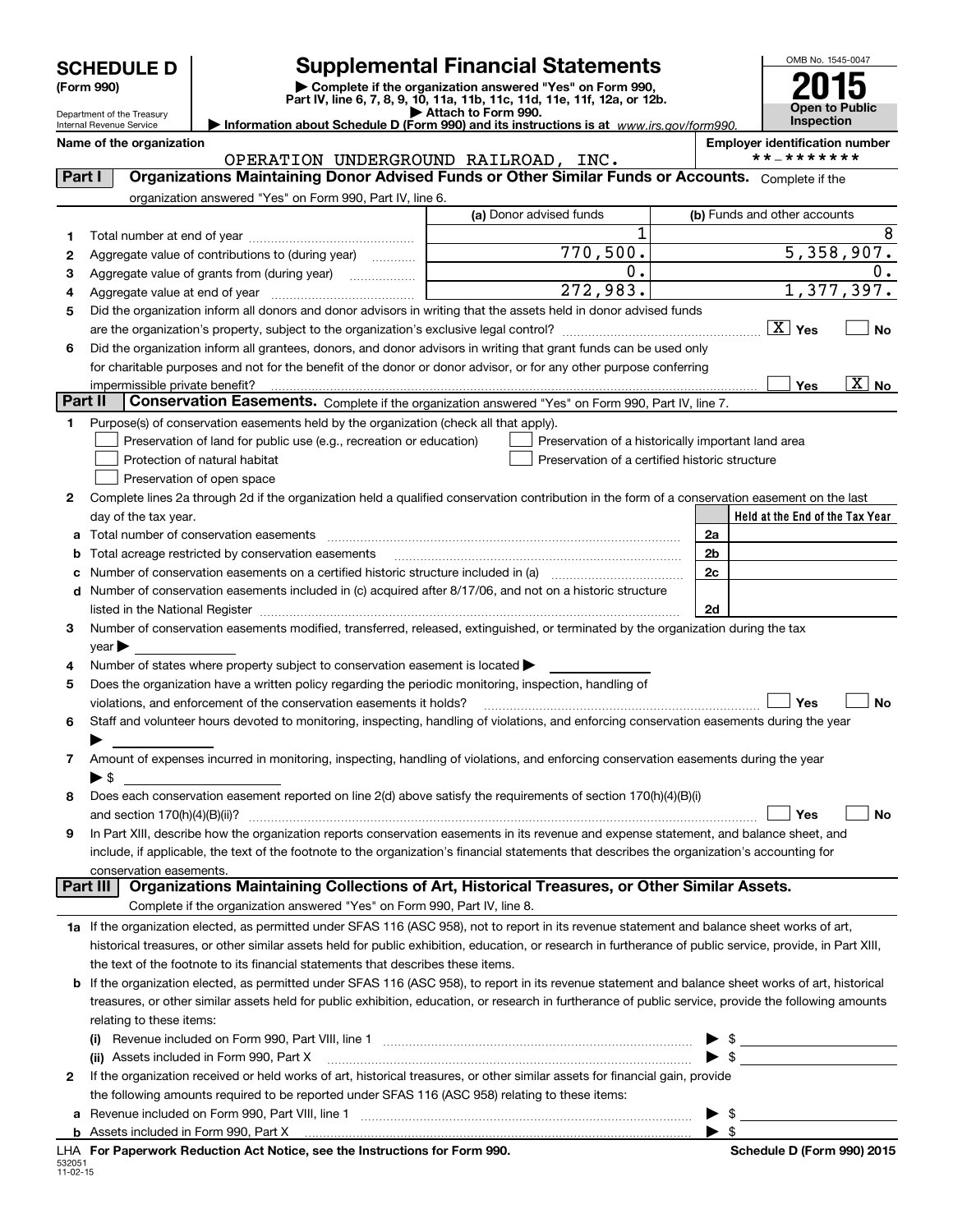|               | Schedule D (Form 990) 2015<br>Organizations Maintaining Collections of Art, Historical Treasures, or Other Similar Assets (continued)<br>Part III                                                                              | OPERATION UNDERGROUND RAILROAD, INC.    |   |                |                                                                                                               |                                            | **_*******     | Page 2    |
|---------------|--------------------------------------------------------------------------------------------------------------------------------------------------------------------------------------------------------------------------------|-----------------------------------------|---|----------------|---------------------------------------------------------------------------------------------------------------|--------------------------------------------|----------------|-----------|
| 3             | Using the organization's acquisition, accession, and other records, check any of the following that are a significant use of its collection items                                                                              |                                         |   |                |                                                                                                               |                                            |                |           |
|               | (check all that apply):                                                                                                                                                                                                        |                                         |   |                |                                                                                                               |                                            |                |           |
| a             | Public exhibition<br>Loan or exchange programs<br>d                                                                                                                                                                            |                                         |   |                |                                                                                                               |                                            |                |           |
| b             | Scholarly research                                                                                                                                                                                                             |                                         |   |                | Other and the contract of the contract of the contract of the contract of the contract of the contract of the |                                            |                |           |
| c             | Preservation for future generations                                                                                                                                                                                            |                                         |   |                |                                                                                                               |                                            |                |           |
| 4             | Provide a description of the organization's collections and explain how they further the organization's exempt purpose in Part XIII.                                                                                           |                                         |   |                |                                                                                                               |                                            |                |           |
| 5             | During the year, did the organization solicit or receive donations of art, historical treasures, or other similar assets                                                                                                       |                                         |   |                |                                                                                                               |                                            |                |           |
|               | to be sold to raise funds rather than to be maintained as part of the organization's collection?<br><b>Part IV</b>                                                                                                             |                                         |   |                |                                                                                                               |                                            | Yes            | No        |
|               | Escrow and Custodial Arrangements. Complete if the organization answered "Yes" on Form 990, Part IV, line 9, or<br>reported an amount on Form 990, Part X, line 21.                                                            |                                         |   |                |                                                                                                               |                                            |                |           |
|               | 1a Is the organization an agent, trustee, custodian or other intermediary for contributions or other assets not included                                                                                                       |                                         |   |                |                                                                                                               |                                            |                |           |
|               | on Form 990, Part X? [11] matter contracts and contracts and contracts are contracted as a function of the set of the set of the set of the set of the set of the set of the set of the set of the set of the set of the set o |                                         |   |                |                                                                                                               |                                            | Yes            | No        |
|               | b If "Yes," explain the arrangement in Part XIII and complete the following table:                                                                                                                                             |                                         |   |                |                                                                                                               |                                            |                |           |
|               |                                                                                                                                                                                                                                |                                         |   |                |                                                                                                               |                                            | Amount         |           |
|               | c Beginning balance measurements and the contract of the contract of the contract of the contract of the contract of the contract of the contract of the contract of the contract of the contract of the contract of the contr |                                         |   |                |                                                                                                               | 1c                                         |                |           |
|               | d Additions during the year measurements are all an according to the year measurement of the year measurement                                                                                                                  |                                         |   |                |                                                                                                               | 1d                                         |                |           |
|               | e Distributions during the year manufactured and continuum and control of the control of the control of the control of the control of the control of the control of the control of the control of the control of the control o |                                         |   |                |                                                                                                               | 1e                                         |                |           |
| Ť.            | Ending balance manufactured and contract the contract of the contract of the contract of the contract of the contract of the contract of the contract of the contract of the contract of the contract of the contract of the c |                                         |   |                |                                                                                                               | 1f                                         |                |           |
|               | 2a Did the organization include an amount on Form 990, Part X, line 21, for escrow or custodial account liability?                                                                                                             |                                         |   |                |                                                                                                               |                                            | Yes            | No        |
|               | <b>b</b> If "Yes," explain the arrangement in Part XIII. Check here if the explanation has been provided on Part XIII                                                                                                          |                                         |   |                |                                                                                                               |                                            |                |           |
| <b>Part V</b> | Endowment Funds. Complete if the organization answered "Yes" on Form 990, Part IV, line 10.                                                                                                                                    |                                         |   |                |                                                                                                               |                                            |                |           |
|               |                                                                                                                                                                                                                                | (a) Current year                        |   | (b) Prior year | (c) Two years back                                                                                            | (d) Three years back   (e) Four years back |                |           |
|               | 1a Beginning of year balance                                                                                                                                                                                                   |                                         |   |                |                                                                                                               |                                            |                |           |
|               |                                                                                                                                                                                                                                |                                         |   |                |                                                                                                               |                                            |                |           |
| c             | Net investment earnings, gains, and losses                                                                                                                                                                                     |                                         |   |                |                                                                                                               |                                            |                |           |
|               |                                                                                                                                                                                                                                |                                         |   |                |                                                                                                               |                                            |                |           |
|               | e Other expenditures for facilities                                                                                                                                                                                            |                                         |   |                |                                                                                                               |                                            |                |           |
|               | and programs                                                                                                                                                                                                                   |                                         |   |                |                                                                                                               |                                            |                |           |
|               | f Administrative expenses                                                                                                                                                                                                      |                                         |   |                |                                                                                                               |                                            |                |           |
| g             |                                                                                                                                                                                                                                |                                         |   |                |                                                                                                               |                                            |                |           |
| 2             | Provide the estimated percentage of the current year end balance (line 1g, column (a)) held as:                                                                                                                                |                                         |   |                |                                                                                                               |                                            |                |           |
| а             | Board designated or quasi-endowment ><br><b>b</b> Permanent endowment $\blacktriangleright$                                                                                                                                    | %                                       | % |                |                                                                                                               |                                            |                |           |
|               | <b>c</b> Temporarily restricted endowment $\blacktriangleright$                                                                                                                                                                | %                                       |   |                |                                                                                                               |                                            |                |           |
|               | The percentages on lines 2a, 2b, and 2c should equal 100%.                                                                                                                                                                     |                                         |   |                |                                                                                                               |                                            |                |           |
|               | 3a Are there endowment funds not in the possession of the organization that are held and administered for the organization                                                                                                     |                                         |   |                |                                                                                                               |                                            |                |           |
|               | by:                                                                                                                                                                                                                            |                                         |   |                |                                                                                                               |                                            |                | Yes<br>No |
|               | (i)                                                                                                                                                                                                                            |                                         |   |                |                                                                                                               |                                            | 3a(i)          |           |
|               |                                                                                                                                                                                                                                |                                         |   |                |                                                                                                               |                                            | 3a(ii)         |           |
|               |                                                                                                                                                                                                                                |                                         |   |                |                                                                                                               |                                            | 3b             |           |
| 4             | Describe in Part XIII the intended uses of the organization's endowment funds.                                                                                                                                                 |                                         |   |                |                                                                                                               |                                            |                |           |
|               | Land, Buildings, and Equipment.<br><b>Part VI</b>                                                                                                                                                                              |                                         |   |                |                                                                                                               |                                            |                |           |
|               | Complete if the organization answered "Yes" on Form 990, Part IV, line 11a. See Form 990, Part X, line 10.                                                                                                                     |                                         |   |                |                                                                                                               |                                            |                |           |
|               | Description of property                                                                                                                                                                                                        | (a) Cost or other<br>basis (investment) |   |                | (b) Cost or other<br>basis (other)                                                                            | (c) Accumulated<br>depreciation            | (d) Book value |           |
|               |                                                                                                                                                                                                                                |                                         |   |                |                                                                                                               |                                            |                |           |
|               |                                                                                                                                                                                                                                |                                         |   |                |                                                                                                               |                                            |                |           |
|               |                                                                                                                                                                                                                                |                                         |   |                |                                                                                                               |                                            |                |           |
|               |                                                                                                                                                                                                                                |                                         |   |                |                                                                                                               |                                            |                |           |
|               |                                                                                                                                                                                                                                |                                         |   |                | 570,569.                                                                                                      | 36, 269.                                   |                | 534,300.  |
|               |                                                                                                                                                                                                                                |                                         |   |                |                                                                                                               |                                            |                | 534,300.  |

**Schedule D (Form 990) 2015**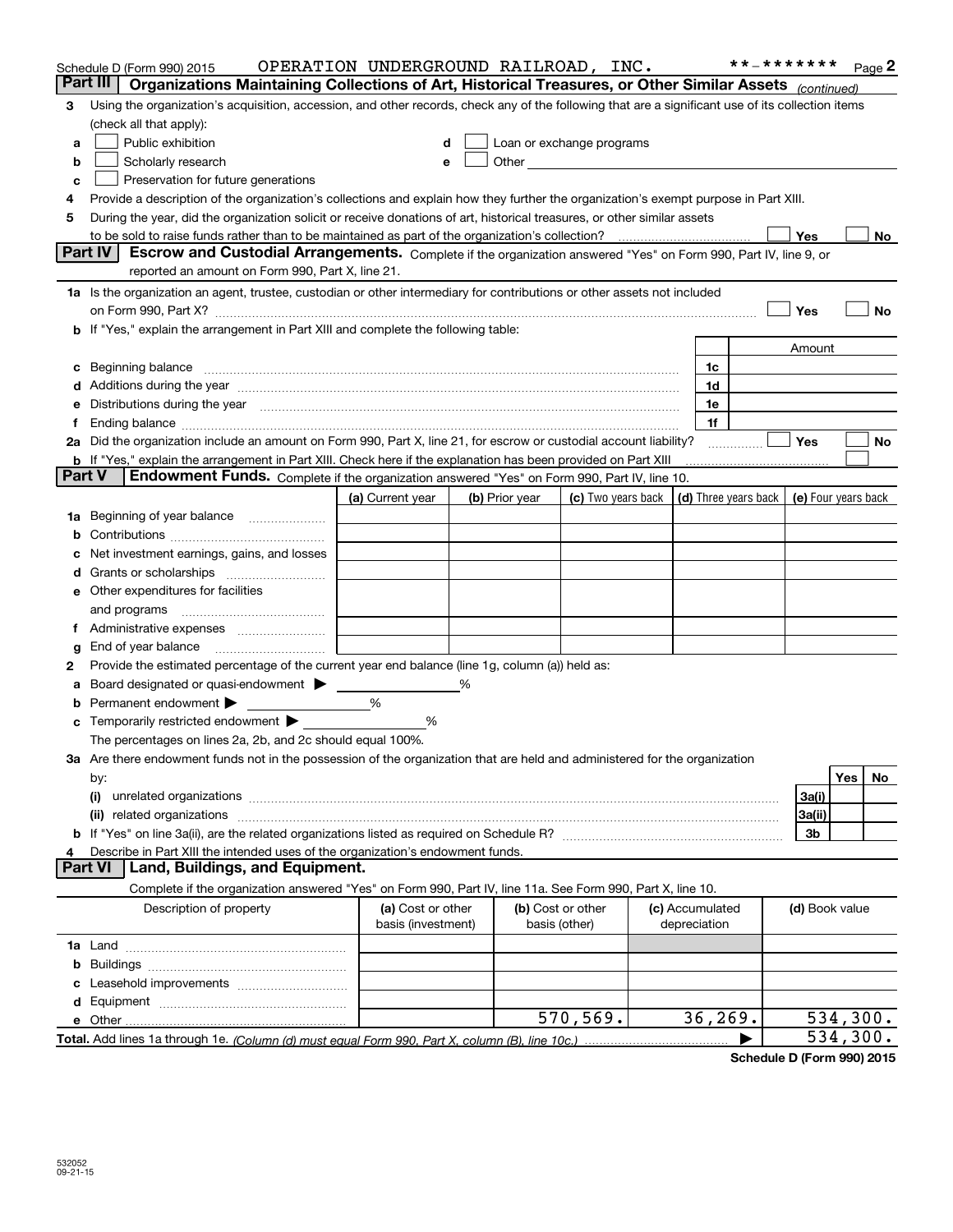|            | Complete if the organization answered "Yes" on Form 990, Part IV, line 11b. See Form 990, Part X, line 12.                                          |                 |                |                                                           |
|------------|-----------------------------------------------------------------------------------------------------------------------------------------------------|-----------------|----------------|-----------------------------------------------------------|
|            | (a) Description of security or category (including name of security)                                                                                | (b) Book value  |                | (c) Method of valuation: Cost or end-of-year market value |
|            |                                                                                                                                                     |                 |                |                                                           |
|            |                                                                                                                                                     |                 |                |                                                           |
| (3) Other  |                                                                                                                                                     |                 |                |                                                           |
| (A)        |                                                                                                                                                     |                 |                |                                                           |
| (B)        |                                                                                                                                                     |                 |                |                                                           |
| (C)        |                                                                                                                                                     |                 |                |                                                           |
| (D)        |                                                                                                                                                     |                 |                |                                                           |
| (E)        |                                                                                                                                                     |                 |                |                                                           |
| (F)        |                                                                                                                                                     |                 |                |                                                           |
| (G)        |                                                                                                                                                     |                 |                |                                                           |
| (H)        |                                                                                                                                                     |                 |                |                                                           |
|            | <b>Total.</b> (Col. (b) must equal Form 990, Part X, col. (B) line 12.)                                                                             |                 |                |                                                           |
|            | Part VIII Investments - Program Related.                                                                                                            |                 |                |                                                           |
|            | Complete if the organization answered "Yes" on Form 990, Part IV, line 11c. See Form 990, Part X, line 13.                                          |                 |                |                                                           |
|            | (a) Description of investment                                                                                                                       | (b) Book value  |                | (c) Method of valuation: Cost or end-of-year market value |
| (1)        |                                                                                                                                                     |                 |                |                                                           |
| (2)        |                                                                                                                                                     |                 |                |                                                           |
| (3)        |                                                                                                                                                     |                 |                |                                                           |
| (4)        |                                                                                                                                                     |                 |                |                                                           |
| (5)        |                                                                                                                                                     |                 |                |                                                           |
| (6)        |                                                                                                                                                     |                 |                |                                                           |
| (7)        |                                                                                                                                                     |                 |                |                                                           |
| (8)        |                                                                                                                                                     |                 |                |                                                           |
| (9)        |                                                                                                                                                     |                 |                |                                                           |
| Part IX    | <b>Total.</b> (Col. (b) must equal Form 990, Part X, col. (B) line 13.)<br><b>Other Assets.</b>                                                     |                 |                |                                                           |
|            | Complete if the organization answered "Yes" on Form 990, Part IV, line 11d. See Form 990, Part X, line 15.                                          |                 |                |                                                           |
|            |                                                                                                                                                     | (a) Description |                | (b) Book value                                            |
|            |                                                                                                                                                     |                 |                |                                                           |
| (1)<br>(2) |                                                                                                                                                     |                 |                |                                                           |
| (3)        |                                                                                                                                                     |                 |                |                                                           |
| (4)        |                                                                                                                                                     |                 |                |                                                           |
| (5)        |                                                                                                                                                     |                 |                |                                                           |
| (6)        |                                                                                                                                                     |                 |                |                                                           |
| (7)        |                                                                                                                                                     |                 |                |                                                           |
| (8)        |                                                                                                                                                     |                 |                |                                                           |
| (9)        |                                                                                                                                                     |                 |                |                                                           |
|            |                                                                                                                                                     |                 |                |                                                           |
| Part X     | <b>Other Liabilities.</b>                                                                                                                           |                 |                |                                                           |
|            | Complete if the organization answered "Yes" on Form 990, Part IV, line 11e or 11f. See Form 990, Part X, line 25.                                   |                 |                |                                                           |
| 1.         | (a) Description of liability                                                                                                                        |                 | (b) Book value |                                                           |
| (1)        | Federal income taxes                                                                                                                                |                 |                |                                                           |
| (2)        | CREDIT CARD PAYABLES                                                                                                                                |                 | 28,509.        |                                                           |
| (3)        |                                                                                                                                                     |                 |                |                                                           |
| (4)        |                                                                                                                                                     |                 |                |                                                           |
| (5)        |                                                                                                                                                     |                 |                |                                                           |
| (6)        |                                                                                                                                                     |                 |                |                                                           |
| (7)        |                                                                                                                                                     |                 |                |                                                           |
| (8)        |                                                                                                                                                     |                 |                |                                                           |
| (9)        |                                                                                                                                                     |                 |                |                                                           |
|            | Total. (Column (b) must equal Form 990. Part X, col. (B) line 25.)                                                                                  |                 | 28,509.        |                                                           |
|            | 2 Lighility for uncertain tay nositions. In Part XIII, provide the text of the footnote to the organization's financial statements that reports the |                 |                |                                                           |

Schedule D (Form 990) 2015 OPERATION UNDERGROUND RAILROAD, INC **.** \* \* – \* \* \* \* \* \* \* \* <sub>Page</sub> 3<br>| **Part VII** | Investments - Other Securities.

**2.**Liability for uncertain tax positions. In Part XIII, provide the text of the footnote to the organization's financial statements that reports the organization's liability for uncertain tax positions under FIN 48 (ASC 740). Check here if the text of the footnote has been provided in Part XIII

\*\*\_\*\*\*\*\*\*\*

┓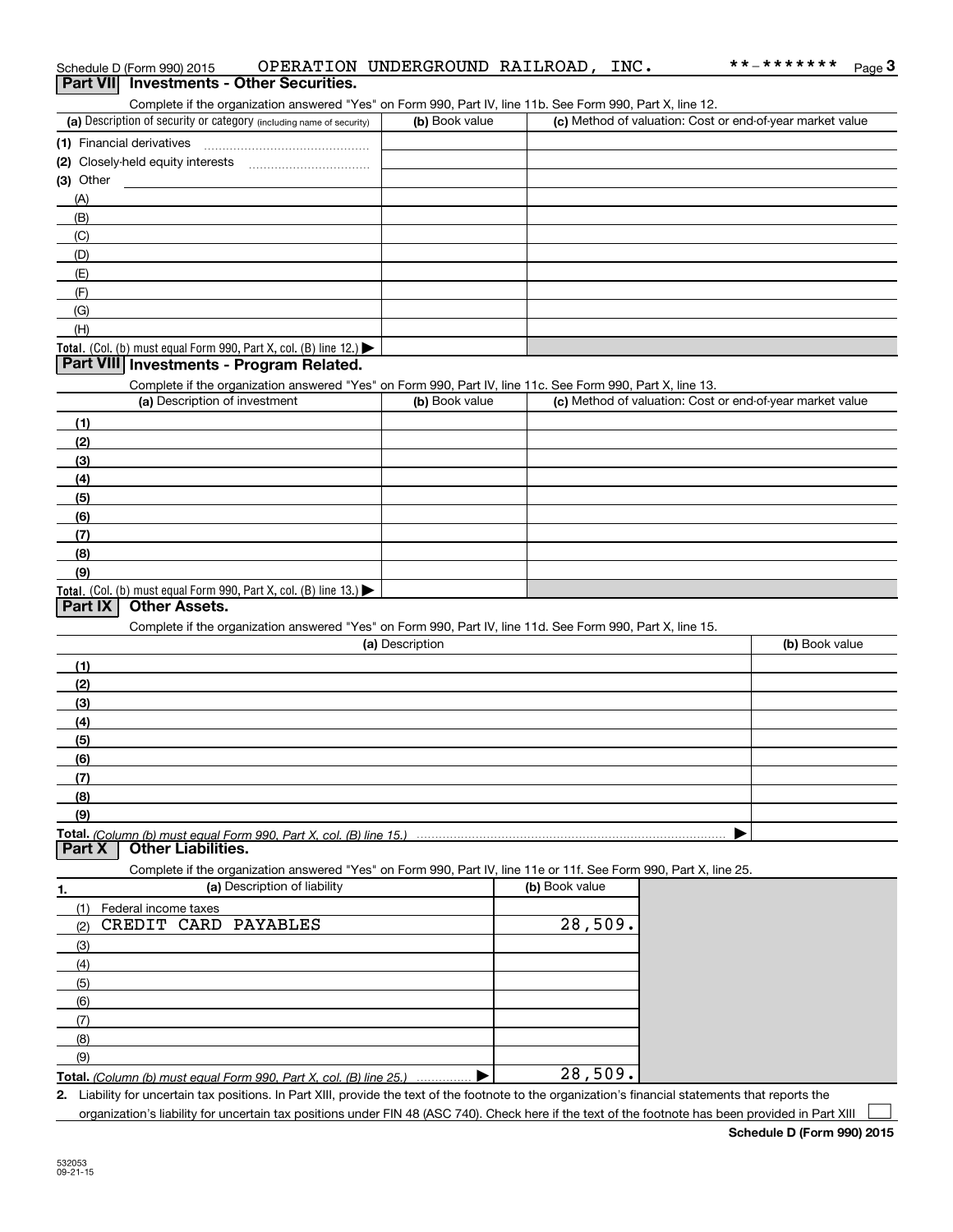|              | OPERATION UNDERGROUND RAILROAD, INC.<br>Schedule D (Form 990) 2015                                                                                                                                                                   |                | * * _ * * * * * * *<br>Page 4 |
|--------------|--------------------------------------------------------------------------------------------------------------------------------------------------------------------------------------------------------------------------------------|----------------|-------------------------------|
|              | <b>Part XI</b><br>Reconciliation of Revenue per Audited Financial Statements With Revenue per Return.                                                                                                                                |                |                               |
|              | Complete if the organization answered "Yes" on Form 990, Part IV, line 12a.                                                                                                                                                          |                |                               |
| 1            | Total revenue, gains, and other support per audited financial statements                                                                                                                                                             |                | $\blacksquare$                |
| $\mathbf{2}$ | Amounts included on line 1 but not on Form 990, Part VIII, line 12:                                                                                                                                                                  |                |                               |
| a            | Net unrealized gains (losses) on investments [11] matter contracts and the unrealized gains (losses) on investments                                                                                                                  | 2a             |                               |
| b            |                                                                                                                                                                                                                                      | 2 <sub>b</sub> |                               |
|              |                                                                                                                                                                                                                                      | 2c             |                               |
| d            | Other (Describe in Part XIII.) <b>Construction Contract Construction</b> Chern Construction Construction Construction                                                                                                                | 2d             |                               |
| е            | Add lines 2a through 2d                                                                                                                                                                                                              |                | 2е                            |
| 3            |                                                                                                                                                                                                                                      |                | 3                             |
| 4            | Amounts included on Form 990, Part VIII, line 12, but not on line 1:                                                                                                                                                                 |                |                               |
| a            | Investment expenses not included on Form 990, Part VIII, line 7b [111] [11] Investment expenses not included on Form 990, Part VIII, line 7b                                                                                         | 4a             |                               |
|              |                                                                                                                                                                                                                                      | 4 <sub>b</sub> |                               |
| c.           | Add lines 4a and 4b                                                                                                                                                                                                                  |                | 4с                            |
| 5            |                                                                                                                                                                                                                                      |                | 5                             |
|              | Part XII   Reconciliation of Expenses per Audited Financial Statements With Expenses per Return.                                                                                                                                     |                |                               |
|              | Complete if the organization answered "Yes" on Form 990, Part IV, line 12a.                                                                                                                                                          |                |                               |
| 1            | Total expenses and losses per audited financial statements                                                                                                                                                                           |                | $\blacksquare$                |
| 2            | Amounts included on line 1 but not on Form 990, Part IX, line 25:                                                                                                                                                                    |                |                               |
| a            |                                                                                                                                                                                                                                      | 2a             |                               |
| b            |                                                                                                                                                                                                                                      | 2 <sub>b</sub> |                               |
|              |                                                                                                                                                                                                                                      | 2c             |                               |
| d            |                                                                                                                                                                                                                                      | 2d             |                               |
| е            | Add lines 2a through 2d <b>continuum continuum contract and all the contract and all the contract and all the contract and all the contract of the contract of the contract of the contract of the contract of the contract of t</b> |                | 2e                            |
| 3            |                                                                                                                                                                                                                                      |                | 3                             |
| 4            | Amounts included on Form 990, Part IX, line 25, but not on line 1:                                                                                                                                                                   |                |                               |
| a            | Investment expenses not included on Form 990, Part VIII, line 7b [111] [11] Investment expenses not included on Form 990, Part VIII, line 7b                                                                                         | 4a l           |                               |
| b            | Other (Describe in Part XIII.)                                                                                                                                                                                                       | 4 <sub>h</sub> |                               |
| c            | Add lines 4a and 4b                                                                                                                                                                                                                  |                | 4c                            |
| 5            |                                                                                                                                                                                                                                      |                | 5                             |
|              | Part XIII Supplemental Information.                                                                                                                                                                                                  |                |                               |
|              |                                                                                                                                                                                                                                      |                |                               |

Provide the descriptions required for Part II, lines 3, 5, and 9; Part III, lines 1a and 4; Part IV, lines 1b and 2b; Part V, line 4; Part X, line 2; Part XI, lines 2d and 4b; and Part XII, lines 2d and 4b. Also complete this part to provide any additional information.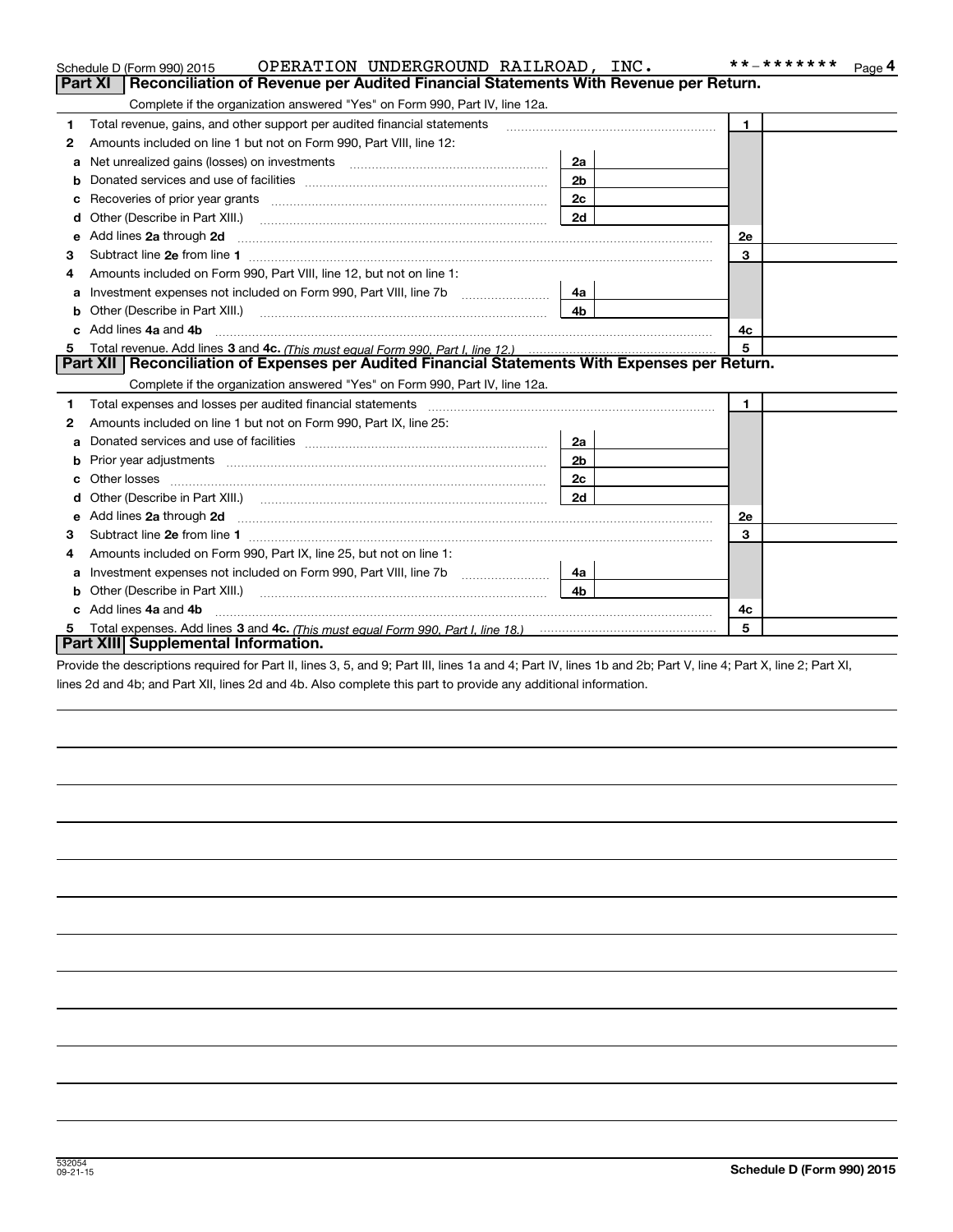| OPERATION UNDERGROUND RAILROAD, INC.                 |                                           |                                                                                       |                                                                                                                                                      |                  | * * _ * * * * * * *                                                                                         |                                                                  |
|------------------------------------------------------|-------------------------------------------|---------------------------------------------------------------------------------------|------------------------------------------------------------------------------------------------------------------------------------------------------|------------------|-------------------------------------------------------------------------------------------------------------|------------------------------------------------------------------|
| Part I                                               |                                           |                                                                                       | General Information on Activities Outside the United States. Complete if the organization answered "Yes" on                                          |                  |                                                                                                             |                                                                  |
| Form 990, Part IV, line 14b.                         |                                           |                                                                                       |                                                                                                                                                      |                  |                                                                                                             |                                                                  |
| 1                                                    |                                           |                                                                                       | For grantmakers. Does the organization maintain records to substantiate the amount of its grants and other assistance,                               |                  |                                                                                                             |                                                                  |
|                                                      |                                           |                                                                                       | the grantees' eligibility for the grants or assistance, and the selection criteria used to award the grants or assistance?                           |                  |                                                                                                             | $\boxed{X}$ No<br>Yes                                            |
| 2<br>United States.                                  |                                           |                                                                                       | For grantmakers. Describe in Part V the organization's procedures for monitoring the use of its grants and other assistance outside the              |                  |                                                                                                             |                                                                  |
|                                                      |                                           |                                                                                       | Activities per Region. (The following Part I, line 3 table can be duplicated if additional space is needed.)                                         |                  |                                                                                                             |                                                                  |
| (a) Region                                           | (b) Number of<br>offices<br>in the region | (c) Number of<br>employees,<br>agents, and<br>independent<br>contractors<br>in region | (d) Activities conducted in region<br>(by type) (e.g., fundraising, program<br>services, investments, grants to<br>recipients located in the region) |                  | (e) If activity listed in (d)<br>is a program service,<br>describe specific type<br>of service(s) in region | (f) Total<br>expenditures<br>for and<br>investments<br>in region |
|                                                      |                                           |                                                                                       | HELPING LAW ENFORCEMENT                                                                                                                              |                  |                                                                                                             |                                                                  |
| HAITI                                                | 0                                         | 0                                                                                     | FREE ENSLAVED CHILDREN.                                                                                                                              | OPERATION        |                                                                                                             | 198,199.                                                         |
|                                                      |                                           |                                                                                       |                                                                                                                                                      |                  |                                                                                                             |                                                                  |
|                                                      |                                           |                                                                                       | HELPING LAW ENFORCEMENT                                                                                                                              |                  |                                                                                                             |                                                                  |
| DOMINICAN REPUBLIC                                   | 0                                         | 0                                                                                     | FREE ENSLAVED CHILDREN.                                                                                                                              | OPERATION        |                                                                                                             | 8,019.                                                           |
|                                                      |                                           |                                                                                       |                                                                                                                                                      |                  |                                                                                                             |                                                                  |
|                                                      |                                           |                                                                                       | HELPING LAW ENFORCEMENT                                                                                                                              |                  |                                                                                                             |                                                                  |
| COLOMBIA                                             | 0                                         | 0                                                                                     | FREE ENSLAVED CHILDREN.                                                                                                                              | OPERATION        |                                                                                                             | 27, 123.                                                         |
|                                                      |                                           |                                                                                       |                                                                                                                                                      |                  |                                                                                                             |                                                                  |
|                                                      |                                           |                                                                                       | HELPING LAW ENFORCEMENT                                                                                                                              |                  |                                                                                                             |                                                                  |
| <b>BRAZIL</b>                                        | 0                                         | 0                                                                                     | FREE ENSLAVED CHILDREN.                                                                                                                              | OPERATION        |                                                                                                             | 1,631.                                                           |
|                                                      |                                           |                                                                                       |                                                                                                                                                      |                  |                                                                                                             |                                                                  |
|                                                      |                                           |                                                                                       | HELPING LAW ENFORCEMENT                                                                                                                              |                  |                                                                                                             |                                                                  |
| MEXICO                                               | 0                                         | 0                                                                                     | FREE ENSLAVED CHILDREN.                                                                                                                              | OPERATION        |                                                                                                             | 38,613.                                                          |
|                                                      |                                           |                                                                                       |                                                                                                                                                      |                  |                                                                                                             |                                                                  |
|                                                      |                                           |                                                                                       | HELPING LAW ENFORCEMENT                                                                                                                              |                  |                                                                                                             |                                                                  |
| ASIA                                                 | $\mathbf 0$                               | 0                                                                                     | FREE ENSLAVED CHILDREN.                                                                                                                              | OPERATION        |                                                                                                             | 9,000.                                                           |
|                                                      |                                           |                                                                                       |                                                                                                                                                      |                  |                                                                                                             |                                                                  |
|                                                      |                                           |                                                                                       |                                                                                                                                                      |                  |                                                                                                             |                                                                  |
|                                                      | 0                                         | 0                                                                                     | HELPING LAW ENFORCEMENT<br>FREE ENSLAVED CHILDREN.                                                                                                   |                  |                                                                                                             |                                                                  |
| CAMBODIA                                             |                                           |                                                                                       |                                                                                                                                                      | OPERATION        |                                                                                                             | 137,                                                             |
|                                                      |                                           |                                                                                       |                                                                                                                                                      |                  |                                                                                                             |                                                                  |
|                                                      |                                           |                                                                                       | HELPING LAW ENFORCEMENT                                                                                                                              |                  |                                                                                                             |                                                                  |
| COSTA RICA                                           | 0                                         | 0                                                                                     | FREE ENSLAVED CHILDREN.                                                                                                                              | <b>OPERATION</b> |                                                                                                             | 1,439.                                                           |
| 3 a Sub-total                                        | 0                                         | 0                                                                                     |                                                                                                                                                      |                  |                                                                                                             | 284,161.                                                         |
| <b>b</b> Total from continuation<br>sheets to Part I | 0                                         | 0                                                                                     |                                                                                                                                                      |                  |                                                                                                             | 167,426.                                                         |
| c Totals (add lines 3a                               |                                           |                                                                                       |                                                                                                                                                      |                  |                                                                                                             |                                                                  |
| and 3b)                                              | 0                                         | 0                                                                                     |                                                                                                                                                      |                  |                                                                                                             | 451,587.                                                         |

**For Paperwork Reduction Act Notice, see the Instructions for Form 990. Schedule F (Form 990) 2015** LHA

**(Form 990)**

| $\sf SCHEDULEF $ | <b>Statement of Activities Outside the United States</b> |
|------------------|----------------------------------------------------------|
|                  |                                                          |

**| Complete if the organization answered "Yes" on Form 990, Part IV, line 14b, 15, or 16. | Attach to Form 990.**

**| Information about Schedule F (Form 990) and its instructions is at**  *www.irs.gov/form990.*

**Employer identification number**

532071 10-01-15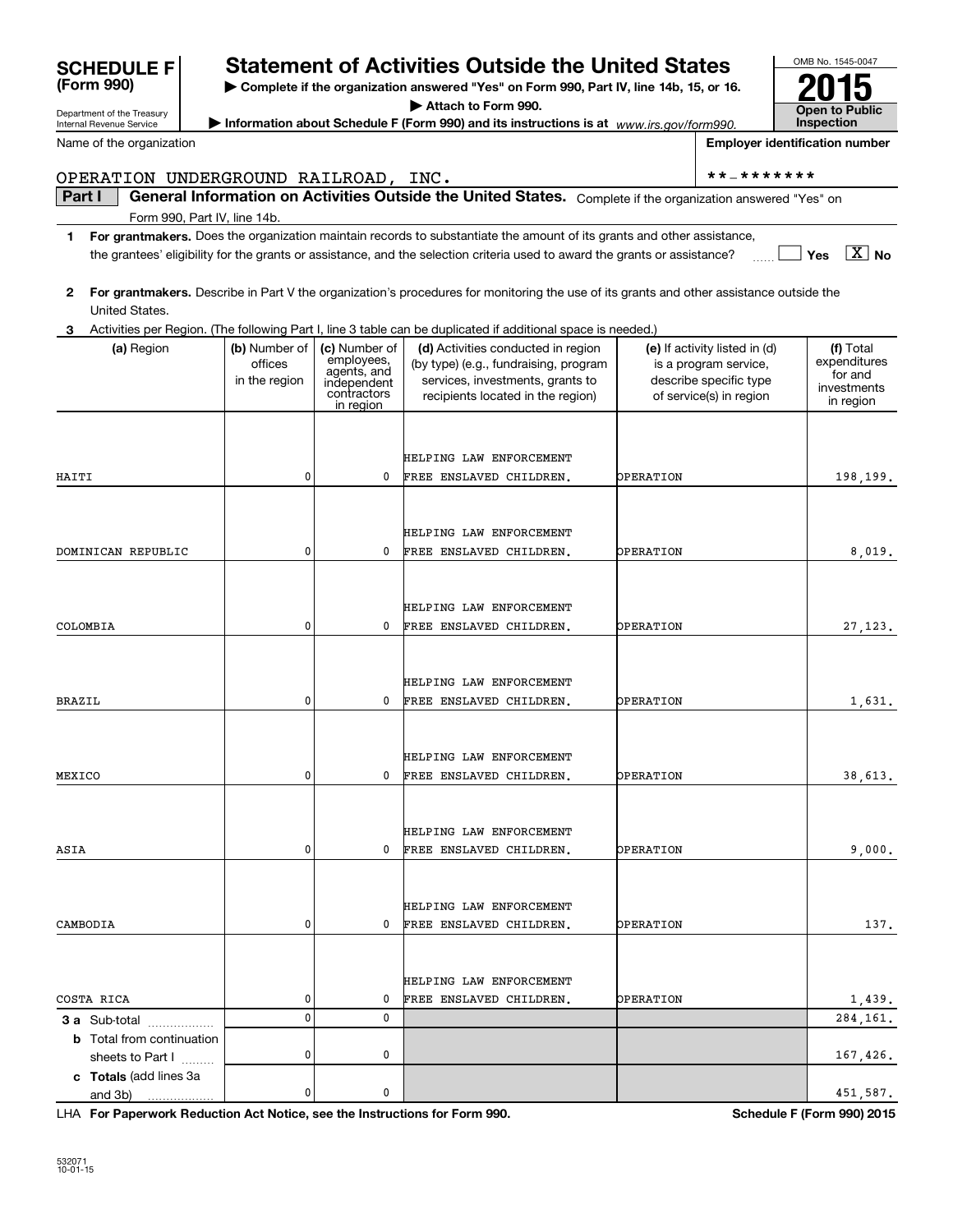| Schedule F (Form 990) |                                           |                                                      | OPERATION UNDERGROUND RAILROAD, INC.                                                                                                    |                                                                                                             | **_******* <u>Page 1</u>                |
|-----------------------|-------------------------------------------|------------------------------------------------------|-----------------------------------------------------------------------------------------------------------------------------------------|-------------------------------------------------------------------------------------------------------------|-----------------------------------------|
| <b>Part I</b>         |                                           |                                                      | Continuation of Activities per Region. (Schedule F (Form 990), Part I, line 3)                                                          |                                                                                                             |                                         |
| (a) Region            | (b) Number of<br>offices<br>in the region | (c) Number of<br>employees or<br>agents in<br>region | (d) Activities conducted in region<br>(by type) (i.e., fundraising,<br>program services, grants to<br>recipients located in the region) | (e) If activity listed in (d)<br>is a program service,<br>describe specific type<br>of service(s) in region | (f) Total<br>expenditures<br>for region |
| <b>GUATEMALA</b>      | 0                                         | 0                                                    | HELPING LAW ENFORCEMENT<br>FREE ENSLAVED CHILDREN.                                                                                      | OPERATION                                                                                                   | 731.                                    |
| INDIA                 | 0                                         | 0                                                    | HELPING LAW ENFORCEMENT<br>FREE ENSLAVED CHILDREN.                                                                                      | OPERATION                                                                                                   | 55,941.                                 |
| <b>NEPAL</b>          | 0                                         | 0                                                    | HELPING LAW ENFORCEMENT<br>FREE ENSLAVED CHILDREN.                                                                                      | OPERATION                                                                                                   | 5,651.                                  |
| NICARAGUA             | 0                                         | 0                                                    | HELPING LAW ENFORCEMENT<br>FREE ENSLAVED CHILDREN.                                                                                      | OPERATION                                                                                                   | 15, 137.                                |
| PERU                  | 0                                         | 0                                                    | HELPING LAW ENFORCEMENT<br>FREE ENSLAVED CHILDREN.                                                                                      | OPERATION                                                                                                   | 36,292.                                 |
| THAILAND              | 0                                         | 0                                                    | HELPING LAW ENFORCEMENT<br>FREE ENSLAVED CHILDREN.                                                                                      | OPERATION                                                                                                   | 2,057.                                  |
| <b>UGANDA</b>         | 0                                         | 0                                                    | HELPING LAW ENFORCEMENT<br>FREE ENSLAVED CHILDREN.                                                                                      | OPERATION                                                                                                   | 51,617.                                 |
|                       |                                           |                                                      |                                                                                                                                         |                                                                                                             |                                         |
|                       |                                           |                                                      |                                                                                                                                         |                                                                                                             |                                         |
| <b>Totals</b>         |                                           |                                                      |                                                                                                                                         |                                                                                                             | 167,426.                                |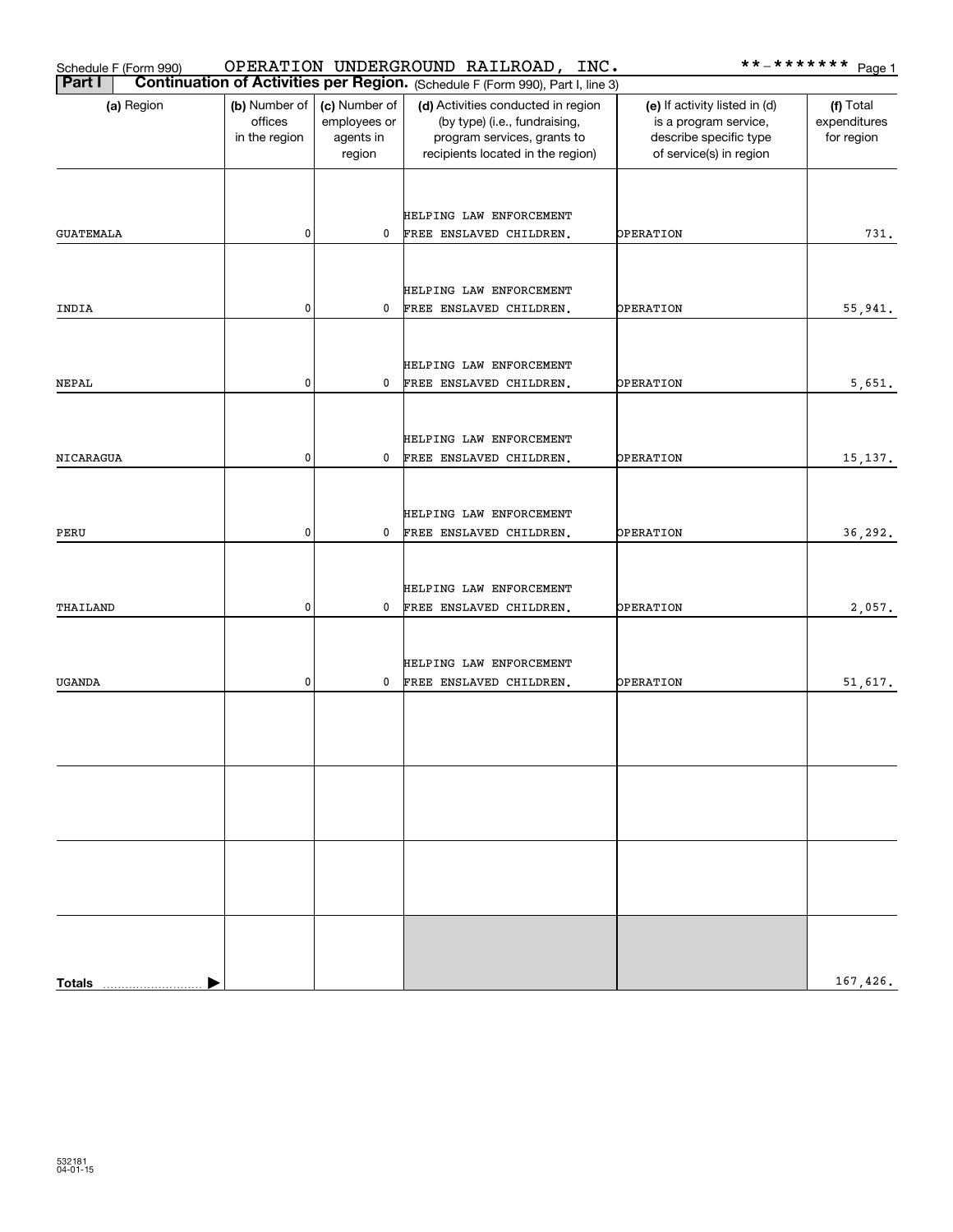#### Schedule F (Form 990) 2015 OPERATION UNDERGROUND RAILROAD , INC • \* \* – \* \* \* \* \* \* \*

#### Part II | Grants and Other Assistance to Organizations or Entities Outside the United States. Complete if the organization answered "Yes" on Form 990, Part IV, line 15, for any recipient who received more than \$5,000. Part II can be duplicated if additional space is needed.

| 1<br>(a) Name of organization | (b) IRS code section<br>and EIN (if applicable)                                                                                                             | (c) Region    | (d) Purpose of<br>grant                                                                                                                         | (e) Amount<br>of cash grant | (f) Manner of<br>cash disbursement | (g) Amount of<br>non-cash<br>assistance | (h) Description<br>of non-cash<br>assistance | (i) Method of<br>valuation (book, FMV,<br>appraisal, other) |
|-------------------------------|-------------------------------------------------------------------------------------------------------------------------------------------------------------|---------------|-------------------------------------------------------------------------------------------------------------------------------------------------|-----------------------------|------------------------------------|-----------------------------------------|----------------------------------------------|-------------------------------------------------------------|
|                               |                                                                                                                                                             |               |                                                                                                                                                 |                             |                                    |                                         |                                              |                                                             |
|                               |                                                                                                                                                             |               | TO PROVIDE FUNDS TO                                                                                                                             |                             |                                    |                                         |                                              |                                                             |
|                               |                                                                                                                                                             | <b>UGANDA</b> | REPAIR ORPHANAGE                                                                                                                                | 18,720.                     |                                    | $\mathbf{0}$ .                          |                                              |                                                             |
|                               |                                                                                                                                                             |               |                                                                                                                                                 |                             |                                    |                                         |                                              |                                                             |
|                               |                                                                                                                                                             |               |                                                                                                                                                 |                             |                                    |                                         |                                              |                                                             |
|                               |                                                                                                                                                             |               |                                                                                                                                                 |                             |                                    |                                         |                                              |                                                             |
|                               |                                                                                                                                                             |               |                                                                                                                                                 |                             |                                    |                                         |                                              |                                                             |
|                               |                                                                                                                                                             |               |                                                                                                                                                 |                             |                                    |                                         |                                              |                                                             |
|                               |                                                                                                                                                             |               |                                                                                                                                                 |                             |                                    |                                         |                                              |                                                             |
|                               |                                                                                                                                                             |               |                                                                                                                                                 |                             |                                    |                                         |                                              |                                                             |
|                               |                                                                                                                                                             |               |                                                                                                                                                 |                             |                                    |                                         |                                              |                                                             |
|                               |                                                                                                                                                             |               |                                                                                                                                                 |                             |                                    |                                         |                                              |                                                             |
|                               |                                                                                                                                                             |               |                                                                                                                                                 |                             |                                    |                                         |                                              |                                                             |
|                               |                                                                                                                                                             |               |                                                                                                                                                 |                             |                                    |                                         |                                              |                                                             |
|                               |                                                                                                                                                             |               |                                                                                                                                                 |                             |                                    |                                         |                                              |                                                             |
|                               |                                                                                                                                                             |               |                                                                                                                                                 |                             |                                    |                                         |                                              |                                                             |
|                               |                                                                                                                                                             |               |                                                                                                                                                 |                             |                                    |                                         |                                              |                                                             |
|                               |                                                                                                                                                             |               |                                                                                                                                                 |                             |                                    |                                         |                                              |                                                             |
|                               |                                                                                                                                                             |               |                                                                                                                                                 |                             |                                    |                                         |                                              |                                                             |
|                               |                                                                                                                                                             |               |                                                                                                                                                 |                             |                                    |                                         |                                              |                                                             |
|                               |                                                                                                                                                             |               |                                                                                                                                                 |                             |                                    |                                         |                                              |                                                             |
| $\mathbf{2}$                  |                                                                                                                                                             |               | Enter total number of recipient organizations listed above that are recognized as charities by the foreign country, recognized as tax-exempt by |                             |                                    |                                         |                                              |                                                             |
|                               | the IRS, or for which the grantee or counsel has provided a section 501(c)(3) equivalency letter<br>3 Enter total number of other organizations or entities |               |                                                                                                                                                 |                             |                                    |                                         |                                              |                                                             |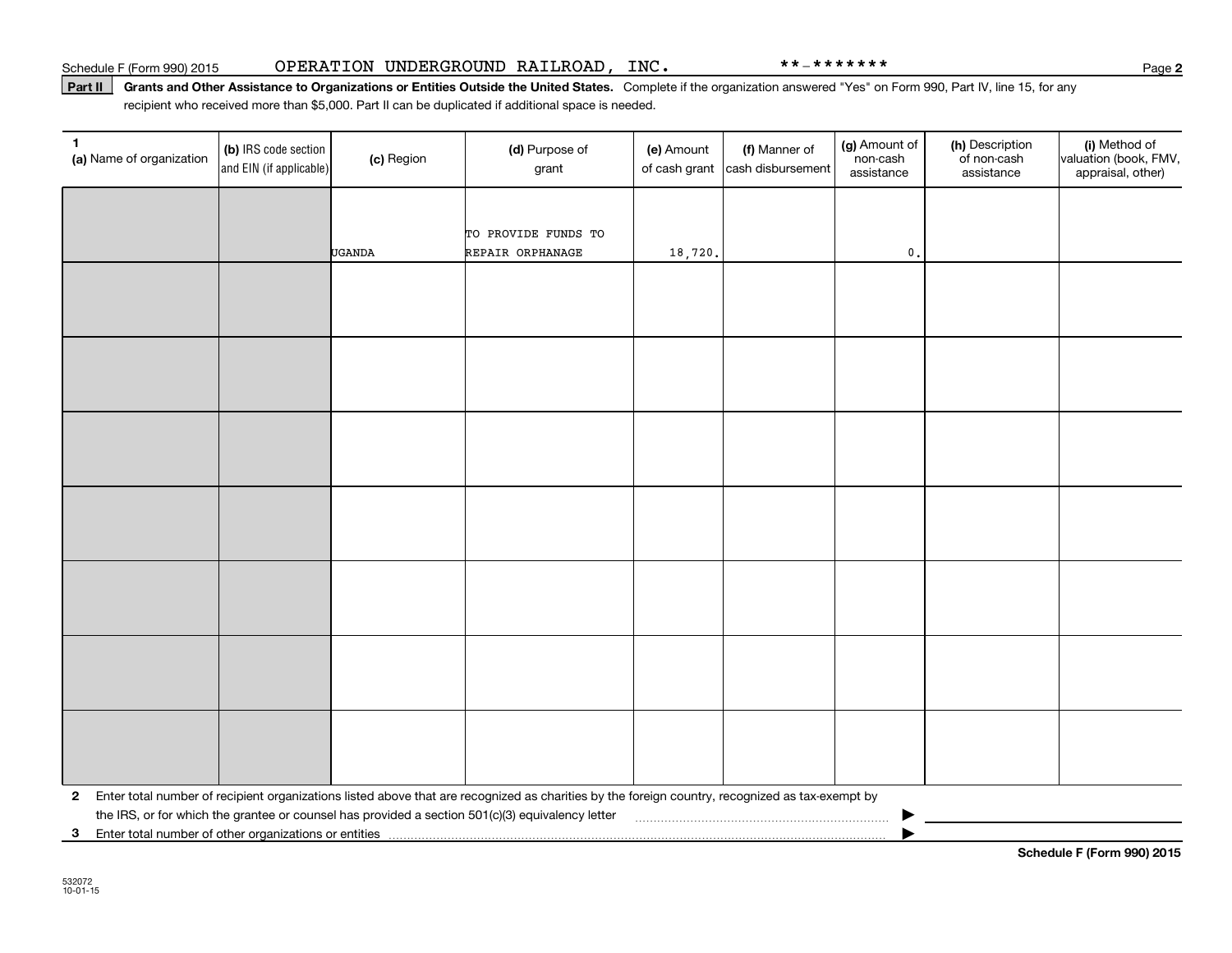#### Part III Grants and Other Assistance to Individuals Outside the United States. Complete if the organization answered "Yes" on Form 990, Part IV, line 16. Part III can be duplicated if additional space is needed.

| Part in can be duplicated if additional space is needed. |            |                                    |                             |                                    |                                         |                                           |                                                                |
|----------------------------------------------------------|------------|------------------------------------|-----------------------------|------------------------------------|-----------------------------------------|-------------------------------------------|----------------------------------------------------------------|
| (a) Type of grant or assistance                          | (b) Region | (c) Number of<br><i>recipients</i> | (d) Amount of<br>cash grant | (e) Manner of<br>cash disbursement | (f) Amount of<br>non-cash<br>assistance | (g) Description of<br>non-cash assistance | (h) Method of<br>valuation<br>(book, FMV,<br>appraisal, other) |
|                                                          |            |                                    |                             |                                    |                                         |                                           |                                                                |
|                                                          |            |                                    |                             |                                    |                                         |                                           |                                                                |
|                                                          |            |                                    |                             |                                    |                                         |                                           |                                                                |
|                                                          |            |                                    |                             |                                    |                                         |                                           |                                                                |
|                                                          |            |                                    |                             |                                    |                                         |                                           |                                                                |
|                                                          |            |                                    |                             |                                    |                                         |                                           |                                                                |
|                                                          |            |                                    |                             |                                    |                                         |                                           |                                                                |
|                                                          |            |                                    |                             |                                    |                                         |                                           |                                                                |
|                                                          |            |                                    |                             |                                    |                                         |                                           |                                                                |
|                                                          |            |                                    |                             |                                    |                                         |                                           |                                                                |
|                                                          |            |                                    |                             |                                    |                                         |                                           |                                                                |
|                                                          |            |                                    |                             |                                    |                                         |                                           |                                                                |
|                                                          |            |                                    |                             |                                    |                                         |                                           |                                                                |
|                                                          |            |                                    |                             |                                    |                                         |                                           |                                                                |
|                                                          |            |                                    |                             |                                    |                                         |                                           |                                                                |
|                                                          |            |                                    |                             |                                    |                                         |                                           |                                                                |
|                                                          |            |                                    |                             |                                    |                                         |                                           |                                                                |
|                                                          |            |                                    |                             |                                    |                                         |                                           |                                                                |
|                                                          |            |                                    |                             |                                    |                                         |                                           |                                                                |

**Schedule F (Form 990) 2015**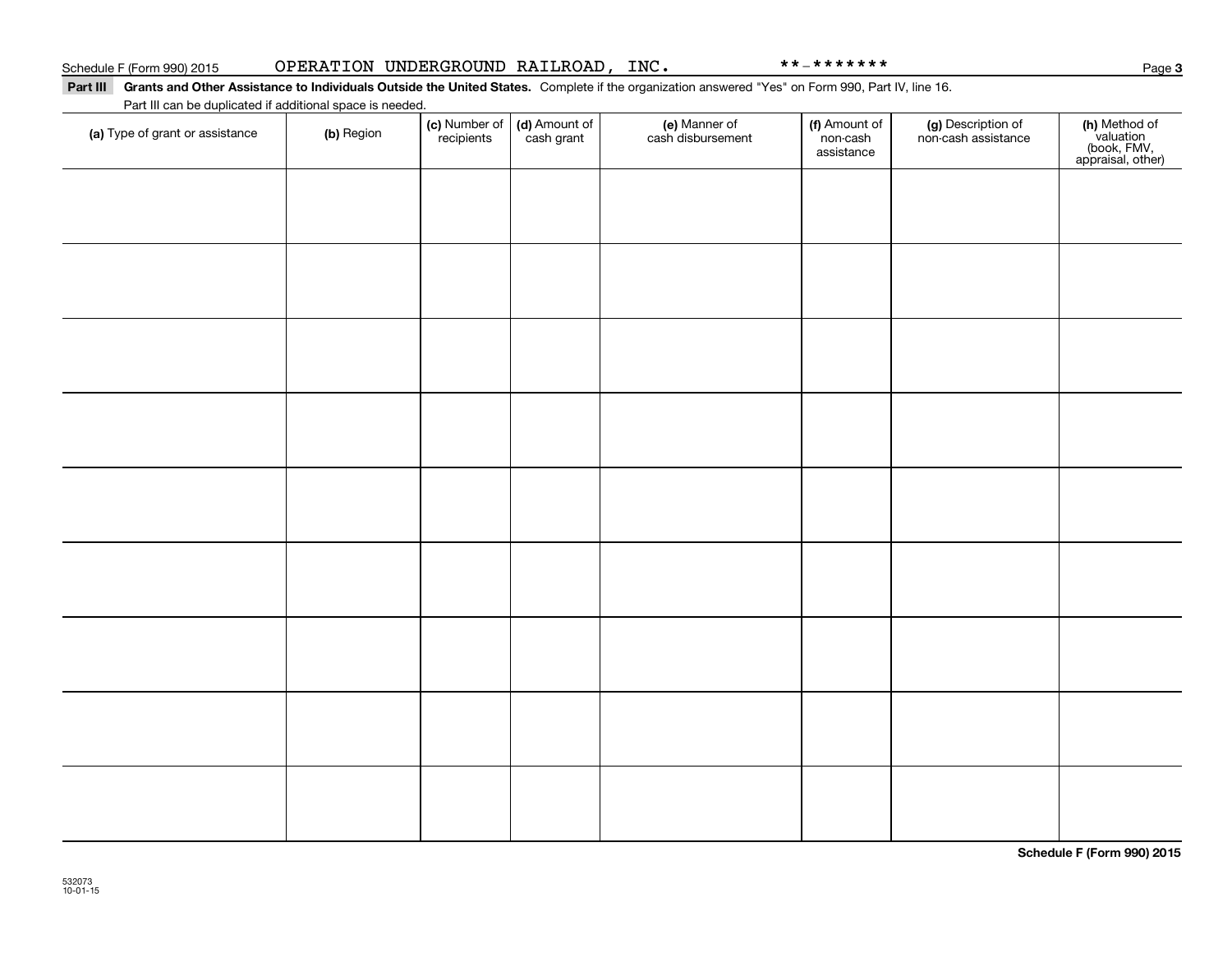|                                | Schedule F (Form 990) 2015  OPERATION UNDERGROUND RAILROAD, |  | INC. | **_******* | Page |
|--------------------------------|-------------------------------------------------------------|--|------|------------|------|
| <b>Part IV   Foreign Forms</b> |                                                             |  |      |            |      |

| 1            | Was the organization a U.S. transferor of property to a foreign corporation during the tax year? If "Yes," the<br>organization may be required to file Form 926, Return by a U.S. Transferor of Property to a Foreign                                                                                                                                                                                                                                   | Yes | $X _{\text{No}}$    |
|--------------|---------------------------------------------------------------------------------------------------------------------------------------------------------------------------------------------------------------------------------------------------------------------------------------------------------------------------------------------------------------------------------------------------------------------------------------------------------|-----|---------------------|
| $\mathbf{2}$ | Did the organization have an interest in a foreign trust during the tax year? If "Yes," the organization<br>may be required to separately file Form 3520, Annual Return To Report Transactions With Foreign<br>Trusts and Receipt of Certain Foreign Gifts, and/or Form 3520-A, Annual Information Return of Foreign<br>Trust With a U.S. Owner (see Instructions for Forms 3520 and 3520-A; do not file with Form 990) manufactional                   | Yes | $ X $ No            |
| 3            | Did the organization have an ownership interest in a foreign corporation during the tax year? If "Yes."<br>the organization may be required to file Form 5471, Information Return of U.S. Persons With Respect to                                                                                                                                                                                                                                       | Yes | $X \mid N_{\Omega}$ |
| 4            | Was the organization a direct or indirect shareholder of a passive foreign investment company or a<br>qualified electing fund during the tax year? If "Yes," the organization may be required to file Form 8621,<br>Information Return by a Shareholder of a Passive Foreign Investment Company or Qualified Electing Fund<br>(see Instructions for Form 8621)                                                                                          | Yes | $X \mid N_0$        |
| 5            | Did the organization have an ownership interest in a foreign partnership during the tax year? If "Yes."<br>the organization may be required to file Form 8865, Return of U.S. Persons With Respect to Certain                                                                                                                                                                                                                                           | Yes | $X _{N_Q}$          |
| 6            | Did the organization have any operations in or related to any boycotting countries during the tax year? If<br>"Yes," the organization may be required to separately file Form 5713, International Boycott Report (see<br>Instructions for Form 5713; do not file with Form 990) [11] manufactured manufactured in the manufactured in the manufactured in the manufactured in the manufactured in the manufactured in the manufactured in the manufactu | Yes | ΧI<br><b>No</b>     |

**Schedule F (Form 990) 2015**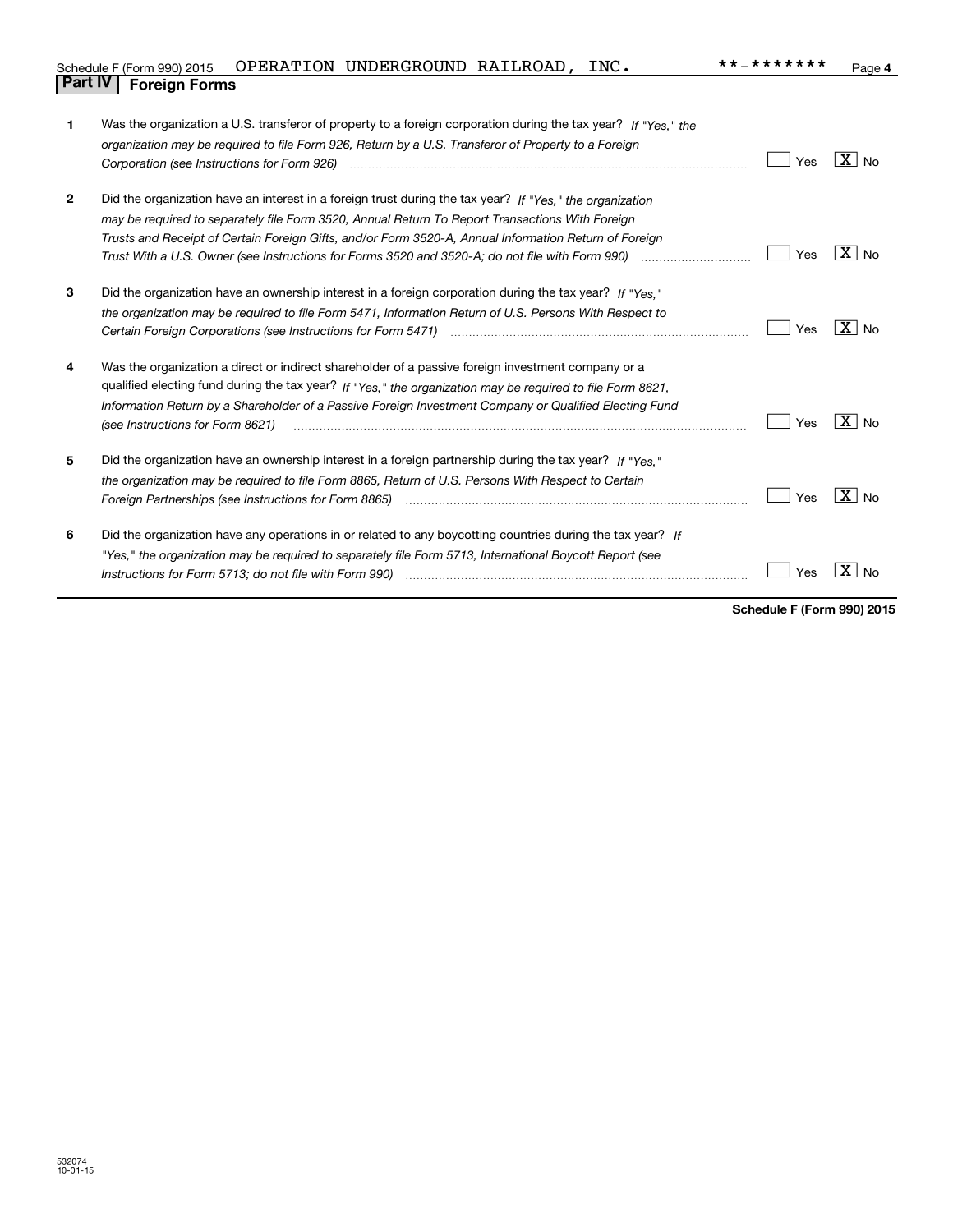|               | Schedule F (Form 990) 2015                                                |  | OPERATION UNDERGROUND RAILROAD, INC.                                                                                                                                                                                                                     |  |  |  |  | **_*******         | Page 5 |
|---------------|---------------------------------------------------------------------------|--|----------------------------------------------------------------------------------------------------------------------------------------------------------------------------------------------------------------------------------------------------------|--|--|--|--|--------------------|--------|
| <b>Part V</b> | <b>Supplemental Information</b>                                           |  |                                                                                                                                                                                                                                                          |  |  |  |  |                    |        |
|               |                                                                           |  | Provide the information required by Part I, line 2 (monitoring of funds); Part I, line 3, column (f) (accounting method; amounts of                                                                                                                      |  |  |  |  |                    |        |
|               |                                                                           |  | investments vs. expenditures per region); Part II, line 1 (accounting method); Part III (accounting method); and Part III, column (c)<br>(estimated number of recipients), as applicable. Also complete this part to provide any additional information. |  |  |  |  |                    |        |
|               |                                                                           |  |                                                                                                                                                                                                                                                          |  |  |  |  |                    |        |
|               | PART I, LINE 3:                                                           |  |                                                                                                                                                                                                                                                          |  |  |  |  |                    |        |
|               |                                                                           |  |                                                                                                                                                                                                                                                          |  |  |  |  |                    |        |
|               | ALL EXPENDITURES GO THROUGTH THE BOARD OF DIRECTORS WHEN THEY ARE OUTSIDE |  |                                                                                                                                                                                                                                                          |  |  |  |  |                    |        |
| OF            | THE UNITED STATES.                                                        |  |                                                                                                                                                                                                                                                          |  |  |  |  |                    |        |
|               |                                                                           |  |                                                                                                                                                                                                                                                          |  |  |  |  |                    |        |
|               |                                                                           |  |                                                                                                                                                                                                                                                          |  |  |  |  |                    |        |
|               |                                                                           |  |                                                                                                                                                                                                                                                          |  |  |  |  |                    |        |
|               |                                                                           |  |                                                                                                                                                                                                                                                          |  |  |  |  |                    |        |
|               |                                                                           |  |                                                                                                                                                                                                                                                          |  |  |  |  |                    |        |
|               |                                                                           |  |                                                                                                                                                                                                                                                          |  |  |  |  |                    |        |
|               |                                                                           |  |                                                                                                                                                                                                                                                          |  |  |  |  |                    |        |
|               |                                                                           |  |                                                                                                                                                                                                                                                          |  |  |  |  |                    |        |
|               |                                                                           |  |                                                                                                                                                                                                                                                          |  |  |  |  |                    |        |
|               |                                                                           |  |                                                                                                                                                                                                                                                          |  |  |  |  |                    |        |
|               |                                                                           |  |                                                                                                                                                                                                                                                          |  |  |  |  |                    |        |
|               |                                                                           |  |                                                                                                                                                                                                                                                          |  |  |  |  |                    |        |
|               |                                                                           |  |                                                                                                                                                                                                                                                          |  |  |  |  |                    |        |
|               |                                                                           |  |                                                                                                                                                                                                                                                          |  |  |  |  |                    |        |
|               |                                                                           |  |                                                                                                                                                                                                                                                          |  |  |  |  |                    |        |
|               |                                                                           |  |                                                                                                                                                                                                                                                          |  |  |  |  |                    |        |
|               |                                                                           |  |                                                                                                                                                                                                                                                          |  |  |  |  |                    |        |
|               |                                                                           |  |                                                                                                                                                                                                                                                          |  |  |  |  |                    |        |
|               |                                                                           |  |                                                                                                                                                                                                                                                          |  |  |  |  |                    |        |
|               |                                                                           |  |                                                                                                                                                                                                                                                          |  |  |  |  |                    |        |
|               |                                                                           |  |                                                                                                                                                                                                                                                          |  |  |  |  |                    |        |
|               |                                                                           |  |                                                                                                                                                                                                                                                          |  |  |  |  |                    |        |
|               |                                                                           |  |                                                                                                                                                                                                                                                          |  |  |  |  |                    |        |
|               |                                                                           |  |                                                                                                                                                                                                                                                          |  |  |  |  |                    |        |
|               |                                                                           |  |                                                                                                                                                                                                                                                          |  |  |  |  |                    |        |
|               |                                                                           |  |                                                                                                                                                                                                                                                          |  |  |  |  |                    |        |
|               |                                                                           |  |                                                                                                                                                                                                                                                          |  |  |  |  |                    |        |
|               |                                                                           |  |                                                                                                                                                                                                                                                          |  |  |  |  |                    |        |
|               |                                                                           |  |                                                                                                                                                                                                                                                          |  |  |  |  |                    |        |
|               |                                                                           |  |                                                                                                                                                                                                                                                          |  |  |  |  |                    |        |
|               |                                                                           |  |                                                                                                                                                                                                                                                          |  |  |  |  |                    |        |
|               |                                                                           |  |                                                                                                                                                                                                                                                          |  |  |  |  |                    |        |
|               |                                                                           |  |                                                                                                                                                                                                                                                          |  |  |  |  |                    |        |
|               |                                                                           |  |                                                                                                                                                                                                                                                          |  |  |  |  |                    |        |
|               |                                                                           |  |                                                                                                                                                                                                                                                          |  |  |  |  |                    |        |
|               |                                                                           |  |                                                                                                                                                                                                                                                          |  |  |  |  |                    |        |
|               |                                                                           |  |                                                                                                                                                                                                                                                          |  |  |  |  |                    |        |
|               |                                                                           |  |                                                                                                                                                                                                                                                          |  |  |  |  |                    |        |
|               |                                                                           |  |                                                                                                                                                                                                                                                          |  |  |  |  |                    |        |
|               |                                                                           |  |                                                                                                                                                                                                                                                          |  |  |  |  |                    |        |
|               |                                                                           |  |                                                                                                                                                                                                                                                          |  |  |  |  |                    |        |
|               |                                                                           |  |                                                                                                                                                                                                                                                          |  |  |  |  |                    |        |
|               |                                                                           |  |                                                                                                                                                                                                                                                          |  |  |  |  | 0.1111777700010047 |        |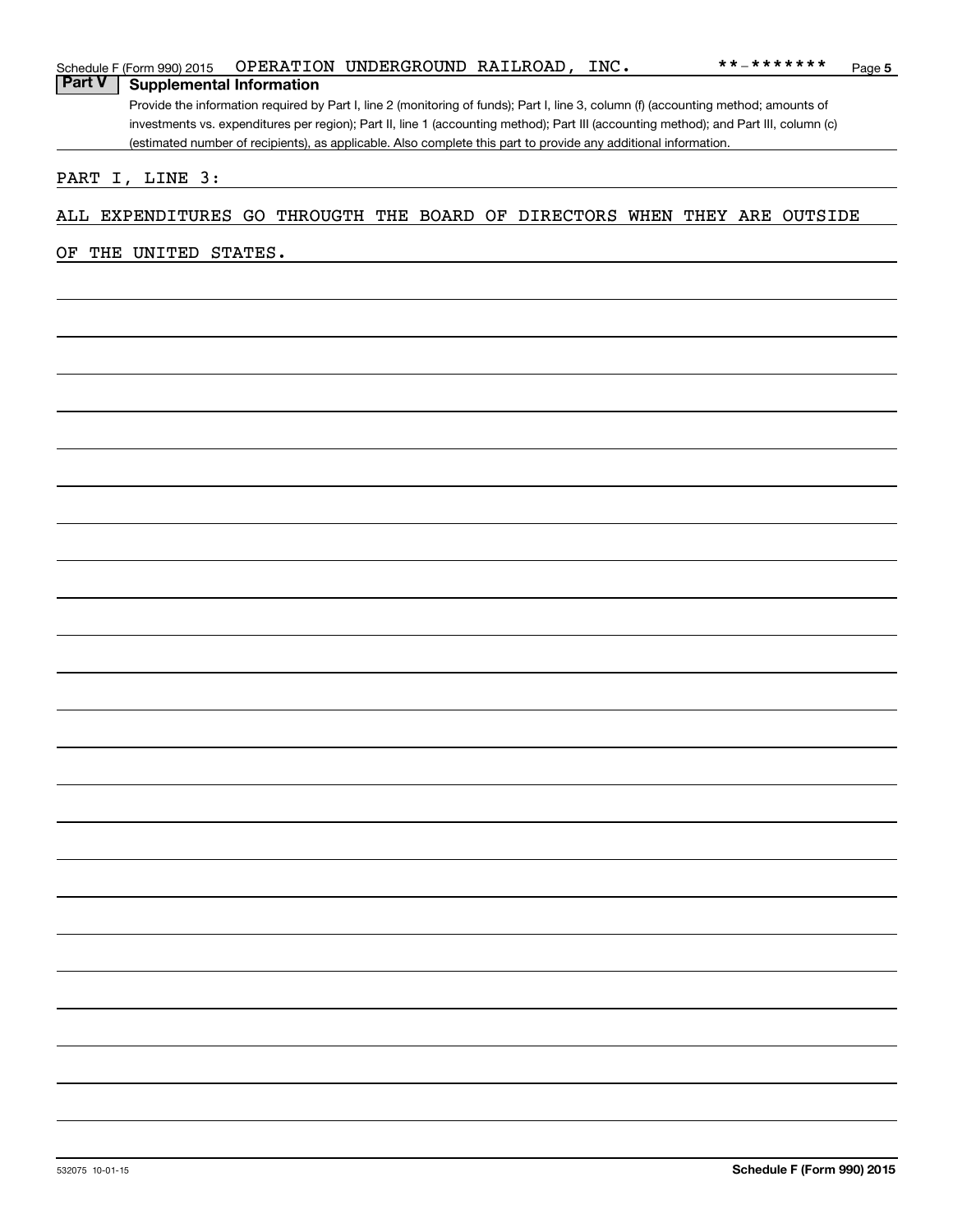532141 08-21-15

**91011**

**SCHEDULE M (Form 990)**

**1213**

|        | Department of the Treasury      | Attach to Form 990.                  |            |                  |                                                                                         |                      | C         |
|--------|---------------------------------|--------------------------------------|------------|------------------|-----------------------------------------------------------------------------------------|----------------------|-----------|
|        | <b>Internal Revenue Service</b> |                                      |            |                  | Information about Schedule M (Form 990) and its instructions is at www.irs.gov/form990. |                      |           |
|        | Name of the organization        |                                      |            |                  |                                                                                         | <b>Employer iden</b> |           |
|        |                                 | OPERATION UNDERGROUND RAILROAD, INC. |            |                  |                                                                                         |                      | $* * - *$ |
| Part I |                                 | <b>Types of Property</b>             |            |                  |                                                                                         |                      |           |
|        |                                 |                                      | (a)        | (b)              | (c)                                                                                     |                      | (d)       |
|        |                                 |                                      | Check if   | Number of        | Noncash contribution                                                                    | Method of de         |           |
|        |                                 |                                      | applicable | contributions or | amounts reported on<br>litems contributed  Form 990, Part VIII, line 1q                 | noncash contribi     |           |
|        |                                 |                                      |            |                  |                                                                                         |                      |           |
|        |                                 |                                      |            |                  |                                                                                         |                      |           |
| 3      |                                 |                                      |            |                  |                                                                                         |                      |           |
|        |                                 |                                      |            |                  |                                                                                         |                      |           |
| 4      |                                 |                                      |            |                  |                                                                                         |                      |           |
| 5      |                                 | Clothing and household goods         |            |                  |                                                                                         |                      |           |
| 6      |                                 |                                      |            |                  |                                                                                         |                      |           |
|        |                                 |                                      |            |                  |                                                                                         |                      |           |
| 8      | Intellectual property           |                                      |            |                  |                                                                                         |                      |           |

Securities - Publicly traded ~~~~~~~~ Securities - Closely held stock ~~~~~~~

trust interests ………………………………… Securities - Miscellaneous ~~~~~~~~ Qualified conservation contribution -

Historic structures ~~~~~~~~~~~~ Qualified conservation contribution - Other ... ....<br>Real estate - Residential ,...........................

Securities - Partnership, LLC, or

# **Noncash Contributions**

 $\blacktriangleright$  Complete if the organizations answered "Yes" on Form 990, Part IV, lines 29 or 30.  $\vert$  2015

**Open To Public Inspection**

| Employer identification number |  |
|--------------------------------|--|
|--------------------------------|--|

## \*\*‐\*\*\*\*\*\*\*

Method of determining noncash contribution amounts

| Real estate - Commercial   |  |  |
|----------------------------|--|--|
| Real estate - Other        |  |  |
|                            |  |  |
|                            |  |  |
| Drugs and medical supplies |  |  |
| Taxidermy                  |  |  |
| Historical artifacts       |  |  |
| Scientific specimens       |  |  |

|    | 22 Historical artifacts                                                                    |   |  |                      |
|----|--------------------------------------------------------------------------------------------|---|--|----------------------|
| 23 | Scientific specimens                                                                       |   |  |                      |
|    | 24 Archeological artifacts                                                                 |   |  |                      |
|    | 25 Other $\blacktriangleright$ (PRIVATE JET U)                                             | х |  | 85,000. RETAIL VALUE |
|    | ( COMPUTER SOFT<br>26 Other $\blacktriangleright$                                          | х |  | 18,705. RETAIL VALUE |
| 27 | Other $\blacktriangleright$                                                                |   |  |                      |
| 28 | Other                                                                                      |   |  |                      |
|    | 20 Number of Forms 8283 received by the organization during the tax year for contributions |   |  |                      |

**29**

#### **29**Number of Forms 8283 received by the organization during the tax year for contributions for which the organization completed Form 8283, Part IV, Donee Acknowledgement ............

|     |                                                                                                                                 |                                         | Yes | No. |
|-----|---------------------------------------------------------------------------------------------------------------------------------|-----------------------------------------|-----|-----|
| 30a | During the year, did the organization receive by contribution any property reported in Part I, lines 1 through 28, that it      |                                         |     |     |
|     | must hold for at least three years from the date of the initial contribution, and which is not required to be used for          |                                         |     |     |
|     | exempt purposes for the entire holding period?                                                                                  | 30a                                     |     | х   |
|     | <b>b</b> If "Yes," describe the arrangement in Part II.                                                                         |                                         |     |     |
| 31  | Does the organization have a gift acceptance policy that requires the review of any non-standard contributions?                 | 31                                      |     | х   |
| 32a | Does the organization hire or use third parties or related organizations to solicit, process, or sell noncash<br>contributions? | 32a                                     |     | v   |
|     | <b>b</b> If "Yes." describe in Part II.                                                                                         |                                         |     |     |
|     |                                                                                                                                 |                                         |     |     |
| 33  | If the organization did not report an amount in column (c) for a type of property for which column (a) is checked,              |                                         |     |     |
|     | describe in Part II.                                                                                                            |                                         |     |     |
|     |                                                                                                                                 | <u> A.L. L. L. L. (F. L. AAA) (AAJE</u> |     |     |

| LHA | For Paperwork Reduction Act Notice, see the Instructions for Form 990. |
|-----|------------------------------------------------------------------------|
|-----|------------------------------------------------------------------------|

**Schedule M (Form 990) (2015)** 

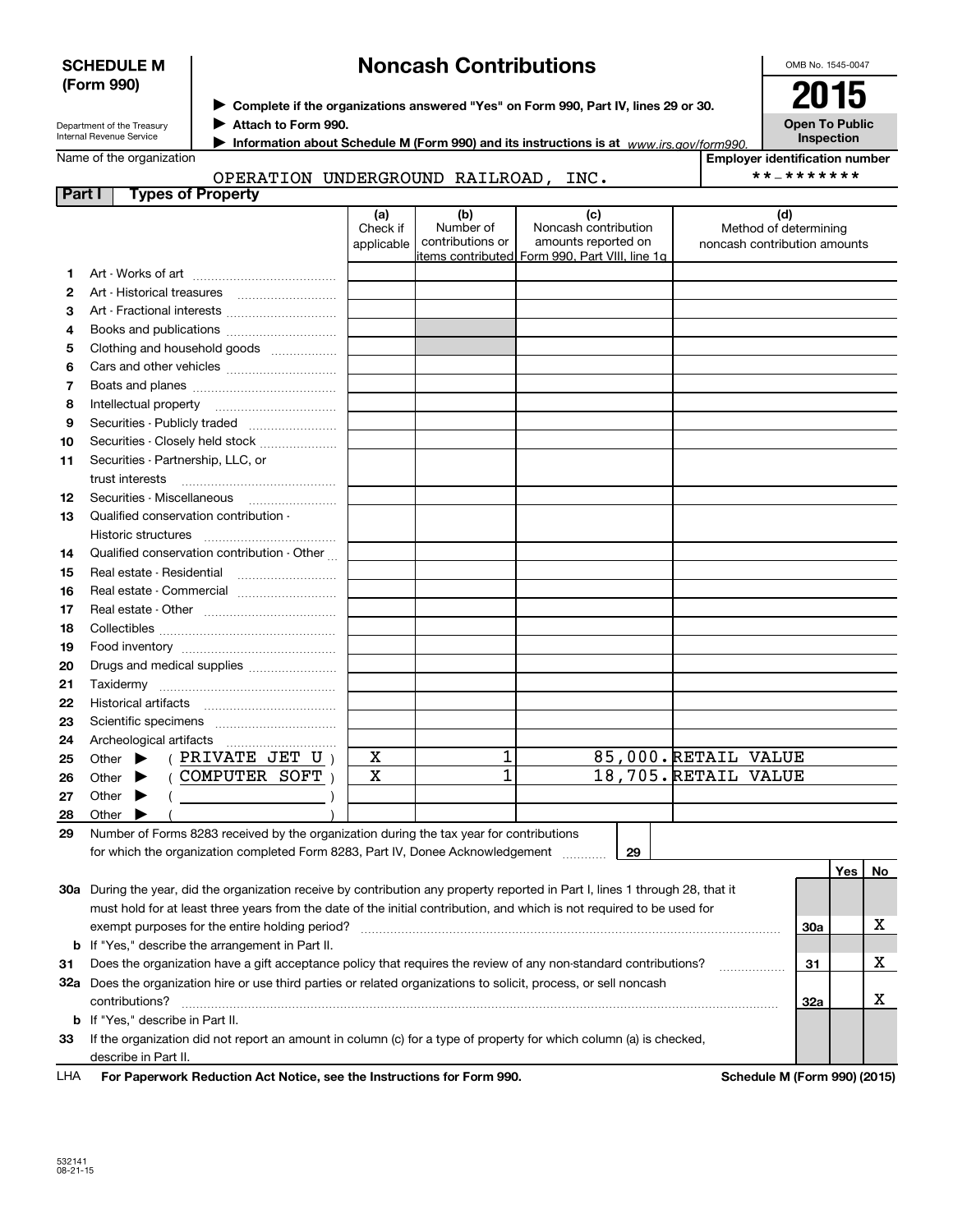|         |                                           | Schedule M (Form 990) (2015) OPERATION UNDERGROUND RAILROAD, INC. |  | **_*******                                                                                                                                                                                                                          | Page 2 |
|---------|-------------------------------------------|-------------------------------------------------------------------|--|-------------------------------------------------------------------------------------------------------------------------------------------------------------------------------------------------------------------------------------|--------|
| Part II | this part for any additional information. |                                                                   |  | <b>Supplemental Information.</b> Provide the information required by Part I, lines 30b, 32b, and 33, and whether the organization is reporting in Part I, column (b), the number of contributions, the number of items received, or |        |
|         |                                           |                                                                   |  |                                                                                                                                                                                                                                     |        |
|         |                                           |                                                                   |  |                                                                                                                                                                                                                                     |        |
|         |                                           |                                                                   |  |                                                                                                                                                                                                                                     |        |
|         |                                           |                                                                   |  |                                                                                                                                                                                                                                     |        |
|         |                                           |                                                                   |  |                                                                                                                                                                                                                                     |        |
|         |                                           |                                                                   |  |                                                                                                                                                                                                                                     |        |
|         |                                           |                                                                   |  |                                                                                                                                                                                                                                     |        |
|         |                                           |                                                                   |  |                                                                                                                                                                                                                                     |        |
|         |                                           |                                                                   |  |                                                                                                                                                                                                                                     |        |
|         |                                           |                                                                   |  |                                                                                                                                                                                                                                     |        |
|         |                                           |                                                                   |  |                                                                                                                                                                                                                                     |        |
|         |                                           |                                                                   |  |                                                                                                                                                                                                                                     |        |
|         |                                           |                                                                   |  |                                                                                                                                                                                                                                     |        |
|         |                                           |                                                                   |  |                                                                                                                                                                                                                                     |        |
|         |                                           |                                                                   |  |                                                                                                                                                                                                                                     |        |
|         |                                           |                                                                   |  |                                                                                                                                                                                                                                     |        |
|         |                                           |                                                                   |  |                                                                                                                                                                                                                                     |        |
|         |                                           |                                                                   |  |                                                                                                                                                                                                                                     |        |
|         |                                           |                                                                   |  |                                                                                                                                                                                                                                     |        |
|         |                                           |                                                                   |  |                                                                                                                                                                                                                                     |        |
|         |                                           |                                                                   |  |                                                                                                                                                                                                                                     |        |
|         |                                           |                                                                   |  |                                                                                                                                                                                                                                     |        |
|         |                                           |                                                                   |  |                                                                                                                                                                                                                                     |        |
|         |                                           |                                                                   |  |                                                                                                                                                                                                                                     |        |
|         |                                           |                                                                   |  |                                                                                                                                                                                                                                     |        |
|         |                                           |                                                                   |  |                                                                                                                                                                                                                                     |        |
|         |                                           |                                                                   |  |                                                                                                                                                                                                                                     |        |
|         |                                           |                                                                   |  |                                                                                                                                                                                                                                     |        |
|         |                                           |                                                                   |  |                                                                                                                                                                                                                                     |        |
|         |                                           |                                                                   |  |                                                                                                                                                                                                                                     |        |
|         |                                           |                                                                   |  |                                                                                                                                                                                                                                     |        |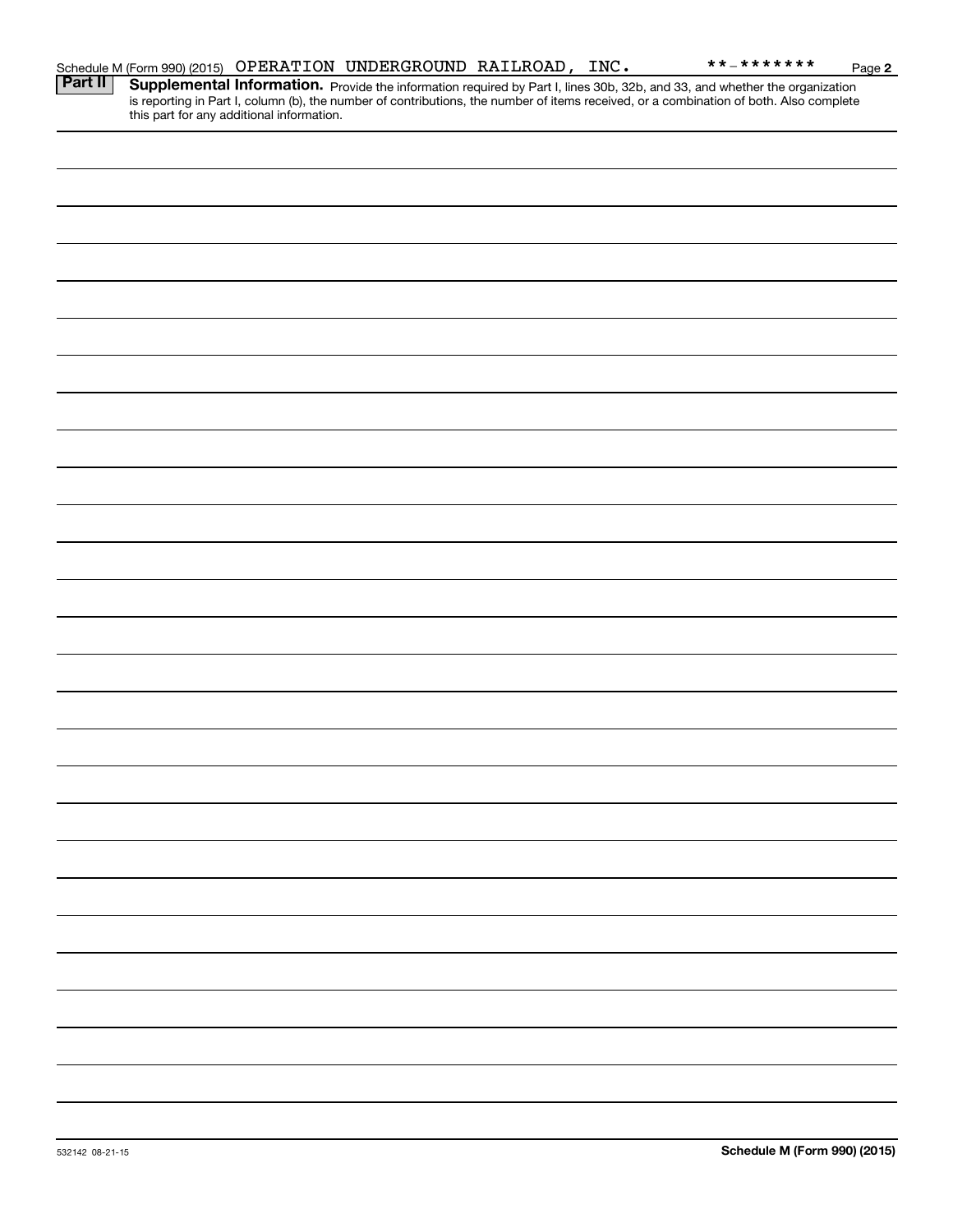**(Form 990 or 990-EZ)**

Department of the Treasury Internal Revenue Service Name of the organization

**SCHEDULE O Supplemental Information to Form 990 or 990-EZ**

**Complete to provide information for responses to specific questions on Form 990 or 990-EZ or to provide any additional information. | Attach to Form 990 or 990-EZ.**

**Information about Schedule O (Form 990 or 990-EZ) and its instructions is at**  $www.irs.gov/form990.$ 

OMB No. 1545-0047 **Open to Public Inspection2015**

OPERATION UNDERGROUND RAILROAD, INC. \*\*-\*\*\*\*\*\*\*

**Employer identification number**

FORM 990, PART I, LINE 1, DESCRIPTION OF ORGANIZATION MISSION:

SLAVERY. RESCUE TEAMS ARE COMPRISED OF HIGHLY SKILLED EX‐NAVY SEAL,

CIA, AND OTHER OPERATIVES. THESE TEAMS WORK IN CONJUNCTION WITH AND IN

FULL COOPERATION WITH LOCAL POLICE FORCES AND GOVERNMENTS TO LIBERATE

CHLDREN AROUND THE WORLD.

FORM 990, PART III, LINE 4A, PROGRAM SERVICE ACCOMPLISHMENTS:

RECOVERY SERVICES ‐ O.U.R. PARTNERS WITH REHABILITATION AND RECOVERY

EXPERTS IN THE COUNTRIES WHERE WE OPERATE. WE BELIEVE THE RESCUE IS NOT

FULLY COMPLETE UNTIL VICTIMS ARE ABLE TO FULLY RECOVER LEVERAGING THE

CRITICAL CARE THESE PARTNERS PROVIDE. WE WILL ALWAYS PROVIDE THE

SUPPORT AND RESOURCES NEEDED TO HELP CHILDREN AT RISK AND RESCUE

HUNDREDS OF CHILDREN AROUND THE WORLD FROM SEXUAL ABUSE.

TECHNOLOGY AND TRAINING ‐ O.U.R. IS WORKING WITH GOVERNMENT OFFICIALS INCLUDING THE INTERNET CRIMES AGAINST CHILDREN TASKFORCE AND INDUSTRY LEADERS TO DEVELOP TECHNOLOGY THAT WILL TRACK CHILD PORNOGRAPHERS AS THEY TRAVEL ACROSS BORDERS. ALONG WITH PROTECTING CHILDREN FROM ONLINE CHILD ABUSE AND MAKING THE INTERNET A SAFER PLACE, O.U.R. IS ALSO CONCERNED THAT LAW ENFORCEMENT CURRENTLY LACK THE TOOLS AND TRAINING THEY NEED TO LEVERAGE TECHNOLOGY TO HOLD PERPETRATORS ACCOUNTABLE AND PREEMPT THE ATROCITIES THAT OCCUR FROM TRAFFICKING. WE HAVE ALREADY TRAINED NUMEROUS AGENCIES IN MULTIPLE U.S. STATES AND FOREIGN COUNTRIES INCLUDING HOMELAND SECURITY AGENTS ON EXISTING TOOLS AND HAVE PARTNERED WITH THEM TO LEVERAGE TECHNOLOGY TO BRING DOMESTIC AND INTERNATIONAL OFFENDERS TO JUSTICE.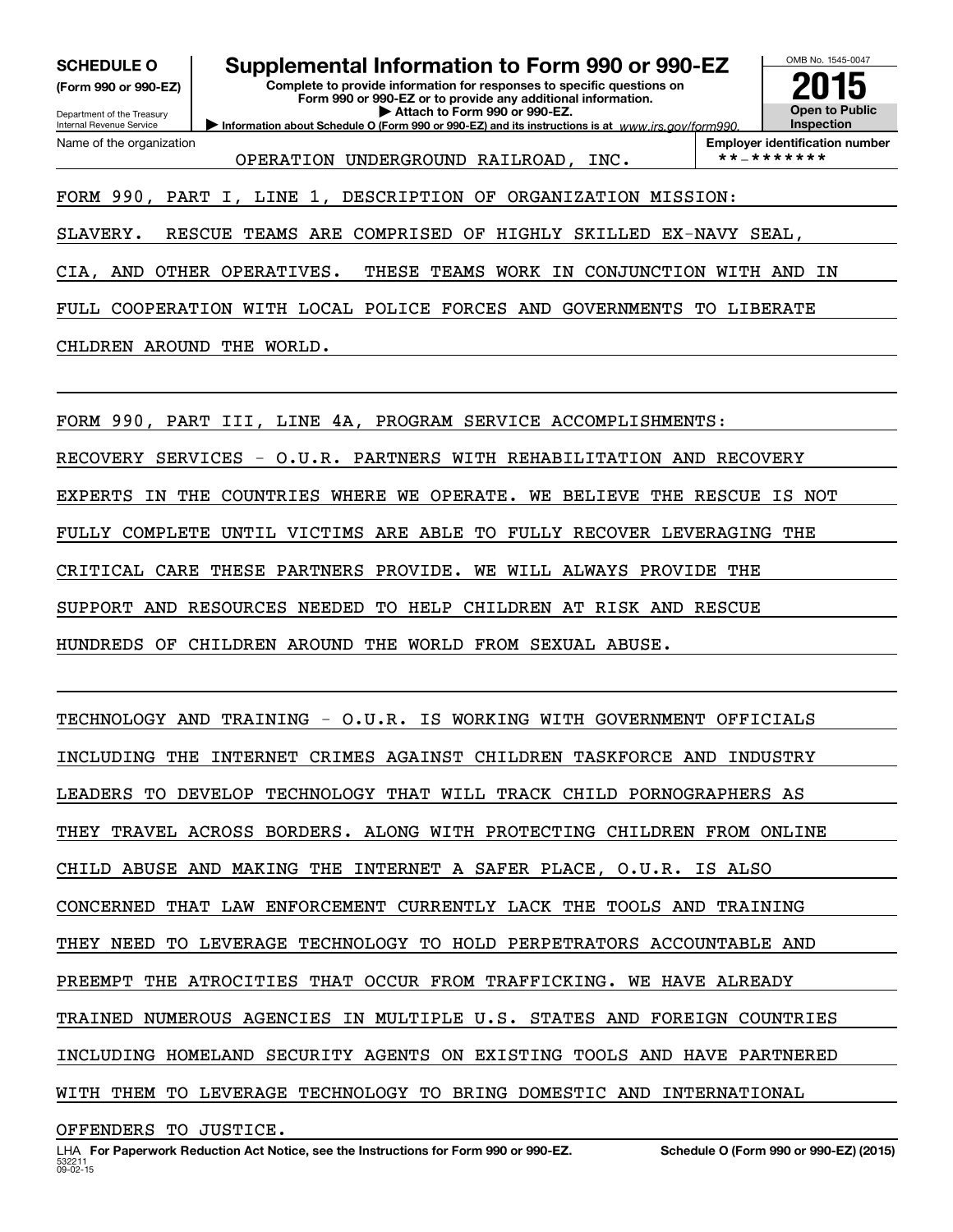FORM 990, PART VI, SECTION B, LINE 11:

RETURN IS PROVIDED TO THE BOARD FOR REVIEW PRIOR TO FILIING.

FORM 990, PART VI, SECTION B, LINE 12C:

TIME IS GIVEN AT QUARTERLY MEETING TO DISCUSS AND MONITOR CONFLICT OF

INTEREST.

FORM 990, PART VI, SECTION B, LINE 15:

THE PROCESS FOR DETERMINING COMPENSATION OF THE ORGANIZATION'S OFFICERS OR

KEY EMPLOYEES INCLUDE A REVIEW AND APPROVAL BY USING COMPARABLILITY DATA

AND CONTEMPORANEOUS SUBSTANIATION OF THE DELIBERATION AND DECISION.

FORM 990, PART VI, SECTION C, LINE 19:

UPON REQUEST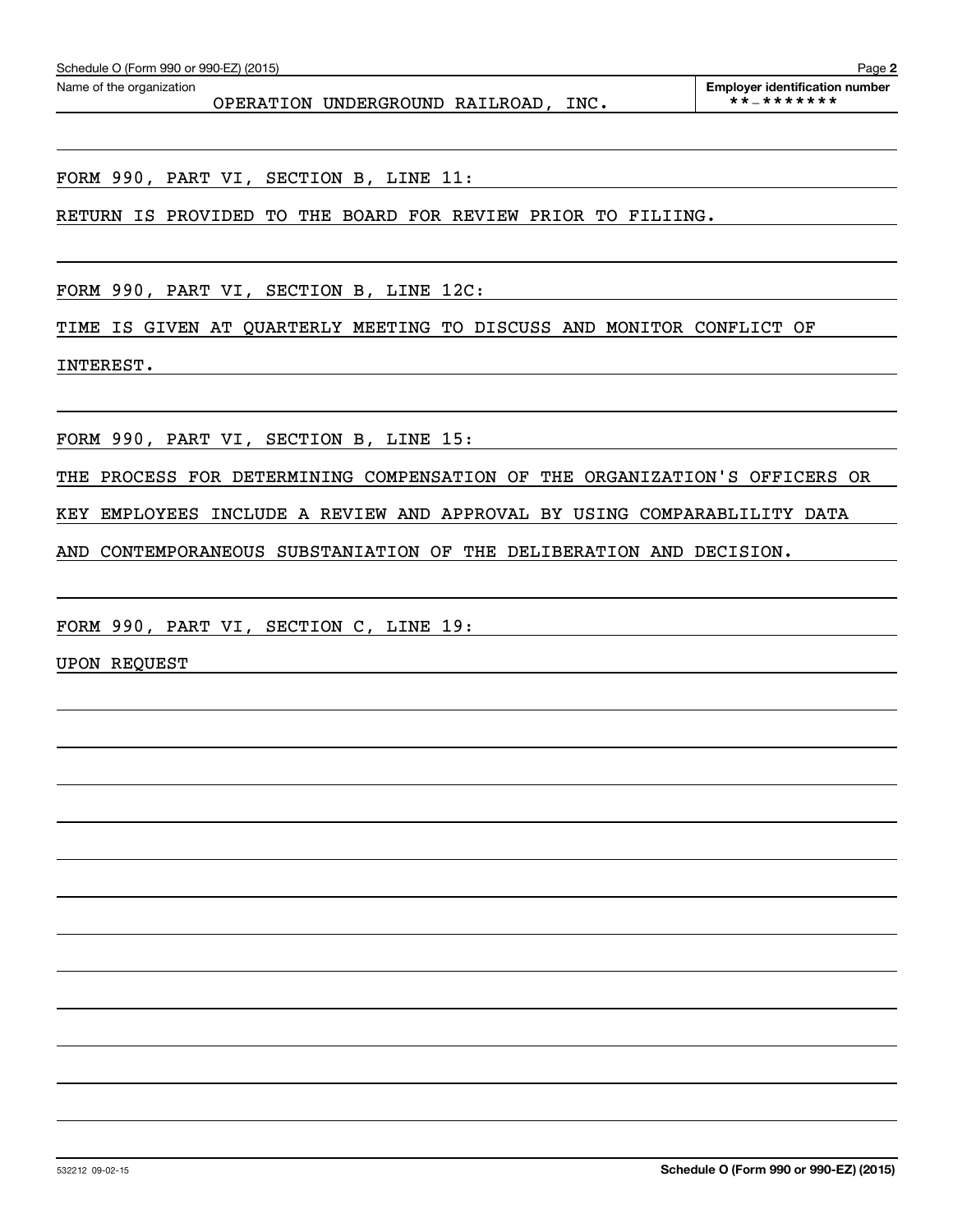| <b>SCHEDULE R</b> |
|-------------------|
| ----              |

## **(Form 990)**

## **Related Organizations and Unrelated Partnerships**

**Complete if the organization answered "Yes" on Form 990, Part IV, line 33, 34, 35b, 36, or 37.** |

**Attach to Form 990.**  |

OMB No. 1545-0047

**Open to Public 2015**

**Employer identification number**

\*\*‐\*\*\*\*\*\*\*

Department of the Treasury Internal Revenue Service

## **| Information about Schedule R (Form 990) and its instructions is at Inspection** *www.irs.gov/form990.*

Name of the organization

## OPERATION UNDERGROUND RAILROAD, INC.

**Part I Identification of Disregarded Entities**  Complete if the organization answered "Yes" on Form 990, Part IV, line 33.

| (a)<br>Name, address, and EIN (if applicable)<br>of disregarded entity | (b)<br>Primary activity | (c)<br>Legal domicile (state or<br>foreign country) | (d)<br>Total income | (e)<br>End-of-year assets | (f)<br>Direct controlling<br>entity |
|------------------------------------------------------------------------|-------------------------|-----------------------------------------------------|---------------------|---------------------------|-------------------------------------|
| DEACON, INC. $-$ **-*******                                            |                         |                                                     |                     |                           |                                     |
| P.O. BOX 363                                                           |                         |                                                     |                     |                           | <b>OPERATION UNDERGROUND</b>        |
| AMERICAN FORK, UT 84721                                                | PAYROLL                 | UTAH                                                |                     |                           | 13,304. RAILROAD, INC.              |
|                                                                        |                         |                                                     |                     |                           |                                     |
|                                                                        |                         |                                                     |                     |                           |                                     |
|                                                                        |                         |                                                     |                     |                           |                                     |

#### **Identification of Related Tax-Exempt Organizations** Complete if the organization answered "Yes" on Form 990, Part IV, line 34 because it had one or more related tax-exempt **Part II** organizations during the tax year.

| (a)<br>Name, address, and EIN<br>of related organization | (b)<br>Primary activity | (c)<br>Legal domicile (state or<br>foreign country) | (d)<br><b>Exempt Code</b><br>section | (e)<br>Public charity<br>status (if section | (f)<br>Direct controlling<br>entity |     | $(g)$<br>Section 512(b)(13)<br>controlled<br>entity? |  |
|----------------------------------------------------------|-------------------------|-----------------------------------------------------|--------------------------------------|---------------------------------------------|-------------------------------------|-----|------------------------------------------------------|--|
|                                                          |                         |                                                     |                                      | 501(c)(3)                                   |                                     | Yes | No                                                   |  |
|                                                          |                         |                                                     |                                      |                                             |                                     |     |                                                      |  |
|                                                          |                         |                                                     |                                      |                                             |                                     |     |                                                      |  |
|                                                          |                         |                                                     |                                      |                                             |                                     |     |                                                      |  |
|                                                          |                         |                                                     |                                      |                                             |                                     |     |                                                      |  |

**For Paperwork Reduction Act Notice, see the Instructions for Form 990. Schedule R (Form 990) 2015**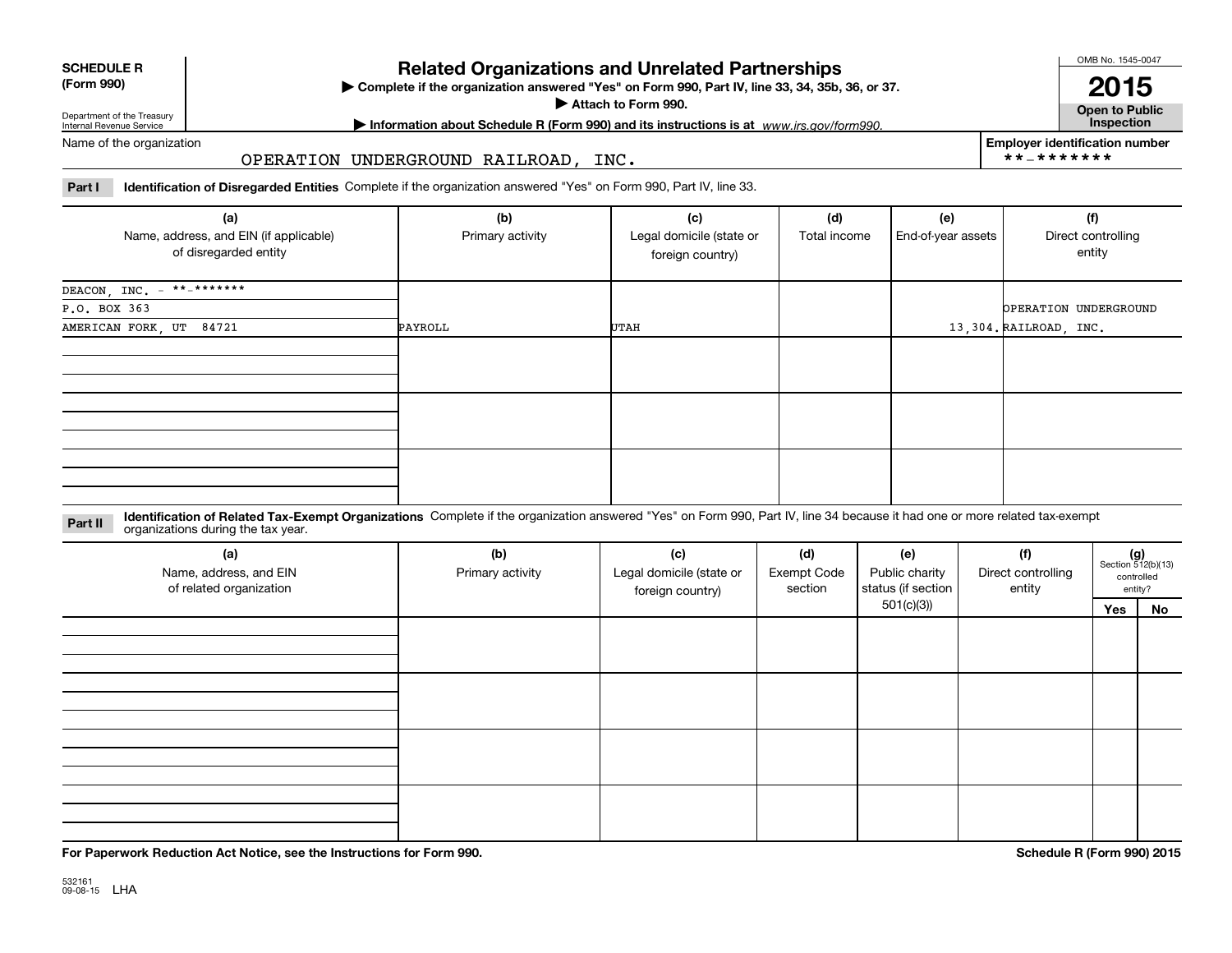#### Schedule R (Form 990) 2015 Page OPERATION UNDERGROUND RAILROAD, INC. \*\*‐\*\*\*\*\*\*\*

**2**

**Identification of Related Organizations Taxable as a Partnership** Complete if the organization answered "Yes" on Form 990, Part IV, line 34 because it had one or more related **Part III** organizations treated as a partnership during the tax year.

| (a)<br>Name, address, and EIN<br>of related organization | (b)<br>Primary activity | (c)<br>Legal<br>domicile<br>(state or<br>foreign<br>country) | (d)<br>Direct controlling<br>entity | (e)<br>Predominant income<br>related, unrelated,<br>excluded from tax under<br>sections 512-514) | (f)<br>Share of total<br>income | (g)<br>Share of<br>end-of-year<br>assets | (h)<br>Disproportionate<br>allocations?<br>Yes   No |  | (i)<br>Code V-UBI<br>amount in box<br>20 of Schedule<br>K-1 (Form 1065) <b>Yes No</b> | (j) | (k)<br>General or Percentage<br>managing<br>partner?<br>partner? |
|----------------------------------------------------------|-------------------------|--------------------------------------------------------------|-------------------------------------|--------------------------------------------------------------------------------------------------|---------------------------------|------------------------------------------|-----------------------------------------------------|--|---------------------------------------------------------------------------------------|-----|------------------------------------------------------------------|
|                                                          |                         |                                                              |                                     |                                                                                                  |                                 |                                          |                                                     |  |                                                                                       |     |                                                                  |
|                                                          |                         |                                                              |                                     |                                                                                                  |                                 |                                          |                                                     |  |                                                                                       |     |                                                                  |
|                                                          |                         |                                                              |                                     |                                                                                                  |                                 |                                          |                                                     |  |                                                                                       |     |                                                                  |
|                                                          |                         |                                                              |                                     |                                                                                                  |                                 |                                          |                                                     |  |                                                                                       |     |                                                                  |

**Identification of Related Organizations Taxable as a Corporation or Trust** Complete if the organization answered "Yes" on Form 990, Part IV, line 34 because it had one or more related **Part IV** organizations treated as a corporation or trust during the tax year.

| (a)<br>Name, address, and EIN<br>of related organization | (b)<br>Primary activity | (c)<br>Legal domicile<br>(state or<br>foreign | (d)<br>Direct controlling<br>entity | (e)<br>Type of entity<br>(C corp, S corp,<br>or trust) | (f)<br>Share of total<br>income | (g)<br>Share of<br>end-of-year<br>assets | (h)<br>Percentage<br>ownership | $\begin{array}{c} \textbf{(i)}\\ \text{Section}\\ 512 \text{(b)} \text{(13)}\\ \text{controlled}\\ \text{entity?} \end{array}$ |
|----------------------------------------------------------|-------------------------|-----------------------------------------------|-------------------------------------|--------------------------------------------------------|---------------------------------|------------------------------------------|--------------------------------|--------------------------------------------------------------------------------------------------------------------------------|
|                                                          |                         | country)                                      |                                     |                                                        |                                 |                                          |                                | Yes No                                                                                                                         |
|                                                          |                         |                                               |                                     |                                                        |                                 |                                          |                                |                                                                                                                                |
|                                                          |                         |                                               |                                     |                                                        |                                 |                                          |                                |                                                                                                                                |
|                                                          |                         |                                               |                                     |                                                        |                                 |                                          |                                |                                                                                                                                |
|                                                          |                         |                                               |                                     |                                                        |                                 |                                          |                                |                                                                                                                                |
|                                                          |                         |                                               |                                     |                                                        |                                 |                                          |                                |                                                                                                                                |
|                                                          |                         |                                               |                                     |                                                        |                                 |                                          |                                |                                                                                                                                |
|                                                          |                         |                                               |                                     |                                                        |                                 |                                          |                                |                                                                                                                                |
|                                                          |                         |                                               |                                     |                                                        |                                 |                                          |                                |                                                                                                                                |
|                                                          |                         |                                               |                                     |                                                        |                                 |                                          |                                |                                                                                                                                |
|                                                          |                         |                                               |                                     |                                                        |                                 |                                          |                                |                                                                                                                                |
|                                                          |                         |                                               |                                     |                                                        |                                 |                                          |                                |                                                                                                                                |
|                                                          |                         |                                               |                                     |                                                        |                                 |                                          |                                |                                                                                                                                |
|                                                          |                         |                                               |                                     |                                                        |                                 |                                          |                                |                                                                                                                                |
|                                                          |                         |                                               |                                     |                                                        |                                 |                                          |                                |                                                                                                                                |
|                                                          |                         |                                               |                                     |                                                        |                                 |                                          |                                |                                                                                                                                |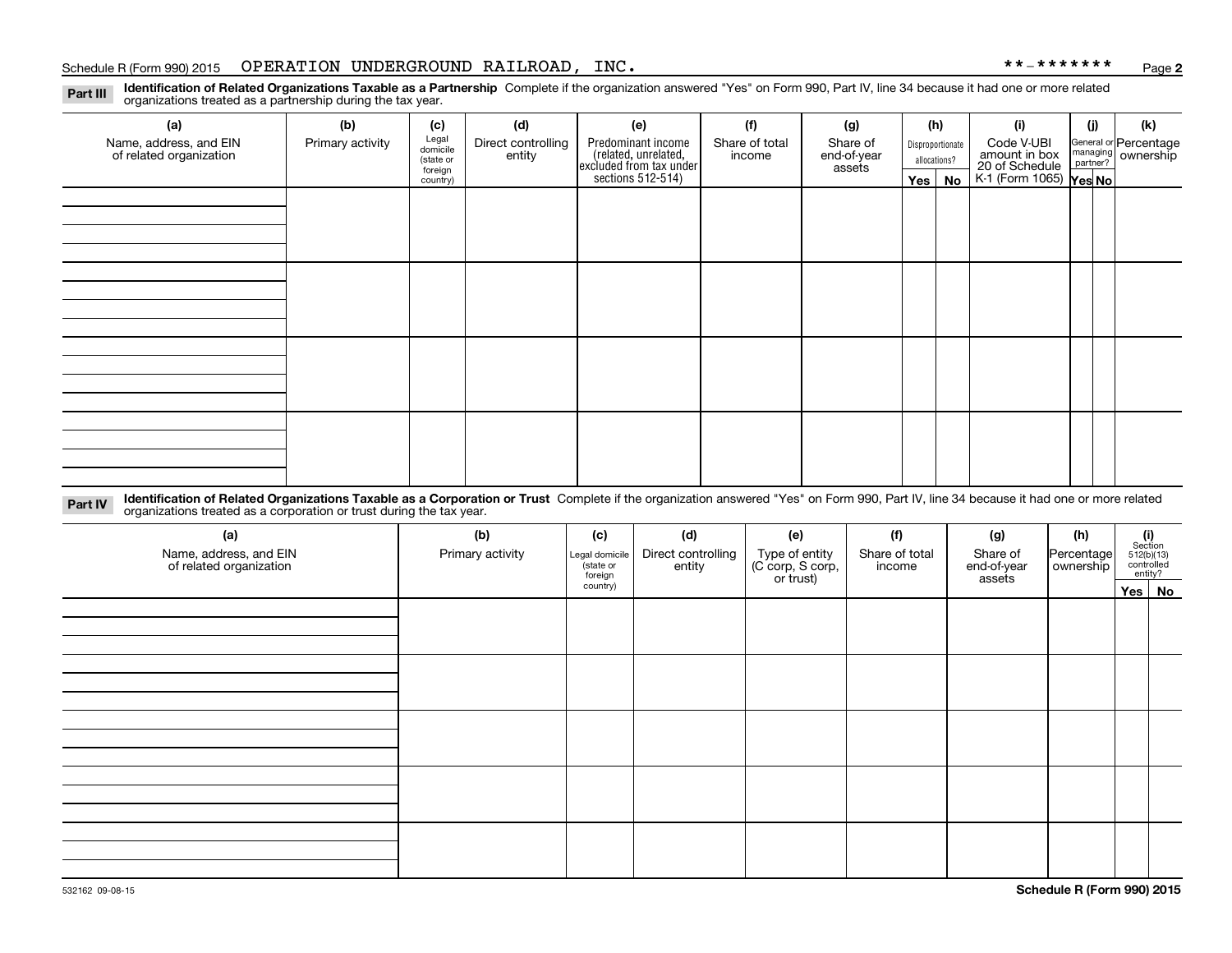## Schedule R (Form 990) 2015 Page OPERATION UNDERGROUND RAILROAD, INC. \*\*‐\*\*\*\*\*\*\*

#### **Part V** Transactions With Related Organizations Complete if the organization answered "Yes" on Form 990, Part IV, line 34, 35b, or 36.

| Note. Complete line 1 if any entity is listed in Parts II, III, or IV of this schedule.                                                                                                                                        |                | Yes   No |
|--------------------------------------------------------------------------------------------------------------------------------------------------------------------------------------------------------------------------------|----------------|----------|
| During the tax year, did the organization engage in any of the following transactions with one or more related organizations listed in Parts II-IV?                                                                            |                |          |
|                                                                                                                                                                                                                                | 1a             |          |
| <b>b</b> Gift, grant, or capital contribution to related organization(s)                                                                                                                                                       | 1b             |          |
| c Gift, grant, or capital contribution from related organization(s) manufaction(s) and contribution from related organization(s) manufaction contribution from related organization(s) manufaction contribution contribution f | 1c             |          |
| d Loans or loan guarantees to or for related organization(s)                                                                                                                                                                   | 1 <sub>d</sub> |          |
| e Loans or loan quarantees by related organization(s)                                                                                                                                                                          | 1e             |          |
|                                                                                                                                                                                                                                |                |          |
| f Dividends from related organization(s) manufactured and contract the contract of the contract of the contract of the contract of the contract of the contract of the contract of the contract of the contract of the contrac | 1f             |          |
| g Sale of assets to related organization(s) www.assetsion.com/www.assetsion.com/www.assetsion.com/www.assetsion.com/www.assetsion.com/www.assetsion.com/www.assetsion.com/www.assetsion.com/www.assetsion.com/www.assetsion.co | 1 <sub>q</sub> |          |
| h Purchase of assets from related organization(s) manufactured and content to content the content of assets from related organization(s)                                                                                       | 1h             |          |
| Exchange of assets with related organization(s) encontraction and contact and contact and contact and contact and contact and contact and contact and contact and contact and contact and contact and contact and contact and  | 11             |          |
| Lease of facilities, equipment, or other assets to related organization(s) The manuform manuform manuform manuform manuform manuform manuform manuform manuform manuform manuform manuform manuform manuform manuform manuform | 1j.            |          |
|                                                                                                                                                                                                                                |                |          |
|                                                                                                                                                                                                                                | 1k             |          |
| Performance of services or membership or fundraising solicitations for related organization(s)                                                                                                                                 | 11             |          |
| m Performance of services or membership or fundraising solicitations by related organization(s)                                                                                                                                | 1 <sub>m</sub> |          |
|                                                                                                                                                                                                                                | 1n             |          |
| o Sharing of paid employees with related organization(s) The Committee of the Committee of Sharing of paid employees with related organization(s)                                                                              | 10             |          |
|                                                                                                                                                                                                                                |                |          |
| p Reimbursement paid to related organization(s) for expenses [111] resummand content to content the set of the set of the set of the set of the set of the set of the set of the set of the set of the set of the set of the s | 1p             |          |
|                                                                                                                                                                                                                                | 1q             |          |
|                                                                                                                                                                                                                                |                |          |
|                                                                                                                                                                                                                                | 1r             |          |
|                                                                                                                                                                                                                                | 1s             |          |

**2**If the answer to any of the above is "Yes," see the instructions for information on who must complete this line, including covered relationships and transaction thresholds.

|     | (a)<br>Name of related organization | (b)<br>Transaction<br>type (a-s) | (c)<br>Amount involved | (d)<br>Method of determining amount involved |
|-----|-------------------------------------|----------------------------------|------------------------|----------------------------------------------|
| (1) |                                     |                                  |                        |                                              |
| (2) |                                     |                                  |                        |                                              |
| (3) |                                     |                                  |                        |                                              |
| (4) |                                     |                                  |                        |                                              |
| (5) |                                     |                                  |                        |                                              |
| (6) |                                     |                                  |                        |                                              |

 $\overline{a}$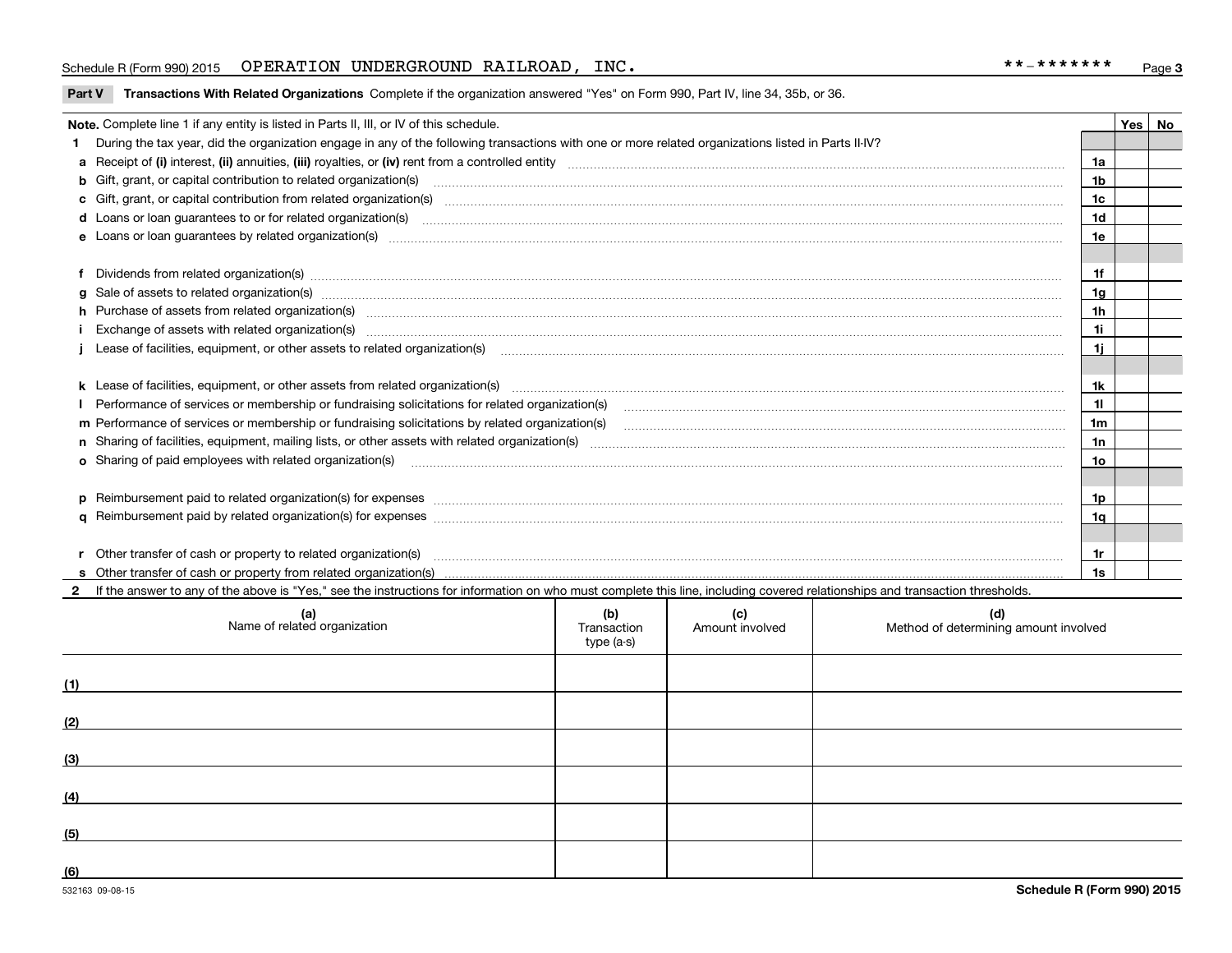## Schedule R (Form 990) 2015 Page OPERATION UNDERGROUND RAILROAD, INC. \*\*‐\*\*\*\*\*\*\*

#### **Part VI Unrelated Organizations Taxable as a Partnership Complete if the organization answered "Yes" on Form 990, Part IV, line 37.**

Provide the following information for each entity taxed as a partnership through which the organization conducted more than five percent of its activities (measured by total assets or gross revenue) that was not a related organization. See instructions regarding exclusion for certain investment partnerships.

| (a)<br>Name, address, and EIN<br>of entity | ----- <del>-</del> --------<br>(b)<br>Primary activity | (c)<br>Legal domicile<br>(state or foreign<br>country) | (d)<br>Predominant income<br>(related, unrelated,<br>excluded from tax under<br>sections 512-514) | (e)<br>Are all<br>partners sec.<br>$501(c)(3)$<br>orgs.?<br>Yes No | (f)<br>Share of<br>total<br>income | (g)<br>Share of<br>end-of-year<br>assets | (h)<br>Dispropor-<br>tionate<br>allocations?<br>Yes No | (i)<br>Code V-UBI<br> amount in box 20 managing<br>  of Schedule K-1 partner? ownership<br>  of Schedule K-1 partner? ownership<br>  Yes No | (i)<br>YesNO | (k) |
|--------------------------------------------|--------------------------------------------------------|--------------------------------------------------------|---------------------------------------------------------------------------------------------------|--------------------------------------------------------------------|------------------------------------|------------------------------------------|--------------------------------------------------------|---------------------------------------------------------------------------------------------------------------------------------------------|--------------|-----|
|                                            |                                                        |                                                        |                                                                                                   |                                                                    |                                    |                                          |                                                        |                                                                                                                                             |              |     |
|                                            |                                                        |                                                        |                                                                                                   |                                                                    |                                    |                                          |                                                        |                                                                                                                                             |              |     |
|                                            |                                                        |                                                        |                                                                                                   |                                                                    |                                    |                                          |                                                        |                                                                                                                                             |              |     |
|                                            |                                                        |                                                        |                                                                                                   |                                                                    |                                    |                                          |                                                        |                                                                                                                                             |              |     |
|                                            |                                                        |                                                        |                                                                                                   |                                                                    |                                    |                                          |                                                        |                                                                                                                                             |              |     |
|                                            |                                                        |                                                        |                                                                                                   |                                                                    |                                    |                                          |                                                        |                                                                                                                                             |              |     |
|                                            |                                                        |                                                        |                                                                                                   |                                                                    |                                    |                                          |                                                        |                                                                                                                                             |              |     |
|                                            |                                                        |                                                        |                                                                                                   |                                                                    |                                    |                                          |                                                        |                                                                                                                                             |              |     |

**Schedule R (Form 990) 2015**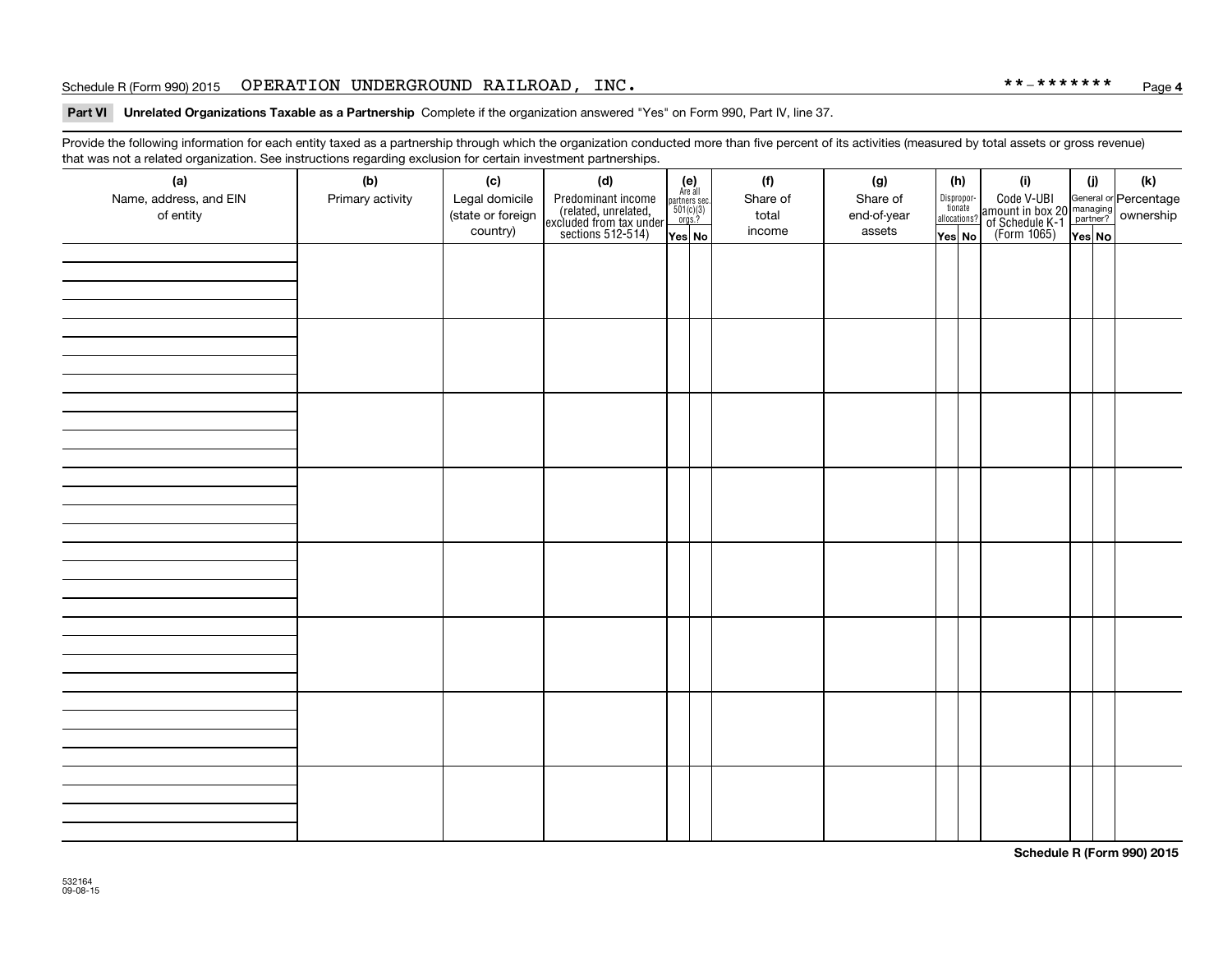## **Part VII Supplemental Information**

Provide additional information for responses to questions on Schedule R (see instructions).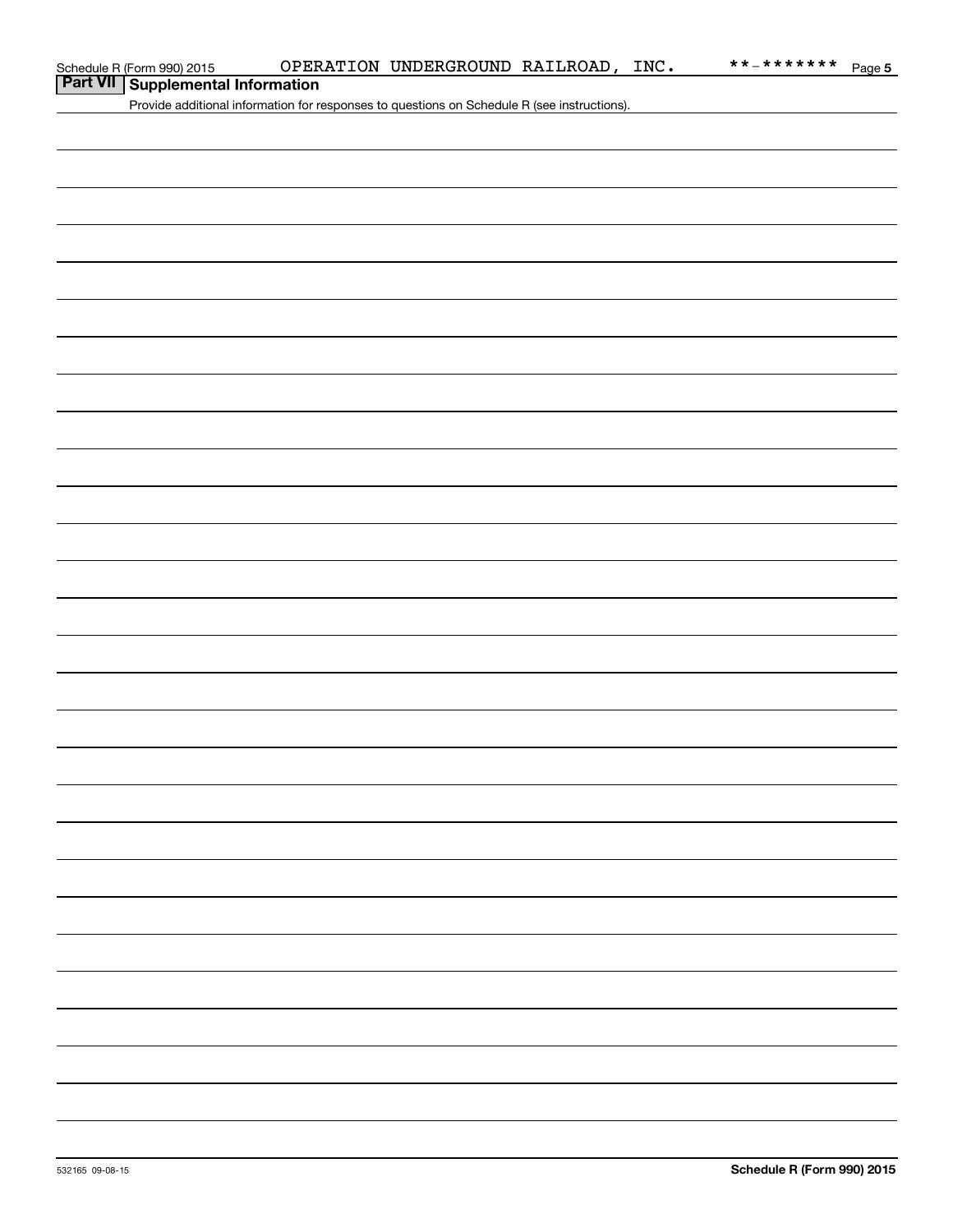|              | Form $990 - T$                                         | <b>Exempt Organization Business Income Tax Return</b>                                                                                                                                                                                |                      |                                              |                                                |                 | OMB No. 1545-0687                                                            |
|--------------|--------------------------------------------------------|--------------------------------------------------------------------------------------------------------------------------------------------------------------------------------------------------------------------------------------|----------------------|----------------------------------------------|------------------------------------------------|-----------------|------------------------------------------------------------------------------|
|              |                                                        | (and proxy tax under section 6033(e))                                                                                                                                                                                                |                      |                                              |                                                |                 |                                                                              |
|              |                                                        | For calendar year 2015 or other tax year beginning<br>Information about Form 990-T and its instructions is available at www.irs.gov/form990t.                                                                                        |                      | $\blacksquare$ , and ending $\blacksquare$ . |                                                |                 | h                                                                            |
|              | Department of the Treasury<br>Internal Revenue Service | bo not enter SSN numbers on this form as it may be made public if your organization is a $501(c)(3)$ .                                                                                                                               |                      |                                              |                                                |                 | Open to Public Inspection for<br>501(c)(3) Organizations Only                |
| A            | Check box if<br>address changed                        | Name of organization $($ $\Box$ Check box if name changed and see instructions.)                                                                                                                                                     |                      |                                              |                                                |                 | D Employer identification number<br>(Employees' trust, see<br>instructions.) |
|              | <b>B</b> Exempt under section                          | OPERATION UNDERGROUND RAILROAD, INC.<br>Print                                                                                                                                                                                        |                      |                                              |                                                |                 | * * _ * * * * * * *                                                          |
|              | $X$ 501(c)(3)                                          | 0ľ<br>Number, street, and room or suite no. If a P.O. box, see instructions.                                                                                                                                                         |                      |                                              |                                                |                 | E Unrelated business activity codes<br>(See instructions.)                   |
|              | 7220(e)<br>408(e)                                      | Type<br>700 NORTH VALLEY STREET, NO. B                                                                                                                                                                                               |                      |                                              |                                                |                 |                                                                              |
|              | 530(a) <br>408A<br>529(a)                              | City or town, state or province, country, and ZIP or foreign postal code<br>ANAHEIM, CA 92801                                                                                                                                        |                      |                                              |                                                | 713940          |                                                                              |
|              | $\frac{C}{\text{at end of year}}$                      | F Group exemption number (See instructions.)                                                                                                                                                                                         |                      |                                              |                                                |                 |                                                                              |
|              | 13,304.                                                | <b>G</b> Check organization type $\blacktriangleright$<br>$\boxed{\mathbf{X}}$ 501(c) corporation                                                                                                                                    |                      | $501(c)$ trust                               | $401(a)$ trust                                 |                 | Other trust                                                                  |
|              |                                                        | H Describe the organization's primary unrelated business activity. FITNESS CENTER                                                                                                                                                    |                      |                                              |                                                |                 |                                                                              |
|              |                                                        |                                                                                                                                                                                                                                      |                      |                                              |                                                | Yes             | $\overline{X}$ No                                                            |
|              |                                                        | If "Yes," enter the name and identifying number of the parent corporation. $\blacktriangleright$                                                                                                                                     |                      |                                              |                                                |                 |                                                                              |
|              | Part I                                                 | J The books are in care of $\blacktriangleright$ TIM BALLARD<br><b>Unrelated Trade or Business Income</b>                                                                                                                            |                      |                                              | Telephone number $\triangleright$ 801-830-5363 |                 |                                                                              |
|              |                                                        |                                                                                                                                                                                                                                      |                      | (A) Income                                   | (B) Expenses                                   |                 | (C) Net                                                                      |
|              | 1a Gross receipts or sales                             | 28,614.                                                                                                                                                                                                                              |                      |                                              |                                                |                 |                                                                              |
|              | Less returns and allowances                            | c Balance <b>Division</b><br><u> The Communication of the Communication</u>                                                                                                                                                          | 1c<br>$\overline{2}$ | 28,614.<br>6,114.                            |                                                |                 |                                                                              |
| 2<br>3       | Gross profit. Subtract line 2 from line 1c             |                                                                                                                                                                                                                                      | 3                    | 22,500.                                      |                                                |                 | 22,500.                                                                      |
|              |                                                        |                                                                                                                                                                                                                                      | 4a                   |                                              |                                                |                 |                                                                              |
| b            |                                                        | Net gain (loss) (Form 4797, Part II, line 17) (attach Form 4797)                                                                                                                                                                     | 4b                   |                                              |                                                |                 |                                                                              |
| C            |                                                        |                                                                                                                                                                                                                                      | 4c                   |                                              |                                                |                 |                                                                              |
| 5            |                                                        | Income (loss) from partnerships and S corporations (attach statement)                                                                                                                                                                | 5                    |                                              |                                                |                 |                                                                              |
| 6            | Rent income (Schedule C)                               |                                                                                                                                                                                                                                      | 6                    | 10,643.                                      |                                                |                 | 10,643.                                                                      |
| 7            |                                                        | Unrelated debt-financed income (Schedule E) [11] [2010] [2010] [2010] [2010] [2010] [2010] [2010] [2010] [2010                                                                                                                       | $\overline{7}$       |                                              |                                                |                 |                                                                              |
| 8            |                                                        | Interest, annuities, royalties, and rents from controlled organizations (Sch. F)                                                                                                                                                     | 8                    |                                              |                                                |                 |                                                                              |
| 9            |                                                        | Investment income of a section 501(c)(7), (9), or (17) organization (Schedule G)                                                                                                                                                     | 9                    |                                              |                                                |                 |                                                                              |
| 10           |                                                        |                                                                                                                                                                                                                                      | 10                   |                                              |                                                |                 |                                                                              |
| 11           |                                                        |                                                                                                                                                                                                                                      | 11                   |                                              |                                                |                 |                                                                              |
| 12           |                                                        |                                                                                                                                                                                                                                      | 12                   |                                              |                                                |                 |                                                                              |
| 13           |                                                        |                                                                                                                                                                                                                                      | 13                   | 33, 143.                                     |                                                |                 | 33,143.                                                                      |
|              | Part II                                                | <b>Deductions Not Taken Elsewhere</b> (See instructions for limitations on deductions.)<br>(Except for contributions, deductions must be directly connected with the unrelated business income.)                                     |                      |                                              |                                                |                 |                                                                              |
| 14           |                                                        | Compensation of officers, directors, and trustees (Schedule K) [11] manufacture material manufacture material material material material material material material material material material material material material mate       |                      |                                              |                                                | 14              |                                                                              |
| 15           |                                                        |                                                                                                                                                                                                                                      |                      |                                              |                                                | 15              |                                                                              |
| 16           |                                                        | Repairs and maintenance <b>construction and construction of the construction</b> and maintenance construction and construction of the construction of the construction of the construction of the construction of the construction   |                      |                                              |                                                | 16              | 790.                                                                         |
| 17           |                                                        |                                                                                                                                                                                                                                      |                      |                                              |                                                | 17              |                                                                              |
| 18           |                                                        |                                                                                                                                                                                                                                      |                      |                                              |                                                | 18              |                                                                              |
| 19           |                                                        | Taxes and licenses <b>construction and construction of the construction</b> and construction of the construction of the                                                                                                              |                      |                                              |                                                | 19              |                                                                              |
| 20           |                                                        | Charitable contributions (See instructions for limitation rules) [11] manufacture in the contributions (See instructions for limitation rules) [11] manufacture in the contributions (See instructions for limitation rules) [       |                      |                                              | 7,117.                                         | 20              |                                                                              |
| 21<br>22     |                                                        | Less depreciation claimed on Schedule A and elsewhere on return [10] [22a]                                                                                                                                                           |                      |                                              |                                                | 22 <sub>b</sub> | 7,117.                                                                       |
| 23           | Depletion                                              |                                                                                                                                                                                                                                      |                      |                                              |                                                | 23              |                                                                              |
| 24           |                                                        |                                                                                                                                                                                                                                      |                      |                                              |                                                | 24              |                                                                              |
| 25           |                                                        | Employee benefit programs in the continuum contract of the contract of the contract of the contract of the contract of the contract of the contract of the contract of the contract of the contract of the contract of the con       |                      |                                              |                                                | 25              | 5,434.                                                                       |
| 26           |                                                        |                                                                                                                                                                                                                                      |                      |                                              |                                                | 26              |                                                                              |
| 27           |                                                        | Excess readership costs (Schedule J) <b>manual contract and contract and contract and contract and contract and contract and contract and contract and contract and contract and contract and contract and contract and contract</b> |                      |                                              |                                                | 27              |                                                                              |
| 28           |                                                        | Other deductions (attach schedule) Material Material Material SEE STATEMENT 1                                                                                                                                                        |                      |                                              |                                                | 28              | 116, 715.                                                                    |
| 29           |                                                        |                                                                                                                                                                                                                                      |                      |                                              |                                                | 29              | 130,056.                                                                     |
| 30           |                                                        |                                                                                                                                                                                                                                      |                      |                                              |                                                | 30              | $-96,913.$                                                                   |
| 31           |                                                        | Net operating loss deduction (limited to the amount on line 30) [11] manufacture in the contraction contraction (                                                                                                                    |                      |                                              |                                                | 31              |                                                                              |
| 32           |                                                        | Unrelated business taxable income before specific deduction. Subtract line 31 from line 30 [11] manuscriptions taxable income before specific deduction. Subtract line 31 from line 30                                               |                      |                                              |                                                | 32              | $-96,913.$                                                                   |
| 33           |                                                        | Specific deduction (Generally \$1,000, but see line 33 instructions for exceptions) manufactured manufactured manufactured with the Specific deduction (Generally \$1,000, but see line 33 instructions for exceptions)              |                      |                                              |                                                | 33              | 1,000.                                                                       |
| 34<br>523701 | line 32                                                | Unrelated business taxable income. Subtract line 33 from line 32. If line 33 is greater than line 32, enter the smaller of zero or                                                                                                   |                      |                                              |                                                | 34              | $-96,913.$                                                                   |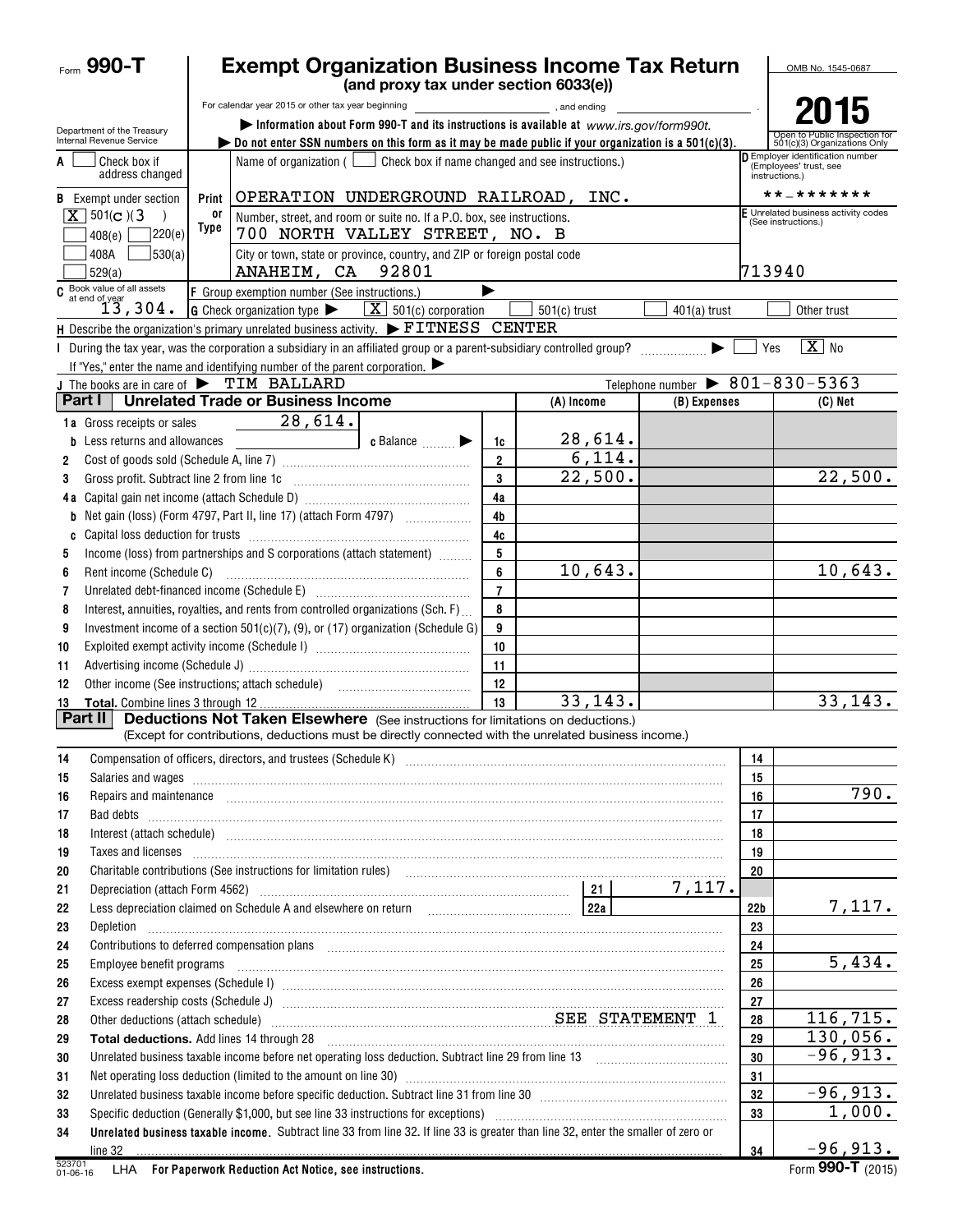| Form 990-T (2015) |           | OPERATION UNDERGROUND RAILROAD, INC.                                                                                                                                                                                                                                                                                      |                |                                                  |   |                                                                                                                |          | **_*******    |                |                                                 | Page 2      |
|-------------------|-----------|---------------------------------------------------------------------------------------------------------------------------------------------------------------------------------------------------------------------------------------------------------------------------------------------------------------------------|----------------|--------------------------------------------------|---|----------------------------------------------------------------------------------------------------------------|----------|---------------|----------------|-------------------------------------------------|-------------|
| Part III          |           | <b>Tax Computation</b>                                                                                                                                                                                                                                                                                                    |                |                                                  |   |                                                                                                                |          |               |                |                                                 |             |
| 35                |           | Organizations Taxable as Corporations. See instructions for tax computation.                                                                                                                                                                                                                                              |                |                                                  |   |                                                                                                                |          |               |                |                                                 |             |
|                   |           | Controlled group members (sections 1561 and 1563) check here $\blacktriangleright$ $\blacksquare$ See instructions and:                                                                                                                                                                                                   |                |                                                  |   |                                                                                                                |          |               |                |                                                 |             |
|                   |           | a Enter your share of the \$50,000, \$25,000, and \$9,925,000 taxable income brackets (in that order):                                                                                                                                                                                                                    |                |                                                  |   |                                                                                                                |          |               |                |                                                 |             |
|                   | (1)       | $\sqrt{3}$<br>and the state of the state of the                                                                                                                                                                                                                                                                           | $(2)$ $ $ \$   |                                                  |   | $(3)$ $ $ \$                                                                                                   |          |               |                |                                                 |             |
|                   |           |                                                                                                                                                                                                                                                                                                                           |                |                                                  |   |                                                                                                                |          |               |                |                                                 |             |
|                   |           | <b>b</b> Enter organization's share of: (1) Additional 5% tax (not more than \$11,750)                                                                                                                                                                                                                                    |                |                                                  |   | $\sim$                                                                                                         |          |               |                |                                                 |             |
|                   |           |                                                                                                                                                                                                                                                                                                                           |                |                                                  |   |                                                                                                                |          |               |                |                                                 |             |
|                   |           |                                                                                                                                                                                                                                                                                                                           |                |                                                  |   |                                                                                                                |          |               | 35c            |                                                 | $0$ .       |
| 36                |           | Trusts Taxable at Trust Rates. See instructions for tax computation. Income tax on the amount on line 34 from:                                                                                                                                                                                                            |                |                                                  |   |                                                                                                                |          |               |                |                                                 |             |
|                   |           |                                                                                                                                                                                                                                                                                                                           |                |                                                  |   |                                                                                                                |          |               | 36             |                                                 |             |
| 37                |           |                                                                                                                                                                                                                                                                                                                           |                |                                                  |   |                                                                                                                |          |               | 37             |                                                 |             |
| 38                |           | Alternative minimum tax information and contact the contract of the contract of the contract of the contract of                                                                                                                                                                                                           |                |                                                  |   |                                                                                                                |          |               | 38             |                                                 |             |
| 39                |           |                                                                                                                                                                                                                                                                                                                           |                |                                                  |   |                                                                                                                |          |               | 39             |                                                 | 0.          |
|                   |           | Part IV Tax and Payments                                                                                                                                                                                                                                                                                                  |                |                                                  |   |                                                                                                                |          |               |                |                                                 |             |
|                   |           | 40a Foreign tax credit (corporations attach Form 1118; trusts attach Form 1116) [                                                                                                                                                                                                                                         |                |                                                  |   |                                                                                                                | 40a      |               |                |                                                 |             |
|                   |           |                                                                                                                                                                                                                                                                                                                           |                |                                                  |   |                                                                                                                | 40b      |               |                |                                                 |             |
|                   |           | c General business credit. Attach Form 3800 [11] [11] Contract Contract Contract Contract Contract Contract Co                                                                                                                                                                                                            |                |                                                  |   |                                                                                                                | 40c      |               |                |                                                 |             |
|                   |           |                                                                                                                                                                                                                                                                                                                           |                |                                                  |   |                                                                                                                | 40d      |               |                |                                                 |             |
|                   |           | e Total credits. Add lines 40a through 40d measurements and contained and contained and annual contained and contained and contained and contained and contained and contained and contained and contained and contained and c                                                                                            |                |                                                  |   |                                                                                                                |          |               | 40e            |                                                 |             |
| 41                |           |                                                                                                                                                                                                                                                                                                                           |                |                                                  |   |                                                                                                                |          |               | 41             |                                                 | 0.          |
| 42                |           | Other taxes. Check if from: Form 4255 Form 8611 Form 8697 Form 8866 Obther (attach schedule)                                                                                                                                                                                                                              |                |                                                  |   |                                                                                                                |          |               | 42             |                                                 |             |
| 43                |           |                                                                                                                                                                                                                                                                                                                           |                |                                                  |   |                                                                                                                |          |               | 43             |                                                 | $0$ .       |
|                   |           | 44 a Payments: A 2014 overpayment credited to 2015 [100] [100] [100] [100] [100] [100] [100] [100] [100] [100] [100] [100] [100] [100] [100] [100] [100] [100] [100] [100] [100] [100] [100] [100] [100] [100] [100] [100] [10                                                                                            |                |                                                  |   |                                                                                                                | 44a      |               |                |                                                 |             |
|                   |           |                                                                                                                                                                                                                                                                                                                           |                |                                                  |   |                                                                                                                | 44b      |               |                |                                                 |             |
|                   |           |                                                                                                                                                                                                                                                                                                                           |                |                                                  |   |                                                                                                                |          |               |                |                                                 |             |
|                   |           |                                                                                                                                                                                                                                                                                                                           |                |                                                  |   |                                                                                                                | 44c      |               |                |                                                 |             |
|                   |           | d Foreign organizations: Tax paid or withheld at source (see instructions) [                                                                                                                                                                                                                                              |                |                                                  |   |                                                                                                                | 44d      |               |                |                                                 |             |
|                   |           |                                                                                                                                                                                                                                                                                                                           |                |                                                  |   |                                                                                                                | 44e      |               |                |                                                 |             |
|                   |           | f Credit for small employer health insurance premiums (Attach Form 8941) [100011000100010010101010101010101010                                                                                                                                                                                                            |                |                                                  |   |                                                                                                                | 44f      |               |                |                                                 |             |
|                   |           | g Other credits and payments:                                                                                                                                                                                                                                                                                             |                | Form 2439                                        |   |                                                                                                                |          |               |                |                                                 |             |
|                   |           | $\perp$ Form 4136                                                                                                                                                                                                                                                                                                         |                | Other $\qquad \qquad$ Total $\qquad \qquad$ 144g |   |                                                                                                                |          |               |                |                                                 |             |
| 45                |           |                                                                                                                                                                                                                                                                                                                           |                |                                                  |   |                                                                                                                |          |               | 45             |                                                 |             |
| 46                |           |                                                                                                                                                                                                                                                                                                                           |                |                                                  |   |                                                                                                                |          |               | 46             |                                                 |             |
| 47                |           |                                                                                                                                                                                                                                                                                                                           |                |                                                  |   |                                                                                                                |          |               | 47             |                                                 | 0.          |
| 48                |           |                                                                                                                                                                                                                                                                                                                           |                |                                                  |   |                                                                                                                |          |               | 48             |                                                 | 0.          |
| 49                |           | Enter the amount of line 48 you want: Credited to 2016 estimated tax $\blacktriangleright$                                                                                                                                                                                                                                |                |                                                  |   |                                                                                                                |          | Refunded      | 49             |                                                 |             |
| <b>Part V</b>     |           | <b>Statements Regarding Certain Activities and Other Information</b> (see instructions)                                                                                                                                                                                                                                   |                |                                                  |   |                                                                                                                |          |               |                |                                                 |             |
| 1                 |           | At any time during the 2015 calendar year, did the organization have an interest in or a signature or other authority over a financial account (bank,                                                                                                                                                                     |                |                                                  |   |                                                                                                                |          |               |                |                                                 | Yes<br>No   |
|                   |           | securities, or other) in a foreign country? If YES, the organization may have to file FinCEN Form 114, Report of Foreign Bank and Financial                                                                                                                                                                               |                |                                                  |   |                                                                                                                |          |               |                |                                                 |             |
|                   |           |                                                                                                                                                                                                                                                                                                                           |                |                                                  |   |                                                                                                                |          |               |                |                                                 | х           |
| $\overline{2}$    |           | Accounts. If YES, enter the name of the foreign country here<br>During the tax year, did the organization receive a distribution from, or was it the grantor of, or transferor to, a foreign trust?<br>If YES, see instructions for                                                                                       |                |                                                  |   |                                                                                                                |          |               |                |                                                 | $\mathbf X$ |
| 3                 |           | Enter the amount of tax-exempt interest received or accrued during the tax year $\triangleright$ \$                                                                                                                                                                                                                       |                |                                                  |   |                                                                                                                |          |               |                |                                                 |             |
|                   |           | Schedule A - Cost of Goods Sold. Enter method of inventory valuation                                                                                                                                                                                                                                                      |                |                                                  |   | $\blacktriangleright$ N/A                                                                                      |          |               |                |                                                 |             |
| 1                 |           | Inventory at beginning of year                                                                                                                                                                                                                                                                                            | 1              | 0.                                               | 6 | Inventory at end of year [10001] [10001] [10001] [10001] [10001] [10001] [10001] [10001] [10001] [10001] [1000 |          |               | 6              |                                                 | 0.          |
| 2                 | Purchases |                                                                                                                                                                                                                                                                                                                           | $\overline{2}$ | 6,114.                                           |   | 7 Cost of goods sold. Subtract line 6                                                                          |          |               |                |                                                 |             |
|                   |           |                                                                                                                                                                                                                                                                                                                           | 3              |                                                  |   |                                                                                                                |          |               | $\overline{7}$ |                                                 | 6,114.      |
| 3                 |           |                                                                                                                                                                                                                                                                                                                           |                |                                                  |   | from line 5. Enter here and in Part I, line 2                                                                  |          |               |                |                                                 |             |
|                   |           | Additional section 263A costs (att. schedule)                                                                                                                                                                                                                                                                             | 4a             |                                                  | 8 | Do the rules of section 263A (with respect to                                                                  |          |               |                |                                                 | Yes<br>No   |
|                   |           | Other costs (attach schedule)                                                                                                                                                                                                                                                                                             | 4b             |                                                  |   | property produced or acquired for resale) apply to                                                             |          |               |                |                                                 |             |
| 5                 |           | Total. Add lines 1 through 4b                                                                                                                                                                                                                                                                                             | 5              | 6,114.                                           |   | the organization?                                                                                              |          |               |                |                                                 | X           |
| Sign              |           | Under penalties of perjury, I declare that I have examined this return, including accompanying schedules and statements, and to the best of my knowledge and belief, it is true,<br>correct, and complete. Declaration of preparer (other than taxpayer) is based on all information of which preparer has any knowledge. |                |                                                  |   |                                                                                                                |          |               |                |                                                 |             |
| <b>Here</b>       |           |                                                                                                                                                                                                                                                                                                                           |                |                                                  |   |                                                                                                                |          |               |                | May the IRS discuss this return with            |             |
|                   |           |                                                                                                                                                                                                                                                                                                                           |                |                                                  |   | PRESIDENT                                                                                                      |          |               |                | the preparer shown below (see                   |             |
|                   |           | Signature of officer                                                                                                                                                                                                                                                                                                      |                | Date                                             |   | Title                                                                                                          |          |               |                | instructions)? $\mid X \mid \gamma_{\text{es}}$ | No l        |
|                   |           | Print/Type preparer's name                                                                                                                                                                                                                                                                                                |                | Preparer's signature                             |   |                                                                                                                | Date     | Check         | PTIN<br>if     |                                                 |             |
| Paid              |           |                                                                                                                                                                                                                                                                                                                           |                |                                                  |   |                                                                                                                |          | self-employed |                |                                                 |             |
| Preparer          |           | KELLY B. WILSON                                                                                                                                                                                                                                                                                                           |                |                                                  |   |                                                                                                                | 06/25/18 |               |                | P00092646                                       |             |
| <b>Use Only</b>   |           | Firm's name $\blacktriangleright$ ALLRED JACKSON,                                                                                                                                                                                                                                                                         |                | P.C.                                             |   |                                                                                                                |          | Firm's $EIN$  |                | **_*******                                      |             |
|                   |           |                                                                                                                                                                                                                                                                                                                           |                | 135 NORTH 100 EAST                               |   |                                                                                                                |          |               |                |                                                 |             |
|                   |           | Firm's address > AMERICAN FORK, UT 84003                                                                                                                                                                                                                                                                                  |                |                                                  |   |                                                                                                                |          | Phone no.     |                | $(801)$ 756-7603                                |             |
|                   |           |                                                                                                                                                                                                                                                                                                                           |                |                                                  |   |                                                                                                                |          |               |                |                                                 |             |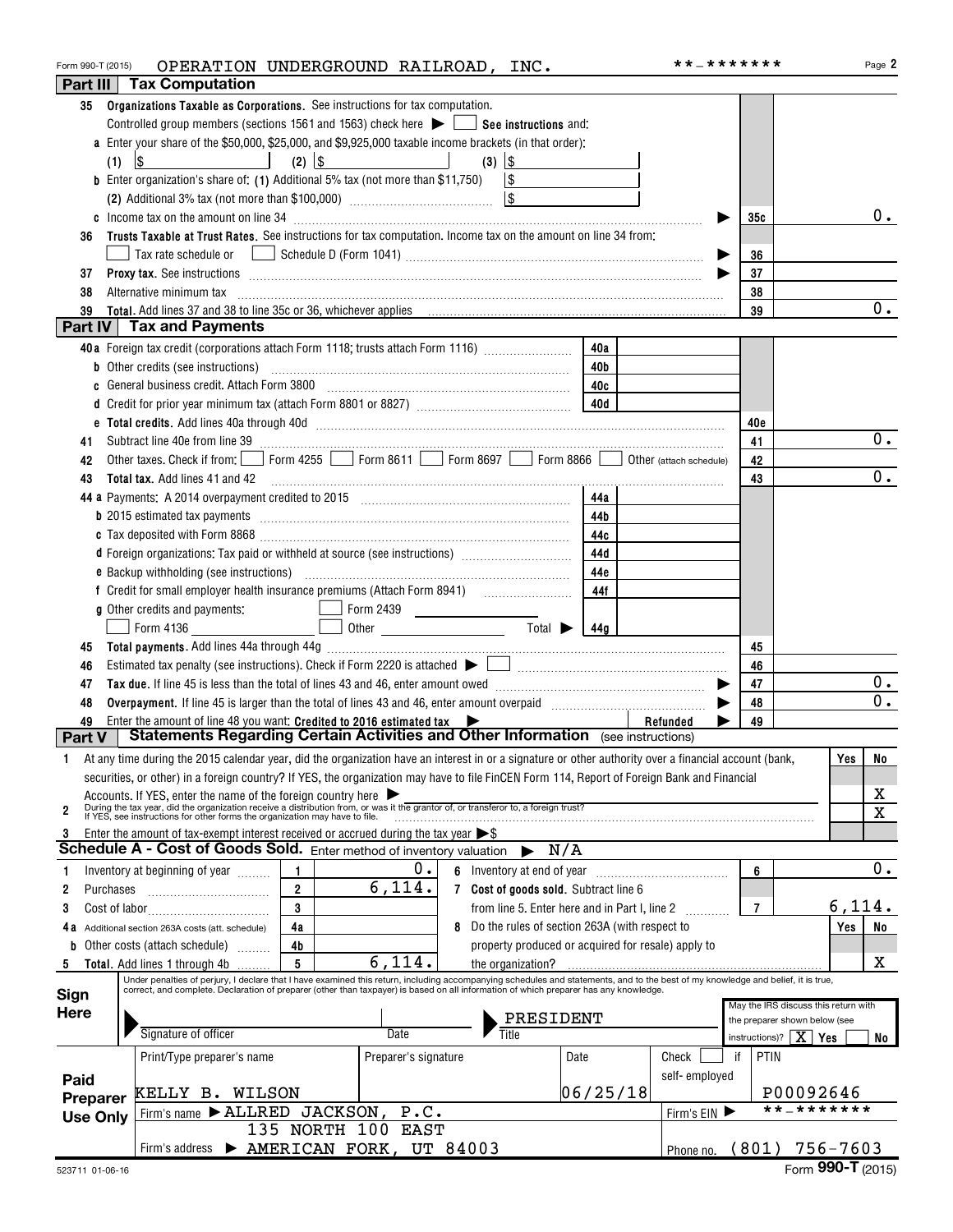| Form 990-T (2015) | OPERATION | UNDERGROUND | RAILROAD | INC | ******* | Page |
|-------------------|-----------|-------------|----------|-----|---------|------|
|                   |           |             |          |     |         |      |

## (see instructions) **Schedule C - Rent Income (From Real Property and Personal Property Leased With Real Property)**

**1.** Description of property

| (1)                                                                                                                       |                                                      |                                                                   |                                                                                                                                                    |                                           |                                                                                                  |    |                                                                                   |  |
|---------------------------------------------------------------------------------------------------------------------------|------------------------------------------------------|-------------------------------------------------------------------|----------------------------------------------------------------------------------------------------------------------------------------------------|-------------------------------------------|--------------------------------------------------------------------------------------------------|----|-----------------------------------------------------------------------------------|--|
| (2)                                                                                                                       |                                                      |                                                                   |                                                                                                                                                    |                                           |                                                                                                  |    |                                                                                   |  |
| (3)                                                                                                                       |                                                      |                                                                   |                                                                                                                                                    |                                           |                                                                                                  |    |                                                                                   |  |
| (4)                                                                                                                       |                                                      |                                                                   |                                                                                                                                                    |                                           |                                                                                                  |    |                                                                                   |  |
|                                                                                                                           | 2.                                                   | Rent received or accrued                                          |                                                                                                                                                    |                                           |                                                                                                  |    |                                                                                   |  |
| (a) From personal property (if the percentage of<br>rent for personal property is more than<br>10% but not more than 50%) |                                                      |                                                                   | $(b)$ From real and personal property (if the percentage of rent for personal property exceeds 50% or if<br>the rent is based on profit or income) |                                           | 3(a) Deductions directly connected with the income in<br>columns 2(a) and 2(b) (attach schedule) |    |                                                                                   |  |
| (1)                                                                                                                       |                                                      |                                                                   |                                                                                                                                                    | 10,643.                                   |                                                                                                  |    |                                                                                   |  |
| (2)                                                                                                                       |                                                      |                                                                   |                                                                                                                                                    |                                           |                                                                                                  |    |                                                                                   |  |
| (3)                                                                                                                       |                                                      |                                                                   |                                                                                                                                                    |                                           |                                                                                                  |    |                                                                                   |  |
| (4)                                                                                                                       |                                                      |                                                                   |                                                                                                                                                    |                                           |                                                                                                  |    |                                                                                   |  |
| Total                                                                                                                     | $\mathbf 0$ .                                        | Total                                                             |                                                                                                                                                    | 10,643.                                   |                                                                                                  |    |                                                                                   |  |
| (c) Total income. Add totals of columns 2(a) and 2(b). Enter<br>here and on page 1, Part I, line 6, column (A)            |                                                      |                                                                   |                                                                                                                                                    | 10,643.                                   | (b) Total deductions.<br>Enter here and on page 1,<br>Part I, line 6, column (B)                 |    | $0$ .                                                                             |  |
| <b>Schedule E - Unrelated Debt-Financed Income</b> (see instructions)                                                     |                                                      |                                                                   |                                                                                                                                                    |                                           |                                                                                                  |    |                                                                                   |  |
|                                                                                                                           |                                                      |                                                                   |                                                                                                                                                    |                                           |                                                                                                  |    | 3. Deductions directly connected with or allocable                                |  |
|                                                                                                                           |                                                      |                                                                   | 2. Gross income from<br>or allocable to debt-                                                                                                      |                                           |                                                                                                  |    | to debt-financed property                                                         |  |
| 1. Description of debt-financed property                                                                                  |                                                      |                                                                   | financed property                                                                                                                                  |                                           | (a) Straight line depreciation<br>(attach schedule)                                              |    | (b) Other deductions<br>(attach schedule)                                         |  |
|                                                                                                                           |                                                      |                                                                   |                                                                                                                                                    |                                           |                                                                                                  |    |                                                                                   |  |
| (1)<br>(2)                                                                                                                |                                                      |                                                                   |                                                                                                                                                    |                                           |                                                                                                  |    |                                                                                   |  |
| (3)                                                                                                                       |                                                      |                                                                   |                                                                                                                                                    |                                           |                                                                                                  |    |                                                                                   |  |
| (4)                                                                                                                       |                                                      |                                                                   |                                                                                                                                                    |                                           |                                                                                                  |    |                                                                                   |  |
| 4. Amount of average acquisition                                                                                          |                                                      | 5. Average adjusted basis                                         | 6. Column 4 divided                                                                                                                                |                                           | 7. Gross income                                                                                  |    |                                                                                   |  |
| debt on or allocable to debt-financed<br>property (attach schedule)                                                       |                                                      | of or allocable to<br>debt-financed property<br>(attach schedule) | by column 5                                                                                                                                        |                                           | reportable (column<br>2 x column 6)                                                              |    | 8. Allocable deductions<br>(column 6 x total of columns<br>$3(a)$ and $3(b)$ )    |  |
| (1)                                                                                                                       |                                                      |                                                                   |                                                                                                                                                    | $\%$                                      |                                                                                                  |    |                                                                                   |  |
| (2)                                                                                                                       |                                                      |                                                                   |                                                                                                                                                    | $\frac{0}{0}$                             |                                                                                                  |    |                                                                                   |  |
| (3)                                                                                                                       |                                                      |                                                                   |                                                                                                                                                    | $\%$                                      |                                                                                                  |    |                                                                                   |  |
| (4)                                                                                                                       |                                                      |                                                                   |                                                                                                                                                    | $\%$                                      |                                                                                                  |    |                                                                                   |  |
|                                                                                                                           |                                                      |                                                                   |                                                                                                                                                    |                                           | Enter here and on page 1,<br>Part I, line 7, column (A).                                         |    | Enter here and on page 1,<br>Part I, line 7, column (B).                          |  |
| Totals                                                                                                                    |                                                      |                                                                   |                                                                                                                                                    |                                           |                                                                                                  | 0. | 0.                                                                                |  |
| Total dividends-received deductions included in column 8                                                                  |                                                      |                                                                   |                                                                                                                                                    |                                           |                                                                                                  |    | $\overline{0}$ .                                                                  |  |
| Schedule F - Interest, Annuities, Royalties, and Rents From Controlled Organizations                                      |                                                      |                                                                   |                                                                                                                                                    |                                           |                                                                                                  |    | (see instructions)                                                                |  |
|                                                                                                                           |                                                      |                                                                   | <b>Exempt Controlled Organizations</b>                                                                                                             |                                           |                                                                                                  |    |                                                                                   |  |
| 1. Name of controlled organization                                                                                        | 2.<br>Employer identification<br>number              |                                                                   | 3.<br>Net unrelated income<br>(loss) (see instructions)                                                                                            | 4.<br>Total of specified<br>payments made | 5. Part of column 4 that is<br>included in the controlling<br>organization's gross income        |    | 6. Deductions directly<br>connected with income<br>in column 5                    |  |
| (1)                                                                                                                       |                                                      |                                                                   |                                                                                                                                                    |                                           |                                                                                                  |    |                                                                                   |  |
| (2)                                                                                                                       |                                                      |                                                                   |                                                                                                                                                    |                                           |                                                                                                  |    |                                                                                   |  |
| (3)                                                                                                                       |                                                      |                                                                   |                                                                                                                                                    |                                           |                                                                                                  |    |                                                                                   |  |
| (4)                                                                                                                       |                                                      |                                                                   |                                                                                                                                                    |                                           |                                                                                                  |    |                                                                                   |  |
| Nonexempt Controlled Organizations                                                                                        |                                                      |                                                                   |                                                                                                                                                    |                                           |                                                                                                  |    |                                                                                   |  |
| 7. Taxable Income                                                                                                         | 8. Net unrelated income (loss)<br>(see instructions) |                                                                   | 9. Total of specified payments<br>made                                                                                                             |                                           | 10. Part of column 9 that is included<br>in the controlling organization's<br>gross income       |    | 11. Deductions directly connected<br>with income in column 10                     |  |
| (1)                                                                                                                       |                                                      |                                                                   |                                                                                                                                                    |                                           |                                                                                                  |    |                                                                                   |  |
| (2)                                                                                                                       |                                                      |                                                                   |                                                                                                                                                    |                                           |                                                                                                  |    |                                                                                   |  |
| (3)                                                                                                                       |                                                      |                                                                   |                                                                                                                                                    |                                           |                                                                                                  |    |                                                                                   |  |
| (4)                                                                                                                       |                                                      |                                                                   |                                                                                                                                                    |                                           |                                                                                                  |    |                                                                                   |  |
|                                                                                                                           |                                                      |                                                                   |                                                                                                                                                    |                                           | Add columns 5 and 10.<br>Enter here and on page 1, Part I,<br>line 8, column (A).                |    | Add columns 6 and 11.<br>Enter here and on page 1, Part I,<br>line 8, column (B). |  |
|                                                                                                                           |                                                      |                                                                   |                                                                                                                                                    |                                           | 0.                                                                                               |    | $0$ .                                                                             |  |
| Totals                                                                                                                    |                                                      |                                                                   |                                                                                                                                                    |                                           |                                                                                                  |    |                                                                                   |  |

**Totals**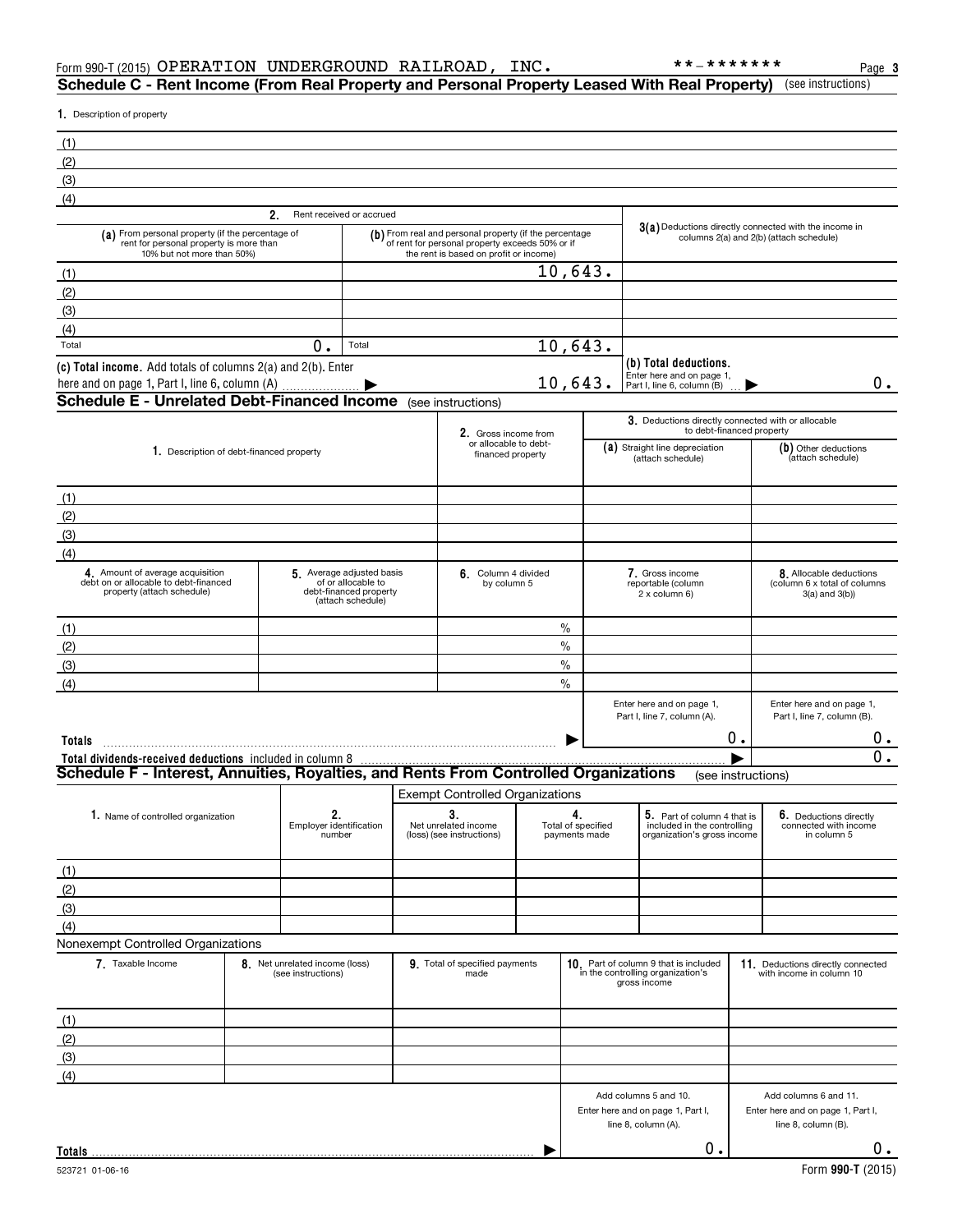(see instructions) **Schedule G - Investment Income of a Section 501(c)(7), (9), or (17) Organization**

| 1. Description of income | 2. Amount of income                                      | 3. Deductions<br>directly connected<br>(attach schedule) | 4. Set-asides<br>(attach schedule) | 5. Total deductions<br>and set-asides<br>(col. 3 plus col. 4) |
|--------------------------|----------------------------------------------------------|----------------------------------------------------------|------------------------------------|---------------------------------------------------------------|
| (1)                      |                                                          |                                                          |                                    |                                                               |
| (2)                      |                                                          |                                                          |                                    |                                                               |
| (3)                      |                                                          |                                                          |                                    |                                                               |
| (4)                      |                                                          |                                                          |                                    |                                                               |
|                          | Enter here and on page 1,<br>Part I, line 9, column (A). |                                                          |                                    | Enter here and on page 1,<br>Part I, line 9, column (B).      |
| <b>Totals</b><br>---     | Ο.<br>---<br>___                                         |                                                          |                                    |                                                               |

## **Schedule I - Exploited Exempt Activity Income, Other Than Advertising Income**

(see instructions)

| 1. Description of<br>exploited activity | 2. Gross<br>unrelated business<br>income from<br>trade or business | 3. Expenses<br>directly connected<br>with production<br>of unrelated<br>business income | 4. Net income (loss)<br>from unrelated trade or<br>business (column 2<br>minus column 3). If a<br>gain, compute cols. 5<br>through 7. | 5. Gross income<br>from activity that<br>is not unrelated<br>business income | 6. Expenses<br>attributable to<br>column 5 | 7. Excess exempt<br>expenses (column<br>6 minus column 5.<br>but not more than<br>column 4). |
|-----------------------------------------|--------------------------------------------------------------------|-----------------------------------------------------------------------------------------|---------------------------------------------------------------------------------------------------------------------------------------|------------------------------------------------------------------------------|--------------------------------------------|----------------------------------------------------------------------------------------------|
| (1)                                     |                                                                    |                                                                                         |                                                                                                                                       |                                                                              |                                            |                                                                                              |
| (2)                                     |                                                                    |                                                                                         |                                                                                                                                       |                                                                              |                                            |                                                                                              |
| (3)                                     |                                                                    |                                                                                         |                                                                                                                                       |                                                                              |                                            |                                                                                              |
| (4)                                     |                                                                    |                                                                                         |                                                                                                                                       |                                                                              |                                            |                                                                                              |
|                                         | Enter here and on<br>page 1, Part I,<br>line 10, col. (A).         | Enter here and on<br>page 1, Part I,<br>line 10, col. (B).                              |                                                                                                                                       |                                                                              |                                            | Enter here and<br>on page 1,<br>Part II, line 26.                                            |
| Totals                                  | 0.                                                                 | О.                                                                                      |                                                                                                                                       |                                                                              |                                            |                                                                                              |
| <b>Schedule J - Advertising Income</b>  |                                                                    | (see instructions)                                                                      |                                                                                                                                       |                                                                              |                                            |                                                                                              |

**Part I Income From Periodicals Reported on a Consolidated Basis**

| 1. Name of periodical               | 2. Gross<br>advertising<br>income | 3. Direct<br>advertising costs | 4. Advertising gain<br>or (loss) (col. 2 minus<br>col. 3). If a gain, compute<br>cols. 5 through 7. | 5. Circulation<br>income | 6. Readership<br>costs | 7. Excess readership<br>costs (column 6 minus<br>column 5, but not more<br>than column 4). |
|-------------------------------------|-----------------------------------|--------------------------------|-----------------------------------------------------------------------------------------------------|--------------------------|------------------------|--------------------------------------------------------------------------------------------|
| (1)                                 |                                   |                                |                                                                                                     |                          |                        |                                                                                            |
| (2)                                 |                                   |                                |                                                                                                     |                          |                        |                                                                                            |
| (3)                                 |                                   |                                |                                                                                                     |                          |                        |                                                                                            |
| (4)                                 |                                   |                                |                                                                                                     |                          |                        |                                                                                            |
|                                     |                                   |                                |                                                                                                     |                          |                        |                                                                                            |
| Totals (carry to Part II, line (5)) |                                   | О.                             |                                                                                                     |                          |                        |                                                                                            |

**Part II | Income From Periodicals Reported on a Separate Basis** (For each periodical listed in Part II, fill in

columns 2 through 7 on a line-by-line basis.)

| 1. Name of periodical                                          | 2. Gross<br>advertising<br>income                          | 3. Direct<br>advertising costs                             | 4. Advertising gain<br>or (loss) (col. 2 minus<br>col. 3). If a gain, compute<br>cols. 5 through 7. |                    | 5. Circulation<br>income                     |               |  | 6. Readership<br>costs                                |  | 7. Excess readership<br>costs (column 6 minus<br>column 5, but not more<br>than column 4). |
|----------------------------------------------------------------|------------------------------------------------------------|------------------------------------------------------------|-----------------------------------------------------------------------------------------------------|--------------------|----------------------------------------------|---------------|--|-------------------------------------------------------|--|--------------------------------------------------------------------------------------------|
| (1)                                                            |                                                            |                                                            |                                                                                                     |                    |                                              |               |  |                                                       |  |                                                                                            |
| (2)                                                            |                                                            |                                                            |                                                                                                     |                    |                                              |               |  |                                                       |  |                                                                                            |
| (3)                                                            |                                                            |                                                            |                                                                                                     |                    |                                              |               |  |                                                       |  |                                                                                            |
| (4)                                                            |                                                            |                                                            |                                                                                                     |                    |                                              |               |  |                                                       |  |                                                                                            |
| <b>Totals from Part I</b>                                      | 0.                                                         | 0.                                                         |                                                                                                     |                    |                                              |               |  | 0.                                                    |  |                                                                                            |
|                                                                | Enter here and on<br>page 1, Part I,<br>line 11, col. (A). | Enter here and on<br>page 1, Part I,<br>line 11, col. (B). |                                                                                                     |                    |                                              |               |  | Enter here and<br>on page 1,<br>Part II, line 27.     |  |                                                                                            |
| <b>Totals, Part II (lines 1-5)</b>                             | 0.                                                         | 0.                                                         |                                                                                                     |                    |                                              |               |  | $0$ .                                                 |  |                                                                                            |
| Schedule K - Compensation of Officers, Directors, and Trustees |                                                            |                                                            |                                                                                                     | (see instructions) |                                              |               |  |                                                       |  |                                                                                            |
| 1. Name                                                        |                                                            |                                                            | 2. Title                                                                                            |                    | 3. Percent of<br>time devoted to<br>business |               |  | 4. Compensation attributable<br>to unrelated business |  |                                                                                            |
| (1)                                                            |                                                            |                                                            |                                                                                                     |                    |                                              | $\frac{0}{0}$ |  |                                                       |  |                                                                                            |
| (2)                                                            |                                                            |                                                            |                                                                                                     |                    |                                              | $\frac{9}{6}$ |  |                                                       |  |                                                                                            |
| (3)                                                            |                                                            |                                                            |                                                                                                     |                    |                                              | $\frac{9}{6}$ |  |                                                       |  |                                                                                            |
| (4)                                                            |                                                            |                                                            |                                                                                                     |                    |                                              | $\frac{9}{6}$ |  |                                                       |  |                                                                                            |
| Total. Enter here and on page 1, Part II, line 14              |                                                            |                                                            |                                                                                                     |                    |                                              |               |  | 0.                                                    |  |                                                                                            |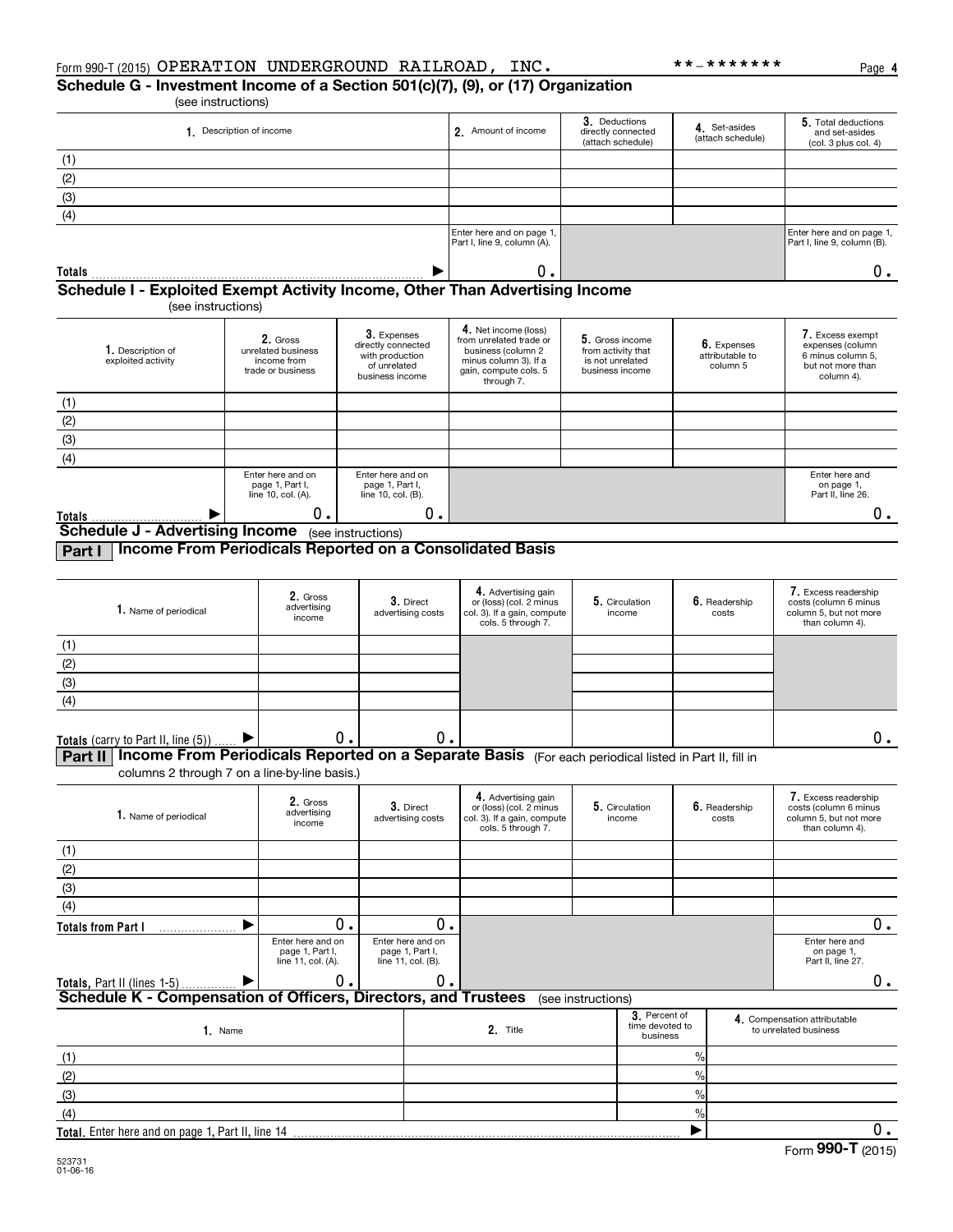| Asset<br>No. | Description                  | Date<br>Acquired | AMT<br>Method | AMT<br>Life | AMT<br>Cost Or Basis | AMT<br>Accumulated | $\sf{ACE}$<br>Cost Or Basis | Regular<br>Depreciation | AMT<br>Depreciation | <b>ACE</b><br>Depreciation |
|--------------|------------------------------|------------------|---------------|-------------|----------------------|--------------------|-----------------------------|-------------------------|---------------------|----------------------------|
|              | DRAPER BUILDING              |                  |               |             |                      |                    |                             |                         |                     |                            |
|              | 100 (LEASEHOLD IMPROVEMENTS) | 100115150DB20.00 |               |             | 255, 444.            | 0.1                | 255, 444.                   | 2,395.                  | 2,395.              | 2,395.                     |
|              | GYM SYSTEM (BARS AND         |                  |               |             |                      |                    |                             |                         |                     |                            |
|              | 101EQUIPMENT)                | 103115150DB20.00 |               |             | 22,746.              | 0.                 | 22,746.                     | 213.                    | 213.                | 213.                       |
|              | 350LB COMPETITION PLATE      |                  |               |             |                      |                    |                             |                         |                     |                            |
| $102$ SET    |                              | 080615150DB5.00  |               |             | 1,075.               | 0.                 | 1,075.                      | 161.                    | 121.                | 121.                       |
|              | 350LB COMPETITION PLATE      |                  |               |             |                      |                    |                             |                         |                     |                            |
| $103$ SET    |                              | 080615150DB5.00  |               |             | 1,075.               | 0.                 | 1,075.                      | 161.                    | 121.                | 121.                       |
|              | 15LB ALUMINUM TECH BAR -     |                  |               |             |                      |                    |                             |                         |                     |                            |
|              | $104$ <sup>5</sup> BAR SET   | 080615150DB5.00  |               |             | 660.                 | 0.                 | 660.                        | 99.                     | 74.                 | 74.                        |
|              | 105ROGUE 1000LB BUMPER SET   | 080615150DB5.00  |               |             | 1,775.               | $0 \cdot$          | 1,775.                      | 266.                    | 200.                | 200.                       |
|              | 106ROGUE 1000LB BUMPER SET   | 080615150DB5.00  |               |             | 1,775.               | 0.                 | 1,775.                      | 266.                    | 200.                | 200.                       |
|              | 107GYM FLOORING              | 082515150DB10.00 |               |             | 16,428.              | 0.                 | 16,428.                     | 1,232.                  | 924.                | 924.                       |
|              | 108 CONCEPT 2 2712-US ROWER  | 092515150DB5.00  |               |             | 765.                 | 0.                 | 765.                        | 115.                    | 86.                 | 86.                        |
|              | 109 CONCEPT 2 2712-US ROWER  | 092515150DB5.00  |               |             | 765.                 | 0.                 | 765.                        | 115.                    | 86.                 | 86.                        |
|              | 110 CONCEPT 2 2712-US ROWER  | 092515150DB5.00  |               |             | 765.                 | 0.                 | 765.                        | 115.                    | 86.                 | 86.                        |
|              | 111 CONCEPT 2 2712-US ROWER  | 092515150DB5.00  |               |             | 765.                 | 0.                 | 765.                        | 115.                    | 86.                 | 86.                        |
|              | 112 CONCEPT 2 2712-US ROWER  | 092515150DB5.00  |               |             | 765.                 | 0.                 | 765.                        | 115.                    | 86.                 | 86.                        |
|              | 113 CONCEPT 2 2712-US ROWER  | 092515150DB5.00  |               |             | 765.                 | 0.                 | 765.                        | 115.                    | 86.                 | 86.                        |
|              | 114 CONCEPT 2 2712-US ROWER  | 092515150DB5.00  |               |             | 765.                 | 0.                 | 765.                        | 115.                    | 86.                 | 86.                        |
|              | 115CONCEPT 2 2712-US ROWER   | 092515150DB5.00  |               |             | 765.                 | 0.                 | 765.                        | 115.                    | 86.                 | 86.                        |
|              | 116 CONCEPT 2 2712-US ROWER  | 092515150DB5.00  |               |             | 765.                 | 0.                 | 765.                        | 115.                    | 86.                 | 86.                        |
|              | 117 CONCEPT 2 2712-US ROWER  | 092515150DB5.00  |               |             | 765.                 | 0.                 | 765.                        | 115.                    | 86.                 | 86.                        |
|              | 118 CONCEPT 2 2712-US ROWER  | 092515150DB5.00  |               |             | 765.                 | 0.                 | 765.                        | 115.                    | 86.                 | 86.                        |
|              | 119CONCEPT 2 2712-US ROWER   | 092515150DB5.00  |               |             | 765.                 | 0.                 | 765.                        | 115.                    | 86.                 | 86.                        |
|              | BULLDOG SCRUBBER W/WAND      |                  |               |             |                      |                    |                             |                         |                     |                            |
|              | 120KIT AND CG2               | 093015150DB5.00  |               |             | 6, 295.              | 0.1                | 6, 295.                     | 944.                    | 708.                | 708.                       |
|              |                              |                  |               |             |                      |                    |                             |                         |                     |                            |
|              | <b>TOTALS</b>                |                  |               |             | 316, 453.            | 0.1                | 316, 453.                   | 7,117.                  | 5,988.              | 5,988.                     |
|              |                              |                  |               |             |                      |                    |                             |                         |                     |                            |
|              | MACRS AMT ADJUSTMENT         |                  |               |             |                      |                    |                             |                         | 1,129.              |                            |
|              |                              |                  |               |             |                      |                    |                             |                         |                     |                            |
|              |                              |                  |               |             |                      |                    |                             |                         |                     |                            |
|              |                              |                  |               |             |                      |                    |                             |                         |                     |                            |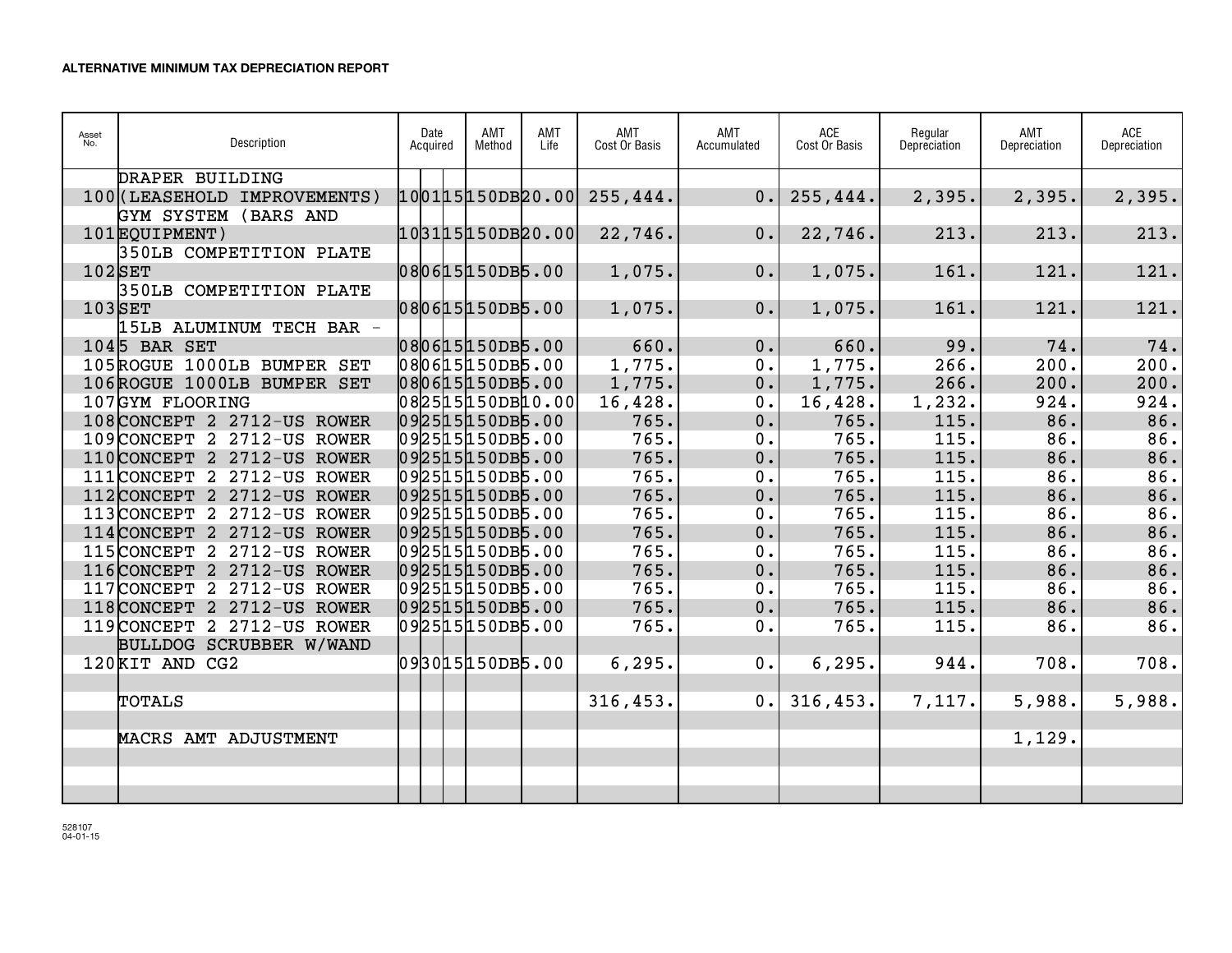| FORM $990-T$                                                                                                                                 | OTHER DEDUCTIONS | STATEMENT 1                                                                    |
|----------------------------------------------------------------------------------------------------------------------------------------------|------------------|--------------------------------------------------------------------------------|
| DESCRIPTION                                                                                                                                  |                  | <b>AMOUNT</b>                                                                  |
| RENT EXPENSE<br>ADVERTISING<br>LEGAL & PROFESSIONAL<br>OFFICE EXPENSE<br>TRAINING<br>TRAVEL<br>CONTRACT LABOR<br>50% MEALS<br>OTHER EXPENSES |                  | 64,447.<br>656.<br>131.<br>42,981.<br>1,544.<br>18.<br>1,740.<br>30.<br>5,168. |
| TOTAL TO FORM 990-T, PAGE 1, LINE 28                                                                                                         |                  | 116,715.                                                                       |

~~~~~~~~~~~~~~

}}}}}}}}}}}}}}}}}}}}}}}}}}}}}}}}}}}} }}}}}}}}}}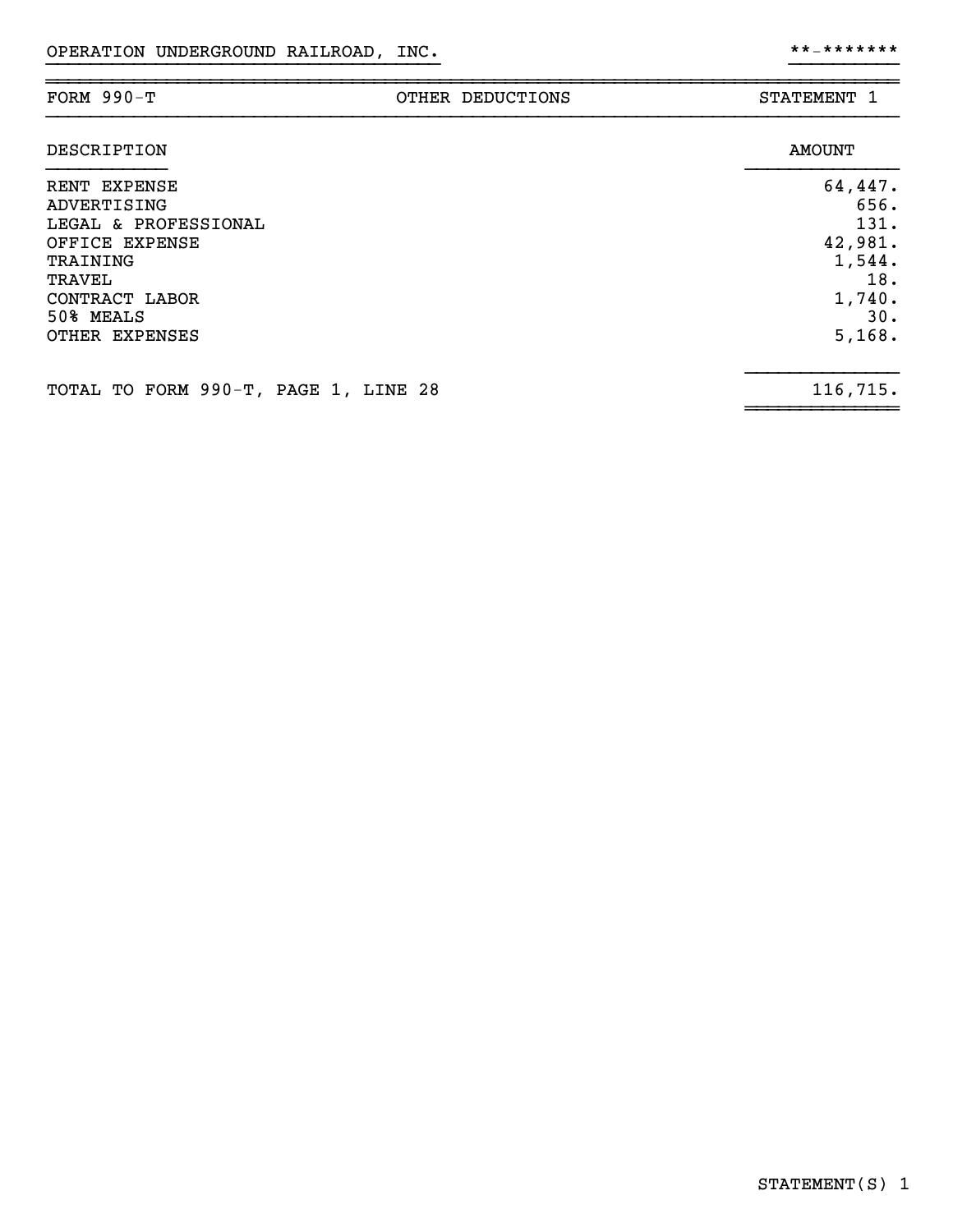| Form |                                                               |  |
|------|---------------------------------------------------------------|--|
|      | Department of the Treasury<br><b>Internal Revenue Service</b> |  |

## **Depreciation and Amortization**

**(Including Information on Listed Property)** 990 OMB No. 1545-0172 **2015**

**| Attach to your tax return.**

|            | Department of the Treasury<br>Internal Revenue Service<br>(99)                                                                                                                                                                 |                                            | Information about Form 4562 and its separate instructions is at $www.irs.gov/form4562$ .        |                              |                        |                                                 |                         | Attachment<br>Sequence No. 179 |
|------------|--------------------------------------------------------------------------------------------------------------------------------------------------------------------------------------------------------------------------------|--------------------------------------------|-------------------------------------------------------------------------------------------------|------------------------------|------------------------|-------------------------------------------------|-------------------------|--------------------------------|
|            | Name(s) shown on return                                                                                                                                                                                                        |                                            |                                                                                                 |                              |                        | Business or activity to which this form relates |                         | Identifying number             |
|            |                                                                                                                                                                                                                                |                                            |                                                                                                 |                              |                        |                                                 |                         |                                |
|            | OPERATION UNDERGROUND RAILROAD, INC.                                                                                                                                                                                           |                                            |                                                                                                 |                              |                        | FORM 990 PAGE 10                                |                         | * * _ * * * * * * *            |
| Part I     | Election To Expense Certain Property Under Section 179 Note: If you have any listed property, complete Part V before you complete Part I.                                                                                      |                                            |                                                                                                 |                              |                        |                                                 |                         |                                |
|            | <b>1</b> Maximum amount (see instructions)                                                                                                                                                                                     |                                            |                                                                                                 |                              |                        |                                                 | 1.                      | 500,000.                       |
|            | 2 Total cost of section 179 property placed in service (see instructions) manufactured cost of section 179 property placed in service (see instructions)                                                                       |                                            |                                                                                                 |                              |                        |                                                 | $\mathbf{2}$            |                                |
|            |                                                                                                                                                                                                                                |                                            |                                                                                                 |                              |                        |                                                 | $\mathbf{3}$            | 2,000,000.                     |
|            | 4 Reduction in limitation. Subtract line 3 from line 2. If zero or less, enter -0-                                                                                                                                             |                                            |                                                                                                 |                              |                        |                                                 | $\overline{\mathbf{4}}$ |                                |
|            | 5 Dollar limitation for tax year. Subtract line 4 from line 1. If zero or less, enter -0-. If married filing separately, see instructions                                                                                      |                                            |                                                                                                 |                              |                        |                                                 | 5                       |                                |
| 6          | (a) Description of property                                                                                                                                                                                                    |                                            |                                                                                                 | (b) Cost (business use only) |                        | (c) Elected cost                                |                         |                                |
|            |                                                                                                                                                                                                                                |                                            |                                                                                                 |                              |                        |                                                 |                         |                                |
|            |                                                                                                                                                                                                                                |                                            |                                                                                                 |                              |                        |                                                 |                         |                                |
|            |                                                                                                                                                                                                                                |                                            |                                                                                                 |                              |                        |                                                 |                         |                                |
|            |                                                                                                                                                                                                                                |                                            |                                                                                                 |                              |                        |                                                 |                         |                                |
|            | <b>7</b> Listed property. Enter the amount from line 29                                                                                                                                                                        |                                            |                                                                                                 |                              | $\overline{7}$         |                                                 |                         |                                |
|            |                                                                                                                                                                                                                                |                                            |                                                                                                 |                              |                        |                                                 | 8                       |                                |
|            |                                                                                                                                                                                                                                |                                            |                                                                                                 |                              |                        |                                                 | 9                       |                                |
|            | 10 Carryover of disallowed deduction from line 13 of your 2014 Form 4562 [111] [120] [120] Carryover of disallowed deduction from line 13 of your 2014 Form 4562                                                               |                                            |                                                                                                 |                              |                        |                                                 | 10                      |                                |
|            | 11 Business income limitation. Enter the smaller of business income (not less than zero) or line 5                                                                                                                             |                                            |                                                                                                 |                              |                        |                                                 | 11                      |                                |
|            | 12 Section 179 expense deduction. Add lines 9 and 10, but do not enter more than line 11                                                                                                                                       |                                            |                                                                                                 |                              |                        |                                                 | 12                      |                                |
|            | 13 Carryover of disallowed deduction to 2016. Add lines 9 and 10, less line 12                                                                                                                                                 |                                            |                                                                                                 |                              | 13                     |                                                 |                         |                                |
|            | Note: Do not use Part II or Part III below for listed property. Instead, use Part V.                                                                                                                                           |                                            |                                                                                                 |                              |                        |                                                 |                         |                                |
|            | Part II<br>Special Depreciation Allowance and Other Depreciation (Do not include listed property.)                                                                                                                             |                                            |                                                                                                 |                              |                        |                                                 |                         |                                |
|            | 14 Special depreciation allowance for qualified property (other than listed property) placed in service during                                                                                                                 |                                            |                                                                                                 |                              |                        |                                                 |                         |                                |
|            | the tax year                                                                                                                                                                                                                   |                                            |                                                                                                 |                              |                        |                                                 | 14                      |                                |
|            | 15 Property subject to section 168(f)(1) election manufactured content to the content of the content of the content of the content of the content of the content of the content of the content of the content of the content o |                                            |                                                                                                 |                              |                        |                                                 | 15                      |                                |
|            | <b>16</b> Other depreciation (including ACRS)                                                                                                                                                                                  |                                            |                                                                                                 |                              |                        |                                                 | 16                      | 23,443.                        |
|            | Part III<br>MACRS Depreciation (Do not include listed property.) (See instructions.)                                                                                                                                           |                                            |                                                                                                 |                              |                        |                                                 |                         |                                |
|            |                                                                                                                                                                                                                                |                                            | <b>Section A</b>                                                                                |                              |                        |                                                 |                         |                                |
|            | 17 MACRS deductions for assets placed in service in tax years beginning before 2015                                                                                                                                            |                                            |                                                                                                 |                              |                        |                                                 | 17                      |                                |
|            | 18 If you are electing to group any assets placed in service during the tax year into one or more general asset accounts, check here                                                                                           |                                            |                                                                                                 |                              |                        |                                                 |                         |                                |
|            |                                                                                                                                                                                                                                |                                            | Section B - Assets Placed in Service During 2015 Tax Year Using the General Depreciation System |                              |                        |                                                 |                         |                                |
|            | (a) Classification of property                                                                                                                                                                                                 | (b) Month and<br>year placed<br>in service | (c) Basis for depreciation<br>(business/investment use<br>only - see instructions)              |                              | (d) Recovery<br>period | (e) Convention                                  | (f) Method              | (g) Depreciation deduction     |
| 19a        | 3-year property                                                                                                                                                                                                                |                                            |                                                                                                 |                              |                        |                                                 |                         |                                |
| b          | 5-year property                                                                                                                                                                                                                |                                            |                                                                                                 |                              |                        |                                                 |                         |                                |
| с          | 7-year property                                                                                                                                                                                                                |                                            |                                                                                                 |                              |                        |                                                 |                         |                                |
| d          | 10-year property                                                                                                                                                                                                               |                                            |                                                                                                 |                              |                        |                                                 |                         |                                |
| е          | 15-year property                                                                                                                                                                                                               |                                            |                                                                                                 |                              |                        |                                                 |                         |                                |
| f          | 20-year property                                                                                                                                                                                                               |                                            |                                                                                                 |                              |                        |                                                 |                         |                                |
| g          | 25-year property                                                                                                                                                                                                               |                                            |                                                                                                 |                              | 25 yrs.                |                                                 | S/L                     |                                |
|            |                                                                                                                                                                                                                                |                                            |                                                                                                 |                              | 27.5 yrs.              | MМ                                              | S/L                     |                                |
| h          | Residential rental property                                                                                                                                                                                                    |                                            |                                                                                                 |                              | 27.5 yrs.              | MМ                                              | S/L                     |                                |
|            |                                                                                                                                                                                                                                |                                            |                                                                                                 |                              | 39 yrs.                | MМ                                              | S/L                     |                                |
| j.         | Nonresidential real property                                                                                                                                                                                                   |                                            |                                                                                                 |                              |                        | ΜМ                                              | S/L                     |                                |
|            | Section C - Assets Placed in Service During 2015 Tax Year Using the Alternative Depreciation System                                                                                                                            |                                            |                                                                                                 |                              |                        |                                                 |                         |                                |
| <u>20a</u> | Class life                                                                                                                                                                                                                     |                                            |                                                                                                 |                              |                        |                                                 | S/L                     |                                |
| b          | 12-year                                                                                                                                                                                                                        |                                            |                                                                                                 |                              | 12 yrs.                |                                                 | S/L                     |                                |
| с          | 40-year                                                                                                                                                                                                                        |                                            |                                                                                                 |                              | 40 yrs.                | MМ                                              | S/L                     |                                |
|            | Part IV<br><b>Summary (See instructions.)</b>                                                                                                                                                                                  |                                            |                                                                                                 |                              |                        |                                                 |                         |                                |
|            | 21 Listed property. Enter amount from line 28                                                                                                                                                                                  |                                            |                                                                                                 |                              |                        |                                                 | 21                      | 2,819.                         |
|            | 22 Total. Add amounts from line 12, lines 14 through 17, lines 19 and 20 in column (g), and line 21.                                                                                                                           |                                            |                                                                                                 |                              |                        |                                                 |                         |                                |
|            | Enter here and on the appropriate lines of your return. Partnerships and S corporations - see instr.                                                                                                                           |                                            |                                                                                                 |                              |                        |                                                 | 22                      | 26,262.                        |
|            | 23 For assets shown above and placed in service during the current year, enter the                                                                                                                                             |                                            |                                                                                                 |                              |                        |                                                 |                         |                                |
|            |                                                                                                                                                                                                                                |                                            |                                                                                                 |                              |                        |                                                 |                         |                                |

**23**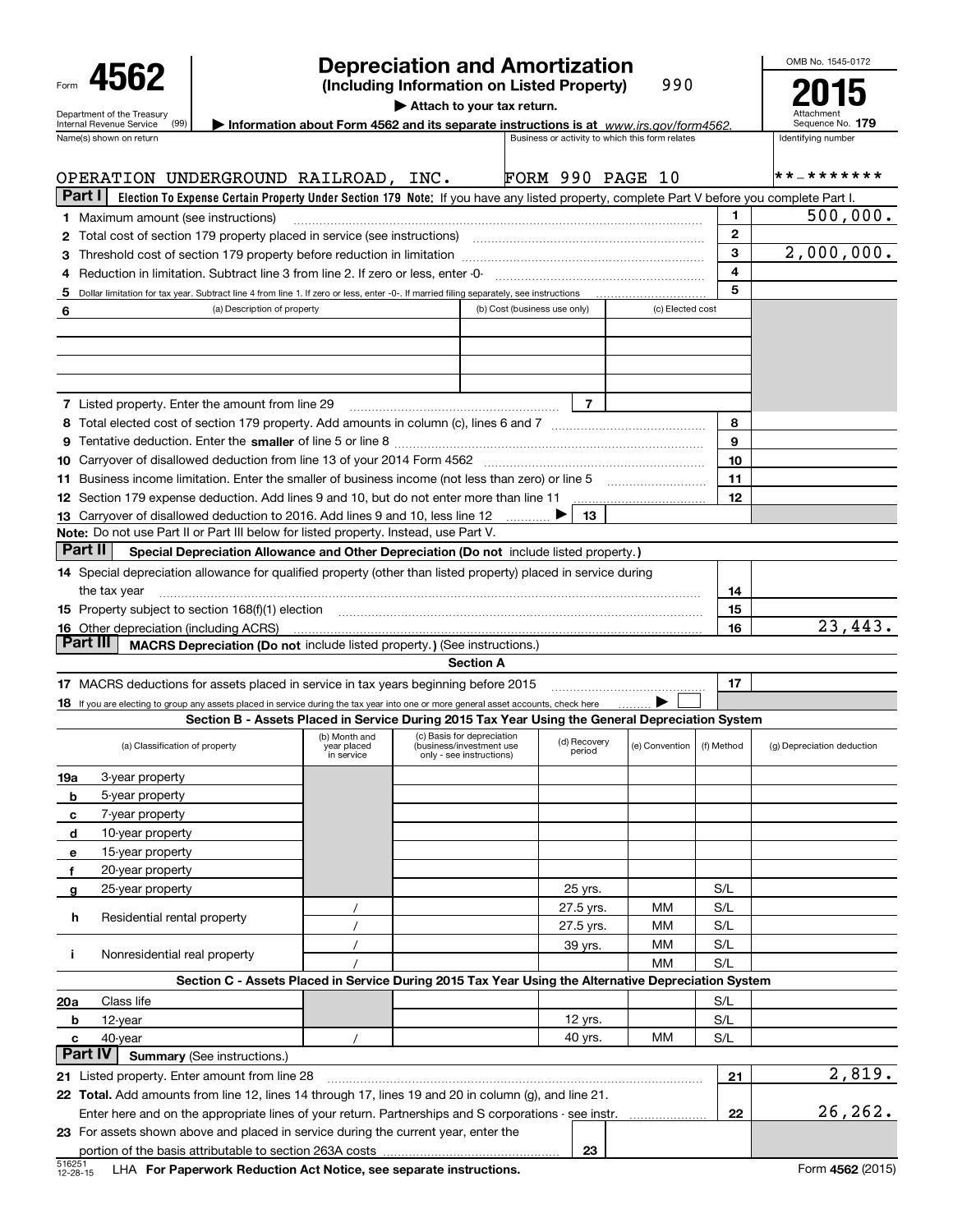|                | Form 4562 (2015)                                                                                                                                                                                                               |                   | OPERATION UNDERGROUND RAILROAD, INC.                                                                                 |                   |                                            |     |                                                |           |                                                                   |         |                      |     | * * _ * * * * * * *       |               | Page 2                 |
|----------------|--------------------------------------------------------------------------------------------------------------------------------------------------------------------------------------------------------------------------------|-------------------|----------------------------------------------------------------------------------------------------------------------|-------------------|--------------------------------------------|-----|------------------------------------------------|-----------|-------------------------------------------------------------------|---------|----------------------|-----|---------------------------|---------------|------------------------|
| Part V         | Listed Property (Include automobiles, certain other vehicles, certain aircraft, certain computers, and property used for entertainment,<br>recreation, or amusement.)                                                          |                   |                                                                                                                      |                   |                                            |     |                                                |           |                                                                   |         |                      |     |                           |               |                        |
|                | Note: For any vehicle for which you are using the standard mileage rate or deducting lease expense, complete only 24a, 24b, columns                                                                                            |                   |                                                                                                                      |                   |                                            |     |                                                |           |                                                                   |         |                      |     |                           |               |                        |
|                | (a) through (c) of Section A, all of Section B, and Section C if applicable.                                                                                                                                                   |                   |                                                                                                                      |                   |                                            |     |                                                |           |                                                                   |         |                      |     |                           |               |                        |
|                |                                                                                                                                                                                                                                |                   | Section A - Depreciation and Other Information (Caution: See the instructions for limits for passenger automobiles.) |                   |                                            |     |                                                |           |                                                                   |         |                      |     |                           |               |                        |
|                | 24a Do you have evidence to support the business/investment use claimed?                                                                                                                                                       |                   |                                                                                                                      |                   |                                            |     | $\overline{\text{X}}$ Yes                      |           | <b>No</b>   24b If "Yes," is the evidence written? $X \mid X$ Yes |         |                      |     |                           |               | No                     |
|                | (a)                                                                                                                                                                                                                            | (b)               | (c)                                                                                                                  |                   | (d)                                        |     |                                                | (e)       | (f)                                                               |         | (g)                  |     | (h)                       |               | (i)                    |
|                | Type of property                                                                                                                                                                                                               | Date<br>placed in | Business/<br>investment                                                                                              |                   | Cost or                                    |     | Basis for depreciation<br>(business/investment |           | Recovery                                                          |         | Method/              |     | Depreciation<br>deduction |               | Elected<br>section 179 |
|                | (list vehicles first)                                                                                                                                                                                                          | service           | use percentage                                                                                                       |                   | other basis                                |     |                                                | use only) | period                                                            |         | Convention           |     |                           |               | cost                   |
|                | 25 Special depreciation allowance for qualified listed property placed in service during the tax year and                                                                                                                      |                   |                                                                                                                      |                   |                                            |     |                                                |           |                                                                   |         |                      |     |                           |               |                        |
|                |                                                                                                                                                                                                                                |                   |                                                                                                                      |                   |                                            |     |                                                |           |                                                                   |         | 25                   |     |                           |               |                        |
|                | 26 Property used more than 50% in a qualified business use:                                                                                                                                                                    |                   |                                                                                                                      |                   |                                            |     |                                                |           |                                                                   |         |                      |     |                           |               |                        |
|                | 2007 DENALI                                                                                                                                                                                                                    |                   | 121613100.00%                                                                                                        |                   | 14,097.                                    |     |                                                |           | 14,097.5.00                                                       | SЬ      | $-HY$                |     | 2,819.                    |               |                        |
|                |                                                                                                                                                                                                                                | 主 主               |                                                                                                                      | $\%$              |                                            |     |                                                |           |                                                                   |         |                      |     |                           |               |                        |
|                |                                                                                                                                                                                                                                |                   |                                                                                                                      | %                 |                                            |     |                                                |           |                                                                   |         |                      |     |                           |               |                        |
|                | 27 Property used 50% or less in a qualified business use:                                                                                                                                                                      |                   |                                                                                                                      |                   |                                            |     |                                                |           |                                                                   |         |                      |     |                           |               |                        |
|                |                                                                                                                                                                                                                                |                   |                                                                                                                      | %                 |                                            |     |                                                |           |                                                                   | $S/L -$ |                      |     |                           |               |                        |
|                |                                                                                                                                                                                                                                | 4. 注册             |                                                                                                                      | $\%$              |                                            |     |                                                |           |                                                                   | $S/L -$ |                      |     |                           |               |                        |
|                |                                                                                                                                                                                                                                |                   |                                                                                                                      | %                 |                                            |     |                                                |           |                                                                   | $S/L -$ |                      |     |                           |               |                        |
|                |                                                                                                                                                                                                                                |                   |                                                                                                                      |                   |                                            |     |                                                |           |                                                                   |         | 28                   |     | $\overline{2,819}$ .      |               |                        |
|                |                                                                                                                                                                                                                                |                   |                                                                                                                      |                   |                                            |     |                                                |           |                                                                   |         |                      |     | 29                        |               |                        |
|                | 29 Add amounts in column (i), line 26. Enter here and on line 7, page 1 [20] Manusetter and online the state of the state of the state of the state of the state of the state of the state of the state of the state of the st |                   |                                                                                                                      |                   | Section B - Information on Use of Vehicles |     |                                                |           |                                                                   |         |                      |     |                           |               |                        |
|                | Complete this section for vehicles used by a sole proprietor, partner, or other "more than 5% owner," or related person. If you provided vehicles                                                                              |                   |                                                                                                                      |                   |                                            |     |                                                |           |                                                                   |         |                      |     |                           |               |                        |
|                | to your employees, first answer the questions in Section C to see if you meet an exception to completing this section for those vehicles.                                                                                      |                   |                                                                                                                      |                   |                                            |     |                                                |           |                                                                   |         |                      |     |                           |               |                        |
|                |                                                                                                                                                                                                                                |                   |                                                                                                                      |                   |                                            |     |                                                |           |                                                                   |         |                      |     |                           |               |                        |
|                |                                                                                                                                                                                                                                |                   |                                                                                                                      |                   | (a)                                        |     | (b)                                            |           | (c)                                                               |         | (d)                  |     | (e)                       | (f)           |                        |
|                | <b>30</b> Total business/investment miles driven during the                                                                                                                                                                    |                   |                                                                                                                      |                   | Vehicle                                    |     | Vehicle                                        |           | Vehicle                                                           |         | Vehicle              |     | Vehicle                   | Vehicle       |                        |
|                | year (do not include commuting miles)                                                                                                                                                                                          |                   |                                                                                                                      |                   |                                            |     |                                                |           |                                                                   |         |                      |     |                           |               |                        |
|                | 31 Total commuting miles driven during the year                                                                                                                                                                                |                   |                                                                                                                      |                   |                                            |     |                                                |           |                                                                   |         |                      |     |                           |               |                        |
|                | 32 Total other personal (noncommuting) miles                                                                                                                                                                                   |                   |                                                                                                                      |                   |                                            |     |                                                |           |                                                                   |         |                      |     |                           |               |                        |
|                |                                                                                                                                                                                                                                |                   |                                                                                                                      |                   |                                            |     |                                                |           |                                                                   |         |                      |     |                           |               |                        |
|                |                                                                                                                                                                                                                                |                   |                                                                                                                      |                   |                                            |     |                                                |           |                                                                   |         |                      |     |                           |               |                        |
|                | 33 Total miles driven during the year.                                                                                                                                                                                         |                   |                                                                                                                      |                   |                                            |     |                                                |           |                                                                   |         |                      |     |                           |               |                        |
|                |                                                                                                                                                                                                                                |                   |                                                                                                                      |                   |                                            |     |                                                |           |                                                                   |         |                      |     |                           |               |                        |
|                | 34 Was the vehicle available for personal use                                                                                                                                                                                  |                   |                                                                                                                      | Yes               | No                                         | Yes | No                                             | Yes       | No                                                                | Yes     | No                   | Yes | No                        | Yes           | No                     |
|                |                                                                                                                                                                                                                                |                   |                                                                                                                      |                   |                                            |     |                                                |           |                                                                   |         |                      |     |                           |               |                        |
|                | 35 Was the vehicle used primarily by a more                                                                                                                                                                                    |                   |                                                                                                                      |                   |                                            |     |                                                |           |                                                                   |         |                      |     |                           |               |                        |
|                | than 5% owner or related person?                                                                                                                                                                                               |                   |                                                                                                                      |                   |                                            |     |                                                |           |                                                                   |         |                      |     |                           |               |                        |
|                | 36 Is another vehicle available for personal                                                                                                                                                                                   |                   |                                                                                                                      |                   |                                            |     |                                                |           |                                                                   |         |                      |     |                           |               |                        |
|                |                                                                                                                                                                                                                                |                   |                                                                                                                      |                   |                                            |     |                                                |           |                                                                   |         |                      |     |                           |               |                        |
|                |                                                                                                                                                                                                                                |                   | Section C - Questions for Employers Who Provide Vehicles for Use by Their Employees                                  |                   |                                            |     |                                                |           |                                                                   |         |                      |     |                           |               |                        |
|                | Answer these questions to determine if you meet an exception to completing Section B for vehicles used by employees who are not more than 5%                                                                                   |                   |                                                                                                                      |                   |                                            |     |                                                |           |                                                                   |         |                      |     |                           |               |                        |
|                | owners or related persons.                                                                                                                                                                                                     |                   |                                                                                                                      |                   |                                            |     |                                                |           |                                                                   |         |                      |     |                           |               |                        |
|                | 37 Do you maintain a written policy statement that prohibits all personal use of vehicles, including commuting, by your                                                                                                        |                   |                                                                                                                      |                   |                                            |     |                                                |           |                                                                   |         |                      |     |                           | Yes           | No                     |
|                |                                                                                                                                                                                                                                |                   |                                                                                                                      |                   |                                            |     |                                                |           |                                                                   |         |                      |     |                           |               |                        |
|                | 38 Do you maintain a written policy statement that prohibits personal use of vehicles, except commuting, by your                                                                                                               |                   |                                                                                                                      |                   |                                            |     |                                                |           |                                                                   |         |                      |     |                           |               |                        |
|                | employees? See the instructions for vehicles used by corporate officers, directors, or 1% or more owners                                                                                                                       |                   |                                                                                                                      |                   |                                            |     |                                                |           |                                                                   |         |                      |     |                           |               |                        |
|                | 39 Do you treat all use of vehicles by employees as personal use?                                                                                                                                                              |                   |                                                                                                                      |                   |                                            |     |                                                |           |                                                                   |         |                      |     |                           |               |                        |
|                | 40 Do you provide more than five vehicles to your employees, obtain information from your employees about                                                                                                                      |                   |                                                                                                                      |                   |                                            |     |                                                |           |                                                                   |         |                      |     |                           |               |                        |
|                |                                                                                                                                                                                                                                |                   |                                                                                                                      |                   |                                            |     |                                                |           |                                                                   |         |                      |     |                           |               |                        |
|                |                                                                                                                                                                                                                                |                   |                                                                                                                      |                   |                                            |     |                                                |           |                                                                   |         |                      |     |                           |               |                        |
|                | Note: If your answer to 37, 38, 39, 40, or 41 is "Yes," do not complete Section B for the covered vehicles.                                                                                                                    |                   |                                                                                                                      |                   |                                            |     |                                                |           |                                                                   |         |                      |     |                           |               |                        |
| <b>Part VI</b> | Amortization                                                                                                                                                                                                                   |                   |                                                                                                                      |                   |                                            |     |                                                |           |                                                                   |         |                      |     |                           |               |                        |
|                | (a)                                                                                                                                                                                                                            |                   |                                                                                                                      | (b)               |                                            |     | (c)                                            |           | (d)                                                               |         | (e)                  |     |                           | (f)           |                        |
|                | Description of costs                                                                                                                                                                                                           |                   |                                                                                                                      | Date amortization |                                            |     | Amortizable                                    |           | Code                                                              |         | Amortization         |     |                           | Amortization  |                        |
|                |                                                                                                                                                                                                                                |                   |                                                                                                                      | begins            |                                            |     | amount                                         |           | section                                                           |         | period or percentage |     |                           | for this year |                        |
|                | 42 Amortization of costs that begins during your 2015 tax year:                                                                                                                                                                |                   |                                                                                                                      |                   |                                            |     |                                                |           |                                                                   |         |                      |     |                           |               |                        |
|                |                                                                                                                                                                                                                                |                   |                                                                                                                      |                   |                                            |     |                                                |           |                                                                   |         |                      |     |                           |               |                        |
|                |                                                                                                                                                                                                                                |                   |                                                                                                                      |                   |                                            |     |                                                |           |                                                                   |         |                      |     |                           |               |                        |
|                | 43 Amortization of costs that began before your 2015 tax year                                                                                                                                                                  |                   |                                                                                                                      |                   |                                            |     |                                                |           |                                                                   |         |                      | 43  |                           |               |                        |

| Amortization of costs that began before your 2015 tax year<br>43                         | -- |  |
|------------------------------------------------------------------------------------------|----|--|
| AA.<br><b>Total.</b> Add amounts in column (f). See the instructions for where to report |    |  |
|                                                                                          |    |  |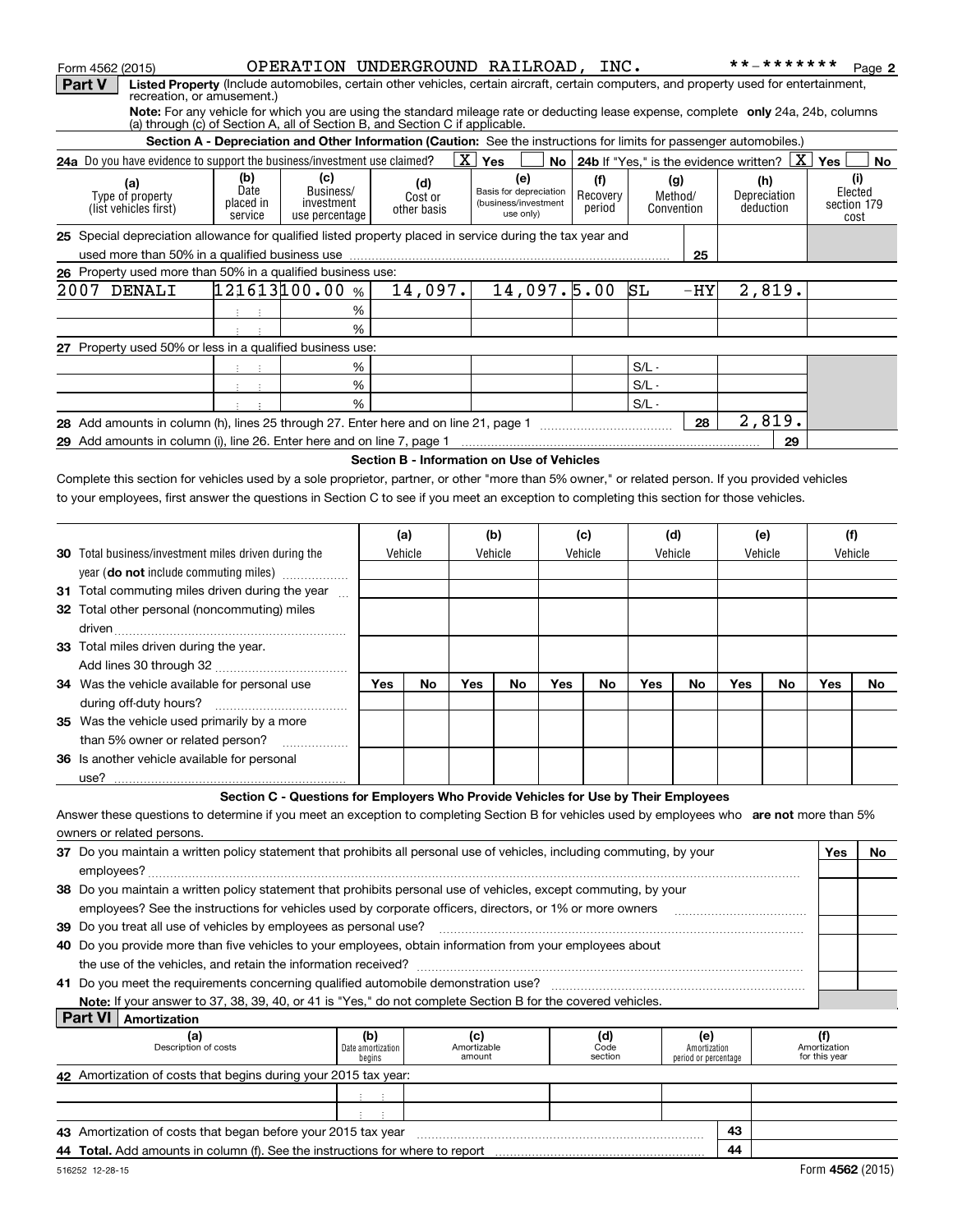|                                                                                                                                                                                                                                |                                        |                           | <b>Depreciation and Amortization</b>                                                                                                      |                              |                      |                     |            |              | OMB No. 1545-0172          |
|--------------------------------------------------------------------------------------------------------------------------------------------------------------------------------------------------------------------------------|----------------------------------------|---------------------------|-------------------------------------------------------------------------------------------------------------------------------------------|------------------------------|----------------------|---------------------|------------|--------------|----------------------------|
| 4562<br>Department of the Treasury                                                                                                                                                                                             |                                        |                           |                                                                                                                                           |                              |                      |                     |            |              |                            |
| (99)<br>Internal Revenue Service<br>Name(s) shown on return                                                                                                                                                                    | Sequence No. 179<br>Identifying number |                           |                                                                                                                                           |                              |                      |                     |            |              |                            |
| OPERATION UNDERGROUND RAILROAD, INC.                                                                                                                                                                                           |                                        |                           |                                                                                                                                           |                              |                      | FORM $990-T$ PAGE 1 |            |              | * * _ * * * * * * *        |
| Part I                                                                                                                                                                                                                         |                                        |                           | Election To Expense Certain Property Under Section 179 Note: If you have any listed property, complete Part V before you complete Part I. |                              |                      |                     |            |              |                            |
| <b>1</b> Maximum amount (see instructions)                                                                                                                                                                                     |                                        |                           |                                                                                                                                           |                              |                      |                     |            | 1            | 500,000.                   |
|                                                                                                                                                                                                                                |                                        |                           |                                                                                                                                           |                              |                      |                     |            | $\mathbf{2}$ |                            |
|                                                                                                                                                                                                                                |                                        |                           |                                                                                                                                           |                              |                      |                     |            | 3            | 2,000,000.                 |
| 4 Reduction in limitation. Subtract line 3 from line 2. If zero or less, enter -0- manufacture in manufacture in the Reduction of the Reduction of Australian and Reduction of Australian and Reduction of Australian and Redu |                                        |                           |                                                                                                                                           |                              |                      |                     |            | 4<br>5       |                            |
|                                                                                                                                                                                                                                |                                        |                           |                                                                                                                                           |                              |                      |                     |            |              |                            |
| 6                                                                                                                                                                                                                              | (a) Description of property            |                           |                                                                                                                                           | (b) Cost (business use only) |                      | (c) Elected cost    |            |              |                            |
| <b>7</b> Listed property. Enter the amount from line 29                                                                                                                                                                        |                                        |                           |                                                                                                                                           |                              |                      |                     |            |              |                            |
|                                                                                                                                                                                                                                |                                        |                           |                                                                                                                                           |                              |                      |                     |            | 8            |                            |
|                                                                                                                                                                                                                                |                                        |                           |                                                                                                                                           |                              |                      |                     |            | 9            |                            |
|                                                                                                                                                                                                                                |                                        |                           |                                                                                                                                           |                              |                      |                     |            | 10           |                            |
|                                                                                                                                                                                                                                |                                        |                           |                                                                                                                                           |                              |                      |                     |            | 11           |                            |
|                                                                                                                                                                                                                                |                                        |                           |                                                                                                                                           |                              |                      |                     |            | 12           |                            |
| 13 Carryover of disallowed deduction to 2016. Add lines 9 and 10, less line 12                                                                                                                                                 |                                        |                           |                                                                                                                                           |                              | 13.                  |                     |            |              |                            |
| <b>Note:</b> Do not use Part II or Part III below for listed property. Instead, use Part V.                                                                                                                                    |                                        |                           |                                                                                                                                           |                              |                      |                     |            |              |                            |
| Part II                                                                                                                                                                                                                        |                                        |                           | Special Depreciation Allowance and Other Depreciation (Do not include listed property.)                                                   |                              |                      |                     |            |              |                            |
| 14 Special depreciation allowance for qualified property (other than listed property) placed in service during                                                                                                                 |                                        |                           |                                                                                                                                           |                              |                      |                     |            |              |                            |
| the tax year                                                                                                                                                                                                                   |                                        |                           |                                                                                                                                           |                              |                      |                     |            | 14           |                            |
| 15 Property subject to section 168(f)(1) election material content content content of the content of the content of the content of the content of the content of the content of the content of the content of the content of t |                                        |                           |                                                                                                                                           |                              |                      |                     |            | 15           |                            |
| <b>16</b> Other depreciation (including ACRS)<br>Part III                                                                                                                                                                      |                                        |                           | MACRS Depreciation (Do not include listed property.) (See instructions.)                                                                  |                              |                      |                     |            | 16           |                            |
|                                                                                                                                                                                                                                |                                        |                           | <b>Section A</b>                                                                                                                          |                              |                      |                     |            |              |                            |
| 17 MACRS deductions for assets placed in service in tax years beginning before 2015                                                                                                                                            |                                        |                           |                                                                                                                                           |                              |                      |                     |            | 17           |                            |
| 18 If you are electing to group any assets placed in service during the tax year into one or more general asset accounts, check here                                                                                           |                                        |                           |                                                                                                                                           |                              |                      |                     |            |              |                            |
|                                                                                                                                                                                                                                |                                        |                           | Section B - Assets Placed in Service During 2015 Tax Year Using the General Depreciation System                                           |                              |                      |                     |            |              |                            |
| (a) Classification of property                                                                                                                                                                                                 |                                        | year placed<br>in service | (b) Month and (c) Basis for depreciation (d) Recovery (e) Con<br>(business/investment use<br>only - see instructions)                     |                              | period               | (e) Convention      | (f) Method |              | (g) Depreciation deduction |
| 3-year property<br>19a                                                                                                                                                                                                         |                                        |                           |                                                                                                                                           |                              |                      |                     |            |              |                            |
| 5-year property<br>b                                                                                                                                                                                                           |                                        |                           | 21,835.                                                                                                                                   | 5                            | YRS.                 | MQ                  | 200DB      |              | 3,277.                     |
| 7-year property<br>с                                                                                                                                                                                                           |                                        |                           |                                                                                                                                           |                              |                      |                     |            |              |                            |
| 10-year property<br>d                                                                                                                                                                                                          |                                        |                           | 16,428.                                                                                                                                   | 10                           | YRS.                 | MQ                  | 200DB      |              | 1,232.                     |
| 15-year property<br>е                                                                                                                                                                                                          |                                        |                           | 278, 190.                                                                                                                                 |                              |                      |                     |            |              |                            |
| 20-year property<br>f                                                                                                                                                                                                          |                                        |                           |                                                                                                                                           | 20 <sub>o</sub>              | YRS.                 | MQ                  | 150DB      |              | 2,608.                     |
| 25-year property<br>g                                                                                                                                                                                                          |                                        |                           |                                                                                                                                           |                              | 25 yrs.<br>27.5 yrs. | мм                  | S/L<br>S/L |              |                            |
| Residential rental property<br>h                                                                                                                                                                                               |                                        |                           |                                                                                                                                           |                              | 27.5 yrs.            | MМ                  | S/L        |              |                            |
|                                                                                                                                                                                                                                |                                        |                           |                                                                                                                                           |                              | 39 yrs.              | MМ                  | S/L        |              |                            |
| Nonresidential real property<br>j.                                                                                                                                                                                             |                                        |                           |                                                                                                                                           |                              |                      | MМ                  | S/L        |              |                            |
|                                                                                                                                                                                                                                |                                        |                           | Section C - Assets Placed in Service During 2015 Tax Year Using the Alternative Depreciation System                                       |                              |                      |                     |            |              |                            |
| Class life<br>20a                                                                                                                                                                                                              |                                        |                           |                                                                                                                                           |                              |                      |                     | S/L        |              |                            |
| 12-year<br>b                                                                                                                                                                                                                   |                                        |                           |                                                                                                                                           |                              | 12 yrs.              |                     | S/L        |              |                            |
| 40-year<br>c                                                                                                                                                                                                                   |                                        |                           |                                                                                                                                           |                              | 40 yrs.              | MМ                  | S/L        |              |                            |
| <b>Part IV</b>                                                                                                                                                                                                                 | <b>Summary (See instructions.)</b>     |                           |                                                                                                                                           |                              |                      |                     |            |              |                            |
| 21 Listed property. Enter amount from line 28                                                                                                                                                                                  |                                        |                           |                                                                                                                                           |                              |                      |                     |            | 21           |                            |
| 22 Total. Add amounts from line 12, lines 14 through 17, lines 19 and 20 in column (g), and line 21.                                                                                                                           |                                        |                           |                                                                                                                                           |                              |                      |                     |            |              |                            |
|                                                                                                                                                                                                                                |                                        |                           | Enter here and on the appropriate lines of your return. Partnerships and S corporations - see instr.                                      |                              |                      |                     |            | 22           | 7,117.                     |
| 23 For assets shown above and placed in service during the current year, enter the                                                                                                                                             |                                        |                           |                                                                                                                                           |                              | 23                   |                     |            |              |                            |